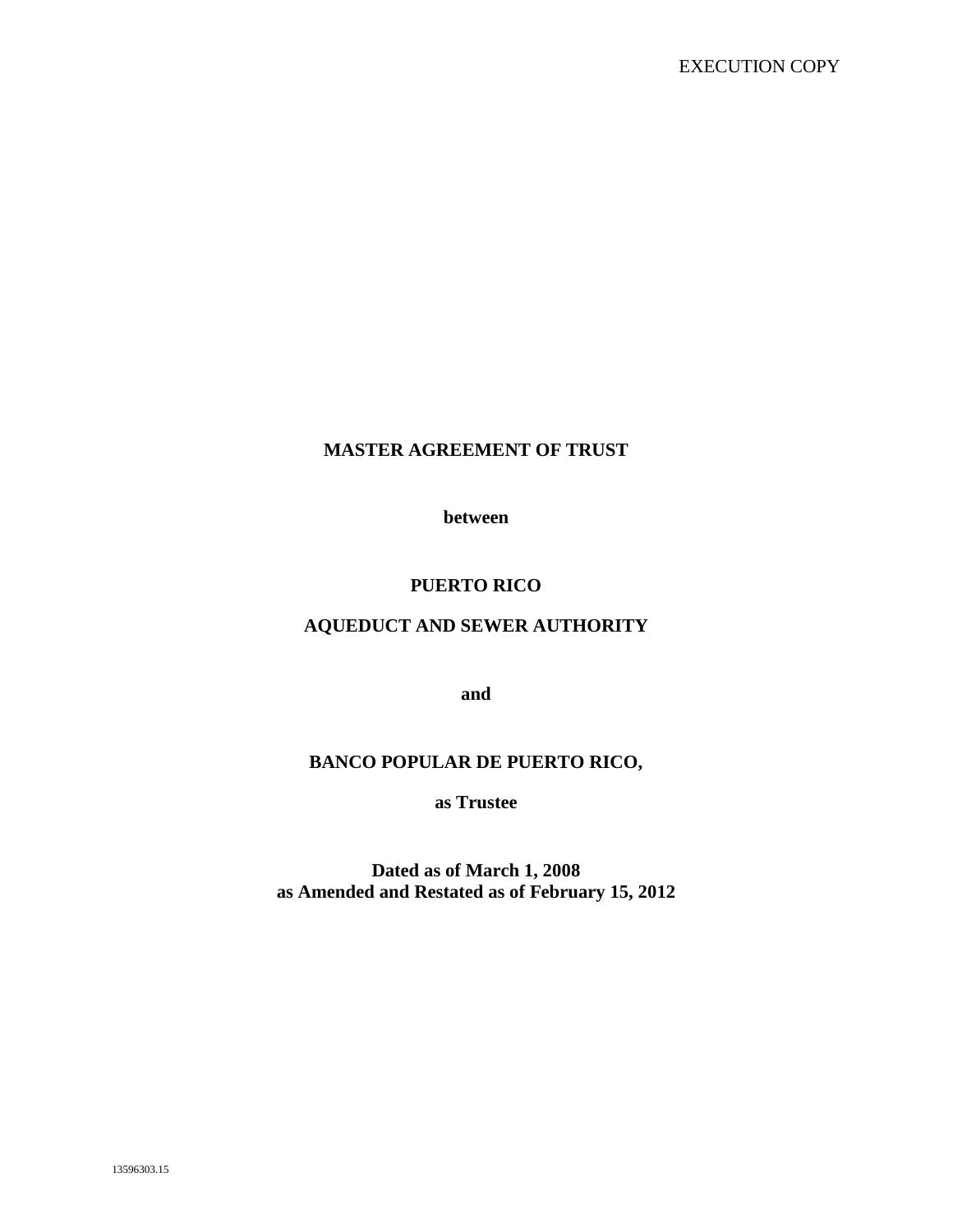# **TABLE OF CONTENTS**

| Section 1.02<br>Section 1.03 |                                                                                                               |  |
|------------------------------|---------------------------------------------------------------------------------------------------------------|--|
|                              | ARTICLE II EXECUTION, AUTHENTICATION, DELIVERY REGISTRATION AND FORM                                          |  |
| Section 2.01                 |                                                                                                               |  |
| Section 2.02                 |                                                                                                               |  |
| Section 2.03                 |                                                                                                               |  |
| Section 2.04                 | Registration and Transfer of Bonds; Persons Treated as Owners27                                               |  |
| Section 2.05                 |                                                                                                               |  |
| Section 2.06                 |                                                                                                               |  |
| Section 2.07                 |                                                                                                               |  |
| Section 2.08                 |                                                                                                               |  |
| Section 2.09                 |                                                                                                               |  |
| Section 2.10                 |                                                                                                               |  |
| Section 2.11                 | Parity of Senior Indebtedness; Pledge of Authority Revenues and                                               |  |
| Section 2.12                 | Parity of Senior Subordinate Indebtedness; Pledge of Authority                                                |  |
| Section 2.13                 | Parity of Subordinate Indebtedness; Pledge of Authority Revenues and                                          |  |
| Section 2.14                 | Parity of Commonwealth Guaranteed Indebtedness and<br>Commonwealth Supported Obligations; Pledge of Authority |  |
|                              |                                                                                                               |  |
| Section 2.15                 |                                                                                                               |  |
| Section 2.16                 | Special Provisions Relating to the Issuance of Senior Bonds. 35                                               |  |
| Section 2.17                 | Special Provisions Relating to the Issuance of Senior Subordinated                                            |  |
| Section 2.18                 | Special Provisions Relating to the Issuance of Subordinate Bonds36                                            |  |
| Section 2.19                 | Special Provisions Relating to Capital Appreciation Bonds and                                                 |  |
| Section 2.20                 |                                                                                                               |  |
|                              |                                                                                                               |  |
| Section 3.01                 | Redemption Provisions to be Fixed by Supplemental Agreements39                                                |  |
| Section 3.02                 |                                                                                                               |  |
| Section 3.03                 | Bonds Payable on Redemption Date; Interest Ceases to Accrue40                                                 |  |
| Section 3.04                 |                                                                                                               |  |
| Section 3.05                 |                                                                                                               |  |
|                              |                                                                                                               |  |
| Section 4.01                 |                                                                                                               |  |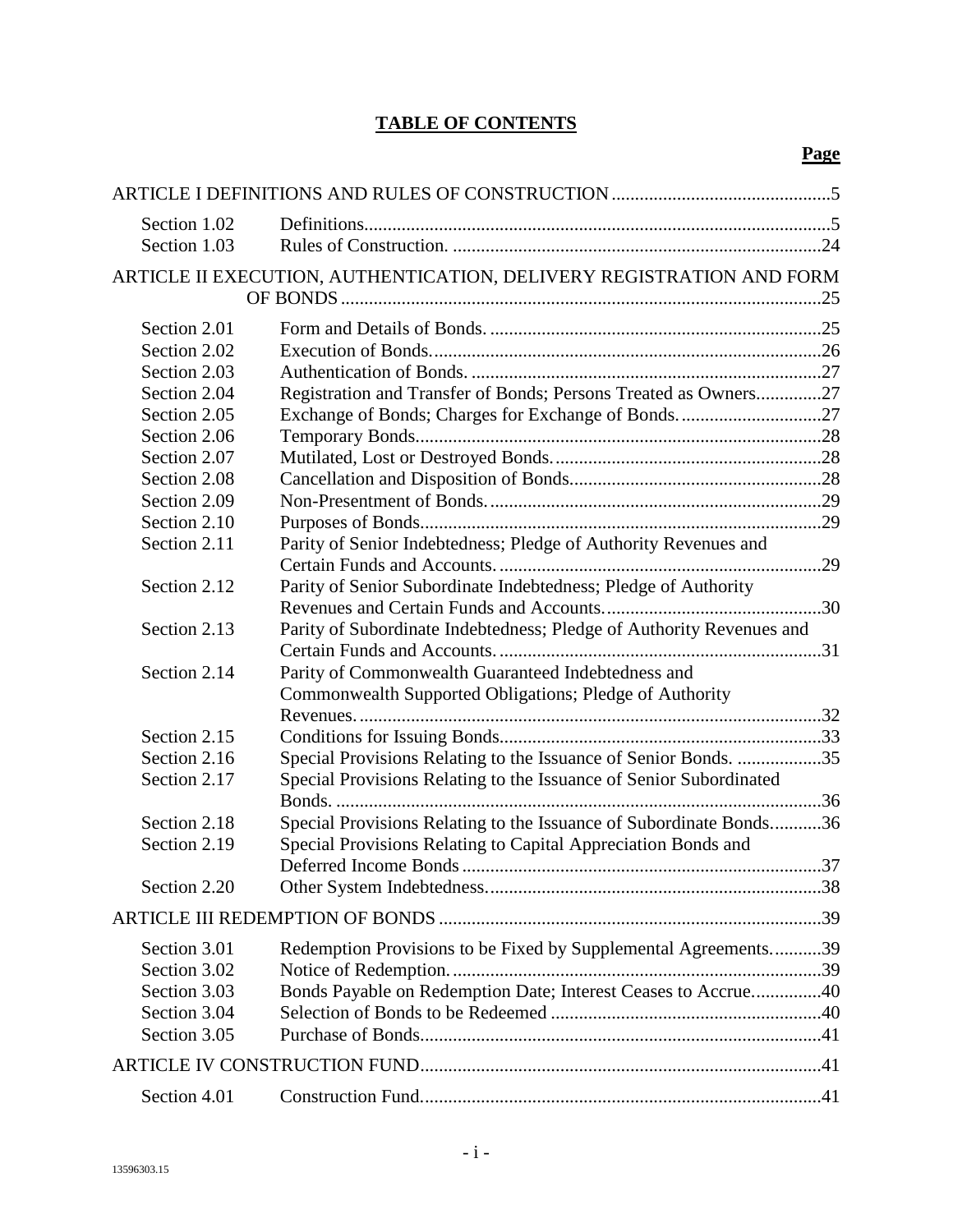| Section 4.02 |                                                                      |     |
|--------------|----------------------------------------------------------------------|-----|
|              |                                                                      |     |
| Section 5.01 |                                                                      |     |
| Section 5.02 | Disposition of Operating Revenues and Authority Revenues 43          |     |
| Section 5.03 |                                                                      |     |
| Section 5.04 |                                                                      |     |
| Section 5.05 |                                                                      |     |
| Section 5.06 |                                                                      |     |
| Section 5.07 |                                                                      |     |
| Section 5.08 |                                                                      |     |
| Section 5.09 |                                                                      |     |
| Section 5.10 |                                                                      |     |
| Section 5.11 |                                                                      |     |
| Section 5.12 |                                                                      |     |
| Section 5.13 |                                                                      |     |
| Section 5.14 |                                                                      |     |
| Section 5.15 |                                                                      |     |
|              |                                                                      |     |
| Section 6.01 |                                                                      |     |
|              |                                                                      |     |
| Section 7.01 |                                                                      |     |
| Section 7.02 |                                                                      |     |
| Section 7.03 | Payment of Principal, Interest and Premium; Pledge of Authority      |     |
|              |                                                                      |     |
| Section 7.04 |                                                                      |     |
| Section 7.05 |                                                                      |     |
| Section 7.06 |                                                                      |     |
| Section 7.07 | Retention of Consulting Engineer and Other Consultants70             |     |
| Section 7.08 |                                                                      |     |
| Section 7.09 | Insurance Policies                                                   | .72 |
| Section 7.10 |                                                                      |     |
| Section 7.11 |                                                                      |     |
| Section 7.12 |                                                                      |     |
| Section 7.13 | Authority Not to Furnish Free Service; Enforcement of Accounts Due76 |     |
| Section 7.14 |                                                                      |     |
| Section 7.15 |                                                                      |     |
|              |                                                                      |     |
| Section 8.01 |                                                                      |     |
| Section 8.02 |                                                                      |     |
| Section 8.03 |                                                                      |     |
| Section 8.04 |                                                                      |     |
| Section 8.05 |                                                                      |     |
| Section 8.06 |                                                                      |     |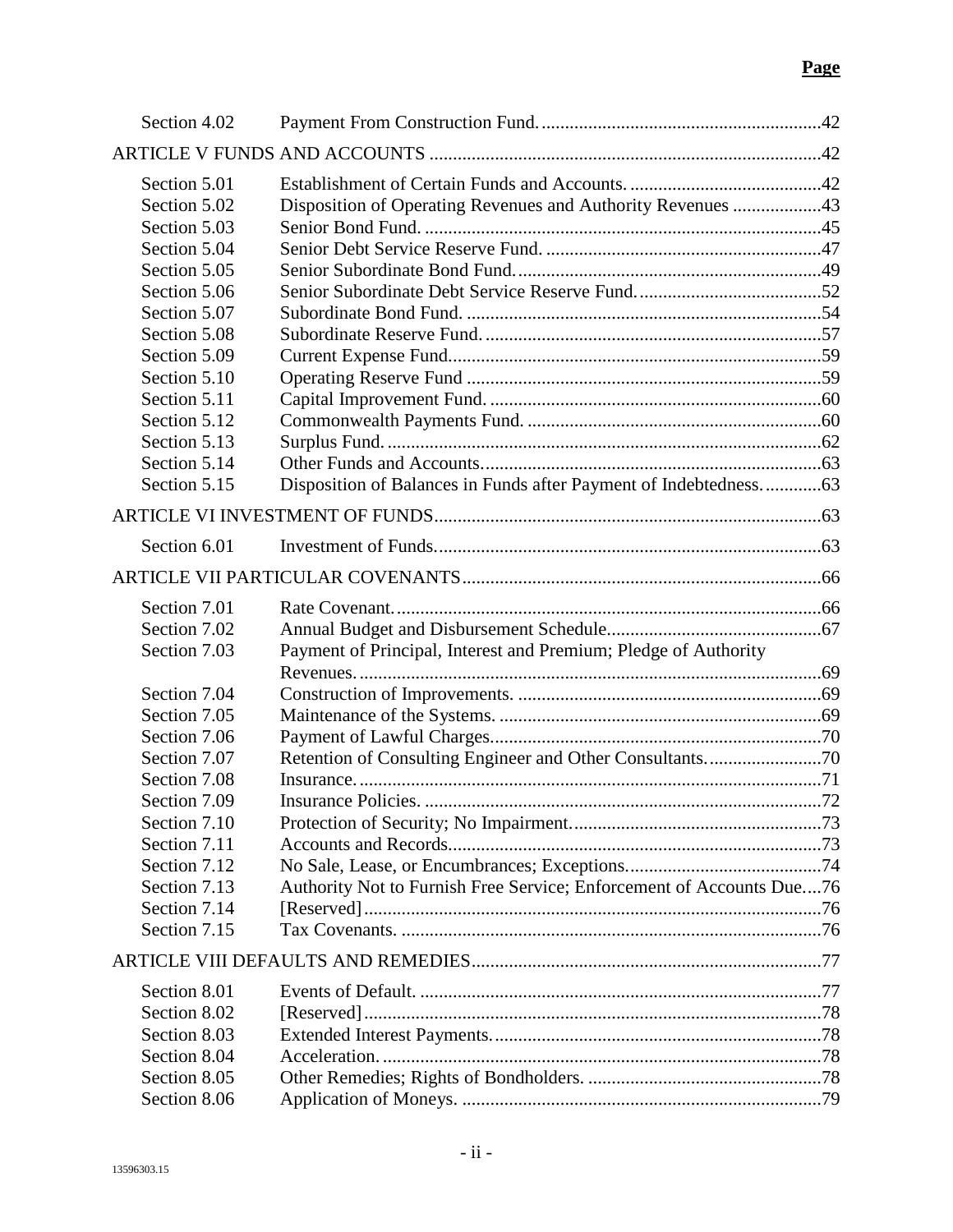| Section 8.09<br>Section 8.10<br>Section 8.11<br>Section 8.12<br>Unconditional Right to Receive Principal, Premium and Interest 86<br>Section 8.13<br>Supplemental Agreements Not Requiring Consent of Holders of<br>Section 9.01<br>Supplemental Agreements Requiring Consent of Bondholders. 87<br>Section 9.02<br>Discretion of Trustee in Entering into Supplements and Amendments89<br>Section 9.03<br>Section 10.01<br>Section 10.02<br>Section 10.03<br>Section 10.04<br>Section 10.05<br>Section 10.06<br>Section 10.07<br>Section 10.08<br>Section 10.09<br>Section 10.10<br>Section 10.11<br>Section 10.12<br>Section 10.13<br>Appointment of Successor Trustee by Bondholders; Temporary<br>Section 10.14<br>Section 10.15<br>Successor Trustee as Paying Agent, Registrar and Custodian of Funds97<br>Section 10.16<br>Section 10.17<br>Section 11.01<br>Section 12.01<br>Liability of Trustee and Qualified Depositary in respect of<br>Section 12.02<br>When Payment of Subordinated Obligations Allowed102<br>Section 12.03<br>Subrogation of Holders of Subordinated Obligations102<br>Section 12.04<br>Section 12.05<br>Amendments to Senior Indebtedness not Requiring Consent of<br>Section 12.06 | Section 8.07 |  |
|---------------------------------------------------------------------------------------------------------------------------------------------------------------------------------------------------------------------------------------------------------------------------------------------------------------------------------------------------------------------------------------------------------------------------------------------------------------------------------------------------------------------------------------------------------------------------------------------------------------------------------------------------------------------------------------------------------------------------------------------------------------------------------------------------------------------------------------------------------------------------------------------------------------------------------------------------------------------------------------------------------------------------------------------------------------------------------------------------------------------------------------------------------------------------------------------------------------------|--------------|--|
|                                                                                                                                                                                                                                                                                                                                                                                                                                                                                                                                                                                                                                                                                                                                                                                                                                                                                                                                                                                                                                                                                                                                                                                                                     | Section 8.08 |  |
|                                                                                                                                                                                                                                                                                                                                                                                                                                                                                                                                                                                                                                                                                                                                                                                                                                                                                                                                                                                                                                                                                                                                                                                                                     |              |  |
|                                                                                                                                                                                                                                                                                                                                                                                                                                                                                                                                                                                                                                                                                                                                                                                                                                                                                                                                                                                                                                                                                                                                                                                                                     |              |  |
|                                                                                                                                                                                                                                                                                                                                                                                                                                                                                                                                                                                                                                                                                                                                                                                                                                                                                                                                                                                                                                                                                                                                                                                                                     |              |  |
|                                                                                                                                                                                                                                                                                                                                                                                                                                                                                                                                                                                                                                                                                                                                                                                                                                                                                                                                                                                                                                                                                                                                                                                                                     |              |  |
|                                                                                                                                                                                                                                                                                                                                                                                                                                                                                                                                                                                                                                                                                                                                                                                                                                                                                                                                                                                                                                                                                                                                                                                                                     |              |  |
|                                                                                                                                                                                                                                                                                                                                                                                                                                                                                                                                                                                                                                                                                                                                                                                                                                                                                                                                                                                                                                                                                                                                                                                                                     |              |  |
|                                                                                                                                                                                                                                                                                                                                                                                                                                                                                                                                                                                                                                                                                                                                                                                                                                                                                                                                                                                                                                                                                                                                                                                                                     |              |  |
|                                                                                                                                                                                                                                                                                                                                                                                                                                                                                                                                                                                                                                                                                                                                                                                                                                                                                                                                                                                                                                                                                                                                                                                                                     |              |  |
|                                                                                                                                                                                                                                                                                                                                                                                                                                                                                                                                                                                                                                                                                                                                                                                                                                                                                                                                                                                                                                                                                                                                                                                                                     |              |  |
|                                                                                                                                                                                                                                                                                                                                                                                                                                                                                                                                                                                                                                                                                                                                                                                                                                                                                                                                                                                                                                                                                                                                                                                                                     |              |  |
|                                                                                                                                                                                                                                                                                                                                                                                                                                                                                                                                                                                                                                                                                                                                                                                                                                                                                                                                                                                                                                                                                                                                                                                                                     |              |  |
|                                                                                                                                                                                                                                                                                                                                                                                                                                                                                                                                                                                                                                                                                                                                                                                                                                                                                                                                                                                                                                                                                                                                                                                                                     |              |  |
|                                                                                                                                                                                                                                                                                                                                                                                                                                                                                                                                                                                                                                                                                                                                                                                                                                                                                                                                                                                                                                                                                                                                                                                                                     |              |  |
|                                                                                                                                                                                                                                                                                                                                                                                                                                                                                                                                                                                                                                                                                                                                                                                                                                                                                                                                                                                                                                                                                                                                                                                                                     |              |  |
|                                                                                                                                                                                                                                                                                                                                                                                                                                                                                                                                                                                                                                                                                                                                                                                                                                                                                                                                                                                                                                                                                                                                                                                                                     |              |  |
|                                                                                                                                                                                                                                                                                                                                                                                                                                                                                                                                                                                                                                                                                                                                                                                                                                                                                                                                                                                                                                                                                                                                                                                                                     |              |  |
|                                                                                                                                                                                                                                                                                                                                                                                                                                                                                                                                                                                                                                                                                                                                                                                                                                                                                                                                                                                                                                                                                                                                                                                                                     |              |  |
|                                                                                                                                                                                                                                                                                                                                                                                                                                                                                                                                                                                                                                                                                                                                                                                                                                                                                                                                                                                                                                                                                                                                                                                                                     |              |  |
|                                                                                                                                                                                                                                                                                                                                                                                                                                                                                                                                                                                                                                                                                                                                                                                                                                                                                                                                                                                                                                                                                                                                                                                                                     |              |  |
|                                                                                                                                                                                                                                                                                                                                                                                                                                                                                                                                                                                                                                                                                                                                                                                                                                                                                                                                                                                                                                                                                                                                                                                                                     |              |  |
|                                                                                                                                                                                                                                                                                                                                                                                                                                                                                                                                                                                                                                                                                                                                                                                                                                                                                                                                                                                                                                                                                                                                                                                                                     |              |  |
|                                                                                                                                                                                                                                                                                                                                                                                                                                                                                                                                                                                                                                                                                                                                                                                                                                                                                                                                                                                                                                                                                                                                                                                                                     |              |  |
|                                                                                                                                                                                                                                                                                                                                                                                                                                                                                                                                                                                                                                                                                                                                                                                                                                                                                                                                                                                                                                                                                                                                                                                                                     |              |  |
|                                                                                                                                                                                                                                                                                                                                                                                                                                                                                                                                                                                                                                                                                                                                                                                                                                                                                                                                                                                                                                                                                                                                                                                                                     |              |  |
|                                                                                                                                                                                                                                                                                                                                                                                                                                                                                                                                                                                                                                                                                                                                                                                                                                                                                                                                                                                                                                                                                                                                                                                                                     |              |  |
|                                                                                                                                                                                                                                                                                                                                                                                                                                                                                                                                                                                                                                                                                                                                                                                                                                                                                                                                                                                                                                                                                                                                                                                                                     |              |  |
|                                                                                                                                                                                                                                                                                                                                                                                                                                                                                                                                                                                                                                                                                                                                                                                                                                                                                                                                                                                                                                                                                                                                                                                                                     |              |  |
|                                                                                                                                                                                                                                                                                                                                                                                                                                                                                                                                                                                                                                                                                                                                                                                                                                                                                                                                                                                                                                                                                                                                                                                                                     |              |  |
|                                                                                                                                                                                                                                                                                                                                                                                                                                                                                                                                                                                                                                                                                                                                                                                                                                                                                                                                                                                                                                                                                                                                                                                                                     |              |  |
|                                                                                                                                                                                                                                                                                                                                                                                                                                                                                                                                                                                                                                                                                                                                                                                                                                                                                                                                                                                                                                                                                                                                                                                                                     |              |  |
|                                                                                                                                                                                                                                                                                                                                                                                                                                                                                                                                                                                                                                                                                                                                                                                                                                                                                                                                                                                                                                                                                                                                                                                                                     |              |  |
|                                                                                                                                                                                                                                                                                                                                                                                                                                                                                                                                                                                                                                                                                                                                                                                                                                                                                                                                                                                                                                                                                                                                                                                                                     |              |  |
|                                                                                                                                                                                                                                                                                                                                                                                                                                                                                                                                                                                                                                                                                                                                                                                                                                                                                                                                                                                                                                                                                                                                                                                                                     |              |  |
|                                                                                                                                                                                                                                                                                                                                                                                                                                                                                                                                                                                                                                                                                                                                                                                                                                                                                                                                                                                                                                                                                                                                                                                                                     |              |  |
|                                                                                                                                                                                                                                                                                                                                                                                                                                                                                                                                                                                                                                                                                                                                                                                                                                                                                                                                                                                                                                                                                                                                                                                                                     |              |  |
|                                                                                                                                                                                                                                                                                                                                                                                                                                                                                                                                                                                                                                                                                                                                                                                                                                                                                                                                                                                                                                                                                                                                                                                                                     |              |  |
|                                                                                                                                                                                                                                                                                                                                                                                                                                                                                                                                                                                                                                                                                                                                                                                                                                                                                                                                                                                                                                                                                                                                                                                                                     |              |  |
|                                                                                                                                                                                                                                                                                                                                                                                                                                                                                                                                                                                                                                                                                                                                                                                                                                                                                                                                                                                                                                                                                                                                                                                                                     |              |  |
|                                                                                                                                                                                                                                                                                                                                                                                                                                                                                                                                                                                                                                                                                                                                                                                                                                                                                                                                                                                                                                                                                                                                                                                                                     |              |  |
|                                                                                                                                                                                                                                                                                                                                                                                                                                                                                                                                                                                                                                                                                                                                                                                                                                                                                                                                                                                                                                                                                                                                                                                                                     |              |  |
|                                                                                                                                                                                                                                                                                                                                                                                                                                                                                                                                                                                                                                                                                                                                                                                                                                                                                                                                                                                                                                                                                                                                                                                                                     |              |  |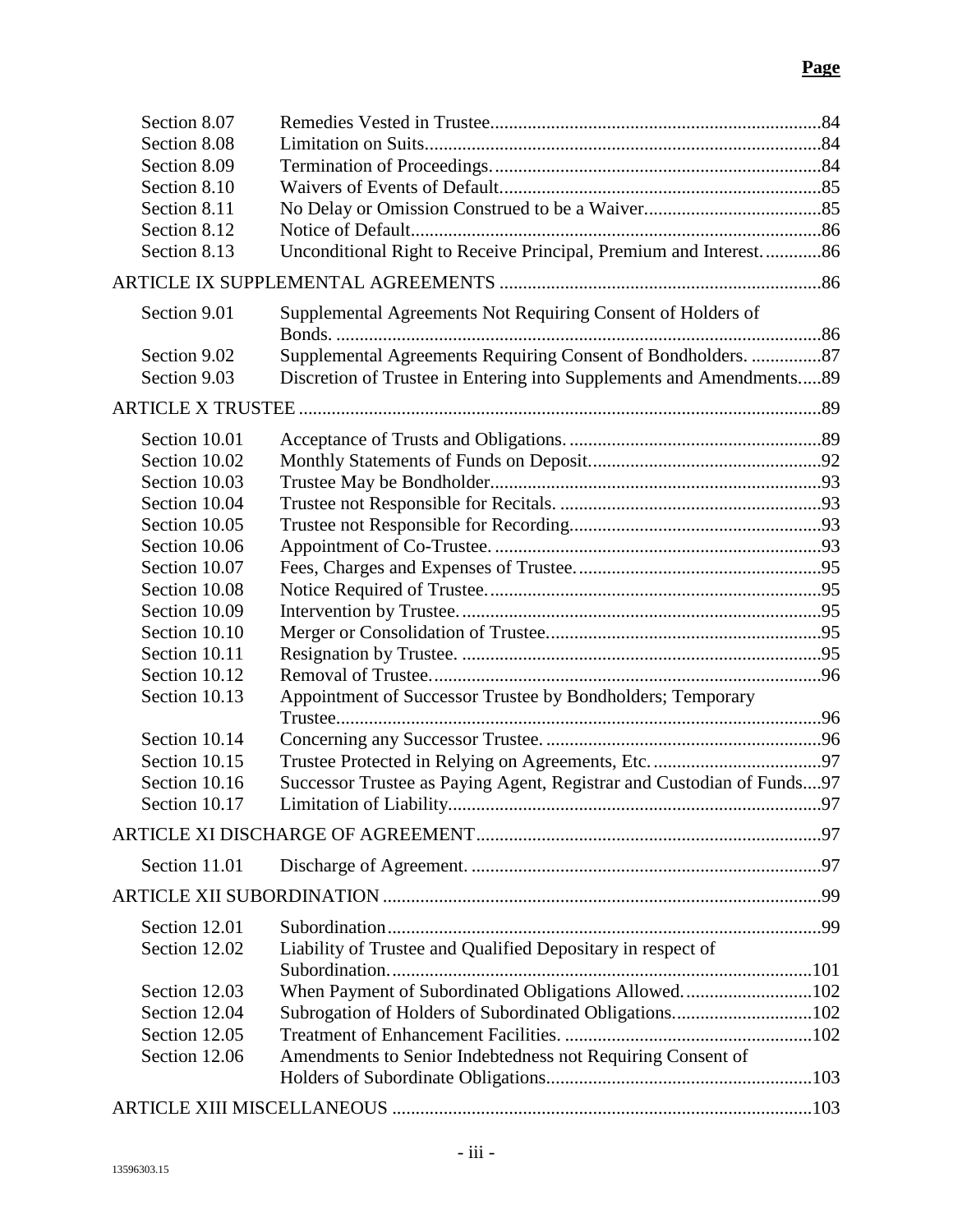| Section 13.01 |                                                                          |  |
|---------------|--------------------------------------------------------------------------|--|
| Section 13.02 |                                                                          |  |
| Section 13.03 | Limitation of Liability of Board of Directors of the Authority, Etc. 104 |  |
| Section 13.04 |                                                                          |  |
| Section 13.05 |                                                                          |  |
| Section 13.06 |                                                                          |  |
| Section 13.07 |                                                                          |  |
| Section 13.08 |                                                                          |  |
| Section 13.09 |                                                                          |  |
| Section 13.10 |                                                                          |  |
| Section 13.11 |                                                                          |  |
|               |                                                                          |  |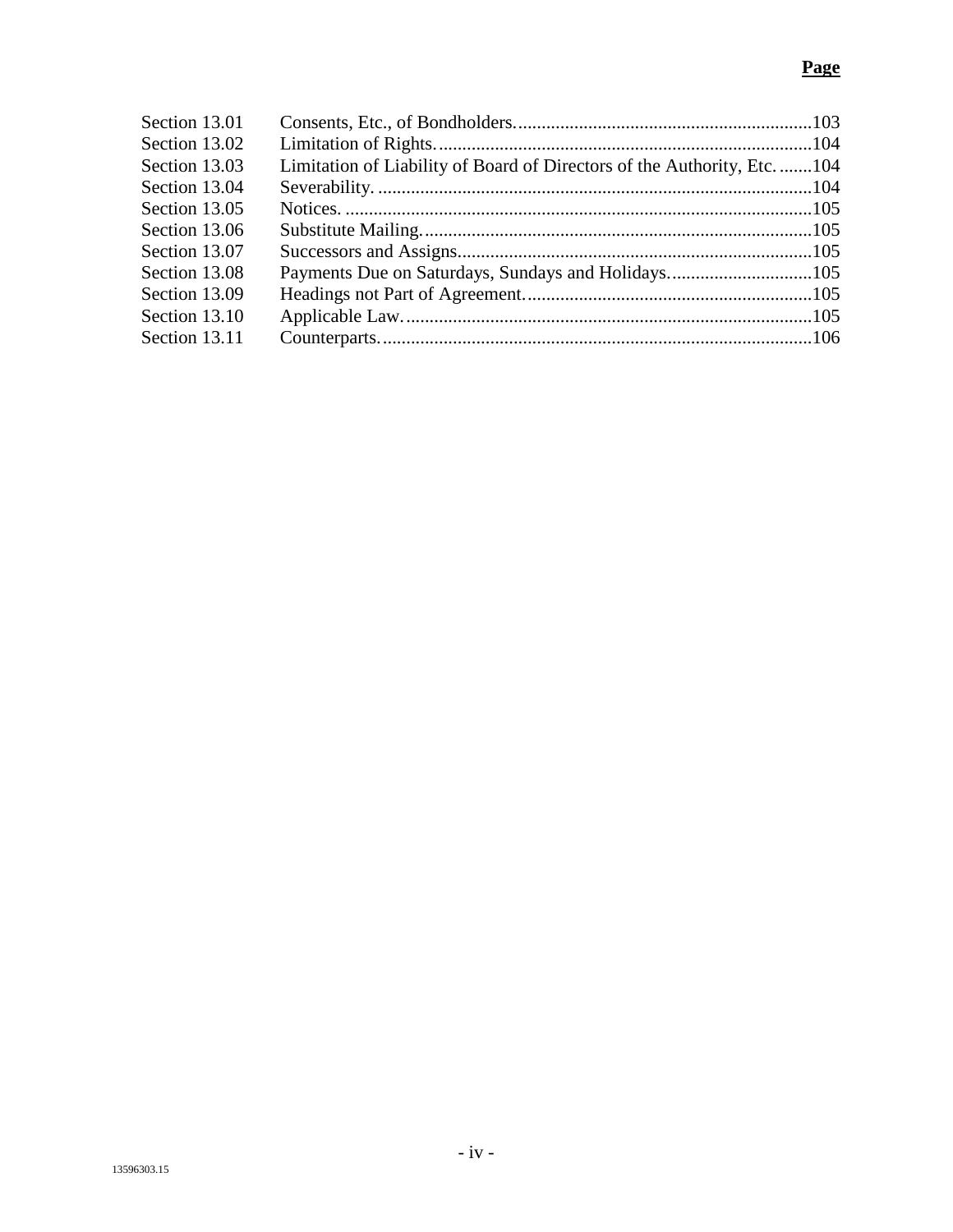THIS MASTER AGREEMENT OF TRUST, dated as of the 1st day of March, 2008, as Amended and Restated as of February 15, 2012 by and between Puerto Rico Aqueduct and Sewer Authority (the "Authority") a public corporation and an autonomous governmental instrumentality of the Commonwealth of Puerto Rico, exercising essential governmental functions and created by the Aqueduct and Sewer Act of Puerto Rico hereinafter mentioned, and Banco Popular de Puerto Rico, as trustee (in such capacity, together with any successor in such capacity, herein called the "Trustee"), provides:

WHEREAS, in order to furnish the inhabitants of Puerto Rico an adequate water and sewerage service, the Legislature of Puerto Rico duly adopted Act No. 40, approved May 1, 1945, and by said Act created a governmental instrumentality of the Commonwealth of Puerto Rico by the name of the "Puerto Rico Aqueduct and Sewer Service"; and

WHEREAS, the Legislature of Puerto Rico duly adopted Act No. 163, approved May 3, 1949, known as the "Aqueduct and Sewer Act of Puerto Rico", amending and reenacting said Act No. 40, approved May 1, 1945, and changing the name of the Puerto Rico Aqueduct and Sewer Service to "Puerto Rico Aqueduct and Sewer Authority" (said Act No. 163, as amended, hereinafter called the "Act") and by the Act, the Authority is fully authorized and empowered:

(a) to have complete control and supervision of its properties and activities, including the power to make and enforce rules and regulations for the maintenance and operation thereof;

(b) to improve and extend the water and sewer facilities under its jurisdiction and to provide additional facilities of the same character;

(c) to borrow money and to issue its revenue bonds for any of its corporate purposes, including the following:

(i) to pay all or any part of the cost, as defined in the Act, of improvements to the Commonwealth Water System and to the Commonwealth Sewer System, as said systems are defined in the Act, as separate systems or as a single system for operating and financing purposes;

(ii) to fund, refund, purchase, pay or discharge any outstanding revenue bonds; and

(iii) to pay all proper costs of the Authority in connection with the issuance of the revenue bonds;

(d) to determine, fix, alter, charge or collect rates, fees, rentals, and other charges for the use of the facilities of the Authority, or for the water and sewerage services or other products or services sold, rendered or furnished by it; and

(e) to pledge all or any part of the revenues of the Authority to secure the payment of such revenue bonds; and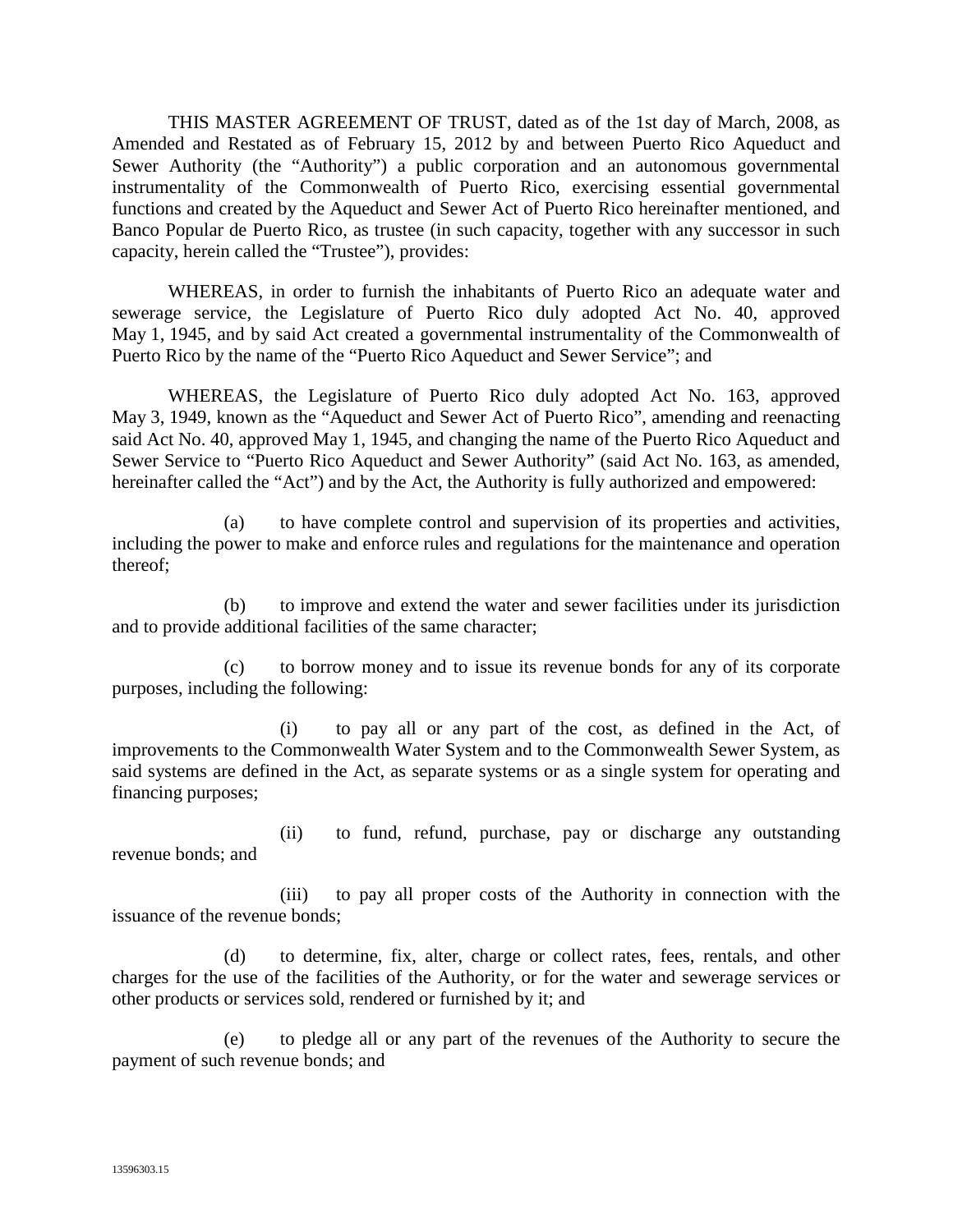WHEREAS, the Authority has heretofore entered into a Trust Agreement, dated as of the first day of October, 1988, as amended, by and between the Authority and The Chase Manhattan Bank (National Association), as trustee (the "1988A Trust Agreement") under which there have heretofore been issued revenue bonds of the Authority in the initial aggregate principal amount of \$400,001,438.40 for the purpose of paying a portion of the cost of the acquisition and construction of the Authority's Systems (as defined in the 1988A Trust Agreement), of which revenue bonds \$365,186,438.40 is currently outstanding (the "1988A Bonds"); and

WHEREAS, the Authority has heretofore entered into a Trust Agreement, dated November 13, 1988, by and between the Authority and Banco Popular de Puerto Rico, as fiscal agent (the "1988AA Trust Agreement") under which there have heretofore been issued revenue refunding bonds of the Authority in the initial aggregate principal amount of \$29,810,800 for the purpose of refinancing certain obligations incurred by the Authority to pay a portion of the cost of the acquisition and construction of the Systems, of which revenue bonds \$14,049,810.00 is currently outstanding (the "1988AA Bonds"); and

WHEREAS, the Authority on December 7, 1995 adopted Resolution No. 1583 (the "Original Guaranteed Resolution") under which there have heretofore been issued revenue bonds of the Authority in the initial aggregate principal amount of \$400,340,000 (the "1995 Bonds") for the purpose of refunding the 1988A Bonds and the 1988AA Bonds;

WHEREAS, on March 7, 2008, the Authority amended and restated the Original Guaranteed Resolution (the "Amended and Restated Guaranteed Resolution"), under which the Authority expects to issue two additional series of revenue refunding bonds (the "2008 Guaranteed Bonds") for the purpose of refunding the 1995 Bonds;

WHEREAS, by virtue of Act No. 45 of the Legislature of Puerto Rico, approved July 28, 1994, the Legislature of Puerto Rico provided for the guaranty by the Commonwealth of Puerto Rico for the payment of the principal of and premium, if any, and interest on the 1988A Bonds and the 1988AA Bonds and any bonds or other obligations that may be issued by the Authority to refinance such bonds (collectively, the "guaranteed bonds") to the extent the revenues, income or any other available funds of the Authority pledged for the payment of the principal of and premium, if any, and interest on the guaranteed bonds are insufficient to pay such principal, premium, if any, and interest when due or to maintain a reserve for such purpose, the bonds covered by such guaranty to be those specified by the Authority and containing a statement of such guaranty; and

WHEREAS, the Authority has determined to provide for the issuance of bonds of the Authority to refund the 1995 Bonds and for other lawful purposes of the Authority, said bonds to be payable from the Authority Revenues (as hereinafter defined) of the Authority, subject and subordinate to the prior payment of the Bonds and Other System Indebtedness (each as hereinafter defined), and from moneys paid or advanced by the Secretary of the Treasury pursuant to said Act No. 45; now, therefore, and

WHEREAS, the Authority has determined to enter into this Agreement of trust to enable it to issue revenue bonds and incur other indebtedness to finance or refinance its capital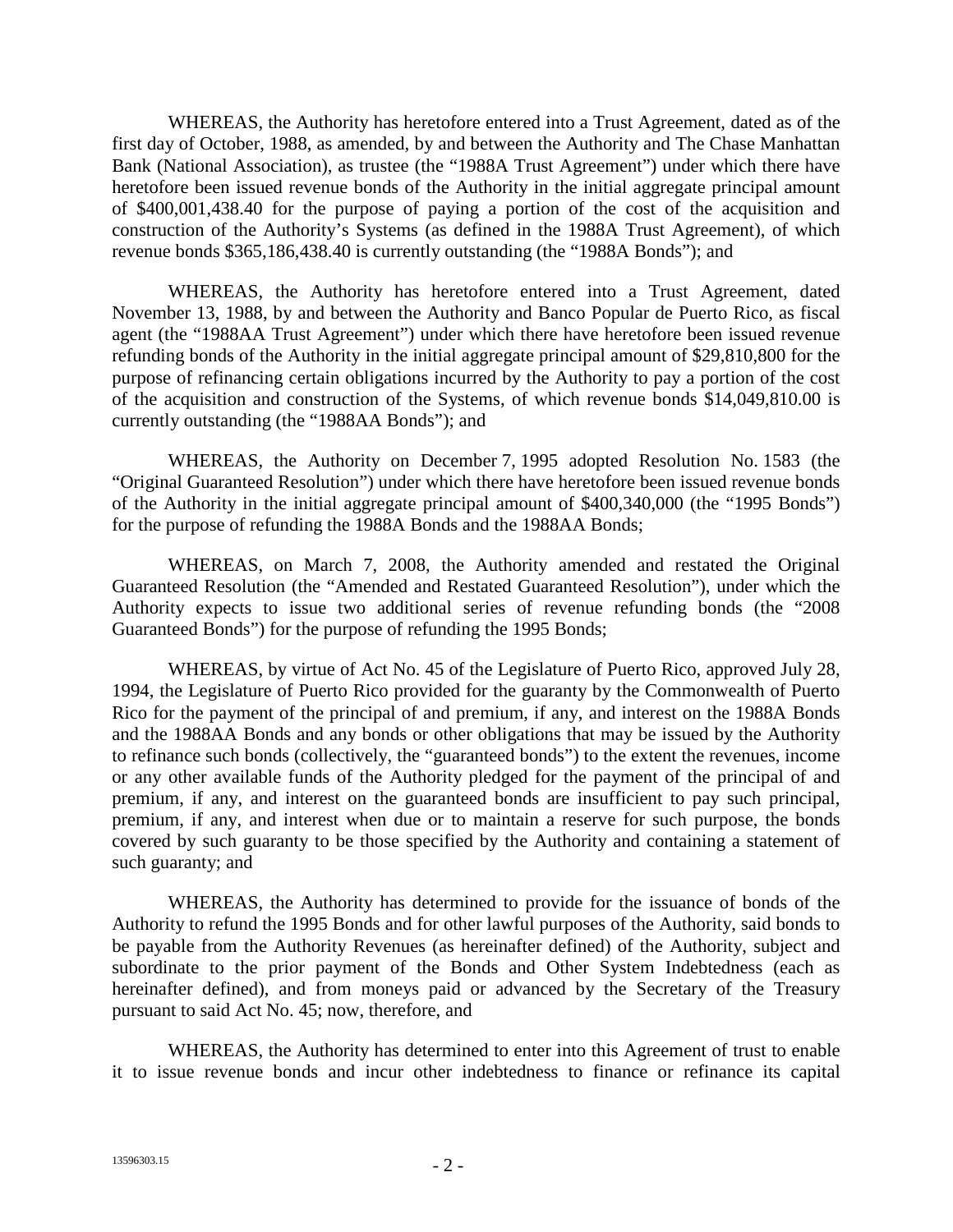improvement requirements over time and to this end has determined to enter into this Agreement; and

WHEREAS, the Authority has determined that the revenue bonds to be issued under this Agreement and the certificate of authentication by the Trustee shall be, respectively, in substantially the forms attached as Exhibit A hereto, with such variations, omissions and insertions as are required or permitted by this Agreement; and

WHEREAS, by virtue of the Act, the Authority is authorized to issue its revenue bonds and incur other indebtedness as hereinafter provided, to enter into this Agreement and to do or cause to be done all of the acts and things herein provided or required to be done as hereinafter covenanted; and

WHEREAS, the execution and delivery of this Agreement have been duly authorized by a resolution of the governing board of the Authority; and

WHEREAS, all acts, conditions and things required by the Puerto Rican Federal Relations Act and the Constitution and laws of Puerto Rico, including the Act, and the rules and regulations of the Authority to happen, exist and be performed precedent to and in the execution and delivery of this Agreement, have happened, exist and have been performed as so required, in order to make this Agreement a valid, binding and legal trust agreement for the security of the bonds in accordance with its terms; and

WHEREAS, the Trustee has accepted the trusts created by this Agreement and in evidence thereof has joined in the execution hereof;

NOW, THEREFORE, THIS AGREEMENT WITNESSETH, that in consideration of the premises, of the acceptance by the Trustee of the trusts hereby created, and of the purchase and acceptance of each Series of Bonds issued hereunder, by the holders thereof, and for the purpose of fixing and declaring the general terms and conditions upon which the Bonds issued hereunder, are to be issued, authenticated, delivered, secured and accepted by all persons who shall from time to time be or become holders thereof, and to secure the payment of each Series of Bonds issued hereunder, at any time issued and Outstanding hereunder and the interest and premium, if any, thereon according to their tenor, purport and effect, and to grant certain rights to the applicable holders of Indebtedness and Enhancement Facility Providers, if any, and to secure the performance and observance of all of the covenants, agreements and conditions contained in such Indebtedness or Enhancement Facilities, the Authority has executed this Agreement and does hereby grant a security interest in, assign, transfer, pledge and grant and convey unto the Trustee and its successors and assigns forever, on the terms set forth herein, for the benefit of the holders of said Indebtedness and Enhancement Facility Providers, if any, until said Indebtedness and applicable Enhancement Facilities are no longer outstanding and no amounts are due under the related documents, the following property: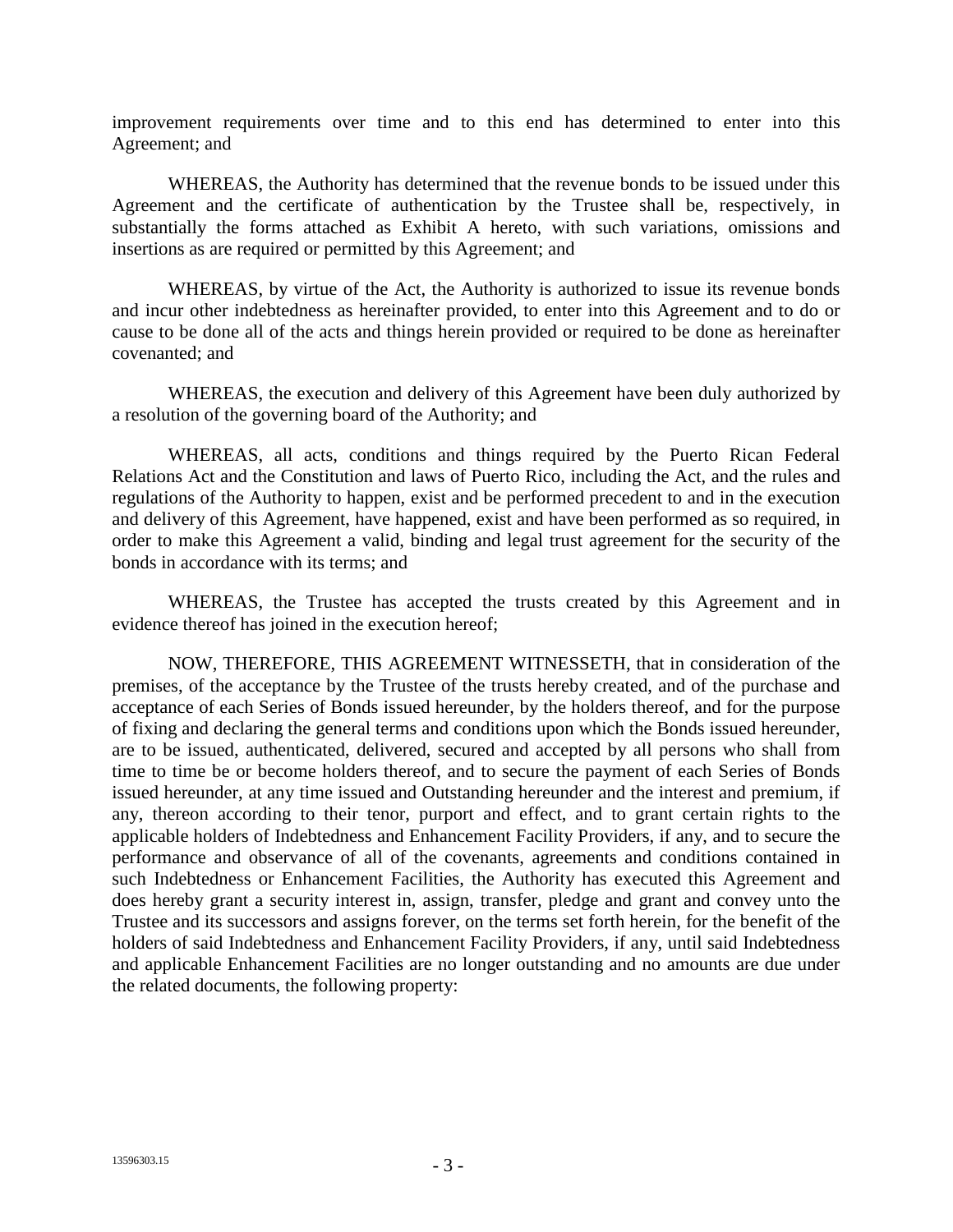(a) Amounts on deposit from time to time, and any investment earnings thereon, in the Operating Revenue Fund, the Senior Bond Fund, the Senior Debt Service Reserve Fund, the Senior Subordinate Bond Fund, the Senior Subordinate Debt Service Reserve Fund, the Subordinate Bond Fund, the Subordinate Debt Service Reserve Fund, the Current Expense Fund, the Commonwealth Payments Fund, the Operating Reserve Fund, the Capital Improvement Fund, the Surplus Fund and in any other funds and accounts created pursuant hereto (other than any fund established for the purpose of setting aside moneys to be paid to the United States Treasury in satisfaction of any rebate obligations imposed by federal law), including the earnings thereon, subject to the provisions of this Agreement permitting the application thereof for the purposes and on the terms and conditions set forth herein;

(b) Amounts constituting Authority Revenues pledged pursuant to Sections 2.11, 2.12, 2.13 and 2.14; provided, however, that any Authority Revenues received from the Commonwealth of Puerto Rico on account of Commonwealth Guaranteed Indebtedness or Commonwealth Supported Obligations are not subject to the lien hereof and shall only be used for the purposes set forth in Section 5.12 hereof;

(c) Any and all other property of any kind from time to time hereafter by delivery or by writing of any kind specifically conveyed, pledged, assigned or transferred, as and for additional security hereunder for the Indebtedness, by the Authority or by anyone on its behalf or with its written consent in favor of the Trustee, which is hereby authorized to receive any and all such property at any and all times and to hold and apply the same subject to the terms hereof; and

(d) All right, title and interest of the Authority owned or hereafter acquired in and to proceeds from the sale of Bonds issued hereunder required to be deposited in the Construction Fund pursuant to the provisions of this Agreement (except as limited by the following provisos) and all right, title, and interest in and to the investments held in the Construction Fund (except as limited by the following provisos) pursuant to the provisions of this Agreement; provided, however, that the Authority may establish one or more separate accounts in the Construction Fund to be funded with proceeds of any particular Series of Bonds, which accounts and the proceeds of the particular Series of Bonds deposited therein (together with all investments thereof and investment income earned thereon) may be pledged solely to the payment of one or more designated Series of Bonds for any designated periods, or otherwise, all as permitted in Section 4.02 hereof and as shall be more fully provided in any Supplemental Agreement with respect to the proceeds of the Series of Bonds issued thereunder;

TO HAVE AND TO HOLD all said properties pledged, assigned and conveyed by the Authority hereunder, including all additional property which by the terms hereof has or may become subject to the encumbrance hereof, unto the Trustee and its successors in trust and its assigns forever, subject, however, to the rights reserved hereunder;

TO HAVE AND TO HOLD IN TRUST upon the terms and trusts herein set forth for the equal and proportionate benefit, security and protection of all Holders and related Enhancement Facility Providers from time to time of all Senior Indebtedness issued hereunder or issued under other documents and secured by the lien of this Agreement, without privilege, priority or distinction as to lien or otherwise of any of the Senior Indebtedness over any other Senior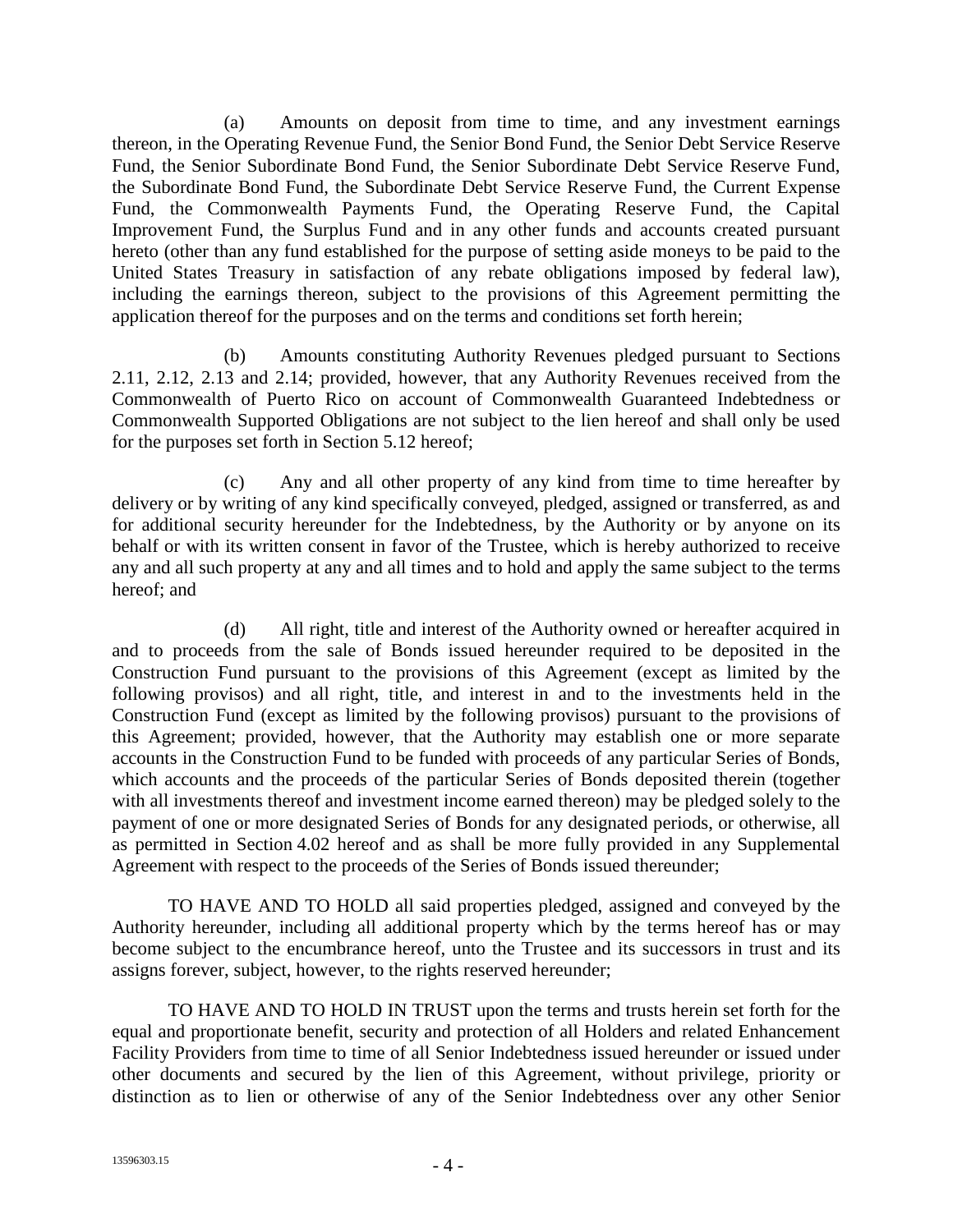Indebtedness, except as otherwise provided herein, and on a basis subordinate and junior thereto, upon the terms and trusts herein set forth for the equal and proportionate benefit, security and protection of all Holders and related Enhancement Facility Providers, from time to time of all Senior Subordinate Indebtedness and Subordinate Indebtedness, issued hereunder or issued under other documents and secured by the lien of this Agreement, without privilege, priority or distinction as to lien or otherwise of any of the Senior Subordinate Indebtedness and Subordinate Indebtedness over any of the others except as otherwise provided herein;

TO HAVE AND TO HOLD IN TRUST upon the terms and trusts herein set forth for the equal and proportionate benefit, security and protection of all Holders and related Enhancement Facility Providers from time to time of all Senior Subordinate Indebtedness issued hereunder or issued under other documents and secured by the lien of this Agreement, without privilege, priority or distinction as to lien or otherwise of any of the Senior Subordinate Indebtedness over any other Senior Subordinate Indebtedness, except as otherwise provided herein;

TO HAVE AND TO HOLD IN TRUST, upon the terms and trusts herein set forth for the equal and proportionate benefit, security and protection of all Holders and related Enhancement Facility Providers from time to time of all Subordinated Indebtedness issued hereunder or issued under other documents and secured by the lien of this Agreement without privilege, priority or distinction as to lien or otherwise of any of the Subordinate Indebtedness over any other Subordinate Indebtedness;

PROVIDED, HOWEVER, that if the Authority shall pay fully and promptly when due all liabilities, obligations and sums at any time secured hereby or provide for the payment thereof in accordance with the provisions hereof, and shall promptly, faithfully and strictly keep, perform and observe, or cause to be kept, performed and observed, all of its covenants, warranties and agreements contained herein and in the related documents, then and in such event, this Agreement shall be and become void and of no further force and effect; otherwise, the same shall remain in full force and effect, and upon the trusts and subject to the covenants and conditions hereafter set forth.

## **ARTICLE I**

## **DEFINITIONS AND RULES OF CONSTRUCTION**

#### **Section 1.02 Definitions.**

The following words as used in this Agreement shall have the following meanings unless a different meaning clearly appears from the context:

**"Accreted Value"** shall mean, as of any date of computation with respect to any Capital Appreciation Bond, an amount equal to the principal amount of such Bond plus the interest accrued on such Bond from the date of original issuance of such Bond to the periodic date specified in the Supplemental Agreement authorizing such Capital Appreciation Bond on which interest on such Bond is to be compounded (hereinafter, a "Periodic Compounding Date") next preceding the date of computation or the date of computation if a Periodic Compounding Date, such interest to accrue at the interest rate per annum of the Capital Appreciation Bonds set forth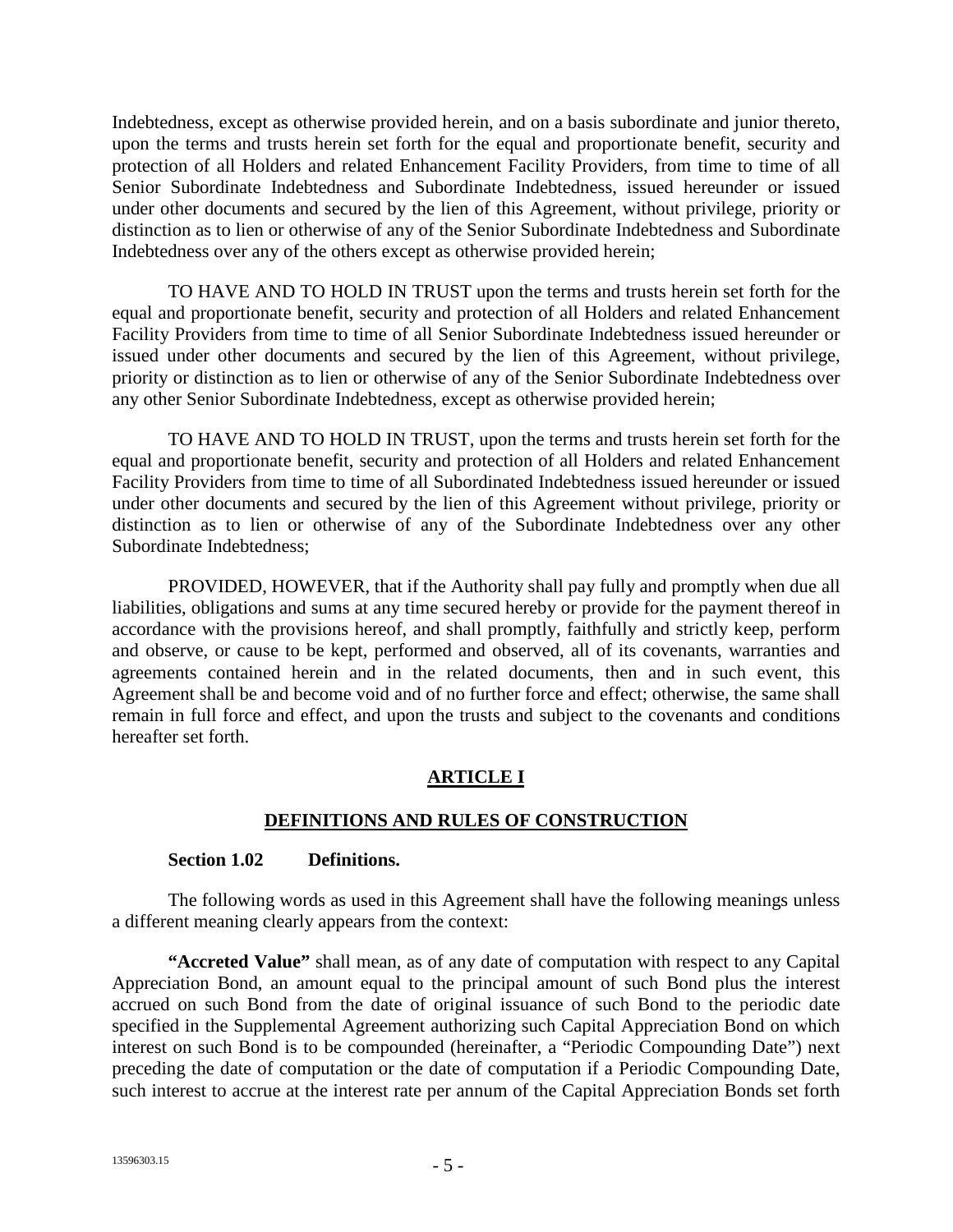in the Supplemental Agreement authorizing such Bonds, compounded periodically on each Periodic Compounding Date. Plus, if such date of computation shall not be a Periodic Compounding Date, a portion of the difference between the Accreted Value as of the immediately preceding Periodic Compounding Date (or the date of original issuance if the date of computation is prior to the first Periodic Compounding Date succeeding the date of original issuance) and the Accreted Value as of the immediately succeeding Periodic Compounding Date, calculated based upon an assumption that, unless otherwise provided in the Supplemental Agreement authorizing such Capital Appreciation Bonds, Accreted Value accrues in equal daily amounts on the basis of a year consisting of twelve 30-day months.

**"Account"** shall mean any of the Accounts established under this Agreement.

**"Agreement"** shall mean this Master Agreement of Trust, as supplemented or amended by one or more Supplemental Agreements.

**"Annual Budget"** shall mean the budget by that name referred to in Section 7.02.

**"Annual Debt Service"** shall mean for any Indebtedness (without duplication) the total payments required to be made for principal of and interest on such Indebtedness, including mandatory sinking fund redemptions, and payments to reimburse Enhancement Facility Providers with respect to such Indebtedness scheduled to come or coming due within a specified Fiscal Year, but excluding any capitalized interest funded from proceeds of Indebtedness. For purposes of calculating such principal and interest, the following assumptions are to be used:

(a) In determining the principal due in a Fiscal Year, payment shall be assumed to be made in accordance with the amortization schedule then in effect for such Indebtedness (unless a different subsection of this definition applies for purposes of determining principal maturities or amortization), including any scheduled redemption of such specified Indebtedness at its then Accreted Value and, for such purpose, the redemption payment shall be deemed a principal payment;

(b) For Tender Indebtedness, the options or obligations of the holders of such Indebtedness to tender the same for purchase or payment prior to their stated maturity or maturities shall be treated as principal on the first date on which such holders may or are required to tender such Indebtedness, except that any such option or obligation shall not be treated as principal if such Indebtedness is rated in at least one of the three highest long-term rating categories or in the two highest short-term rating categories (without regard to any gradations in such categories) by a Rating Agency;

(c) For purposes of computing the Rate Covenant only, if Variable Rate Indebtedness has been outstanding for any period prior to the date of calculation, interest on such Indebtedness shall be calculated using the higher of (i) the average rate or rates which were assumed by the Authority in its Annual Budget corresponding to the period for which such Rate Covenant computation is being made, and (ii) the actual weighted average rate or rates borne by such Indebtedness during such period; provided, however, that if a Hedge Agreement is in effect which provides that the Authority is to pay to the Qualified Counterparty an amount determined with reference to a fixed rate of interest on a notional amount equal to the principal of such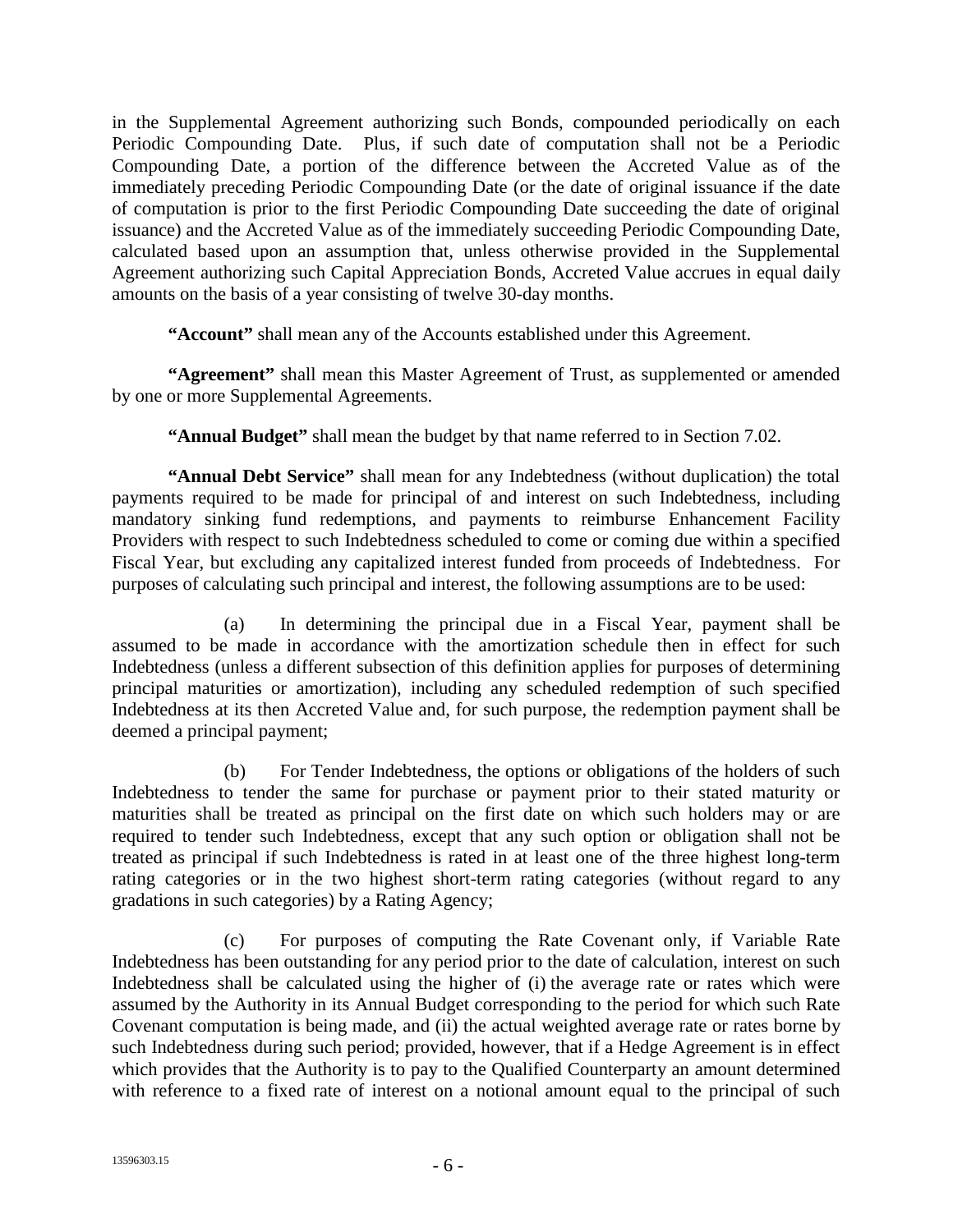Indebtedness, for purposes of determining the Annual Debt Service on such Variable Rate Indebtedness, it will be deemed to bear interest at such fixed rate of interest or such stated rate in accordance with such Hedge Agreement;

(d) For purposes of determining whether Bonds may be issued in compliance with the respective tests set forth in Sections 2.16, 2.17 or 2.18, the rate of interest to be borne by Variable Rate Indebtedness will be deemed to be 120% of the rate quoted in an index generally accepted in the securities industry for securities having ratings and maturity or tender dates comparable to that of the applicable Variable Rate Indebtedness as of the date of issuance thereof; provided, however, that if a Hedge Agreement is in effect which provides that the Authority is to pay to the Qualified Counterparty an amount determined with reference to a fixed rate of interest on a notional amount equal to the principal of such Indebtedness for purposes of determining the Annual Debt Service on such Variable Rate Indebtedness, it will be deemed to bear interest at such fixed rate of interest in accordance with such Hedge Agreement; and provided, further, however, that interest on such Indebtedness that is the subject of a Qualified Swap shall be deemed to be 120% of the higher of (i) the average rate or rates which were assumed by the Authority in its Annual Budget corresponding to the period for which such Rate Covenant computation is being made, and (ii) the actual weighted average rate or rates borne by such Indebtedness during such period;

(e) For purposes of determining the Debt Service Reserve Requirement, if any, attributable to Variable Rate Indebtedness, the rate of interest to be borne by such Variable Rate Indebtedness will be deemed to be 120% of the rate quoted as of its date of issuance in an index generally accepted in the securities industry for securities having ratings and maturity or tender dates comparable to that of such Indebtedness and in no event will Qualified Swaps be considered;

(f) For purposes of determining the annual amount payable in respect of Bond Anticipation Notes and any other Indebtedness designated by the Authority as a Refundable Principal Installment, such Indebtedness that is or would be a Refundable Principal Installment shall be treated on the date of calculation as if (i) from the date of issuance thereof the principal amount of such Indebtedness had been payable as part of equal annual installments of principal and interest over a period extending from the due date thereof through the  $30<sup>th</sup>$  anniversary of the issue date of such Indebtedness and (ii) interest accrued at a rate equal to the rate quoted in the 30-year revenue bond index, or if different, the revenue bond index most closely related to the term of the Indebtedness, as applicable, published in *The Bond Buyer* no more than two weeks prior to the date of calculation, or if that index is no longer published, another similar index selected by the Authority;

(g) The Accreted Value of Capital Appreciation Bonds or the Appreciated Value of Deferred Income Bonds shall be included in the calculation of Annual Debt Service at the times and in the manner provided in subsection (a) of Section 2.19;

(h) Any interest paid or to be paid from a Crossover Escrow Account on Crossover Refunding Bonds and any principal of and premium to be paid from such Escrow Account on Crossover Refunded Bonds shall be excluded from the calculation of Annual Debt Service;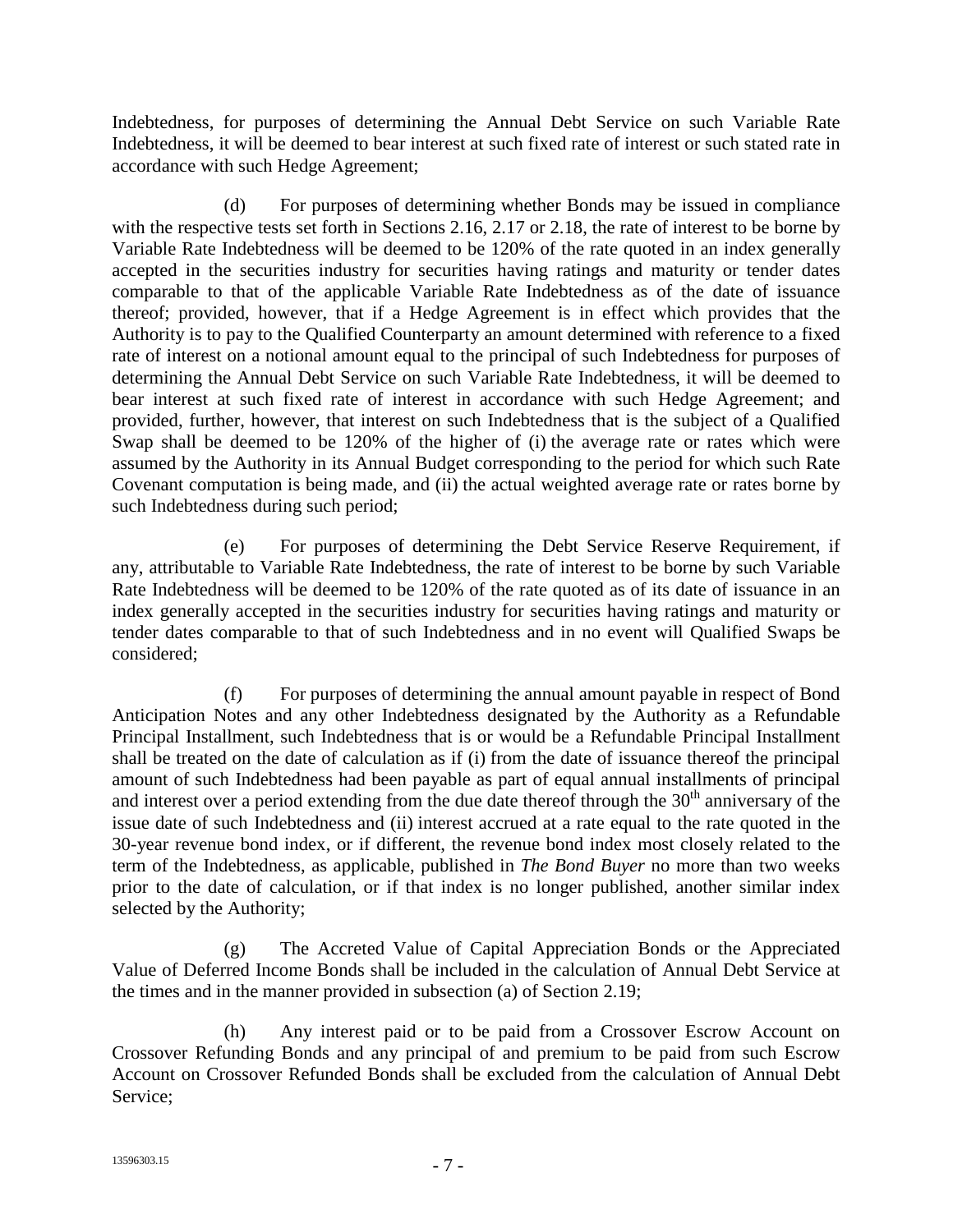(i) For any Indebtedness for which a binding commitment, letter of credit or other credit arrangement providing for the extension of such Indebtedness beyond its original maturity date exists, the computation of the Annual Debt Service payable on such Indebtedness shall, at the option of the Authority, be made on the assumption that such Indebtedness will amortize in accordance with such credit arrangement, as long as such credit arrangement is rated in one of the three highest long-term rating categories or in the highest short term rating category (without regard to any gradations within such categories) by a Rating Agency; and

(j) For purposes of computing the Rate Covenant and whether Bonds may be issued in compliance with respective tests set forth in Sections 2.16, 2.17 or 2.18, any termination payment due under a Qualified Swap or Hedge Agreement shall be included in the calculation of Annual Debt Service (assuming such amount will amortize as required under the applicable Qualified Swap or Hedge Agreement) to the extent such payment is not paid from the proceeds of Bonds or Other System Indebtedness.

**"Appreciated Value"** shall mean, with respect to any Deferred Income Bond, (i) as of any date of computation prior to the Current Interest Commencement Date, an amount equal to the principal amount of such Bond plus the interest accrued on such Bond from its date of original issuance to the Periodic Compounding Date next preceding the date of computation or the date of computation if a Periodic Compounding Date, such interest to accrue at the interest rate per annum of the Deferred Income Bonds set forth in the Supplemental Agreement authorizing such Bonds, compounded periodically on each Periodic Compounding Date as in such Agreement provided, plus, if such date of computation shall not be a Periodic Compounding Date, a portion of the difference between the Appreciated Value as of the immediately preceding Periodic Compounding Date (or the date of original issuance if the date of computation is prior to the first Periodic Compounding Date succeeding the date of original issuance) and the Appreciated Value as of the immediately succeeding Periodic Compounding Date, calculated based upon an assumption that, unless otherwise provided in the Supplemental Agreement authorizing such Deferred Income Bonds, Appreciated Value accrues in equal daily amounts on the basis of a year consisting of twelve 30-day months and (ii) as of any date of computation on and after the Current Interest Commencement Date, the Appreciated Value on the Current Interest Commencement Date.

**"Authority"** shall mean Puerto Rico Aqueduct and Sewer Authority, a public corporation and an autonomous governmental instrumentality of the Commonwealth of Puerto Rico created by the Act.

"**Authority Revenues**" shall mean Operating Revenues plus (i) any governmental grants or appropriations available to pay Current Expenses of the Authority, including grants or appropriations received by the Authority and specifically made for the payments of principal of and interest on obligations of the Authority or for reimbursing the Authority for such payments, (ii) any amounts received from the Commonwealth of Puerto Rico on account of Commonwealth Guaranteed Indebtedness (which is required to be deposited directly in the Commonwealth Payments Fund) or Commonwealth Supported Obligations (which is required to be deposited in the Commonwealth Payments Fund) and (iii) any amounts transferred from the Budgetary Reserve Fund to the Trustee.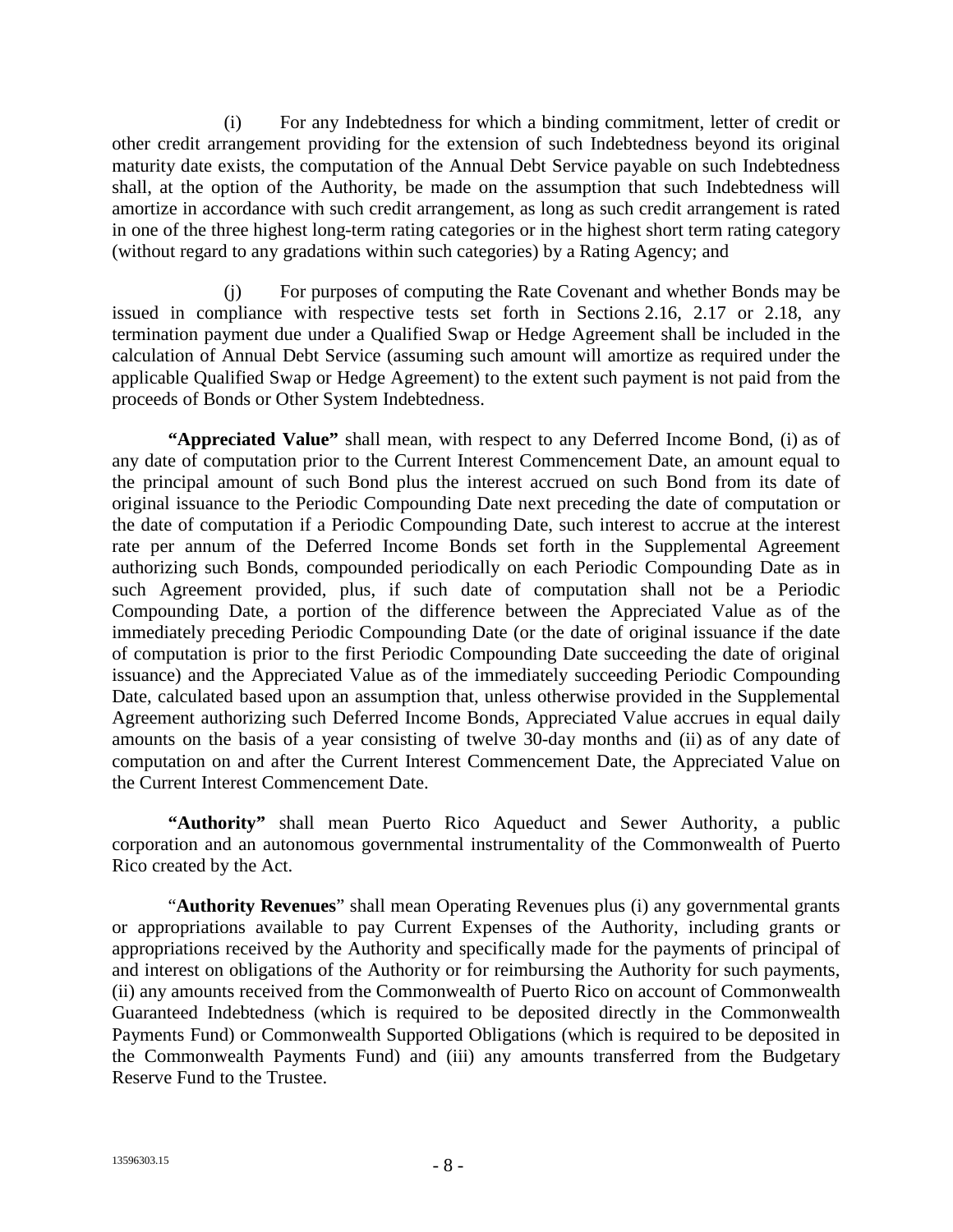**"Authorized Representative of the Authority"** shall mean such person or persons as may be designated to act on behalf of the Authority by the Board.

**"Beneficiaries"** shall mean Bondholders, holders of Other System Indebtedness, Enhancement Facility Providers and the counterparties on any Qualified Swap or Hedge Agreement.

**"Board"** shall mean the Governing Board of the Authority as constituted from time to time pursuant to the Act, or, if said Board shall be abolished, the board, body or officer succeeding to the principal functions thereof or to whom the powers of the Authority shall be given by law.

**"Bond Anticipation Notes"** shall mean any obligations issued in anticipation of the issuance of Bonds.

**"Bond Counsel"** shall mean an attorney or firm of attorneys nationally recognized on the subject of municipal bonds.

**"Bondholder"** or **"Holder"** shall mean, as to Bonds, the person in whose name a Bond is registered and, as to Indebtedness other than Bonds, the lender or other entity to which the Authority is obligated with respect to such Indebtedness.

**"Bond Insurance Policy"** shall mean each financial guaranty insurance policy insuring the scheduled payment of principal and interest on a Series of Bonds.

**"Bonds"** shall mean any bonds, notes or other obligations issued from time to time pursuant to Article III, including Senior Bonds, Senior Subordinate Bonds, Subordinate Bonds or Bond Anticipation Notes, but not including Other System Indebtedness, Commonwealth Guaranteed Indebtedness or Commonwealth Supported Obligations.

**"Budgetary Reserve Fund"** shall mean the Budgetary Reserve Fund maintained by Government Development Bank for Puerto Rico in trust for the Authority, pursuant to the amended and restated Fiscal Oversight and Support Agreement, dated as of February 15, 2012, by and among the Authority, the Commonwealth of Puerto Rico and Government Development Bank for Puerto Rico.

**"Business Day"** shall mean a day on which banking business is transacted, but not including a Saturday, Sunday or legal holiday, or a day on which banking institutions are authorized by law to close in the city in which the Trustee has its principal corporate trust office or in the Commonwealth of Puerto Rico.

**"Calculation Date"** shall have the meaning set forth in Section 2.19(a).

**"Capital Appreciation Bonds"** shall mean any Bonds issued under this Agreement as to which interest is (i) compounded on the periodic compounding dates that are specified in the Supplemental Agreement authorizing such Capital Appreciation Bonds and (ii) payable only at maturity, earlier redemption or other payment thereof pursuant to this Agreement or such Supplemental Agreement.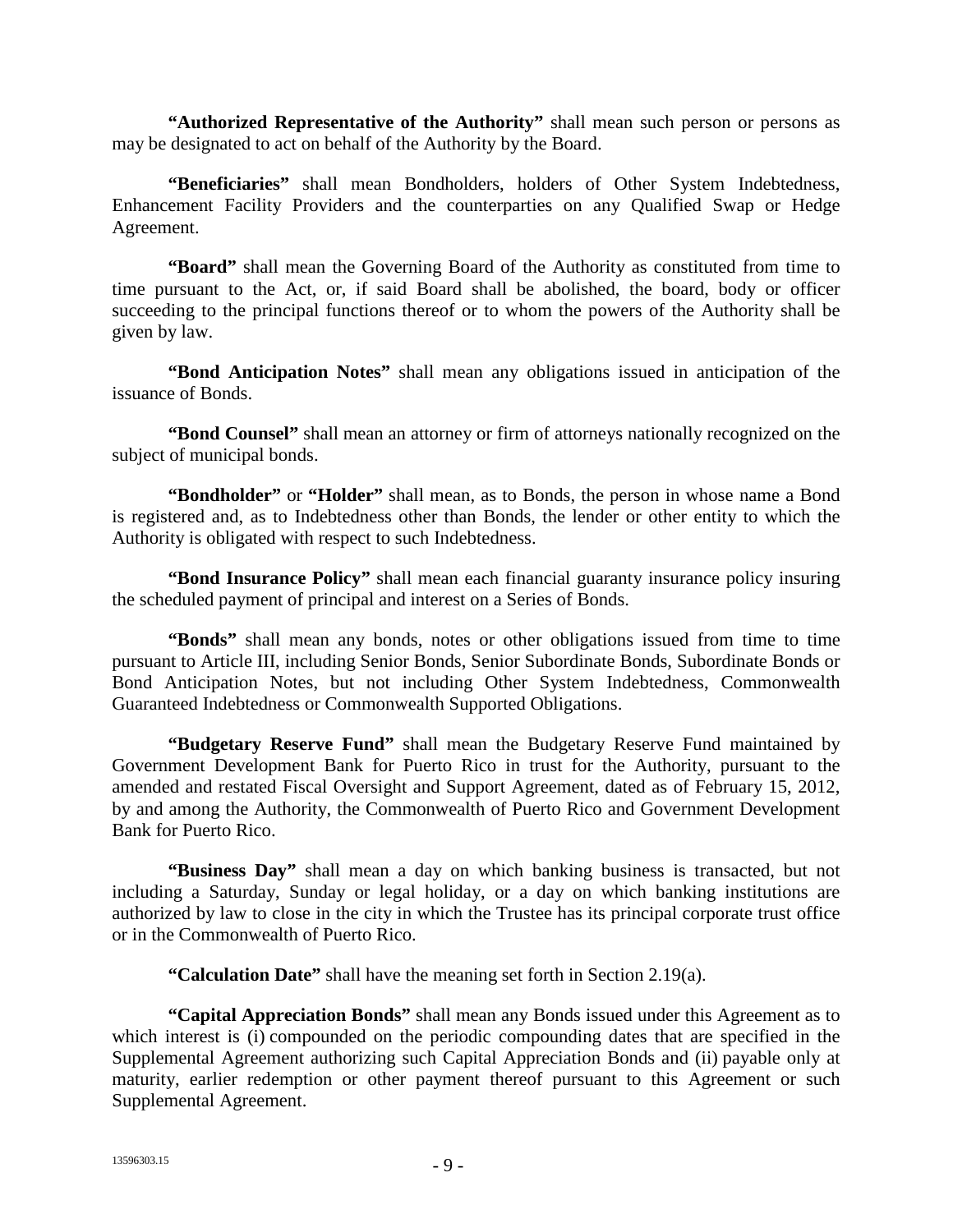**"Capitalized Interest Account"** shall mean the Capitalized Interest Account established in Section 5.01.

**"Capital Improvement Fund"** shall mean the Capital Improvement Fund established in Section 5.01.

**"Capital Improvement Fund Requirement"** shall mean for each Fiscal Year, an amount equal to the greater of (i) the amount set forth in the Annual Budget for such Fiscal Year and (ii) the amount recommended by the Consulting Engineer.

**"Code"** shall mean the Internal Revenue Code of 1986, as amended, including applicable regulations, rulings and revenue procedures promulgated or applicable thereunder.

**"Commonwealth Guaranteed Indebtedness"** shall mean any obligations of the Authority that are designated as Commonwealth Guaranteed Indebtedness by the Authority and are guaranteed by the Commonwealth of Puerto Rico, including but not limited to the Authority's Puerto Rico Aqueduct and Sewer Authority Bonds, Series 2008, the Authority's Puerto Rico Aqueduct and Sewer Authority Revenue Bonds, USDA/Rural Development Issue (Guaranteed by the Commonwealth of Puerto Rico), the Revenue Bonds of the Authority, FmHA issuances, series K to Z, and all obligations of the Authority to Puerto Rico Infrastructure Financing Authority evidencing revolving loans funded pursuant to the Puerto Rico Water Pollution Control and Drinking Water Treatment Revolving Funds that were created under Act No. 44 of the Legislature of Puerto Rico, approved June 21, 1988, as amended, and Act No. 32 of the Legislature of Puerto Rico, approved July 7, 1997, as amended, and all the loans granted by the Commonwealth Revolving Funds, under the provisions of the Federal Clean Water Act of 1972, as amended and the Federal Safe Drinking Water Act of 1996, as amended,.

**"Commonwealth Payments Fund"** shall mean the Commonwealth Payments Fund established in Section 5.01.

**"Commonwealth Supported Obligations"** shall mean the obligations of the Authority which are the subject of an agreement between the Authority and Government Development Bank for Puerto Rico and are payable from appropriations of the Commonwealth of Puerto Rico, including but not limited to the note of the Authority, dated August 2001, relating to the construction of the North Coast Superaqueduct.

**"Consent"** shall have the meaning set forth in Section 13.01(a).

**"Construction"** or **"construction"** shall mean construction, acquisition, renovation, repair, renewal, replacement and expansion or any combination of the foregoing.

**"Construction Fund"** shall mean the Construction Fund established in Sections 4.01 and 5.01.

**"Consultant"** shall mean any qualified and experienced firm or corporation retained by or on behalf of the Authority to perform the acts and duties required of a Consultant under the provisions of this Agreement, which may be, without limitation, a firm of independent certified public accountants, the Consulting Engineer or an independent insurance consultant, and which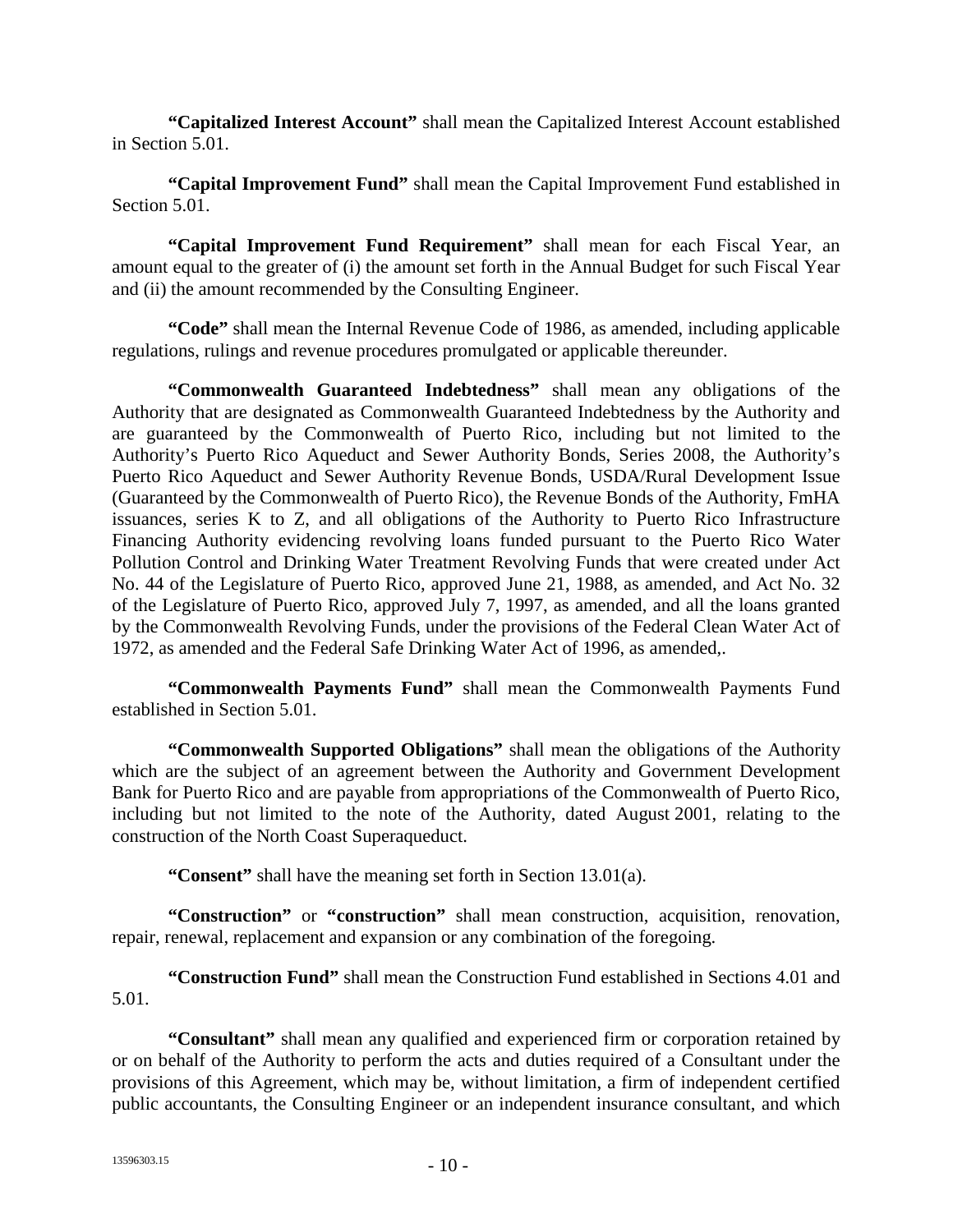may include governmental or nongovernmental entities, acceptable to the Consulting Engineer or other Consultants depending on their skill and expertise for the specific acts and duties they are to perform under the provisions of this Agreement.

**"Consulting Engineer"** shall mean any qualified and experienced engineering firm or corporation retained by the Authority to perform the acts and duties required of the Consulting Engineer under the provisions of this Agreement.

**"Cost of Improvements"** shall mean the cost of construction of Improvements, including the cost of all labor, materials, machinery and equipment, the cost of all lands, structures, real or personal property, rights, rights-of-way, roads, easements, franchises and interest acquired or used for, or in connection with the Authority, any termination payments payable under any Qualified Swap or Hedge Agreements, the cost of engineering and legal services, the cost of preliminary surveys, plans and specifications, payments with respect to litigation, expenses of administration properly chargeable to such construction, legal, architectural and engineering expenses and fees, the cost of audits, the fees and expenses of Consultants, financing charges, taxes or other governmental charges lawfully assessed during construction, claims arising in connection with construction, premiums on insurance in connection with construction, interest on the Indebtedness or other obligations of the Authority issued to finance Costs of Improvements, during and for a reasonable period after completion of the acquisition, construction, reconstruction, repair, improvement or equipping of the Improvement; the annual fees for any Enhancement Facility and tender agent fees and fees payable for remarketing Indebtedness during such period as may be specified in the resolution of the Board or the Supplemental Agreement authorizing the issuance of such Bonds and all other items of expense not elsewhere in this definition specified, incident to the financing or construction of any Improvements and the placing of the same in operation.

**"Cost of Issuance Account"** shall mean the Cost of Issuance Account established in Section 5.01.

**"Costs of Issuance"** means the items of cost or expense incurred in connection with the authorization, sale and issuance of Indebtedness, which items of expenses shall include, but not be limited to, document printing, reproduction and execution and delivery costs, filing and recording fees, costs of credit ratings, initial fees and charges of the Trustee or a Qualified Depository, legal fees and charges, professional consultants' fees, fees and charges for execution, authentication, transportation and safekeeping of Bonds, premiums, fees and charges for insurance on Bonds, commitment fees or similar charges relating to an Enhancement Facility, a Qualified Swap or a Hedge Agreement, costs and expenses in connection with the refunding of Indebtedness or other obligations of the Authority, costs and expenses incurred pursuant to a remarketing agreement and other costs, charges and fees, including those of the Authority, in connection with the foregoing.

**"Crossover Amount"** shall mean the amount of money and Defeasance Obligations on deposit in a Crossover Escrow Account and which, together with investment income thereon, are held as provided in the definition of "Crossover Refunded Bond."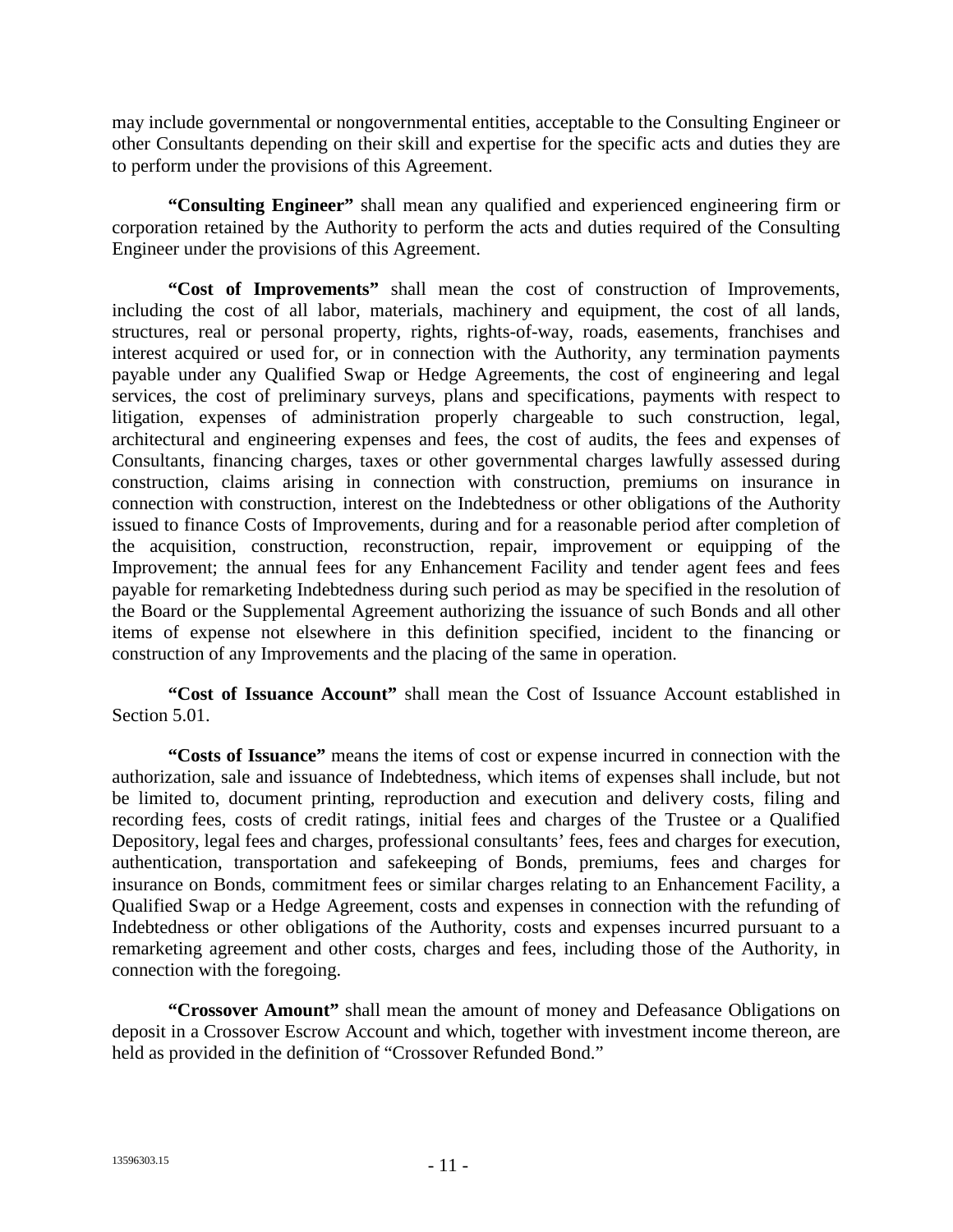**"Crossover Date"** shall mean the date on which the Crossover Amount on deposit in a Crossover Escrow Account shall be used to retire all Outstanding Crossover Refunded Bonds for which such Crossover Escrow Account was established.

**"Crossover Escrow Account"** shall mean an escrow account in which a Crossover Amount is deposited.

**"Crossover Escrow Deposit Agreement"** shall mean an escrow deposit or similar agreement under which a Crossover Escrow Account is created and administered.

**"Crossover Refunded Bond"** shall mean any Indebtedness deemed to be refunded from the proceeds of Crossover Refunding Bonds. Any Indebtedness shall be deemed to have been refunded from the proceeds of Crossover Refunding Bonds and shall be deemed to be Crossover Refunded Bonds if the Trustee shall have received and shall hold in the applicable Crossover Escrow Account in trust therefor and irrevocably committed thereto.

(a) moneys, together with any amounts described in paragraph (b) below, sufficient, or

(b) Defeasance Obligations, which shall not contain provisions permitting the redemption thereof at the option of the issuer, the principal of and interest on which when due, and without any reinvestment thereof, will provide moneys, together with any amounts described in paragraph (a) above, sufficient:

(i) for the payment of all principal of and premium, if any, on such Crossover Refunded Bonds as the same become due, whether at their maturity or redemption dates or otherwise, as the case may be, or if a default in payment shall have occurred on any maturity or redemption date, then for the payment of all principal of and premium on such Crossover Refunded Bonds to the date of the tender of payment; provided, that if any of those Crossover Refunded Bonds are to be redeemed prior to the maturity thereof, notice of that redemption shall have been duly given or irrevocable provision shall have been duly made for the giving of that notice, and

(ii) for the payment of interest (in whole or in part) on such Crossover Refunding Bonds.

Prior to the Crossover Date, the Crossover Amount may be pledged as security for the Crossover Refunding Bonds, such Crossover Refunded Bonds, or both. The moneys and proceeds of such Defeasance Obligations shall, to the extent needed, be used for the foregoing purposes or used to reimburse an Enhancement Facility Provider for amounts advanced by it for the foregoing purposes.

**"Crossover Refunding"** shall mean a transaction in which Crossover Refunding Bonds are issued to refund Crossover Refunded Bonds and in which a Crossover Amount is deposited in a Crossover Escrow Account.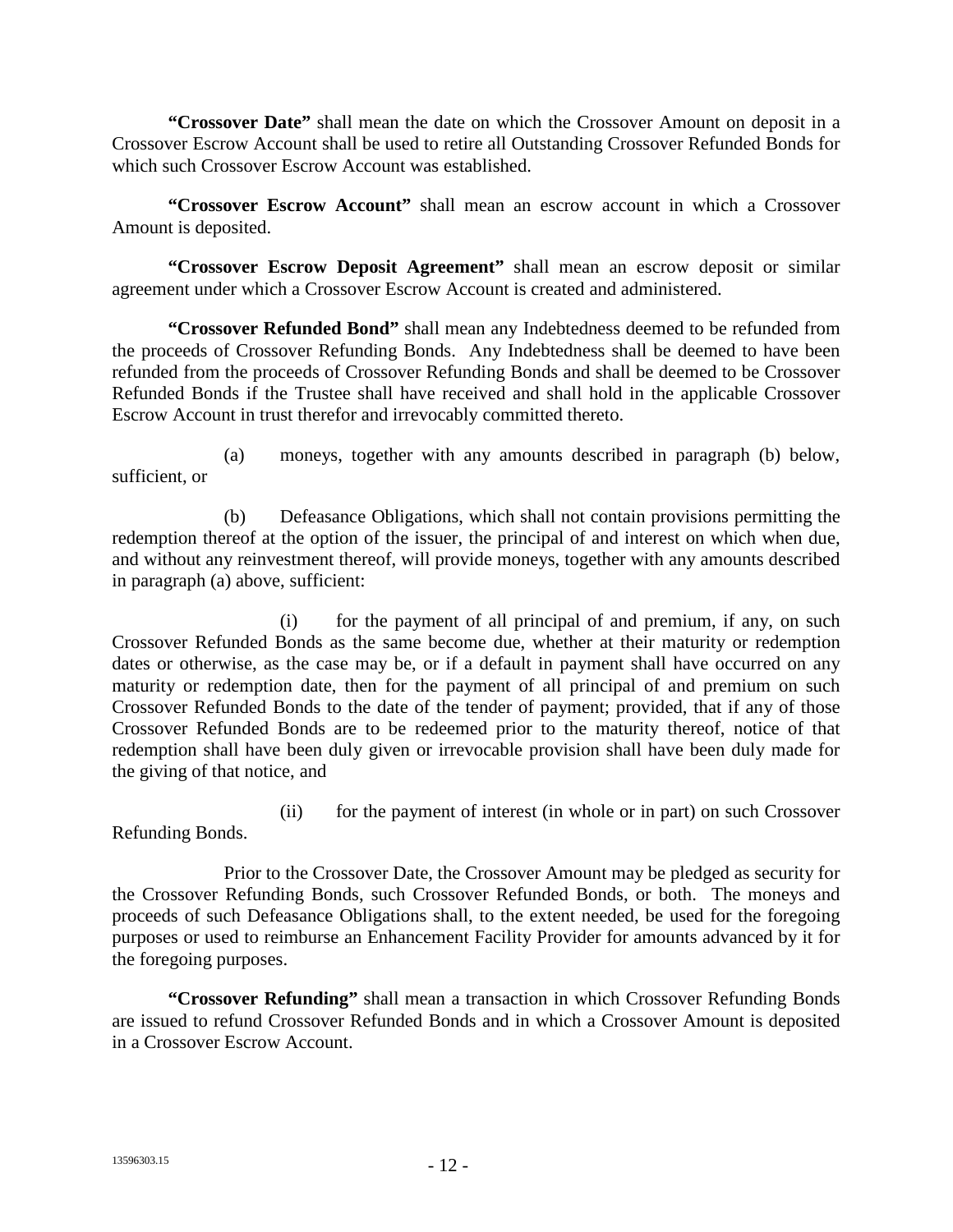**"Crossover Refunding Bonds"** shall mean Bonds, to the extent that any proceeds from the sale thereof shall, upon deposit in a Crossover Escrow Account, constitute a Crossover Amount.

**"Current Expenses"** shall mean the reasonable and necessary current expenses, incurred by the Authority in the ordinary course of business, of maintaining, repairing and operating the properties constituting the Systems or causing said maintenance, repair and operation, which expenses shall exclude depreciation, reserves for allowances for doubtful accounts and other non-cash reserves or expenses. For purposes of Section 7.01 and the Annual Budget required by Section 7.02, Current Expenses will be calculated on an accrual basis. For all other purposes of this Agreement, Current Expenses will be calculated on a cash basis. Notwithstanding any accounting treatment to the contrary, the amount of any termination or similar payment under any interest rate swap or similar hedge agreement shall, if payable by the Authority, not be taken into account in computing Current Expenses to the extent the same is paid by or on behalf of the Authority from the proceeds of any Indebtedness.

"**Current Expense Fund"** shall mean the Current Expense Fund established in Section 5.01.

**"Current Interest Commencement Date"** shall mean, with respect to any particular Deferred Income Bonds, the date specified in the Supplemental Agreement authorizing such Deferred Income Bonds (which date must be prior to the maturity date for such Deferred Income Bonds) after which interest accruing on such Deferred Income Bonds shall be payable periodically on dates specified in such Supplemental Agreement with the first such payment date being the first such periodic date immediately succeeding such Current Interest Commencement Date.

**"Debt Service Reserve Facility"** shall mean (i) any irrevocable, unconditional letter of credit issued by a bank or savings and loan association whose long-term uncollateralized debt obligations are rated in one of the two highest long-term rating categories (without regard to any gradations within such categories) by each Rating Agency, and (ii) any insurance policy providing substantially equivalent liquidity as an instrument described in clause (i) and which is issued by a municipal bond or other insurance company, the obligations insured by which are rated in one of the two highest long-term rating categories (without regard to any gradations within such categories) by each Rating Agency and which is used, to the extent permitted hereunder, to fund all or a portion of the applicable Debt Service Reserve Requirement, provided that (x) the term of the Debt Service Reserve Facility is at least 36 months, (y) the only condition to a drawing under the Debt Service Reserve Facility is insufficient amounts in the applicable fund or account held by the Trustee to which such Facility relates when needed to pay debt service on the applicable Bonds or the expiration of such Facility and (z) the provider of the Debt Service Reserve Facility shall notify the Authority and the Trustee at least 24 months prior to the expiration of such Facility.

**"Debt Service Reserve Requirement"** shall mean with respect to each Account within the Senior Debt Service Reserve Fund, the Senior Subordinate Debt Service Reserve Fund or the Subordinate Debt Service Reserve Fund, as applicable, as of any particular date of computation an amount equal to (i) the amount set forth in the Supplemental Agreement authorizing the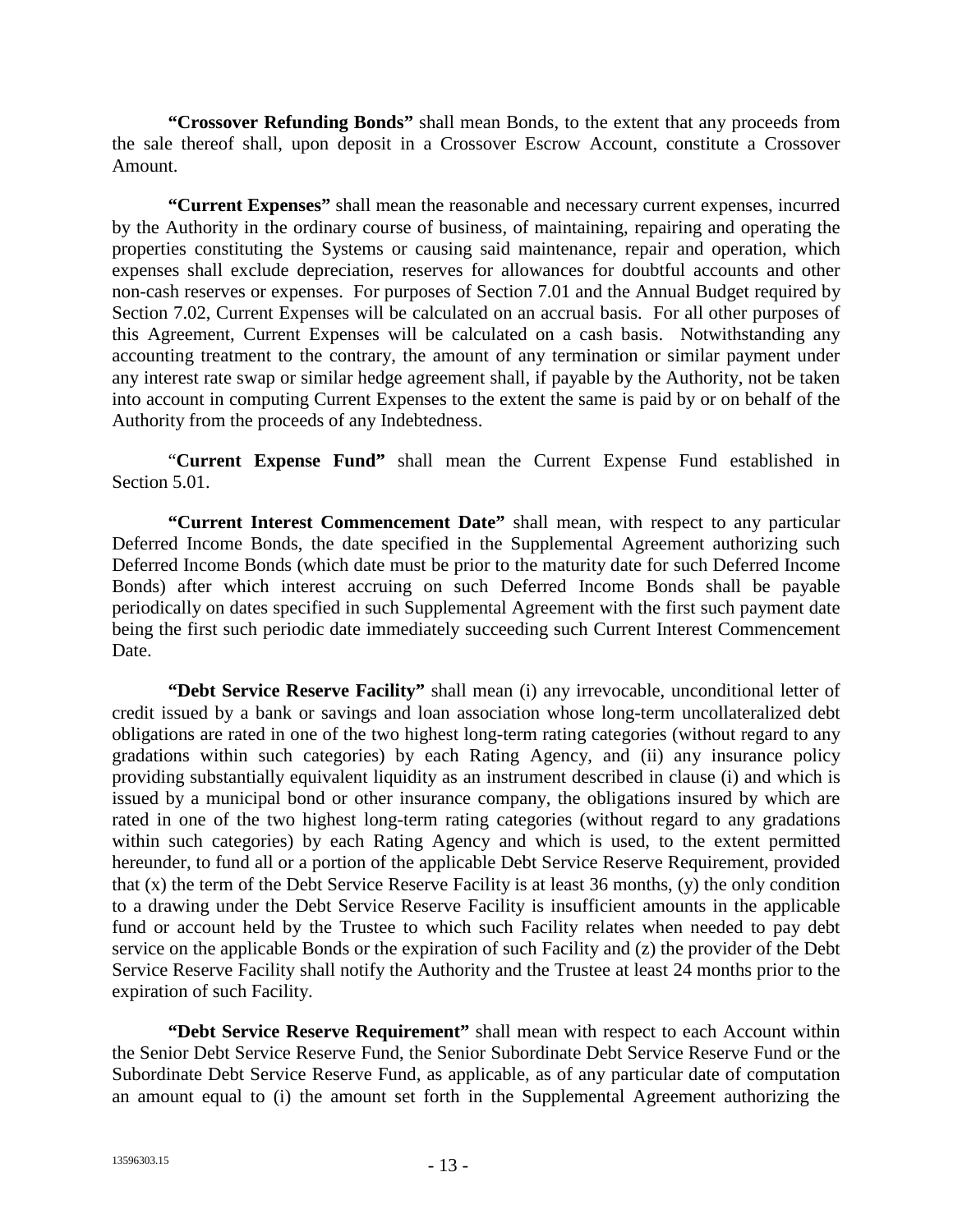issuance of a particular Series of Bonds, or (ii) if not otherwise specified in a Supplemental Agreement authorizing the issuance of a particular Series of Bonds, the lesser of (x) maximum Annual Debt Service on the Outstanding Bonds secured by such Account, payable in any Fiscal Year for the related Bonds, (y) ten percent (10%) of the proceeds of the Outstanding Bonds secured by such Account calculated in accordance the Code and (z) 125% of the average Annual Debt Service for the payment of the principal of and interest on the Outstanding Bonds secured by such Account.

**"Deferred Income Bonds"** shall mean any Bonds as to which interest accruing prior to the Current Interest Commencement Date is (i) compounded periodically on the dates specified in the Supplemental Agreement authorizing such Deferred Income Bonds and (ii) payable only at redemption or other payment thereof pursuant to such Supplemental Agreement.

**"Defeasance Obligations"** shall mean any non-callable and non-prepayable obligations described in clauses (a), (b) or (c) of the definition of Investment Obligations.

**"Deposit Date"** shall mean the last Business Day of each month.

**"Disbursement Schedule"** shall mean the schedule by that name referred to in Section 7.02.

**"Enhancement Facility"** shall mean any letter of credit, standby purchase agreement, line of credit, policy of bond insurance, surety bond, guarantee or similar instrument, or any other agreement, securing, providing liquidity for, supporting or enhancing outstanding Indebtedness, including any Bond Insurance Policy, Debt Service Reserve Facility, Operating Reserve Facility or any combination of the foregoing, or any agreement relating to the reimbursement thereof, whether or not such instrument or agreement has been drawn upon, obtained by the Authority.

**"Enhancement Facility Provider"** shall mean the provider or issuer of any Enhancement Facility.

**"Event of Default"** shall mean any of the events enumerated in Section 8.01.

**"Executive President"** shall mean the Executive President of the Authority or any other person designated by the Board or by the Authority's legislation or by the bylaws of the Authority to perform the functions of the Executive President.

**"Fiduciary"** shall mean (i) the Trustee, (ii) a Qualified Depository or any other bank or trust company designated as trustee, fiscal agent, administrative agent or other fiduciary for Outstanding Other System Indebtedness and (iii) with respect to the Term Loan, Banco Popular de Puerto Rico, as administrative agent.

**"Fiscal Year"** shall mean the period commencing on the first day of July of any year and ending on the last day of June of the following year or any other twelve month period designated by the Board.

**"Fitch"** shall mean Fitch Ratings, New York, New York, or its successors or assigns.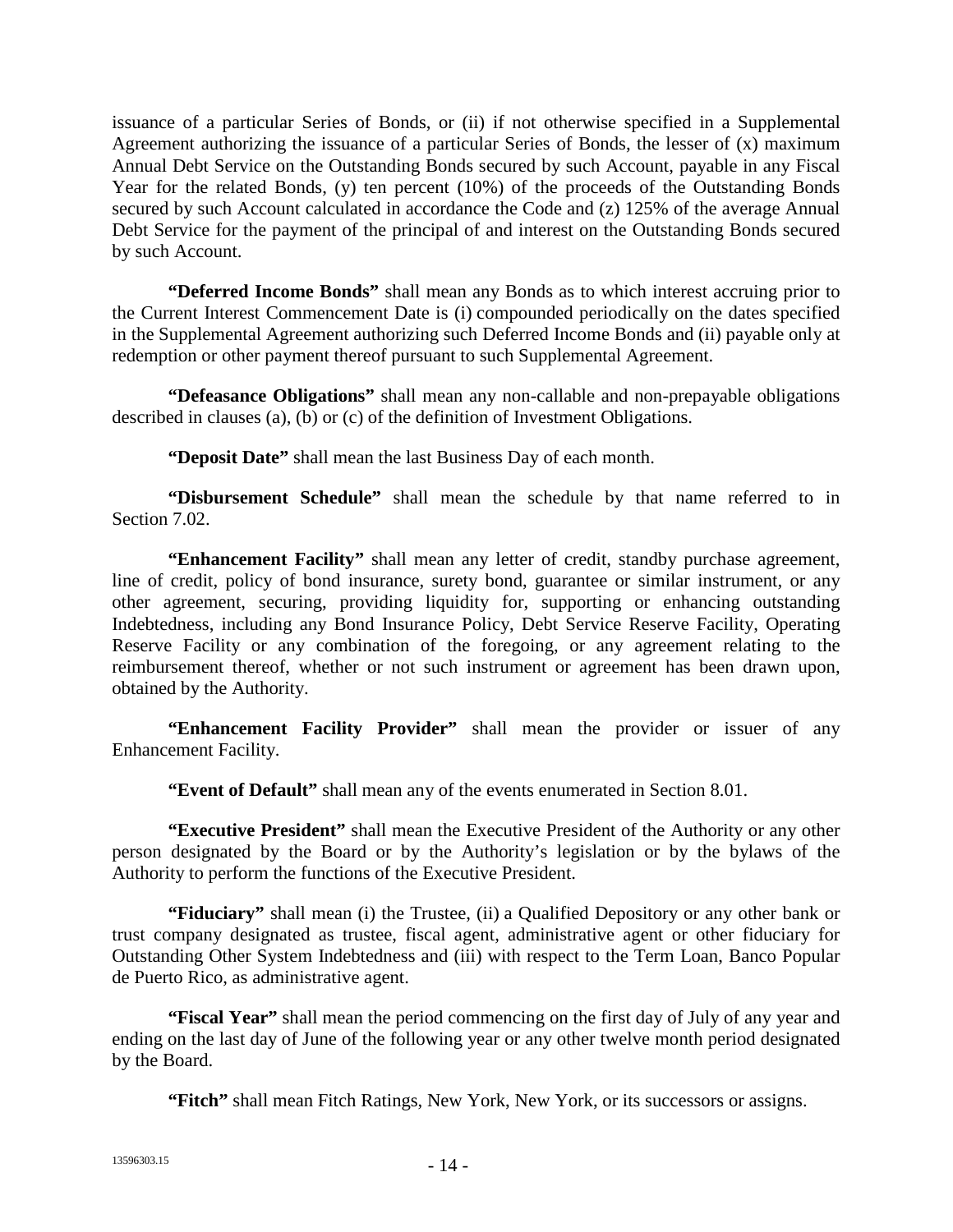**"Government Certificates"** shall mean certificates or other instruments representing proportionate ownership of Government Obligations, which Government Obligations are held by a bank or trust company organized under the laws of the United States of America or any of its states or territories in the capacity of custodian of such certificates or instruments.

**"Government Obligations"** shall mean (i) direct obligations of, or obligations the payment of the principal of and interest on which are unconditionally guaranteed by, the United States of America; (ii) Government Certificates, under which the owner of the investment is the real party in interest and has the right to proceed directly and individually against the obligor on the underlying obligations described in said clause (i) and which underlying obligations are not available to satisfy any claim of the custodian or any person claiming through the custodian or to whom the custodian may be obligated; and (iii) evidences of ownership of proportionate interests in future interest or principal payments on obligations specified in clauses (i) and (ii) above held by a bank (including the Trustee) or trust company as custodian, under which the owner of the investment is the real party in interest and has the right to proceed directly and individually against the underlying obligations described in said clauses (i) and (ii) and which underlying obligations are not available to satisfy any claim of the custodian or any person claiming through the custodian or to whom the custodian may be obligated.

**"Guaranty Act"** shall mean Act No. 45 of the Legislature of Puerto Rico, approved July 28, 1994, as amended.

**"Hedge Agreement"** shall mean an interest rate swap or other hedging agreement, arrangement or security however denominated, with or guaranteed by a Qualified Counterparty and expressly identified pursuant to its terms as being entered into in connection with and in order to hedge interest rate fluctuations on all or a portion of any Bonds where (i) interest on such Indebtedness or such portion of such Indebtedness is payable at a variable rate of interest for any future period of time or is calculated at a varying rate per annum, and (ii) a fixed rate is specified as payable by the Authority in such agreement, or such Indebtedness, taken together with such agreement, results in a net fixed rate payable by the Authority for such period of time (the "Hedge Fixed Rate"), assuming the Authority and the Qualified Counterparty(ies) with whom the Authority has entered into the agreement make all payments required to be made by the terms of the agreement. If the required rating of a Qualified Counterparty is lowered below the minimum rating level specified herein for such Qualified Counterparty and collateral has not been posted as required by such Hedge Agreement, such Hedge Agreement shall no longer constitute a "Hedge Agreement" hereunder.

**"Improvements"** shall mean such betterments, renewals and replacements of the Systems or any part thereof, and such additions and extensions thereto, as may be necessary or desirable to keep the same in proper condition for the safe, efficient and economic operation thereof and for the interconnection thereof where feasible to integrate into the Systems any unit or part thereof, and shall include such water and sewer projects as may be authorized to be constructed or acquired under the provisions of the Act, and such betterments, renewals and replacements of such properties and such additions and extensions thereto as may be necessary or desirable for continuous and efficient service by or on behalf of the Authority to the public.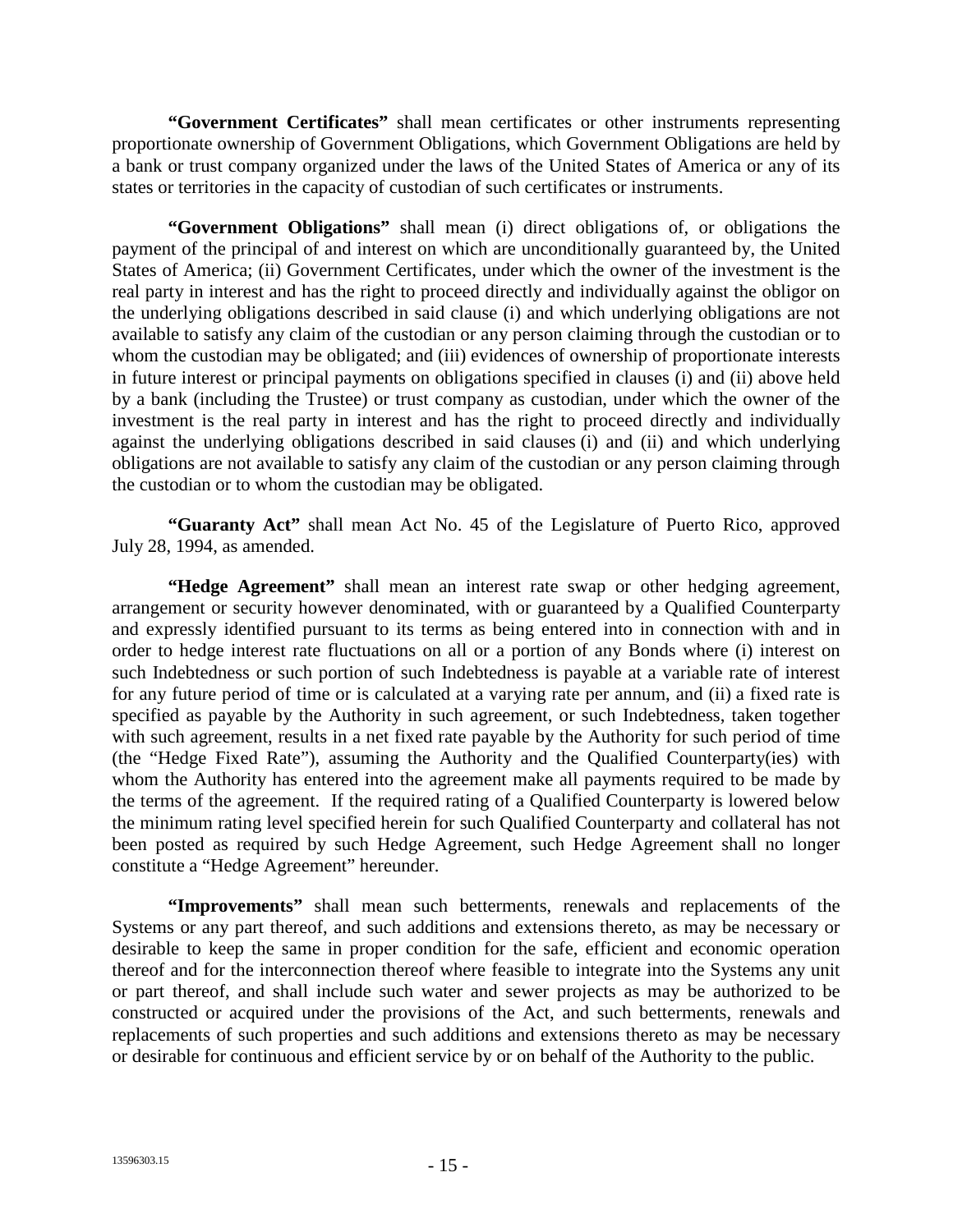**"Indebtedness"** shall mean, collectively, Bonds, Other System Indebtedness, Commonwealth Supported Obligations and Commonwealth Guaranteed Indebtedness.

**"Insurance Consultant"** shall mean any qualified and experienced firm or corporation retained by the Authority to perform the act and duties of an Insurance Consultant required by the provisions of this Agreement.

**"Interest Accrual"** shall mean for any period the amount of interest on Indebtedness that would accrue during such period if such interest accrued ratably on the basis of a year consisting of twelve (12) thirty-day months. Unless otherwise provided by resolution of the Authority or a Supplemental Agreement, the monthly accrual in respect of interest on Indebtedness shall commence on the later to occur of the date of issue of the applicable Indebtedness and the date that is six months prior to the due date of such interest and shall end on the first day of the month following the relevant Deposit Date. In the case of Variable Rate Indebtedness (i) other than the Term Loan, the Interest Accrual shall be calculated based on the sum of the interest accrued through the Business Day preceding the relevant Deposit Date and the interest (calculated at the rate on such Indebtedness on the Business Day preceding the Deposit Date plus one percent (1%)) that would accrue on such Indebtedness from the Deposit Date to the later to occur of the first day of the next calendar month and any interest payment date on such Indebtedness occurring prior to the next Deposit Date and (ii) with respect to the Term Loan, the amount accrued during such period as calculated thereunder.

**"Interest Payment Date"** shall mean each date on which interest on Indebtedness or any portion thereof is scheduled to be due and payable, as provided in the Supplemental Agreement, resolution or other document authorizing the issuance of such Indebtedness.

**"Investment Obligations"** shall mean any of the following, to the extent that the same is legal for the investment of public funds under the laws of the Commonwealth of Puerto Rico:

- (a) Government Obligations;
- (b) Obligations issued or guaranteed by any of the following:
	- (i) Federal Home Loan Bank System,
	- (ii) Export-Import Bank of the United States,
	- (iii) Federal Financing Bank,
	- (iv) Government National Mortgage Association,
	- (v) Federal Home Loan Mortgage Company,
	- (vi) Federal Housing Administration,
	- (vii) Private Export Funding Corp.,
	- (viii) Federal National Mortgage Association,
	- (ix) Federal Farm Credit Bank,
	- (x) Resolution Funding Corporation, and
	- (xi) Rural Economic Community Development Administration (formerly, Farmers Home Administration).

or any indebtedness issued or guaranteed by any instrumentality or agency of the United States;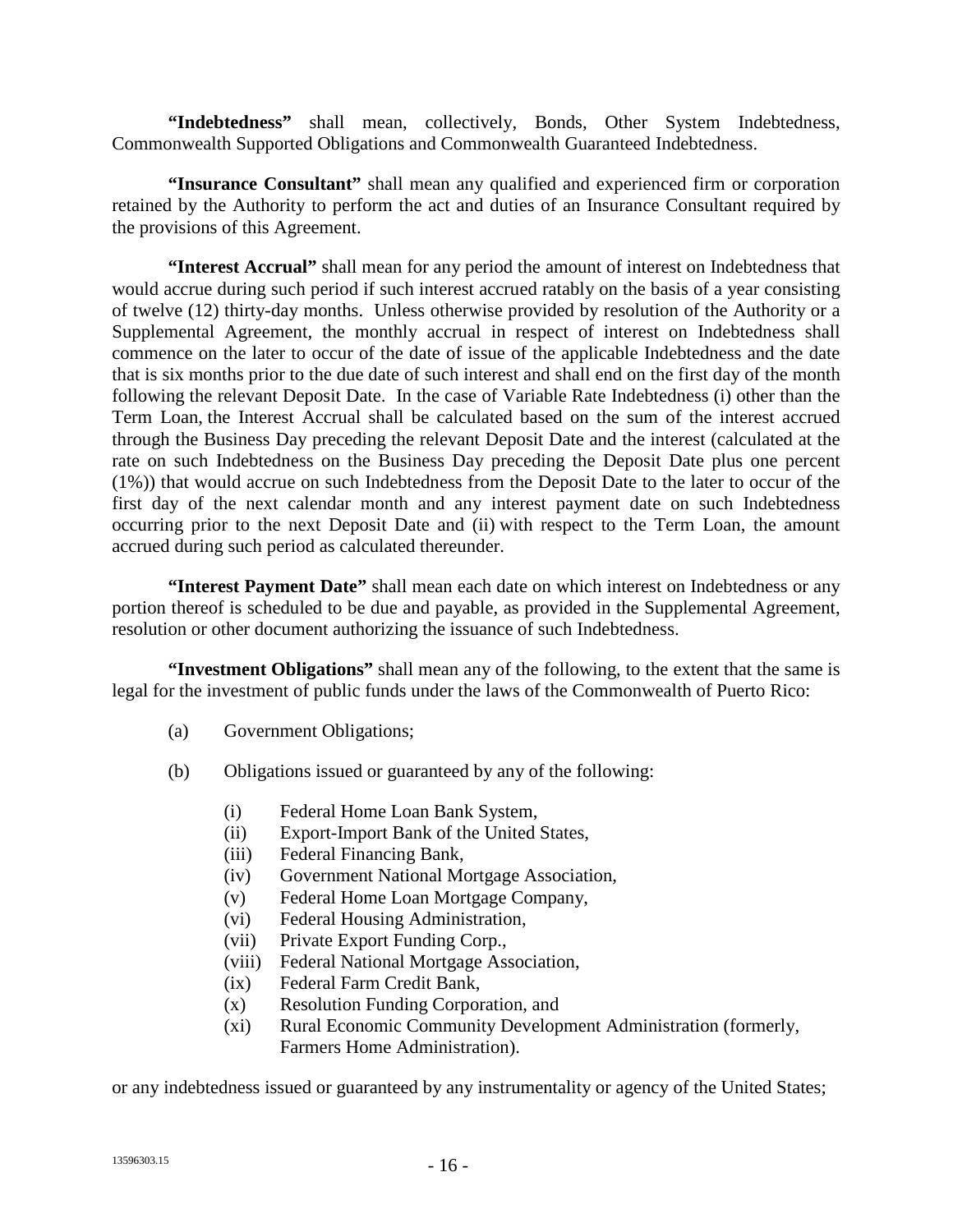(c) Refunded municipal obligations rated in the highest long-term rating category by at least one Rating Agency (without regard to any gradations within such category) and meeting the following conditions:

(i) (A) such obligations are not to be redeemed prior to maturity or the trustee therefor has been given irrevocable instructions concerning their call for redemption, and (B) the issuer of such obligations has covenanted not to redeem such obligations other than as set forth in such instructions;

(ii) such obligations are secured by Government Obligations that may be applied only to interest, principal, and premium payments on such obligations;

(iii) the principal of or interest on such Government Obligations (plus any cash held in escrow with respect to such obligations) are sufficient to meet the liabilities of such obligations;

(iv) such Government Obligations are held by an escrow agent or trustee; and

(v) such Government Obligations are not available to satisfy any other claims, including those against said trustee or escrow agent;

(d) Direct and general, long-term obligations of any state of the United States of America, the District of Columbia or the Commonwealth of Puerto Rico (each a "State"), to the payment of which the full faith and credit of such State is pledged and that are rated in any of the three highest long-term rating categories or in the highest short-term rating category (without regard to any gradations within such categories) by at least two Rating Agencies;

(e) Direct and general, short-term obligations of any State, to the payment of which the full faith and credit of such State are pledged and that are rated in either of the two highest short-term rating categories (without regard to any gradations within such categories) by at least two Rating Agencies;

(f) Interest-bearing demand or time deposits with, or interests in money market portfolios issued by, State banks or trust companies, national banking associations or savings and loan associations that are members of the Federal Deposit Insurance Corporation ("FDIC"), including the Trustee or any of its affiliates. Such deposits or interests must be (i) continuously and fully insured by FDIC or (ii) fully secured by Government Obligations or obligations described in clause (b) of this definition ("Clause (b) Securities") or (iii) secured by surety company bonds held by the Trustee which, when executed, shall be for an amount equal to the amount of such interest-bearing demand or time deposits that are not secured by (i) or (ii) above. Such Government Obligations or Clause (b) Securities must have a market value at all times at least equal to the principal amount of the deposits or interests. The Government Obligations or Clause (b) Securities must be held by a third party (who shall not be the provider of the collateral), or by any Federal Reserve Bank or depositary, as custodian for the institution issuing the deposits or interests. Such third party shall have a perfected first lien in the Government Obligations or Clause (b) Securities serving as collateral, and such collateral is to be free from all other third party liens;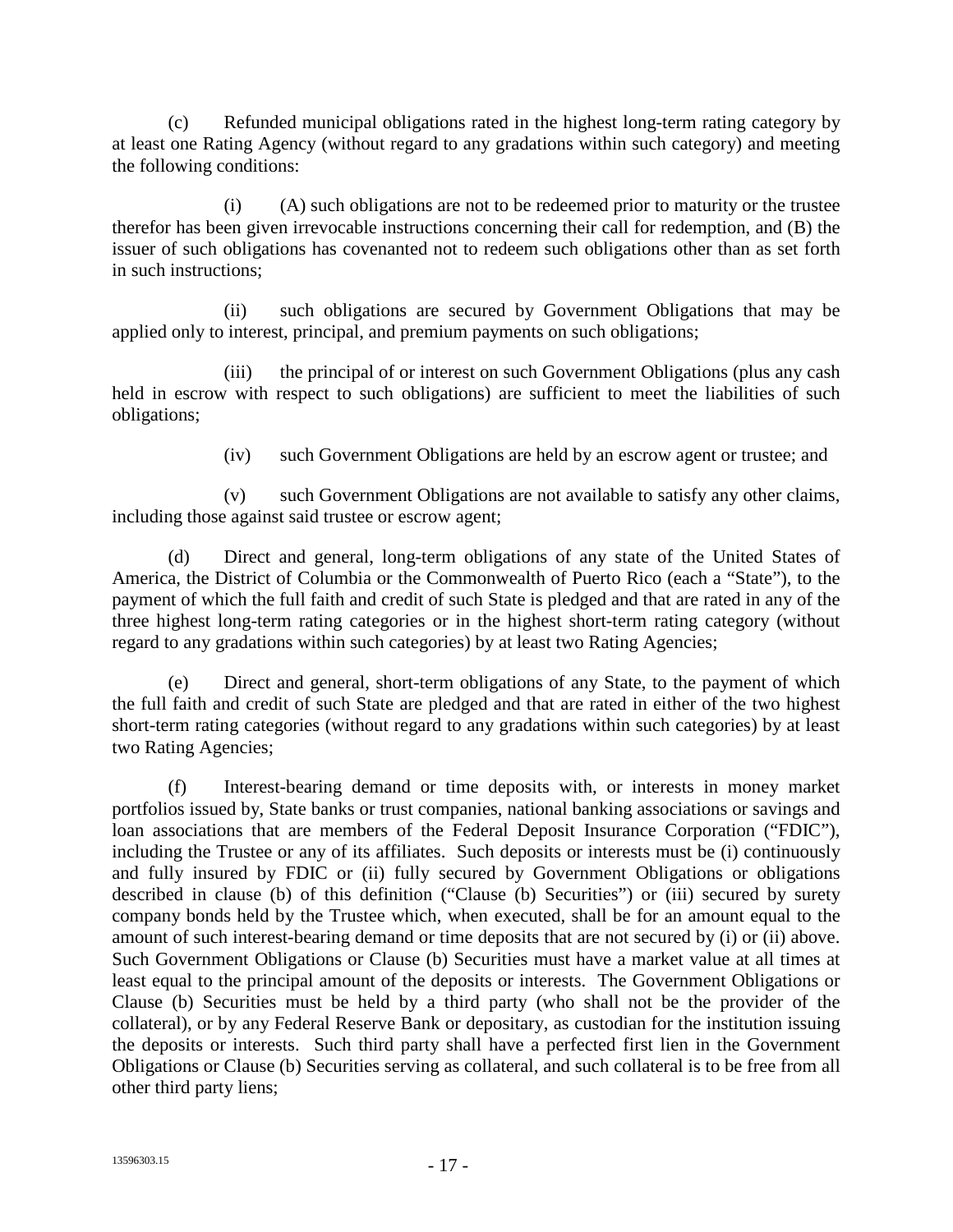(g) Repurchase agreements entered into with a Qualified Counterparty. The repurchase agreement shall be in respect of Government Obligations or Clause (b) Securities. The repurchase agreement securities and, to the extent necessary, Government Obligations or Clause (b) Securities, plus accrued interest, shall be maintained in an amount equal to at least 100% of the amount invested in the repurchase agreements. In addition, the provisions of the repurchase agreement shall meet the following additional criteria;

- (A) An Authority designated third party (who shall not be the provider of the collateral selected by the Authority) has possession of the repurchase agreement securities and the Government Obligations or Clause (b) Securities;
- (B) Failure by the repurchase agreement provider to cure any deficiency in the requisite collateral levels within two (2) Business Days will require the person having possession of the securities to liquidate the securities immediately; and
- (C) The repurchase agreement provider represents to grant the person having possession of the securities a perfected, first priority security interest in the securities;

(h) Money market accounts of any state or federal bank, including the Trustee or any of its affiliates, or bank whose holding parent company is rated in any of the three highest longterm rating categories or the highest short-term rating category (without regard to any gradations within such categories) by at least two Rating Agencies;

(i) Investment agreements the issuer or guarantor of which is a Qualified Counterparty;

(j) Any debt or fixed income security the issuer of which is rated in any of the three highest long-term rating categories or the highest short-term rating category (without regard to any gradations within such categories) by at least two Rating Agencies;

(k) Demand deposits, including interest-bearing money market accounts trust deposits, time deposits or bankers acceptances (in each case having maturities of not more than 360 days) of a domestic bank (including the Trustee or any of its affiliates), including a branch office of a foreign bank, which branch office is located in the United States, provided that such bank at the time of purchase, has a short-term bank deposit rating of "prime-1" or better by Moody's and a rating of "A-1" or better by Standard & Poor's; and

(l) Money market mutual funds, including, without limitation any mutual fund for which the Trustee or any of its affiliates serves as investment manager, administrator, shareholder servicing agent, and/or custodian or sub custodian, notwithstanding that (i) the Trustee or such affiliate receives fees from such funds for services rendered, (ii) the Trustee or such affiliate charges and collects fees for services rendered pursuant to this Agreement which fees are separate from the fees received from such funds, and (iii) services performed for such funds and pursuant to this Agreement may at times duplicate those provided to such funds by the Trustee or such affiliate.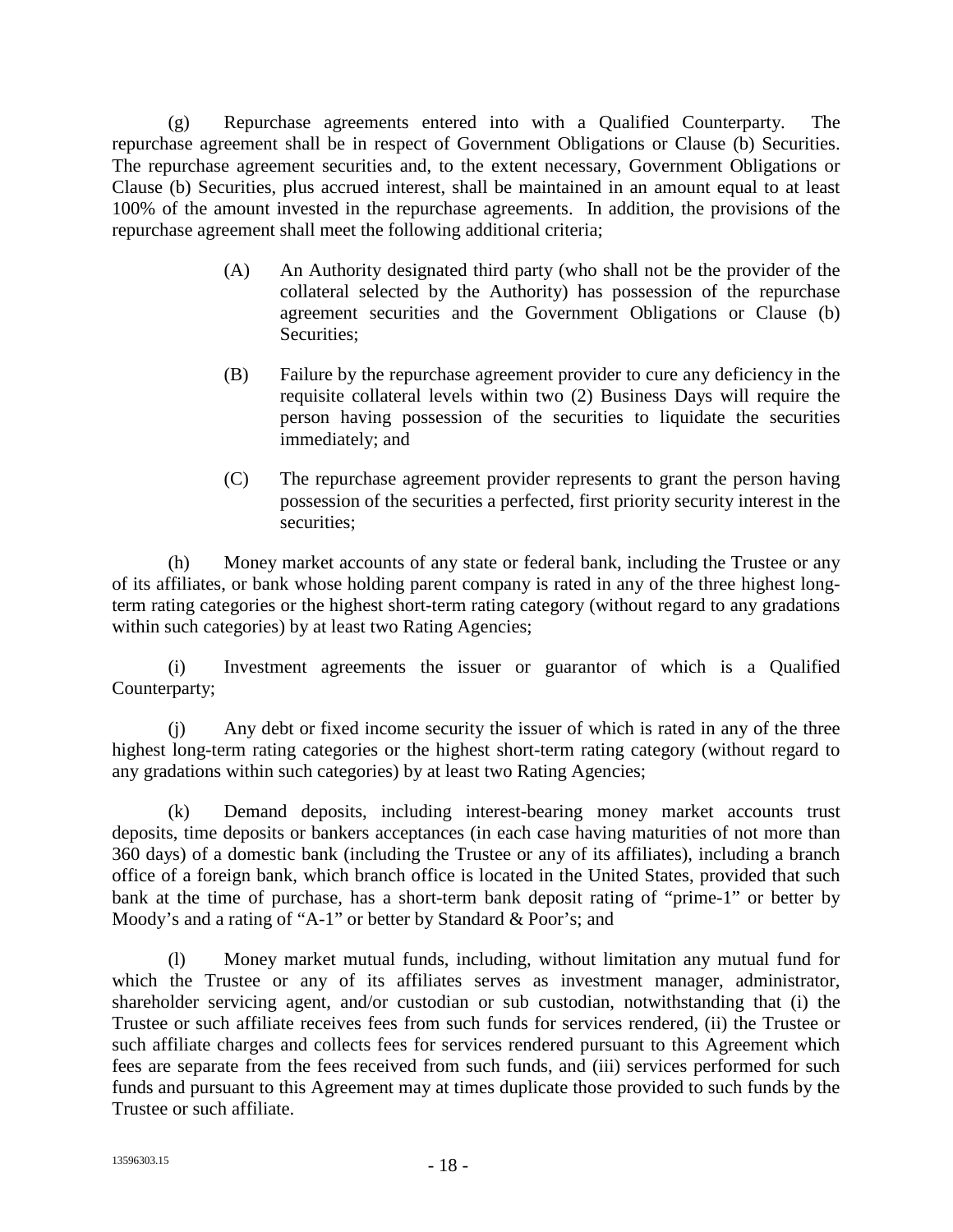Notwithstanding anything herein to the contrary, any investment that would, at the time of such investment, be legal for the investment of the public funds under the laws of the Commonwealth of Puerto Rico shall also qualify as an Investment Obligation.

"Moody's" shall mean Moody's Investors Service, New York, New York, or its successors or assigns.

**"1995 Resolution Trustee"** shall mean the Fiscal Agent under the Authority's Resolution No. 1583, adopted December 7, 1995 and as amended and restated as of March 1, 2008.

**"Operating Reserve Facility"** shall mean any irrevocable, unconditional letter of credit or revolving line of credit issued by (i) Government Development Bank for Puerto Rico or (ii) a bank or savings and loan association whose long-term uncollateralized debt obligations are rated in any of the three highest long-term rating categories or in the two highest short-term rating categories (without regard to any gradations within such categories) by each Rating Agency and which Facility is used, to the extent permitted hereunder, to fund all or a portion of the Operating Reserve Requirement.

**"Operating Reserve Fund"** shall mean the Operating Reserve Fund established in Section 5.01.

**"Operating Reserve Requirement"** shall mean \$150,000,000 until March 1, 2013, and thereafter (i) if there is an Operating Reserve Facility on deposit in the Operating Reserve Fund, shall mean for the term of such Operating Reserve Facility (without regard to any renewal provisions contained therein) an amount equal to at least ninety (90) days of Current Expenses determined on the first day of the Fiscal Year in which such Operating Reserve Facility is delivered or renewed as set forth in the Annual Budget for such Fiscal Year or (ii) if funded from Authority Revenues, shall mean an amount equal to not less than ninety (90) days of Current Expenses determined annually based on the Current Expenses relating to the Fiscal Year of such calculation as set forth in the Annual Budget for such Fiscal Year.

**"Operating Revenue Fund"** shall mean the Operating Revenue Fund established in Section 5.01.

"**Operating Revenues**" shall mean all moneys received by or on behalf of the Authority, including (i) the moneys derived by or on behalf of the Authority from the sale of water produced, treated or distributed by, or the collection, transmission, treatment or disposal of sewage by the Systems, (ii) any proceeds of use and occupancy insurance on the Systems or any part thereof, (iii) except as provided in the following sentence, any income from the investments made under this Agreement, (iv) any special assessments, including assessments in the nature of impact fees, (v) amounts, if any, paid from the Rate Stabilization Account into the Operating Revenue Fund in any Fiscal Year minus the amounts, if any, paid from the Operating Revenue Fund into the Rate Stabilization Account during the same Fiscal Year; and (vi) regularly scheduled payments received under any Qualified Swap or Hedge Agreement during such period. In no event shall Operating Revenues include (i) income from the investment of moneys on deposit to the credit of the Construction Fund, proceeds of insurance (except use and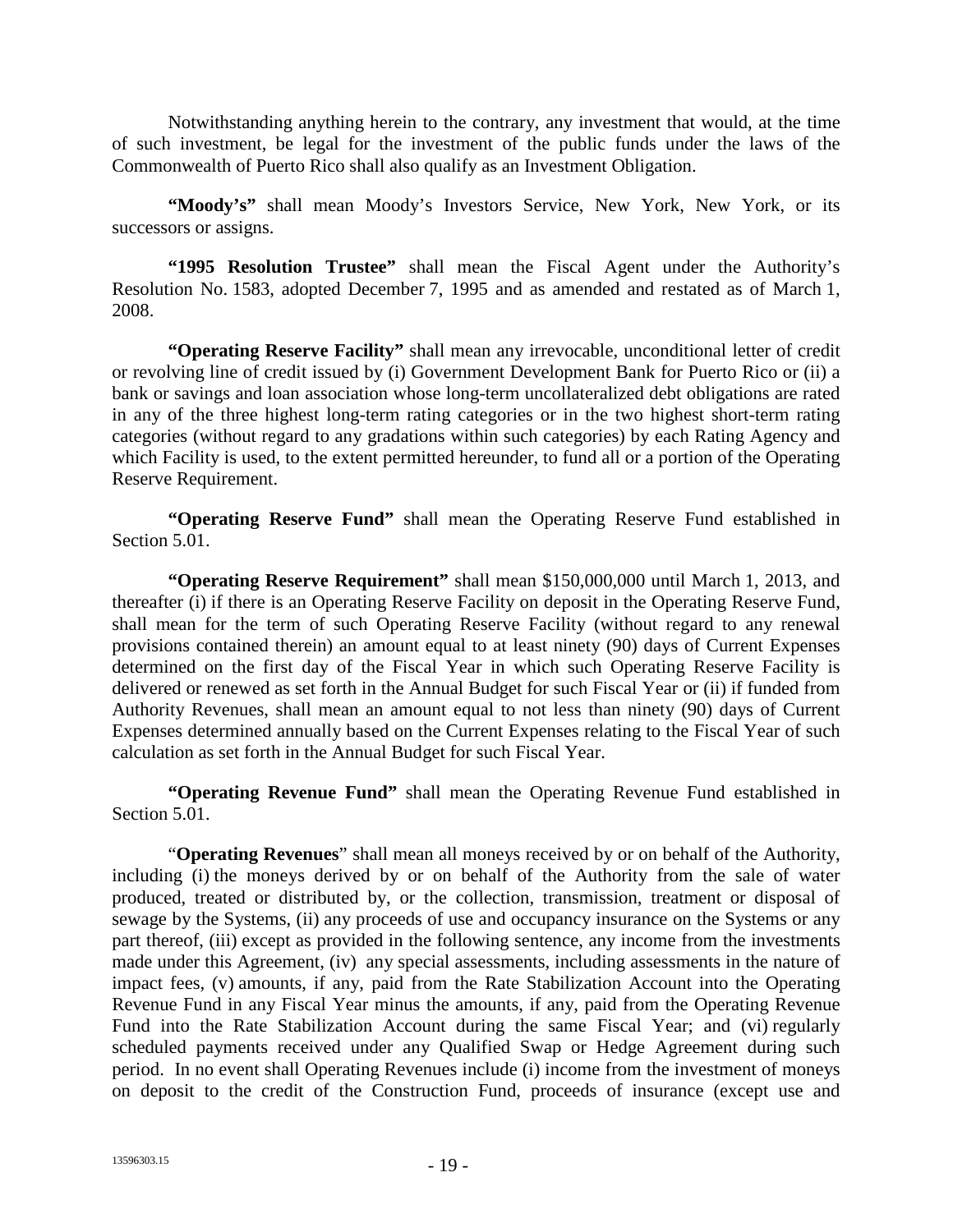occupancy insurance) or condemnation awards (which are required to be deposited directly to the credit of the Capital Improvement Fund), (ii) proceeds of sales of property constituting a part of the Systems (which are required to be deposited directly to the credit of the Capital Improvement Fund), (iii) the proceeds of Bonds or other Indebtedness, (iv) any governmental grants or appropriations available to pay Current Expenses of the Authority, including grants or appropriations received by the Authority and specifically made for the payments of principal of and interest on obligations of the Authority or for reimbursing the Authority for such payments, (v) any amounts received from the Commonwealth of Puerto Rico on account of Commonwealth Guaranteed Indebtedness (which is required to be deposited directly in the Commonwealth Payments Fund) or Commonwealth Supported Obligations (which is required to be deposited in the Commonwealth Payments Fund), (vi) any amounts transferred from the Budgetary Reserve Fund to the Trustee and (vii) any termination or similar payment under any interest rate swap or similar hedge agreement received by the Authority (which are required to be deposited directly to the credit of the Capital Improvement Fund).

**"Opinion of Counsel" or "Opinion**" shall mean an opinion of any attorney or firm of attorneys acceptable to the Trustee, who may be counsel for the Authority but shall not be an employee of either the Authority or the Trustee.

**"Other System Indebtedness"** shall mean the Term Loan and any other obligation of the Authority, including Qualified Swaps and Hedge Agreements and any termination payments thereunder but not including Bonds, that the Authority is required, or has elected, to treat as payable on a parity with Bonds with respect to the pledge of Authority Revenues.

"**Outstanding**" shall mean Indebtedness that has been duly issued and delivered under this Agreement or under other documents and has not been (i) canceled or surrendered to the Trustee or a comparable fiduciary for cancellation or (ii) deemed to have been paid as provided in Article XI or under similar provisions of such different documents, has not had other obligations issued in exchange therefor or had its principal become due and moneys sufficient for its payment deposited with the Trustee as provided in Section 2.09, or otherwise so treated under comparable issuance documents.

In determining whether holders of a requisite aggregate principal amount of the Outstanding Indebtedness have concurred in any request, demand, authorization, direction, notice, consent or waiver under this Agreement or other applicable documents, words referring to or connoting "principal of" or "principal amount of" Outstanding Indebtedness shall include the Accreted Value or similar value of Indebtedness as of the immediately preceding interest compounding or similar date for such Indebtedness. Indebtedness that is owned by or for the benefit of the Authority shall be disregarded and deemed not to be Outstanding for the purpose of any such determination.

**"Principal Accrual"** shall mean for any period the amount of principal or sinking fund installment on Indebtedness that would accrue during such period if such principal or sinking fund installment accrued ratably on the basis of a year consisting of twelve (12) thirty-day months. Unless otherwise provided by resolution of the Authority or a Supplemental Agreement, the monthly accrual in respect of the principal of Indebtedness or sinking fund installment for a Term Bond shall commence on the first day of the twelfth month preceding the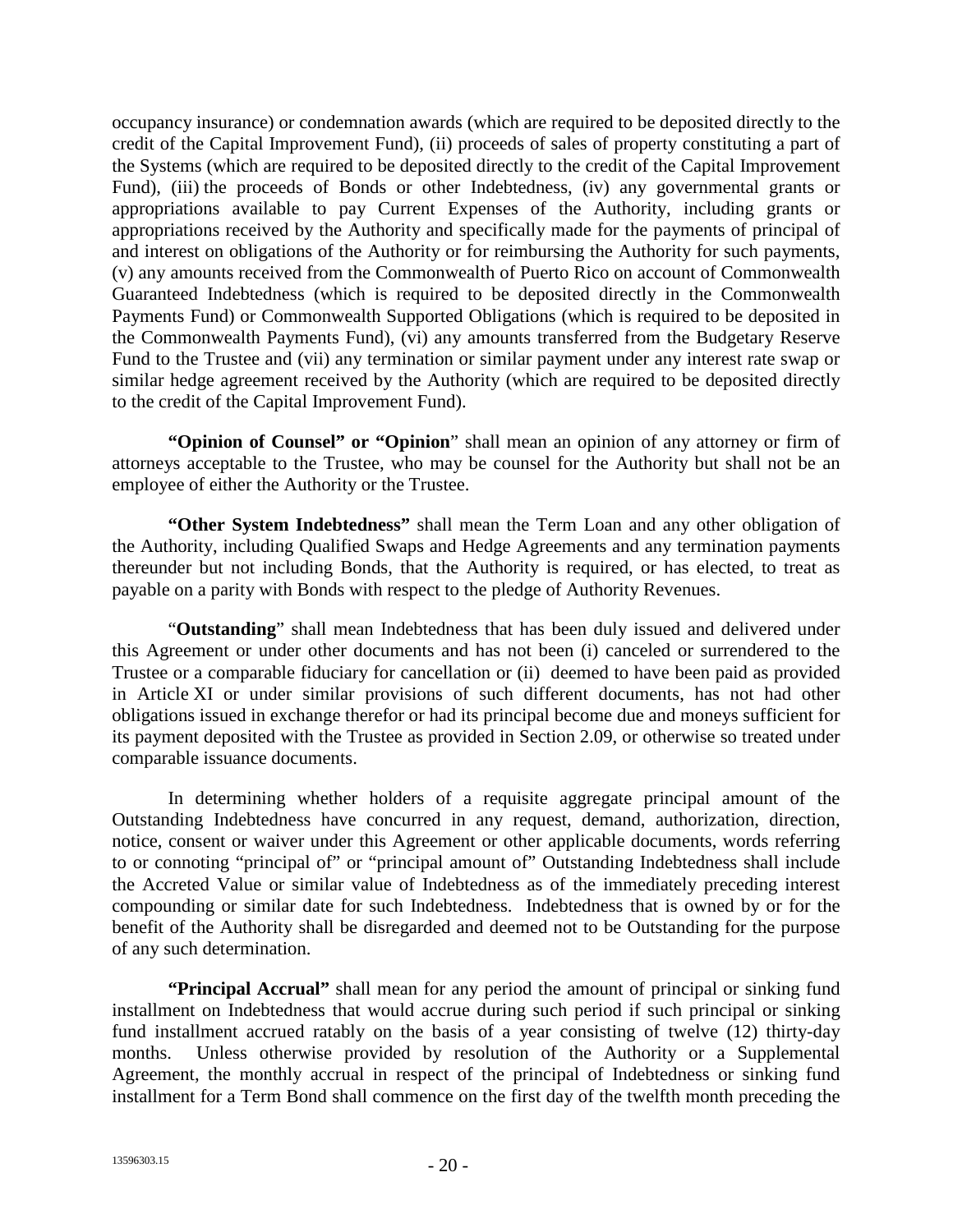due date of such principal or sinking fund installment and shall end on the first day of the month succeeding the relevant Deposit Date.

"**Qualified Counterparty**" shall mean (at the time of delivery of the applicable Investment Obligation or the execution of the applicable Hedge Agreement or Qualified Swap) (i) a bank, trust company, savings and loan association, national banking association, insurance company or other financial services company, including the Trustee or any of its affiliates, whose senior long term debt obligations, other senior unsecured long term obligations, financial program rating, counterparty rating or claims paying ability are rated in any of the three highest long-term rating categories (without regard to any gradations within such categories) by a Rating Agency or any institution listed as a primary government securities dealer in the Federal Reserve Bank of New York and (ii) in the case of Hedge Agreements and Qualified Swaps, a person whose obligations are guaranteed by a person whose senior long term debt obligations, other senior unsecured long term obligations, financial program rating, counterparty rating or claims paying ability, are rated in any of the three highest long-term rating categories (without regard to any gradations within such categories) by a Rating Agency, or whose obligation, if any, to make payment to the Authority upon the termination of the subject Hedge Agreement or Qualified Swap is fully collateralized by Investment Obligations described in clauses (a), (b) or (c) of the definition of Investment Obligations; provided, however, that such obligation shall be deemed to be fully collateralized if the Investment Obligations shall have a market value, determined periodically in accordance with such Hedge Agreement or Qualified Swap, that is not less than 100% of the amount of any termination payment. If the required rating of a Qualified Counterparty is lowered below the minimum rating level specified herein for such Qualified Counterparty and collateral has not been posted as required by such Hedge Agreement, such Qualified Counterparty shall no longer constitute a "Qualified Counterparty" hereunder.

"**Qualified Depositary**" or "**Depositaries**" shall mean one or more banks or trust companies meeting the requirements of Section 10.13 and designated or permitted to be designated by the Secretary of the Treasury of the Commonwealth as a depositary for funds of agencies and instrumentalities of the Commonwealth of Puerto Rico, which have been designated as depositaries of the Authority by resolution of the Board remaining in full force and effect. A certified copy of each resolution of the Board designating a Qualified Depositary or Depositaries shall be filed with the Trustee.

**"Qualified Swap"** shall mean a contract pursuant to which a Qualified Counterparty has agreed to make payments to the Authority during a particular period equal to the interest payable on specified Indebtedness or on a specified nominal amount at the actual rate or rates or, if on a nominal amount at a stated rate or rates, payable thereon and, in consideration therefor, the Authority agrees to make payments to the Qualified Counterparty equal to the interest required to be paid on the specified Indebtedness or stated to be due on the nominal amount during the period calculated as if the specified Indebtedness or nominal amount bore an assumed rate (fixed or variable) of interest specified in the contract.

"**Rate Covenant**" shall mean the obligation of the Authority to fix, charge, collect and revise rates, fees and other charges for the use of and the services furnished by the Systems sufficient to meet the requirements of Section 7.01(a).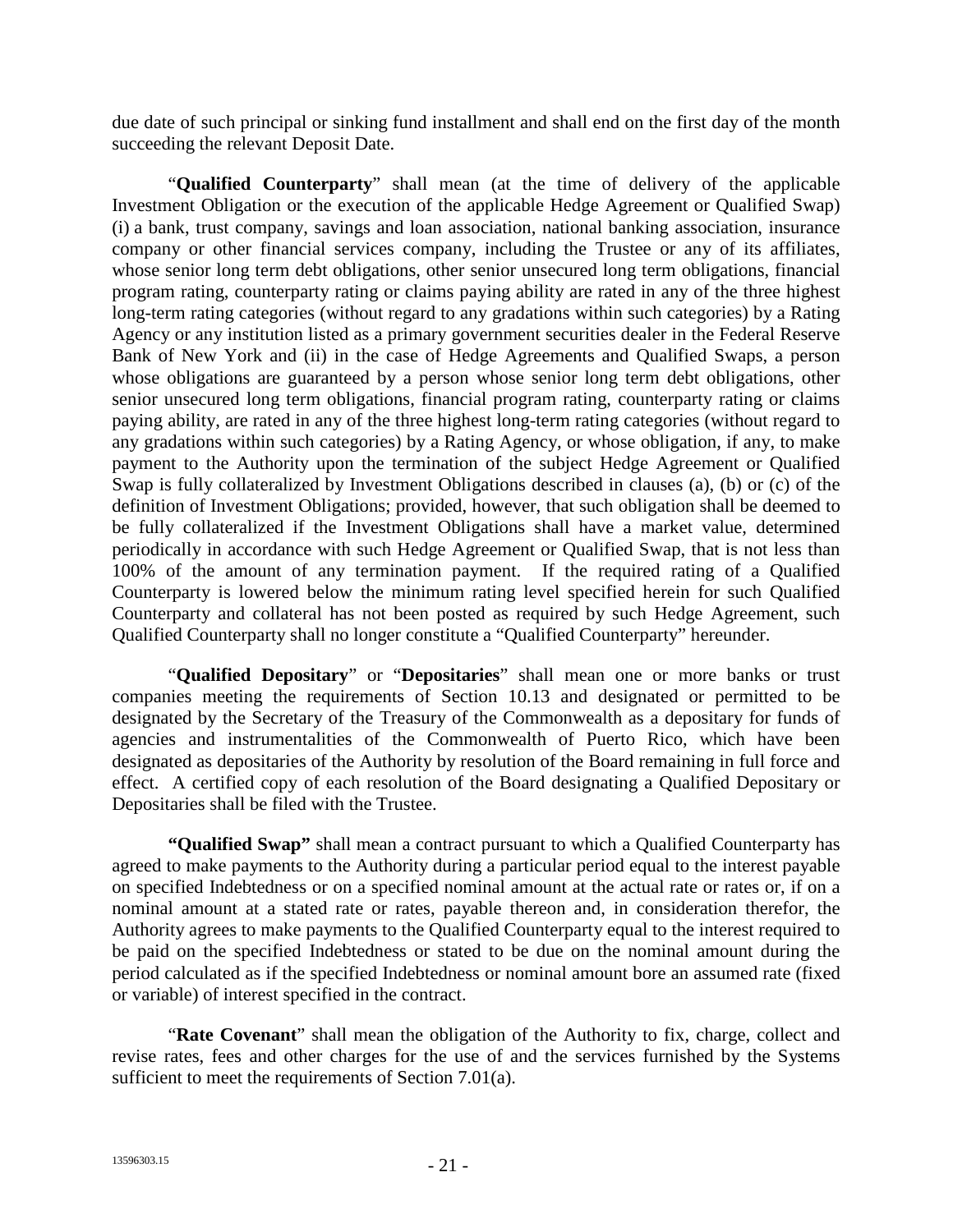"**Rate Stabilization Account**" shall mean the account within the Surplus Fund established in Section 5.01 hereof.

"**Rating Agency**" or "**Rating Agencies**" shall mean Fitch, Moody's, Standard & Poor's or any other nationally recognized securities rating agency which then maintains a rating on Bonds at the request of the Authority.

"**Refundable Principal Installment**" shall mean the Term Loan, Bond Anticipation Notes or any other Indebtedness, the principal of which the Authority intends to pay with moneys which are not Authority Revenues, provided that such intent shall have been expressed in the Supplemental Agreement or other document authorizing such Indebtedness and provided further that such Indebtedness shall be a Refundable Principal Installment only through the date which is thirty (30) days prior to the date on which such Indebtedness comes due or such earlier time as the Authority has determined to pay such Indebtedness with moneys which are not Authority Revenues.

"**Reserve Determination Date**" shall mean (a) each Interest Payment Date for Bonds, or (b) any other date established in writing by an Authorized Representative of the Authority for the valuation of obligations on deposit in any Senior Debt Service Reserve Account or Senior Subordinate Debt Service Reserve Account.

**"Secretary"** shall mean the Secretary or Assistant Secretary of the Authority from time to time, or if there is no secretary or assistant secretary, then any person designated by the Board or by the by-laws of the Authority to perform the functions of the Secretary.

**"Senior Bond Fund"** shall mean the Senior Bond Fund established in Section 5.01.

**"Senior Bonds"** shall mean Bonds issued pursuant to Section 2.16.

**"Senior Debt Service Reserve Fund"** shall mean the Senior Debt Service Reserve Fund established in Section 5.01.

**"Senior Indebtedness"** shall mean, collectively, Senior Bonds and any Other System Indebtedness secured on a parity therewith.

**"Senior Interest Account"** shall mean the Senior Interest Account in the Senior Bond Fund established in Section 5.01.

**"Senior Principal Account"** shall mean the Senior Principal Account in the Senior Bond Fund established in Section 5.01.

**"Senior Sinking Fund Account"** shall mean the Senior Sinking Fund Account in the Senior Bond Fund established in Section 5.01.

**"Senior Subordinate Bond Fund"** shall mean the Senior Subordinate Bond Fund established in Section 5.01.

**"Senior Subordinated Bonds"** shall mean Bonds issued pursuant to Section 2.17.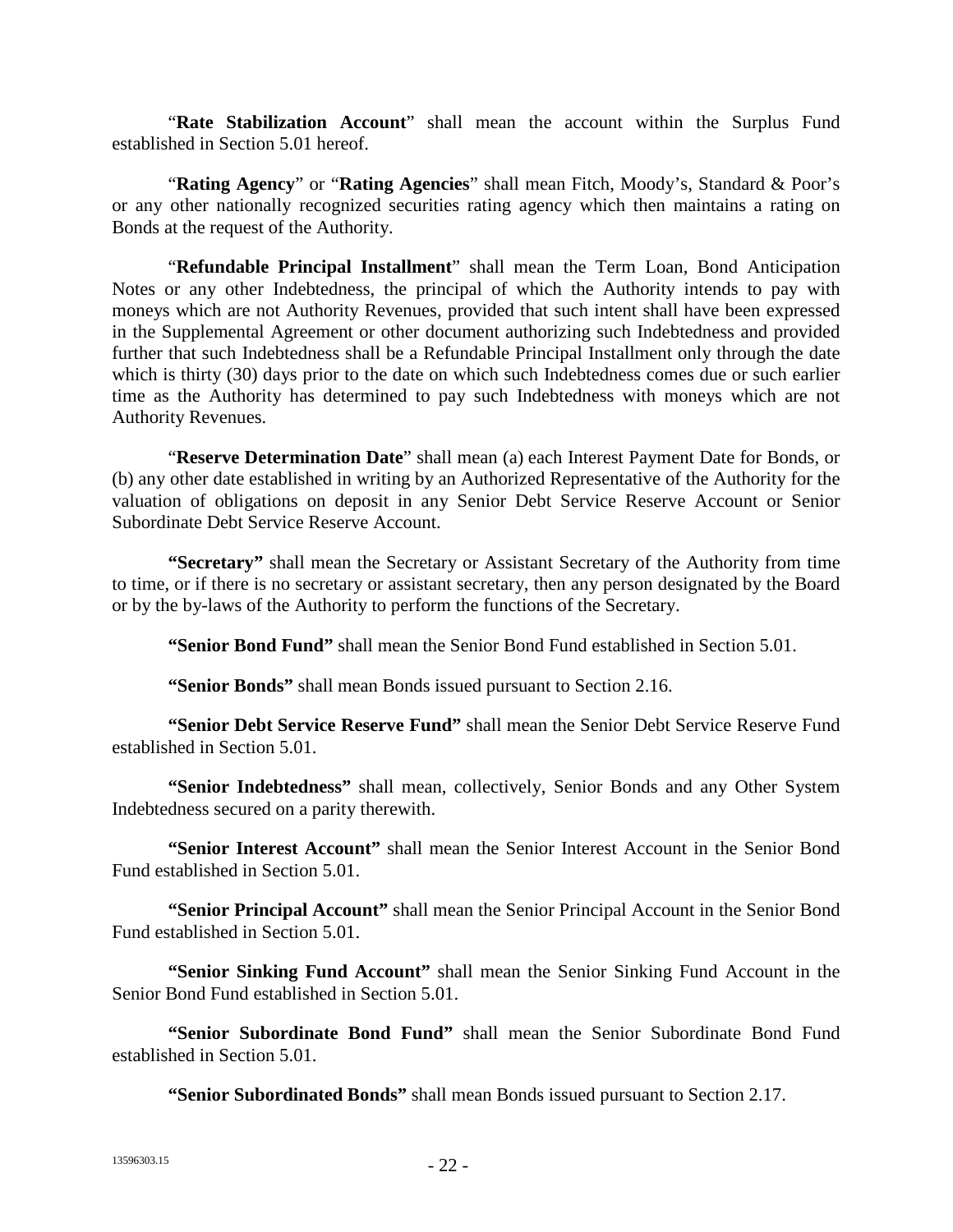**"Senior Subordinated Debt Service Reserve Fund"** shall mean the Senior Subordinated Debt Service Reserve Fund established in Section 5.01.

**"Senior Subordinated Indebtedness"** shall mean, collectively, Senior Subordinated Bonds and any Other System Indebtedness secured on a parity therewith.

**"Senior Subordinate Interest Account"** shall mean the Senior Subordinate Interest Account in the Senior Subordinate Bond Fund established in Section 5.01.

**"Senior Subordinate Principal Account"** shall mean the Senior Subordinate Principal Account in the Senior Subordinate Bond Fund established in Section 5.01.

**"Senior Subordinate Sinking Fund Account"** shall mean the Senior Subordinate Sinking Fund Account in the Senior Subordinate Bond Fund established in Section 5.01.

**"Series"** or **"Series of Bonds"** shall mean a separate series of Bonds issued under this Agreement and a Supplemental Agreement.

**"Series 2008 Bonds"** shall mean the initial series of Bonds issued under this Agreement.

**"Standard and Poor's"** shall mean Standard & Poor's Ratings Service, a Division of The McGraw-Hill Companies, Inc., New York, New York, or its successors or assigns.

**"Subordinate Bond Fund"** shall mean the Subordinate Bond Fund established in Section 5.01.

**"Subordinate Bonds"** shall mean Bonds issued pursuant to Section 2.18.

**"Subordinated Debt Service Reserve Fund"** shall mean the Subordinated Debt Service Reserve Fund established in Section 5.01.

**"Subordinated Indebtedness"** shall mean, collectively, Subordinate Bonds and any Other System Indebtedness secured on a parity therewith.

**"Subordinate Interest Account"** shall mean the Subordinate Interest Account in the Subordinate Bond Fund established in Section 5.01.

**"Subordinate Principal Account"** shall mean the Subordinate Principal Account in the Subordinate Bond Fund established in Section 5.01.

**"Subordinate Sinking Fund Account"** shall mean the Subordinate Sinking Fund Account in the Subordinate Bond Fund established in Section 5.01.

**"Subordinated Obligations"** shall have the meaning set forth in Section 12.01.

**"Supplemental Agreement"** shall mean any Agreement supplementing or modifying the provisions of this Agreement entered into by the Authority and the Trustee pursuant to Sections 9.01 or 9.02.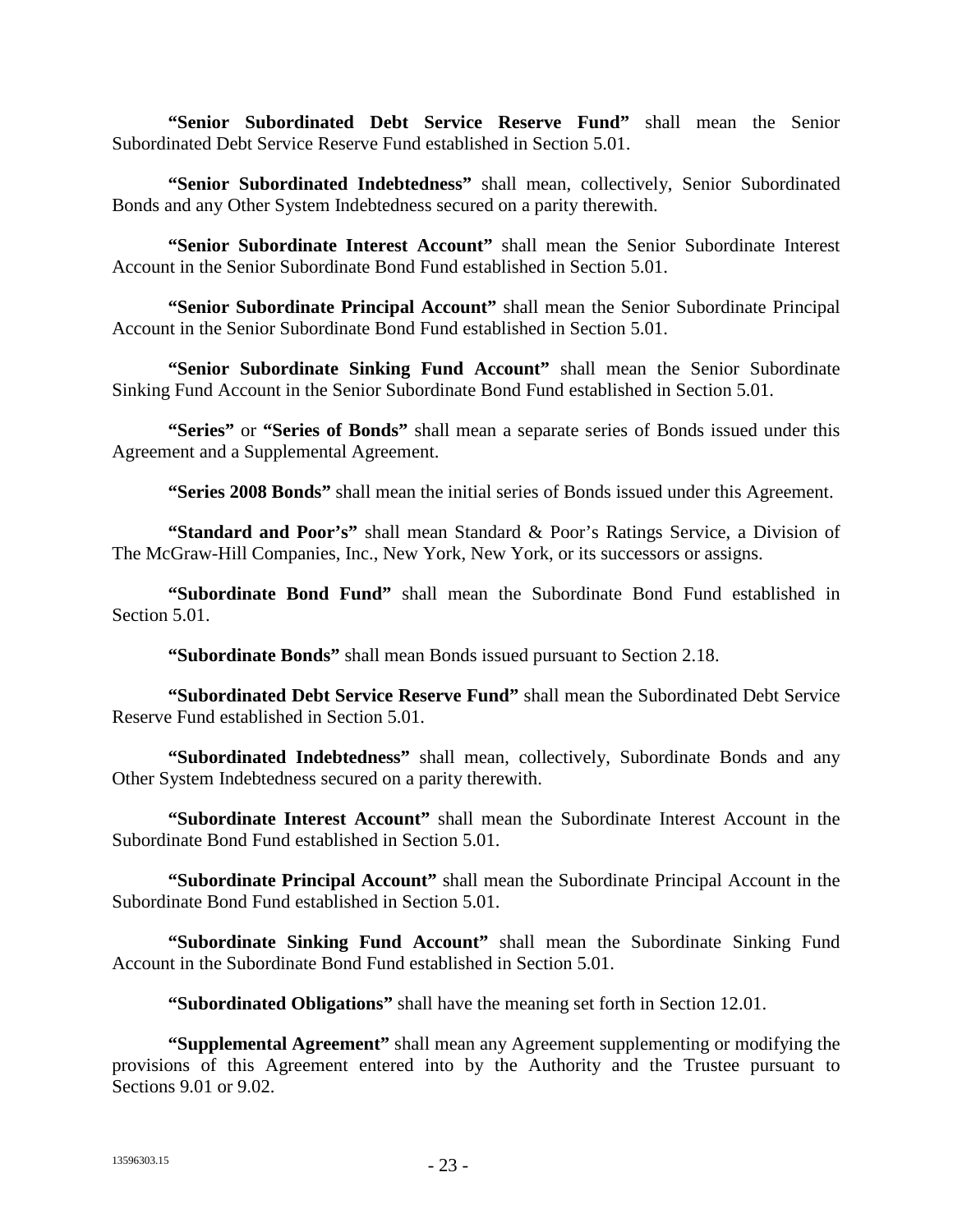"**Surplus Fund**" shall mean the Surplus Fund established in Section 5.01.

"**Systems**" shall mean collectively, the existing water supply, treatment and distribution system and the existing sewage collection, transmission, treatment and disposal system owned or operated by or on behalf of the Authority, together with all Improvements, and shall include any rights of service, leasehold interests or other contractual rights of the Authority in said Systems and any Improvements.

"**Tender Indebtedness**" shall mean any Indebtedness a feature of which is an option or obligation on the part of the Holders of such Indebtedness to tender all or a portion of such Indebtedness to a fiduciary for purchase or redemption prior to the stated maturity date of such Indebtedness, which may include Variable Rate Indebtedness with such a feature.

"**Term Bonds**" shall mean any Bonds stated to mature on a specified date and required to be redeemed in part prior to maturity according to a sinking fund schedule.

**"Term Loan"** shall mean that loan made to the Authority pursuant to the Term Loan Agreement, dated as of September 8, 2006, by and among the Authority, Banco Popular de Puerto Rico, as administrative agent, and the other financial institutions which are parties thereto.

"**Trustee**" shall mean Banco Popular de Puerto Rico or its successors serving as such hereunder.

"**Trustee's Fees and Expenses"** shall mean an initial acceptance fee and an annual administrative fee plus expenses in accordance with an agreement between the Trustee and the Authority, as the same may be renegotiated from time to time.

"**Variable Rate Indebtedness**" shall mean any Indebtedness the interest rate on which is not established at the time of incurrence at a fixed or constant rate, provided that (a) the maximum interest rate on such Indebtedness and the maximum rate payable to any Enhancement Facility Provider with respect to such Indebtedness shall be specified at the time of issuance of such Indebtedness; (b) the Enhancement Facility shall cause such Indebtedness to be rated by a Rating Agency in the two highest long-term or one of the two highest short-term rating categories (without regard to any gradations within such categories) of such Rating Agency; (c) any obligation of the Authority to reimburse such Enhancement Facility Provider shall (i) amortize in equal annual installments of principal and interest over a term of no less than the shorter of ten years and stated final maturity of such Variable Rate Indebtedness or (ii) be payable solely from amounts on deposit in the Subordinate Debt Service Fund, and (d) any two or more Series of Bonds that are issued on the same date, the interest on which when such Series are considered in the aggregate shall be a fixed or constant rate, shall not be considered Variable Rate Indebtedness.

## **Section 1.03 Rules of Construction.**

Unless the context clearly indicates to the contrary, the following rules shall apply to the construction of this Agreement: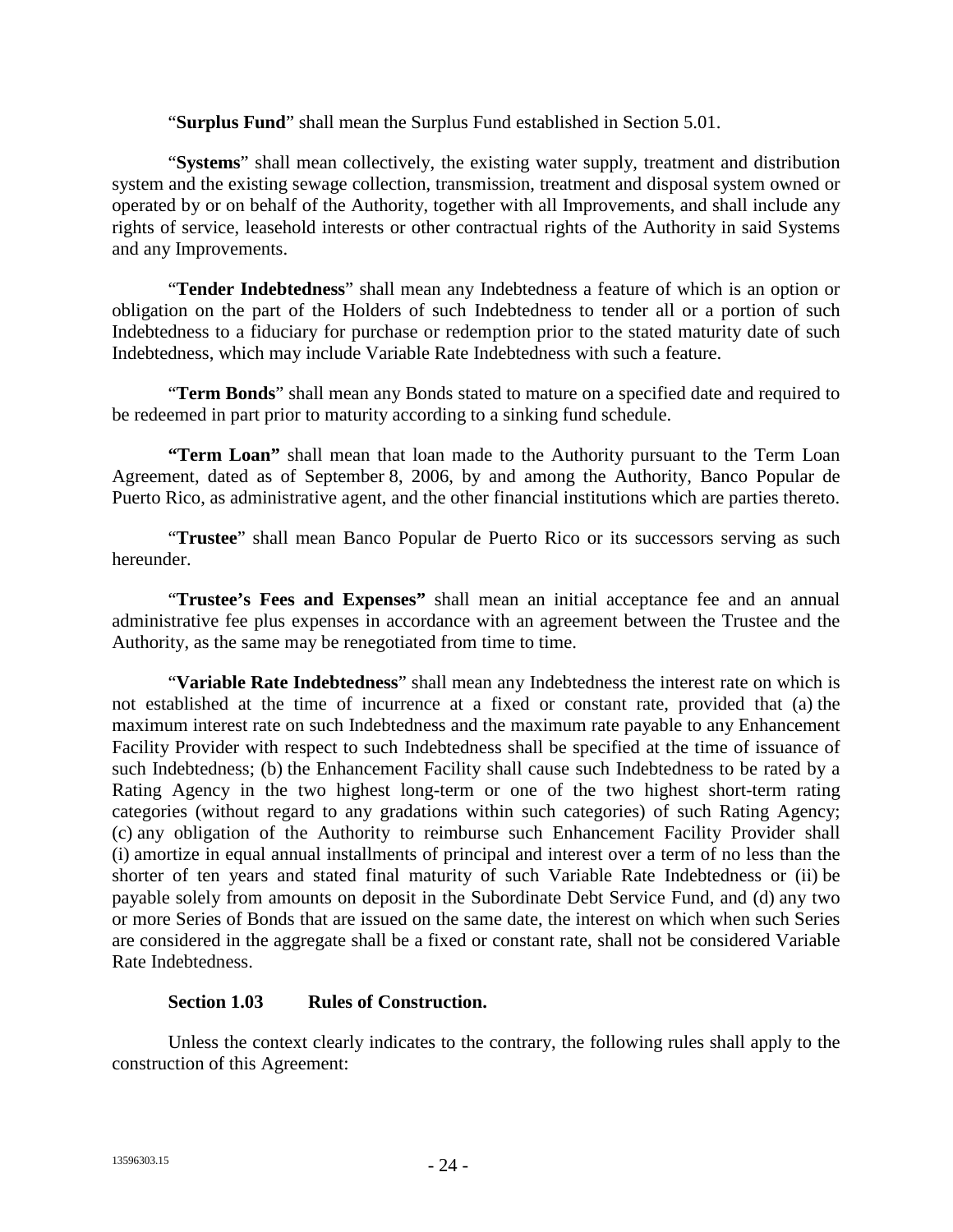(a) Words importing the singular number shall include the plural number and vice versa.

(b) Words importing the redemption or calling for redemption of Bonds shall not be deemed to refer to or connote the payment of Bonds at their stated maturity.

(c) All references herein to particular Articles or Sections are references to Articles or Sections of this Agreement.

(d) The headings herein and Table of Contents to the Agreement are solely for convenience of reference and shall not constitute a part of this Agreement nor shall they affect its meaning, construction or effect.

(e) All references herein to the payment of Bonds are references to payment of principal of and premium, if any, and interest on Bonds.

## **ARTICLE II**

#### **EXECUTION, AUTHENTICATION, DELIVERY REGISTRATION AND FORM OF BONDS**

#### **Section 2.01 Form and Details of Bonds.**

Unless otherwise provided in the applicable Supplemental Agreement, the Bonds shall be substantially in the form set forth in Exhibit A hereto, shall bear an appropriate series designation, shall be issuable only as registered Bonds without coupons, in denominations of \$5,000 and multiples thereof, and shall be appropriately numbered. The Bonds shall be issued in fully registered form.

The Bonds of a Series shall be payable, with respect to interest, principal and premium, if any, in any coin or currency of the United States of America which at the time of payment is legal tender for public and private debts (or other coin or currency provided for in the applicable Supplemental Agreement). The principal of Bonds shall be payable only to the Holder or his legal representative at the principal corporate trust office of the Trustee and at such other office or agency of any paying agent as the Board may designate from time to time upon the presentation and surrender of the Bonds (except as otherwise contemplated in Section 2.05 hereof).

The Bonds of each Series shall be dated as provided in the applicable Supplemental Agreement; shall bear interest, which may be fixed or variable, at the rates provided in such Supplemental Agreement, from the Interest Payment Date next preceding the date on which they are authenticated, unless authenticated on an Interest Payment Date, in which event they shall bear interest from such Interest Payment Date, or unless authenticated before the first Interest Payment Date in which event they shall bear interest from their date; provided, however, that if at the time of authentication of any Bond interest is in default, such Bond shall bear interest from the date to which interest has been paid. Unless otherwise provided in the applicable Supplemental Agreement, interest on the Bonds shall be computed on the basis of a three hundred sixty (360) day year of twelve (12) thirty (30) day months.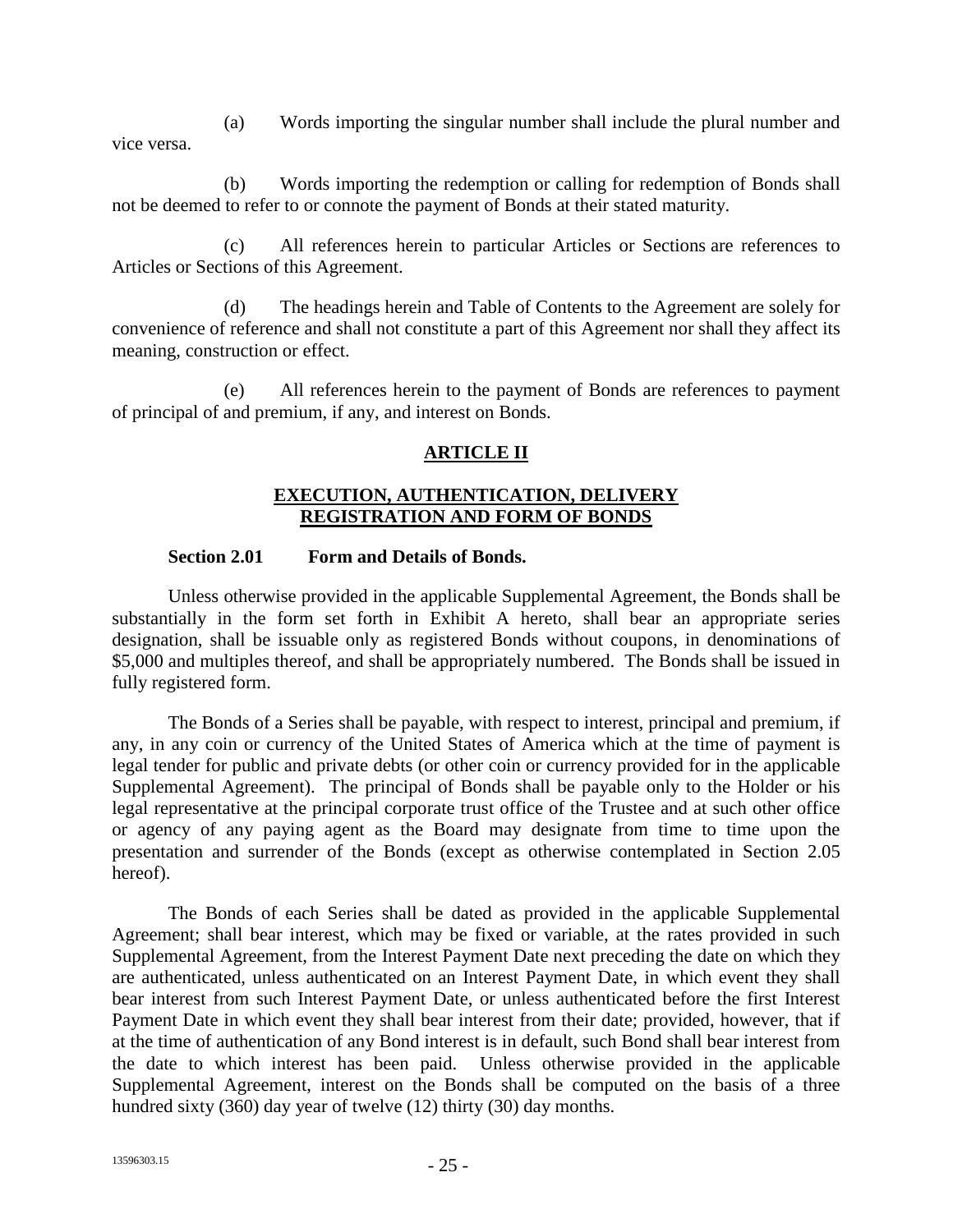Capital Appreciation Bonds shall bear interest as described under the defined term Accreted Value, payable only upon redemption or maturity thereof, and Deferred Income Bonds shall bear interest as described under the defined term Appreciated Value, payable from and after the Interest Commencement Date or upon the prior redemption thereof.

Prior to the issuance of Variable Rate Indebtedness, the applicable Supplemental Agreement shall specify, without limitation, the interest rate calculation methods and any conversion features, and any Enhancement Facility which may be drawn upon to make principal and interest payments on the Variable Rate Indebtedness. The Variable Rate Indebtedness may provide that the Holder of any such Bond may demand payment of principal and interest within a stated period after delivering notice to a designated agent for the Authority and providing a copy of the notice with the tender of the Variable Rate Indebtedness to such agent. The designated agent for the Authority, in accordance with the terms of a remarketing agreement, may provide for the resale or redelivery of the Variable Rate Indebtedness on behalf of the Authority at a price provided for in such agreement. If the Variable Rate Indebtedness shall not be resold or redelivered within a stated period, the agent for the Authority may be authorized to draw upon a previously executed Enhancement Facility for payment of interest and principal for a particular Series of Variable Rate Indebtedness to which such Enhancement Facility shall pertain. The particular form or forms of such demand provisions, the period or periods for payment of principal and interest after delivery of notice, the appointment of the agent for the Authority, the terms and provisions for the remarketing agreement, and the terms and provisions of the Enhancement Facility shall be as set forth in the applicable Supplemental Agreement.

The Bonds shall be lettered and numbered in such manner and shall be in the denominations provided in the applicable Supplemental Agreement. Unless otherwise specified in the applicable Supplemental Agreement, in the event that interest is not punctually paid or duly provided for, such interest shall forthwith cease to be payable to the Holder shown on the registration books held by the Trustee at the close of business on the fifteenth (15th) day of the calendar month preceding such Interest Payment Date and may be paid to the person in whose name Bonds are registered at the close of business on a special record date to be fixed by the Trustee, on a special payment date designated by the Trustee, notice having been given by the Trustee to the Holders not less than ten (10) days prior to such special record date or may be paid at any time in any other lawful manner not inconsistent with the requirements of any securities exchange on which Bonds may be listed and upon such notice as may be required by such exchange, or as more fully provided for in the applicable Supplemental Agreement.

#### **Section 2.02 Execution of Bonds.**

Unless otherwise provided in the applicable Supplemental Agreement, the Bonds shall be signed in the name of the Authority by the manual or facsimile signature of the Executive President, and the Authority's seal shall be affixed thereto or a facsimile thereof printed thereon, attested by the manual or facsimile signature of the Secretary of the Authority. In case any officer whose signature or a facsimile of whose signature shall appear on any Bond shall cease to be such officer before the delivery of such Bond, such signature or such facsimile shall nevertheless be valid and sufficient for all purposes the same as if he had remained in office until such delivery. Any Bond may bear the facsimile signature of or may be signed by such persons as at the actual time of the execution thereof shall be the proper officers to sign such Bond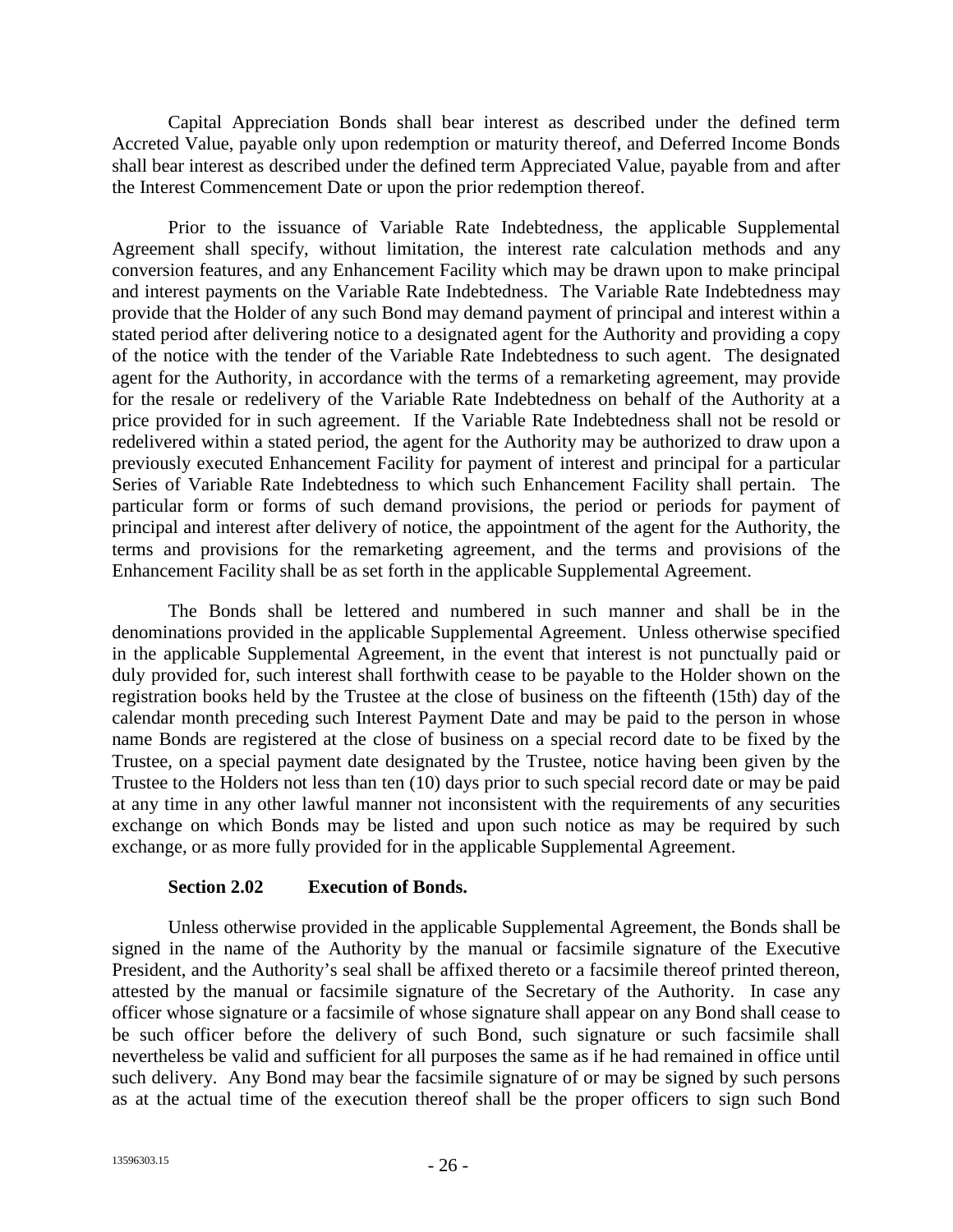although at the date of such Bond such persons may not have been such officers.

### **Section 2.03 Authentication of Bonds.**

Unless otherwise provided in the applicable Supplemental Agreement, the Bonds shall bear a certificate of authentication and shall not be valid until the Trustee shall have executed the certificate of authentication and inserted the date of authentication thereon. The Trustee shall authenticate each Bond with the signature of an authorized officer or employee, but it shall not be necessary for the same person to authenticate all of the Bonds or all of the Bonds of any Series. Only such authenticated Bonds shall be entitled to any right or benefit under this Agreement, and such certificate on any Bond issued hereunder shall be conclusive evidence that the Bond has been duly issued and is secured by the provisions hereof.

#### **Section 2.04 Registration and Transfer of Bonds; Persons Treated as Owners.**

(a) All Bonds issued under this Agreement shall be negotiable, subject to the provisions for registration and registration of transfer thereof contained herein or in the Bonds.

(b) The Trustee shall maintain registration books with respect to each Series of Bonds at the offices of the Trustee and shall provide for the registration, registration of transfer and exchange of any Bond of such Series under such reasonable regulations as the Trustee may prescribe.

(c) Each Bond shall be registered and the transfer of such Bond shall be registered only upon the registration books maintained by the Trustee, by the Bondholder thereof in person or by his attorney duly authorized in writing, upon presentation and surrender thereof together with a written instrument of transfer satisfactory to the Trustee duly executed by the registered Bondholder or his duly authorized attorney. Upon surrender for registration of transfer of any such Bond, the Authority shall cause to be executed and the Trustee shall authenticate and deliver, in the name of the transferee, one or more new Bonds of the same Series, interest rate, maturity, principal amount and date as the surrendered Bond, as fully registered Bonds only.

(d) The Trustee shall treat the registered owner as the person exclusively entitled to payment of principal, premium, if any, and interest and the exercise of all other rights and powers of the owner on the registration books, except that interest payments shall be made to the person shown as owner on the fifteenth day of the month preceding each Interest Payment Date.

## **Section 2.05 Exchange of Bonds; Charges for Exchange of Bonds.**

Bonds, upon presentation and surrender thereof to the Trustee together with written instructions satisfactory to the Trustee, duly executed by the registered Bondholder or his attorney duly authorized in writing, may be exchanged for an equal aggregate principal amount of fully registered Bonds of the same Series and tenor.

Any exchange of Bonds shall be at the expense of the Authority, except that the Trustee may charge the person requesting such exchange the amount of any tax or other governmental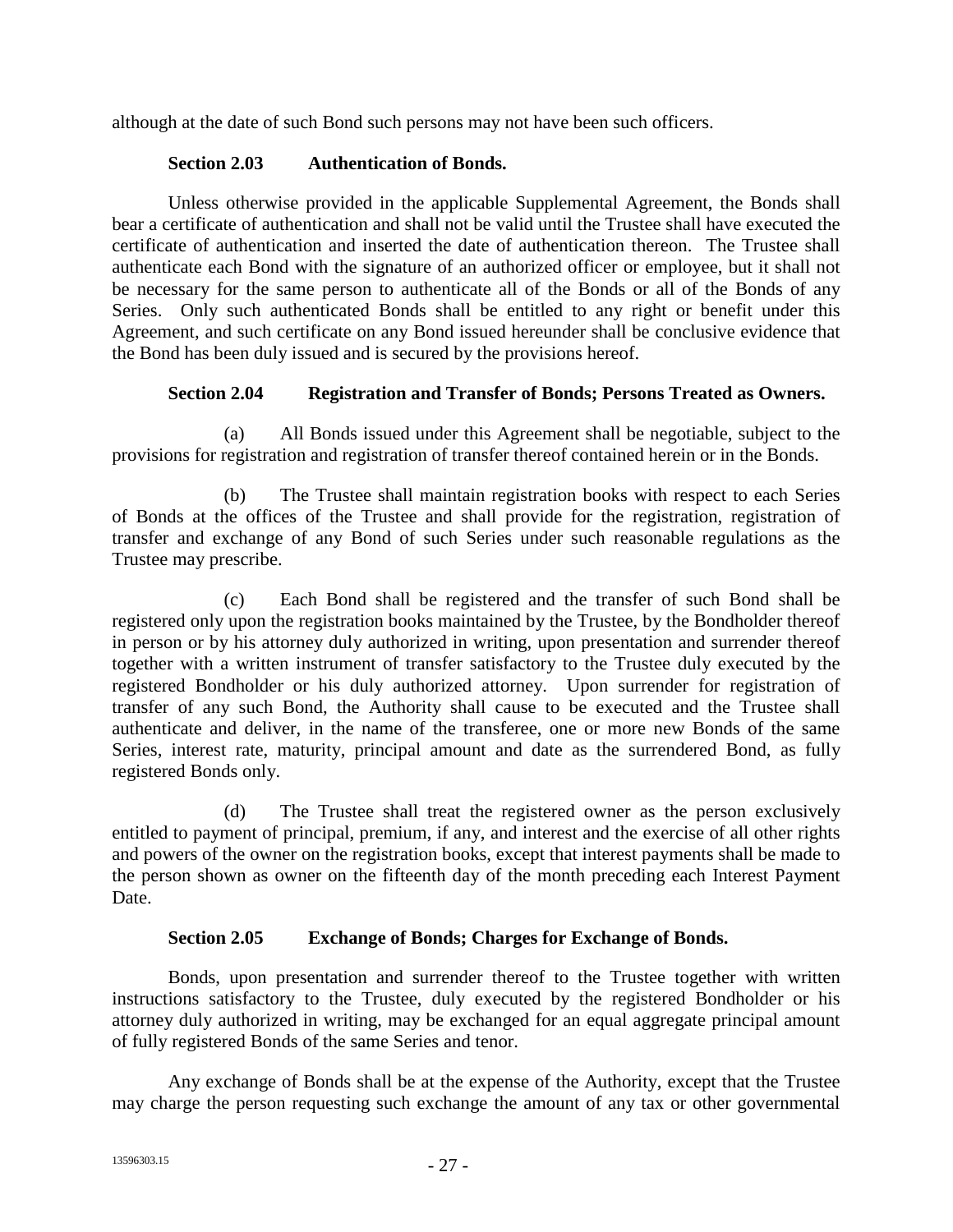charge required to be paid with respect thereto.

#### **Section 2.06 Temporary Bonds.**

Prior to the preparation of Bonds in definitive form, the Authority may issue temporary Bonds in the form of registered bonds without coupons in such denominations, or in the form of a single registered bond without coupons in a denomination equal to the aggregate principal amount of such definitive bonds of such Series, with payment record attached for the notation of payments of principal and interest, without presentation and surrender of such single registered bond, as the Authority may direct, substantially of the tenor herein set forth and with such appropriate omissions, insertions and variations as may be required.

Until definitive bonds of any Series are ready for delivery, any temporary bond may, if so provided by the Authority by resolution, be exchanged at the corporate trust office of the Trustee, without charge to the Holder thereof, for an equal aggregate principal amount of temporary registered bonds without coupons of authorized denominations, of like tenor, of the same Series and maturity and bearing interest at the same rate. The Authority shall promptly prepare, execute and deliver to the Trustee Bonds in definitive form and thereupon, upon surrender of Bonds in temporary form, the Trustee shall authenticate and deliver in exchange therefor Bonds in definitive form of the same Series and maturity having an equal aggregate principal amount. Until so exchanged, the temporary Bond or Bonds of any Series shall in all respects be entitled to the same benefit and security of this Agreement as the corresponding definitive Bonds of such Series to be issued and authenticated hereunder. No charge of any kind shall be made against the Holder upon an exchange of a temporary bond for a definitive Bond.

#### **Section 2.07 Mutilated, Lost or Destroyed Bonds.**

If any Bond has been mutilated, lost or destroyed, the Authority shall cause to be executed, and the Trustee shall authenticate and deliver, a new Bond of like date, number and tenor in exchange and substitution for and upon the cancellation of such mutilated Bond or in lieu of and in substitution for such lost or destroyed Bond; provided, however, that the Authority and the Trustee shall so execute and deliver any new Bond only if the Holder has paid the reasonable expenses and charges of the Authority and the Trustee in connection therewith and, in the case of a lost or destroyed Bond, (a) has filed with the Authority and the Trustee evidence satisfactory to them that such Bond was lost or destroyed and of his ownership thereof, and (b) has furnished indemnity satisfactory to them. If any such Bond has matured, or is about to mature, instead of issuing a new Bond the Trustee may pay the same without surrender thereof.

Upon the issuance of any new Bond under this Section, the Authority may require the payment of a sum sufficient to cover any tax or other governmental charge that may be imposed in relation thereto and any other expenses (including the fees and expenses of the Trustee) connected therewith.

#### **Section 2.08 Cancellation and Disposition of Bonds.**

All Bonds that have been surrendered for registration of transfer or exchange pursuant to Sections 2.04 and 2.05, paid (whether at maturity, by sinking fund redemption, acceleration, call for redemption or otherwise), or delivered by the Authority to the Trustee for cancellation shall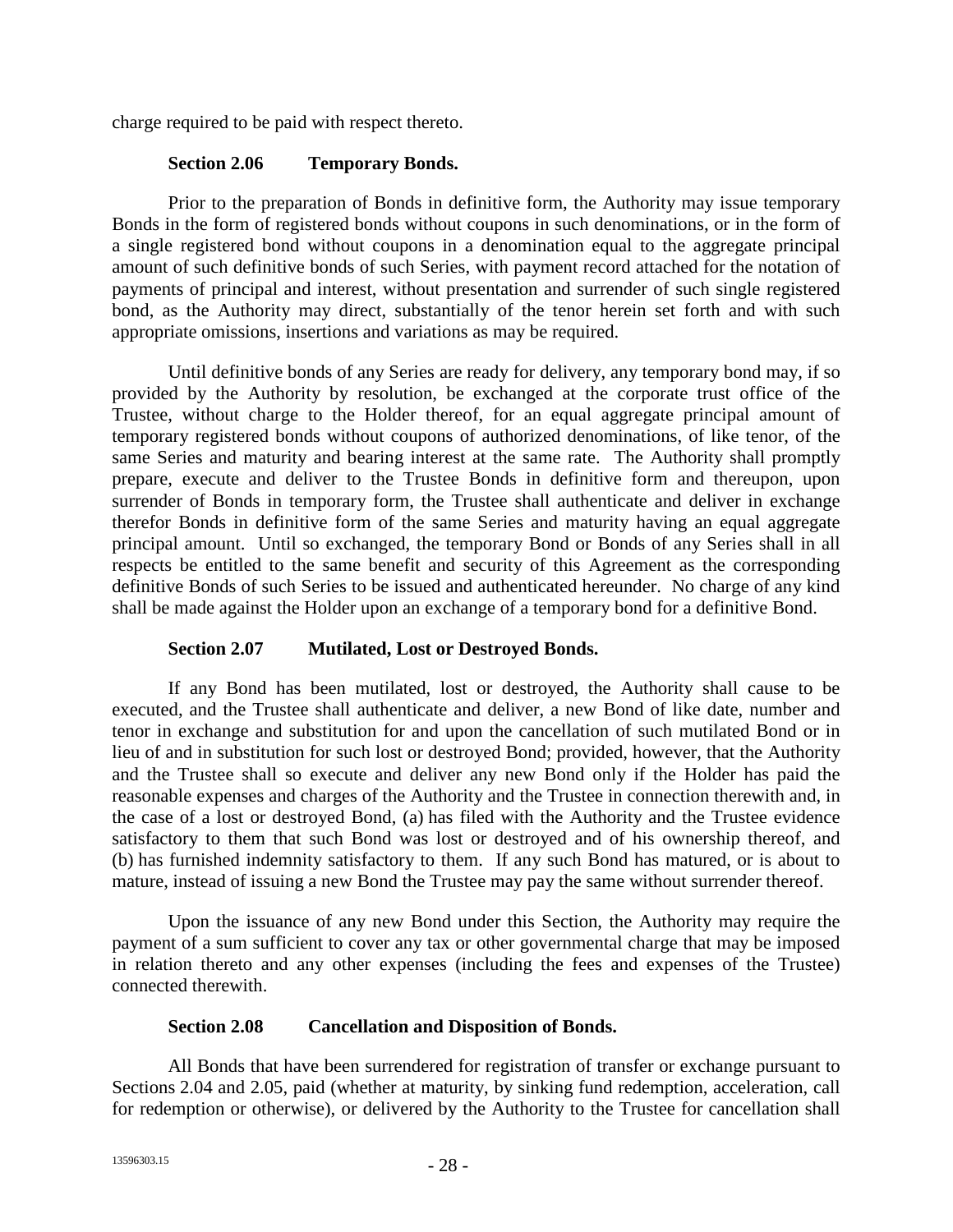not be reissued, and the Trustee shall, unless otherwise directed by the Authority, shred or otherwise destroy such Bonds. The Trustee shall deliver to the Authority a certificate of any such shredding or other destruction.

#### **Section 2.09 Non-Presentment of Bonds.**

(a) If any Bond is not presented for payment when the principal thereof becomes due (whether at maturity, by sinking fund redemption, upon acceleration or call for redemption or otherwise), all liability of the Authority to the Holder thereof for the payment of such Bond shall be completely discharged if moneys sufficient to pay such Bond and the interest due thereon shall be held by the Trustee for the benefit of such Holder, and thereupon it shall be the duty of the Trustee to hold such moneys, subject to subsection (b) below, without liability for interest thereon, for the benefit of such Holder, who shall thereafter be restricted exclusively to such moneys for any claim of whatever nature on his part under this Agreement or on, or with respect to, such Bond.

(b) Notwithstanding anything in this Agreement to the contrary, any cash, Government Obligations or Government Certificates deposited with the Trustee for the payment of the principal of and premium, if any, and interest on any Series of Bonds remaining unclaimed for more than one year after the principal of such Series of Bonds has become due and payable shall be paid to the Authority and shall be held by the Authority in trust for the benefit of Holders of such Bonds in a separate account for seven years and thereafter in the general fund of the Authority. After such moneys have been paid to the Authority, the Holders of such Bonds shall be entitled to look only to the Authority, and all liability of the Trustee with respect to such amounts shall cease.

## **Section 2.10 Purposes of Bonds.**

Bonds may be issued to pay Cost of Improvements and to provide funds for any other lawful purposes, including (a) to refund any obligations of the Authority, (b) to fund reserves, (c) to pay Costs of Issuance of such Bonds or (d) for a combination of such purposes.

## **Section 2.11 Parity of Senior Indebtedness; Pledge of Authority Revenues and Certain Funds and Accounts.**

(a) This Agreement constitutes a continuing, irrevocable pledge of Authority Revenues to secure payment of all amounts due with respect to all Senior Indebtedness that may from time to time be issued or incurred and Outstanding, including but not limited to the principal of and premium, if any, and interest thereon and for the other purposes as provided herein; provided, however, that any Authority Revenues received from the Commonwealth of Puerto Rico on account of Commonwealth Guaranteed Indebtedness or Commonwealth Supported Obligations are not subject to the lien hereof and shall only be used for the purposes set forth in Section 5.12 hereof.

(b) Senior Indebtedness shall be issued pursuant to a Supplemental Agreement or evidenced by other documents and shall be equally and ratably secured by the pledge of Authority Revenues under this Agreement, without preference, priority or distinction over any other issue of Senior Indebtedness; provided, however, that the moneys in any Senior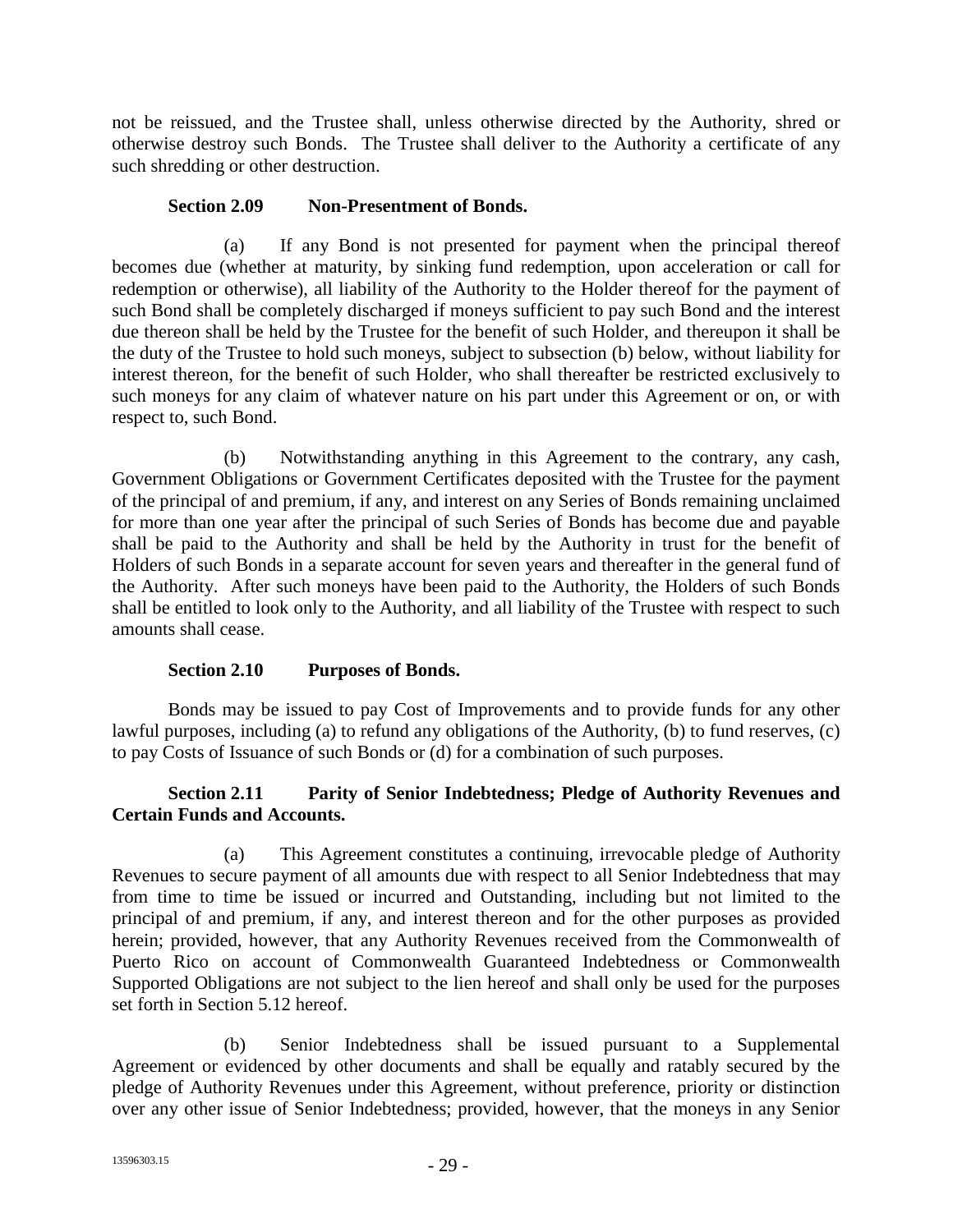Debt Service Reserve Account shall only secure the Series of Senior Bonds to which such Account relates, and provided, further, that any Senior Bonds may have additional security pledged to its payment. In no event will moneys in any Senior Debt Service Reserve Account be available to pay Other System Indebtedness secured on a parity with Senior Bonds. The Senior Bond Fund, the Construction Fund (but only to the extent of moneys derived from the proceeds of Senior Indebtedness on deposit therein), the Current Expense Fund, the Operating Reserve Fund, the Capital Improvement Fund and the Surplus Fund shall be trust funds and are hereby pledged equally and ratably to the payment of the principal of and interest on all Senior Indebtedness and for the other purposes as provided herein.

(c) In connection with the issuance or incurrence of Senior Indebtedness, the Authority, as provided in the applicable Supplemental Agreement or evidenced in other documentation, may create additional accounts and subaccounts within any fund or account established by this Agreement. Moneys in any account of the Senior Bond Fund relating to particular Senior Indebtedness shall only secure such Senior Indebtedness.

(d) Nothing herein shall be construed, however, as (a) requiring that any Senior Indebtedness bear interest at the same rate or in the same manner as any other Senior Bonds, have the same, or an earlier or later, maturity, or be subject to redemption prior to maturity on the same basis as any other Senior Indebtedness, (b) prohibiting the Authority from entering into financial arrangements designed to assure that moneys will be available for the payment of certain Senior Indebtedness when due, or (c) prohibiting the Authority from pledging moneys or assets of the Authority other than those pledged herein for the benefit of certain Senior Indebtedness.

(e) The lien and trust hereby created are for the benefit of the Holders of Senior Indebtedness and any Beneficiaries relating thereto and for their additional security until all the Senior Indebtedness have been paid or defeased in accordance with Article XI or if such Indebtedness was not incurred hereunder, in accordance with similar provisions of the controlling document.

## **Section 2.12 Parity of Senior Subordinate Indebtedness; Pledge of Authority Revenues and Certain Funds and Accounts.**

(a) This Agreement constitutes a continuing, irrevocable pledge of Authority Revenues to secure payment of all amounts due with respect to all Senior Subordinate Indebtedness that may from time to time be issued or incurred and Outstanding, including but not limited to the principal of and premium, if any, and interest thereon, subject and subordinate to the right of the Authority to pledge Authority Revenues to secure payment of the principal and premium, if any, and interest on all Senior Indebtedness Outstanding; provided, however, that any Authority Revenues received from the Commonwealth of Puerto Rico on account of Commonwealth Guaranteed Indebtedness or Commonwealth Supported Obligations are not subject to the lien hereof and shall only be used for the purposes set forth in Section 5.12 hereof.

(b) Senior Subordinate Indebtedness shall be issued pursuant to a Supplemental Agreement or evidenced by other documents and shall be equally and ratably secured by the pledge of Authority Revenues under this Agreement, without preference, priority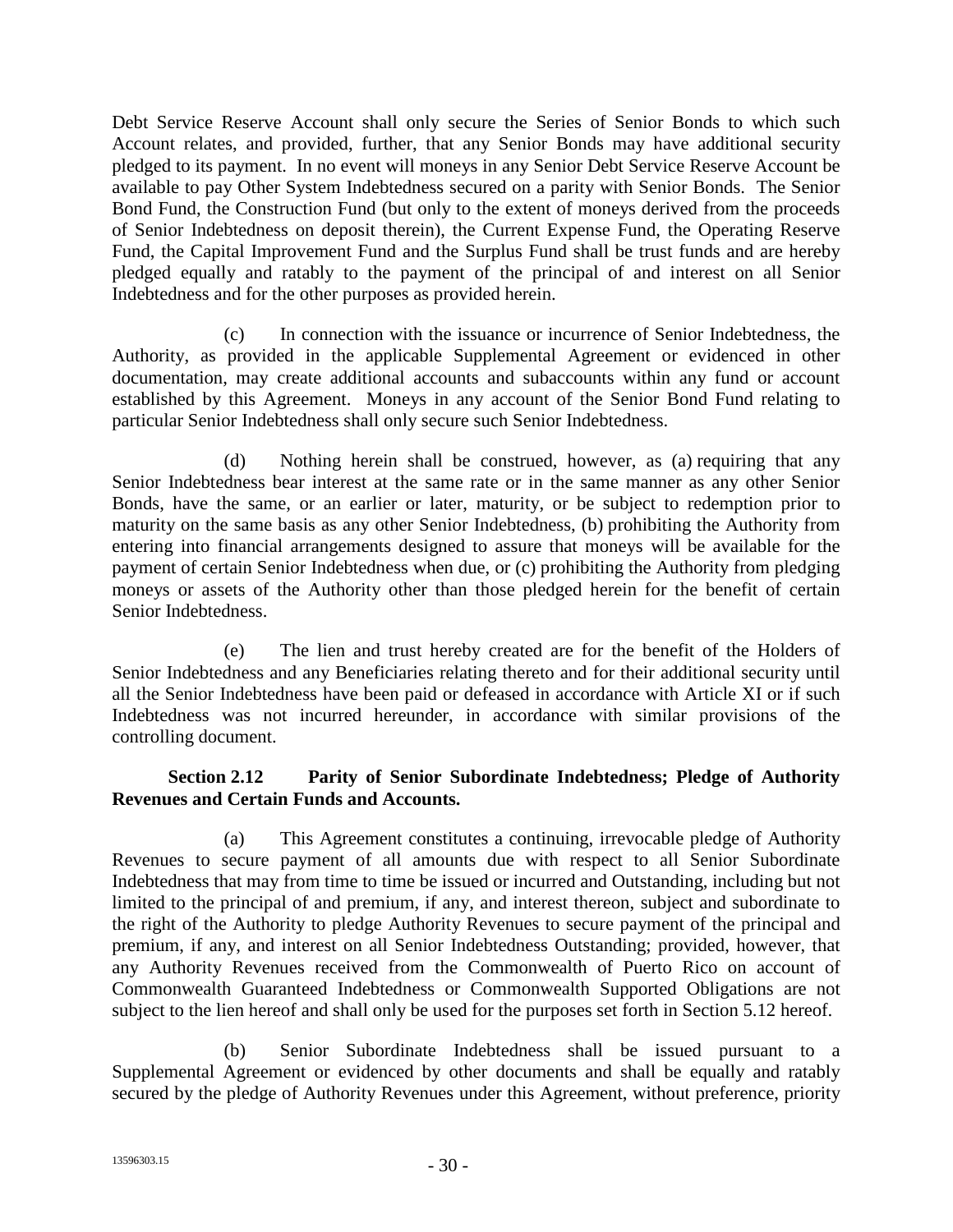or distinction over any other issue of Senior Subordinate Indebtedness; provided, however, that the moneys in any Senior Subordinate Debt Service Reserve Account shall only secure the Series of Senior Subordinate Bonds to which such Account relates, and provided, further, that any Series of Senior Subordinate Bonds may have additional security pledged to its payment. In no event will moneys in any Senior Subordinate Debt Service Reserve Account be available to pay Other System Indebtedness secured on a parity with Senior Subordinate Bonds. The Senior Subordinate Bond Fund (but only to the extent of moneys derived from the proceeds of Senior Subordinate Indebtedness on deposit therein), the Current Expense Fund, the Operating Reserve Fund, the Capital Improvement Fund and the Surplus Fund are hereby pledged equally and ratably to the payment of the principal of and interest on all Senior Subordinate Indebtedness, subject only and subordinate to the pledge of Authority Revenues to secure payment of the principal of and premium, if any, and interest on all Senior Indebtedness Outstanding and for the other purposes as provided herein.

(c) In connection with the issuance or incurrence of Senior Subordinate Indebtedness, the Authority, as provided in the applicable Supplemental Agreement or evidenced in other documentation, may create additional accounts and subaccounts within any fund or account established by this Agreement. Moneys in any account of the Senior Subordinate Bond Fund relating to particular Senior Subordinate Indebtedness shall only secure such Senior Subordinate Indebtedness.

(d) Nothing herein shall be construed, however, as (a) requiring that any Senior Subordinate Indebtedness bear interest at the same rate or in the same manner as any other Senior Subordinate Indebtedness, have the same, or an earlier or later, maturity date, or be subject to redemption prior to maturity on the same basis as any other Senior Subordinate Indebtedness, (b) prohibiting the Authority from entering into financial arrangements designed to assure that moneys will be available for the payment of certain Senior Subordinate Indebtedness when due, or (c) prohibiting the Authority from pledging moneys or assets of the Authority other than those pledged herein for the benefit of certain Senior Subordinate Indebtedness.

(e) The lien and trust hereby created are for the benefit of the Holders of Senior Subordinate Indebtedness and any Beneficiaries relating thereto and for their additional security until all the Senior Subordinate Indebtedness have been paid or defeased in accordance with Article XI or if such Indebtedness was not incurred hereunder, in accordance with similar provisions of the controlling document.

## **Section 2.13 Parity of Subordinate Indebtedness; Pledge of Authority Revenues and Certain Funds and Accounts.**

(a) This Agreement constitutes a continuing, irrevocable pledge of Authority Revenues to secure payment of all amounts due with respect to all Subordinate Indebtedness that may from time to time be issued or incurred and Outstanding, including but not limited to the principal of and premium, if any, and interest thereon, subject and subordinate to the right of the Authority to pledge Authority Revenues to secure payment of the principal of and premium, if any, and interest on all Senior Indebtedness and Senior Subordinate Indebtedness Outstanding; provided, however, that any Authority Revenues received from the Commonwealth of Puerto Rico on account of Commonwealth Guaranteed Indebtedness or Commonwealth Supported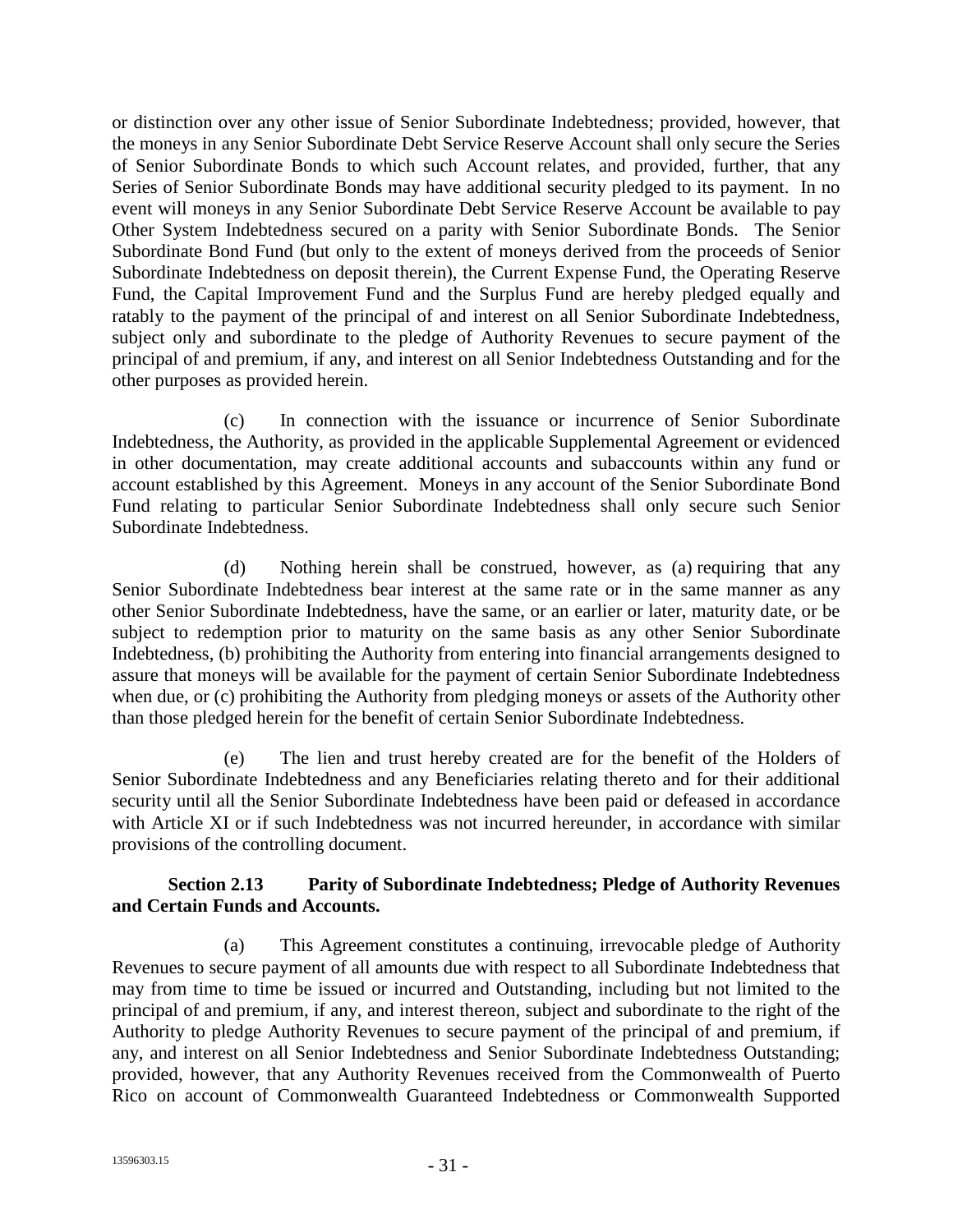Obligations are not subject to the lien hereof and shall only be used for the purposes set forth in Section 5.12 hereof.

(b) Subordinate Indebtedness shall be issued pursuant to a Supplemental Agreement or evidenced by other documents and shall be equally and ratably secured by the pledge of Authority Revenues under this Agreement, without preference, priority or distinction over any other issue of Subordinate Indebtedness; provided, however, that the moneys in any Subordinate Debt Service Reserve Account shall only secure the Series of Subordinate Bonds to which such Account relates, and provided, further, that any Series of Subordinate Bonds may have additional security pledged to its payment. In no event will moneys in any Subordinate Debt Service Reserve Account be available to pay Other System Indebtedness secured on a parity with Subordinate Bonds. The Subordinate Bond Fund, the Construction Fund (but only to the extent of moneys derived from the proceeds of Subordinate Bonds on deposit therein), the Current Expense Fund, the Operating Reserve Fund, the Capital Improvement Fund and the Surplus Fund are hereby pledged equally and ratably to the payment of the principal of and interest on all Subordinate Indebtedness, subject only and subordinate to the pledge of Authority Revenues to secure payment of the principal of and premium, if any, and interest on all Senior Indebtedness and Senior Subordinate Indebtedness Outstanding and for the other purposes as provided herein.

(c) In connection with the issuance or incurrence of Subordinate Indebtedness, the Authority, as provided in the applicable Supplemental Agreement or evidenced in other documentation, may create additional accounts and subaccounts within any fund or account established by this Agreement. Moneys in any account of the Subordinate Bond Fund relating to particular Subordinate Indebtedness shall only secure such Subordinate Indebtedness.

(d) Nothing herein shall be construed, however, as (a) requiring that any Subordinate Indebtedness bear interest at the same rate or in the same manner as any other Subordinate Indebtedness, have the same, or an earlier or later, maturity, or be subject to mandatory, optional or extraordinary redemption prior to maturity on the same basis as any other Subordinate Indebtedness, (b) prohibiting the Authority from entering into financial arrangements designed to assure that moneys will be available for the payment of certain Subordinate Indebtedness when due, or (c) prohibiting the Authority from pledging moneys or assets of the Authority other than those pledged herein for the benefit of certain Subordinate Indebtedness.

(e) The lien and trust hereby created are for the benefit of the Holders of Subordinate Indebtedness and any Beneficiaries relating thereto and for their additional security until all the Subordinate Indebtedness shall have been paid or defeased in accordance with Article XI or if such Indebtedness was not incurred hereunder, in accordance with similar provisions of the controlling document.

## **Section 2.14 Parity of Commonwealth Guaranteed Indebtedness and Commonwealth Supported Obligations; Pledge of Authority Revenues.**

Authority Revenues are hereby pledged equally and ratably to the payment of principal of and interest on all Commonwealth Guaranteed Indebtedness and Commonwealth Supported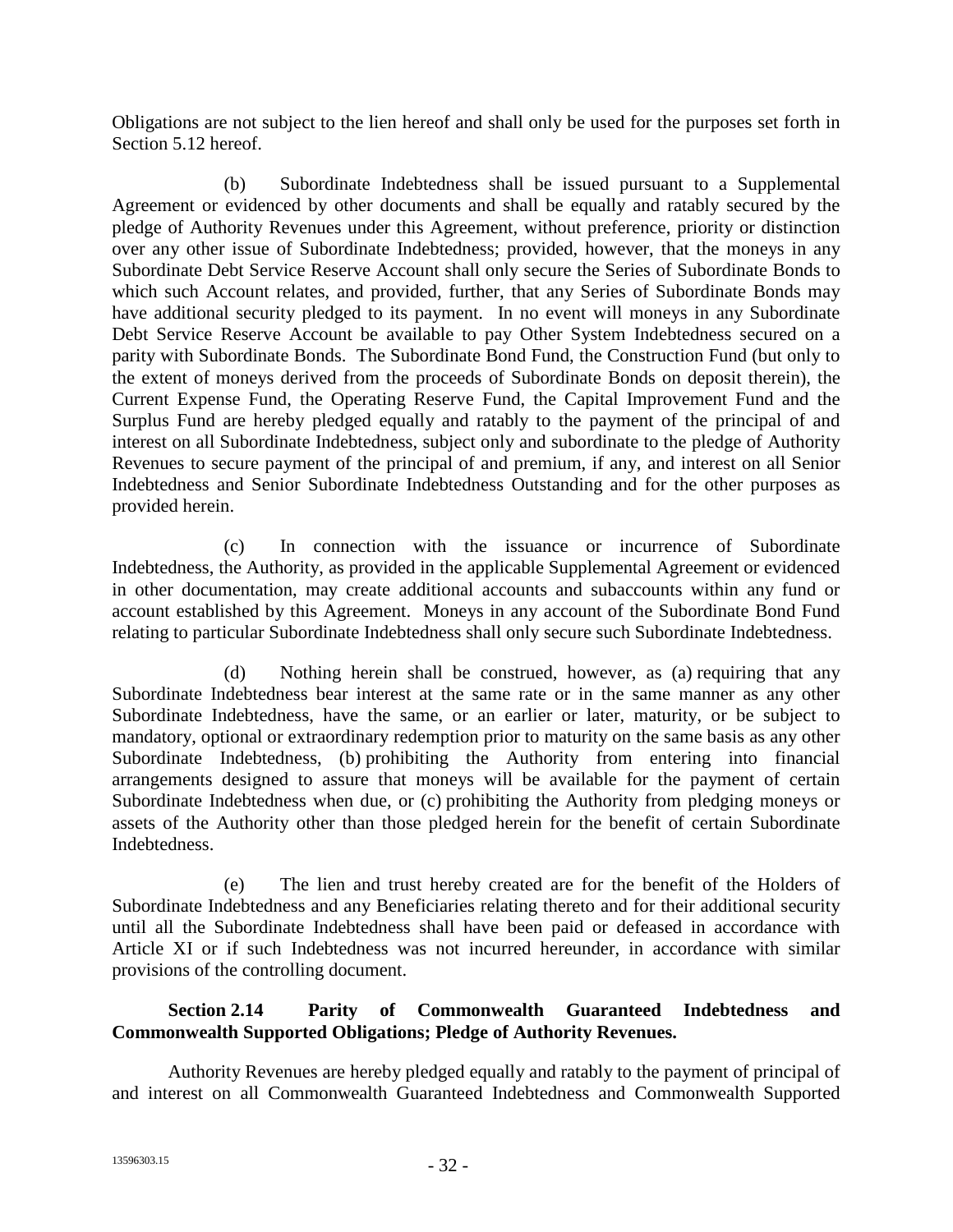Obligations subject and subordinate to the liens securing Senior Indebtedness, Senior Subordinate Indebtedness and Subordinate Indebtedness, and for the payment of Current Expenses; provided, however, that any Authority Revenues received from the Commonwealth of Puerto Rico on account of Commonwealth Guaranteed Indebtedness or Commonwealth Supported Obligations are not subject to the lien hereof and shall only be used for the purposes set forth in Section 5.12 hereof. The lien and trust hereby created are for the benefit of the Holders of Commonwealth Guaranteed Indebtedness and Commonwealth Supported Obligations, and for their additional security until all Commonwealth Guaranteed Indebtedness and Commonwealth Supported Obligations have been paid or its payment has been duly provided for.

### **Section 2.15 Conditions for Issuing Bonds.**

On or prior to the issuance and authentication of any Series of Bonds by the Trustee, the Authority shall file with the Trustee the following:

- (a) In the case of the initial Series of Bonds issued hereunder:
	- (1) An original executed counterpart of this Agreement;

(2) A certified copy of a resolution of the Board of the Authority authorizing the execution and delivery of this Agreement; and

(3) An Opinion or Opinions of Counsel, subject to customary exceptions and qualifications, substantially to the effect that this Agreement has been duly authorized, executed and delivered to the Trustee and is a valid, binding and enforceable obligation of the Authority.

(b) An original executed counterpart of a Supplemental Agreement which (1) shall, in addition to any other provisions otherwise mandated by this Agreement, include: (A) whether such Bonds are being issued as Senior Bonds, Senior Subordinate Bonds or Subordinate Bonds; (B) provisions authorizing the issuance, fixing the principal amount and setting forth the details of such Bonds, including their date, the interest rate or rates and the manner in which the Bonds are to bear and pay interest, the principal and Interest Payment Dates of the Bonds, the purposes for which such Bonds are being issued, the manner of numbering of such Bonds, the Series designation, the denominations, the maturity dates and principal maturities, the principal amounts required to be redeemed pursuant to any mandatory redemption provisions or the manner for determining such principal amounts, any provisions for optional or extraordinary redemption before maturity, any provisions regarding the Senior Debt Service Reserve Account, Senior Subordinate Debt Service Reserve Account, or Subordinate Debt Service Reserve Account and whether the interest on such Bonds shall be excluded from gross income for Federal income tax purposes or subject to Federal income taxation; and (C) provisions for the application of the proceeds of such Bonds; and (2) may include: (A) provisions for Enhancement Facilities and for other Funds and Accounts to be established with respect to such Bonds; (B) provisions necessary or expedient for the issuance of Variable Rate Indebtedness or other manner of bearing interest, including remarketing provisions, Enhancement Facility provisions and provisions for establishing the variable rate and converting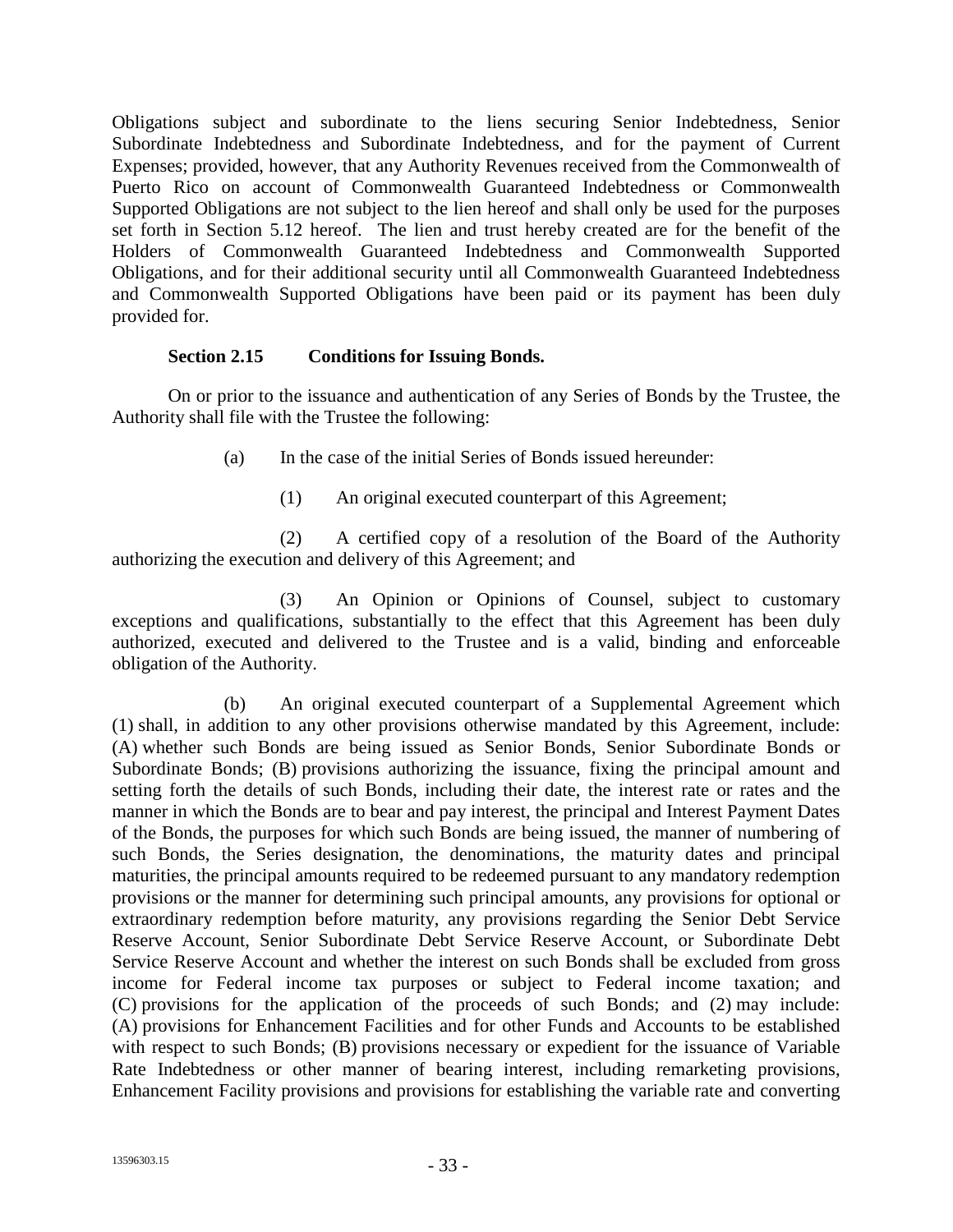to a fixed rate; (C) provisions for entering into Qualified Swaps or Hedge Agreements, guarantees or other arrangements to limit interest rate risks; and (D) such other provisions as the Authority may deem appropriate.

(c) A certified copy of applicable resolution(s) of the Board authorizing the execution and delivery of a Supplemental Agreement, the issuance, sale, award, execution and delivery of such Bonds and, in the case of a Series of Bonds issued to refund Indebtedness, calling for redemption or payment of the Indebtedness to be refunded, fixing any redemption date and authorizing any required notice of redemption in accordance with the provisions of this Agreement.

(d) A certificate signed by the Executive President of the Authority and dated the date of such issuance, to the effect that:

(1) Upon the issuance of such Series of Bonds, the balance to the credit of each Account within each Debt Service Reserve Fund will not be less than the Debt Service Reserve Requirement corresponding thereto; provided, that if the Authority has elected upon the issuance of a Series of Bonds to fund the applicable Debt Service Reserve Account in accordance with Section 5.04(a), 5.06(a) or 5.08(a), such Account shall be deemed to be funded at the applicable requirement therefor so long as the deposits required by Sections  $5.02(c)(ii)$ , (iv) and (vi) have been made;

(2) Upon and immediately following such issuance, no Event of Default has occurred which has not been cured or waived, and no event or condition exists which, with the giving of notice or lapse of time or both, would become an Event of Default and

(3) All required approvals, limitations, conditions and provisions precedent to the issuance of such Series of Bonds have been obtained, observed, met and satisfied.

(e) An Opinion of Counsel, subject to customary exceptions and qualifications, substantially to the effect that the Supplemental Agreement for such Series of Bonds has been duly authorized, executed and delivered, is binding on the Authority and complies in all respects with the requirements of this Agreement.

(f) An opinion of Bond Counsel, subject to customary exceptions and qualifications, substantially to the effect that the issuance of such Bonds has been duly authorized, that such Bonds are valid and binding limited obligations of the Authority, and with respect to Bonds to be issued on a tax-exempt basis that the interest on such Bonds is excludable from gross income for purposes of Federal income taxation.

(g) Except upon the issuance of the Series 2008 Bonds, if the Bonds are issued to refund any obligations of the Authority, the following:

(1) evidence that the Authority has made provision as required by this Agreement or other similar agreement relating to the obligations being refunded for the payment or redemption of all obligations to be refunded;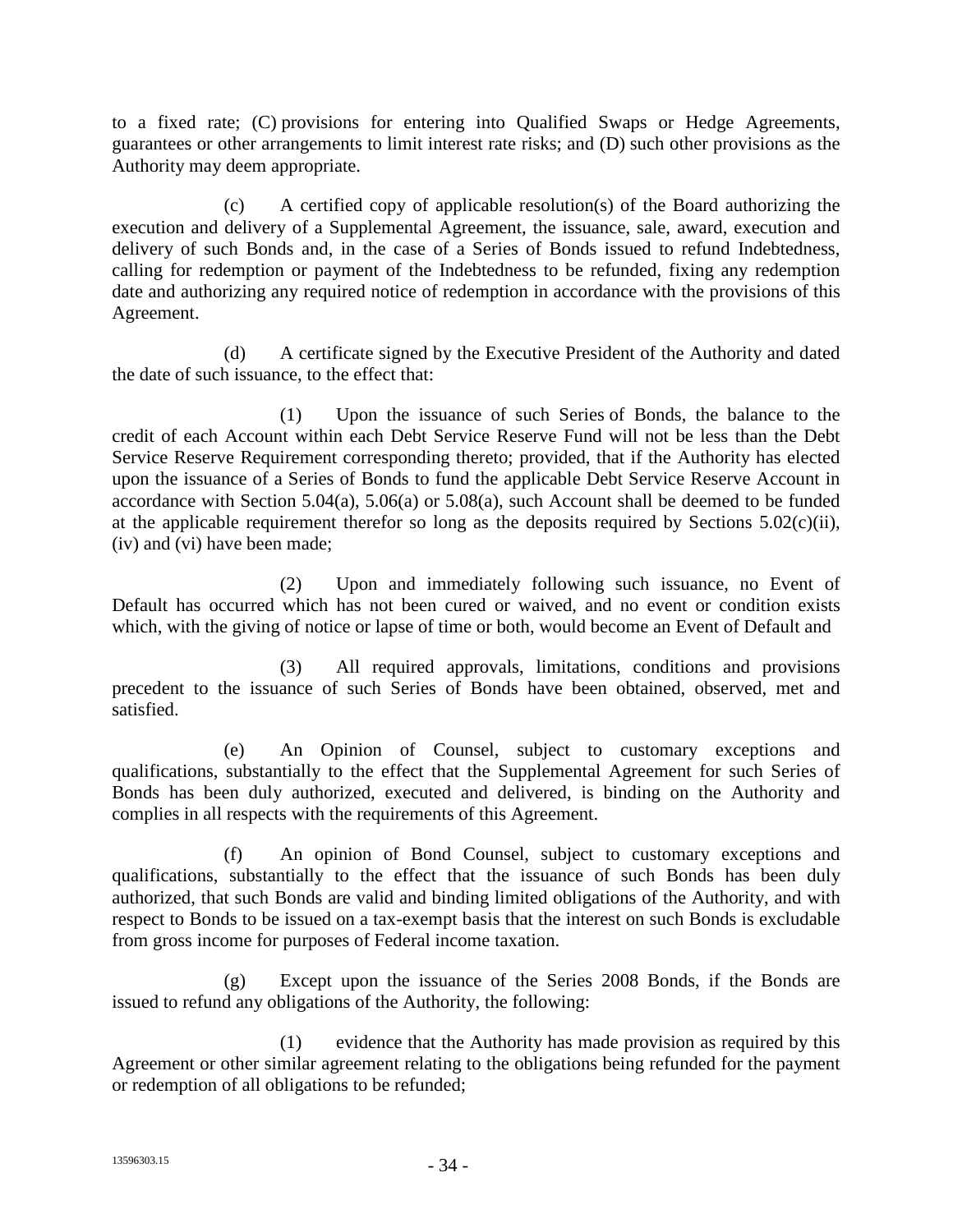(2) the certificates required in Sections 2.16 or 2.17 or in clauses (a) and (b) of Section 2.18, as applicable, provided that the Authority need not deliver said certificates if the Executive President delivers a certificate to the effect that (i) the Annual Debt Service on such refunding Bonds for each applicable Fiscal Year following the issuance thereof is not greater than the Annual Debt Service for each such Fiscal Year on the obligations to be refunded; or (ii) the maximum aggregate Annual Debt Service for any Fiscal Year thereafter on the Indebtedness Outstanding after the issuance of such refunding Bonds is not greater than the maximum aggregate Annual Debt Service for any Fiscal Year thereafter on the Indebtedness Outstanding prior to the issuance of such refunding Bonds. For purposes of this clause (2), applicable Fiscal Year shall mean any Fiscal Year in which such refunding Bonds are Outstanding.

(h) A request and authorization of the Authority, signed by an Authorized Representative of the Authority, to the Trustee to authenticate and deliver such Bonds to the purchasers upon payment by such purchasers to the Trustee for the account of the Authority of the purchase price thereof plus accrued interest, if any, to the date of delivery.

None of the requirements in this Section may be waived without the consent of the Holders of not less than a majority in aggregate principal amount of the Outstanding Senior Bonds.

## **Section 2.16 Special Provisions Relating to the Issuance of Senior Bonds.**

Except for the Series 2008 Bonds or as provided in Section 2.15(g) above, if the Bonds to be issued are to be issued as Senior Bonds, the Authority shall also file with the Trustee a certificate dated the date of initial issuance of such Senior Bonds, signed by the Executive President and approved by a Consultant, setting forth:

(i) the amount of the Operating Revenues for any twelve (12) consecutive calendar months out of the eighteen (18) calendar months immediately preceding the date of issuance of such Senior Bonds; provided that such amount shall be adjusted to give effect for such twelve (12) month period to any increases or decreases in rates, fees, rentals or other charges for which all legal conditions to effectiveness have been met on the date of issuance of such Senior Bonds;

(ii) the amount of the maximum aggregate Annual Debt Service for any Fiscal Year thereafter on the Senior Indebtedness then Outstanding, the Senior Bonds to be issued and any other Senior Indebtedness to be issued or incurred simultaneously therewith;

(iii) the amount of the maximum aggregate Annual Debt Service for any Fiscal Year thereafter on all Bonds and Other System Indebtedness then Outstanding, the Senior Bonds proposed to be issued and any other Bonds and Other System Indebtedness to be issued or incurred simultaneously therewith, plus amounts required to be deposited in the Senior Debt Service Reserve Fund, the Senior Subordinate Debt Service Reserve Fund and the Subordinate Debt Service Reserve Fund pursuant to Section 5.02;

(iv) the percentage derived by dividing the amount in item (i) above by the amount shown in item (ii) above, which percentage shall not be less than 250%; and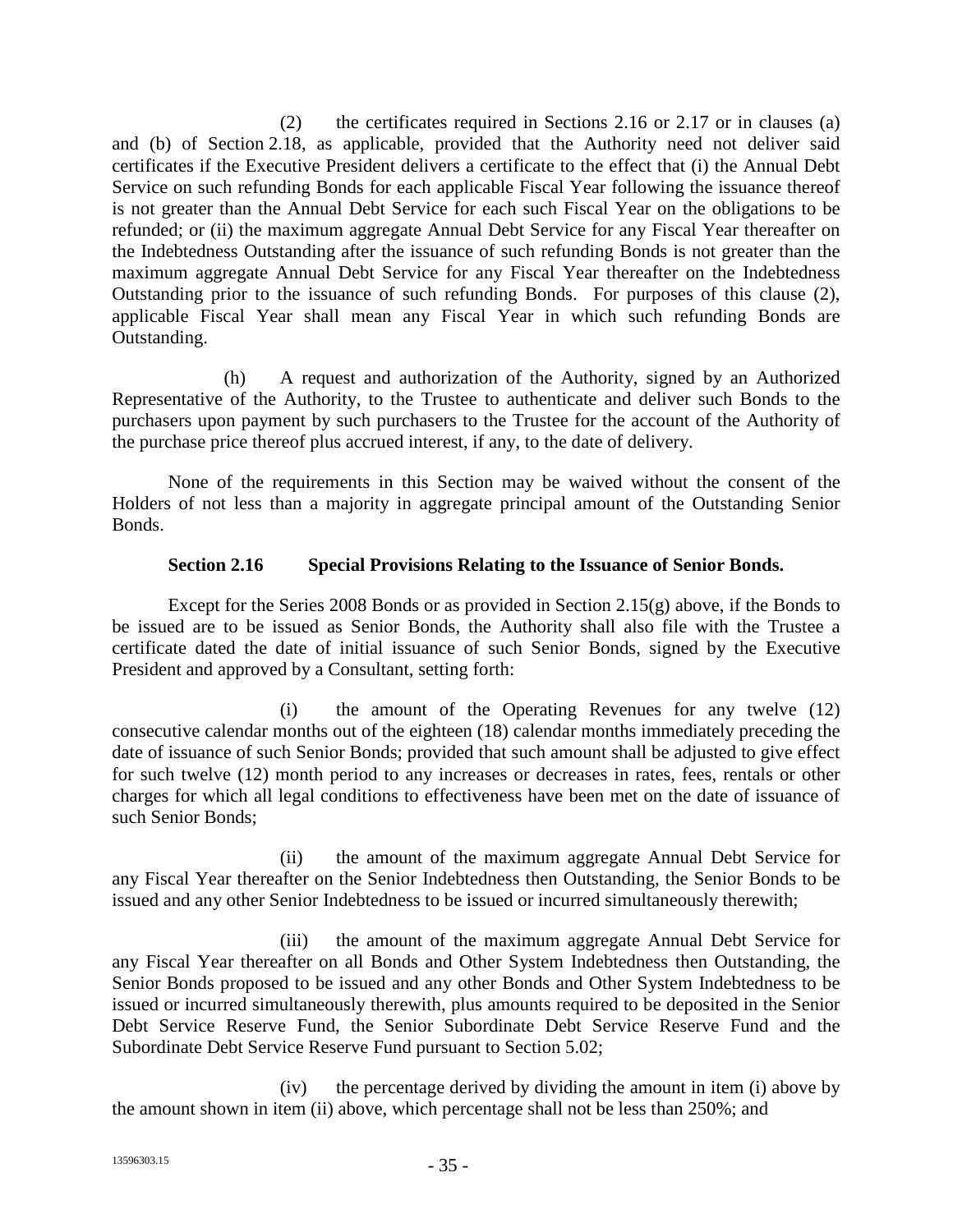(v) the percentage derived by dividing the amount in item (i) above by the amount shown in item (iii) above, which percentage shall not be less than 150%.

## **Section 2.17 Special Provisions Relating to the Issuance of Senior Subordinated Bonds.**

Except as provided in Section 2.15 $(g)$  above, if the Bonds to be issued are to be issued as Senior Subordinate Bonds, the Authority shall also file with the Trustee a certificate dated the date of initial issuance of such Senior Subordinate Bonds, signed by the Executive President and approved by a Consultant, setting forth:

(i) the amount of the Operating Revenues for any twelve (12) consecutive calendar months out of the eighteen (18) calendar months immediately preceding the date of issuance of such Senior Subordinate Bonds; provided that such amount shall be adjusted to give effect for such twelve (12) month period to any increases or decreases in rates, fees, rentals or other charges for which all legal conditions to effectiveness have been met on the date of issuance of such Senior Subordinate Bonds;

(ii) the amount of the maximum aggregate Annual Debt Service for any Fiscal Year thereafter on the Senior Indebtedness and the Senior Subordinate Indebtedness then Outstanding, the Senior Subordinate Bonds to be issued and any other Senior or Senior Subordinate Indebtedness to be issued or incurred simultaneously therewith;

(iii) the amount of the maximum aggregate Annual Debt Service for any Fiscal Year thereafter on all Bonds and Other System Indebtedness then Outstanding, the Senior Subordinate Bonds proposed to be issued and any other Bonds and Other System Indebtedness to be issued or incurred simultaneously therewith, plus amounts required to be deposited in the Senior Debt Service Reserve Fund, the Senior Subordinate Debt Service Reserve Fund and the Subordinate Debt Service Reserve Fund pursuant to Section 5.02;

(iv) the percentage derived by dividing the amount in item (i) above by the amount shown in item (ii) above, which percentage shall not be less than 200%; and

(v) the percentage derived by dividing the amount in item (i) above by the amount shown in item (iii) above, which percentage shall not be less than 150%.

### **Section 2.18 Special Provisions Relating to the Issuance of Subordinate Bonds.**

Except as provided in Section 2.15 $(g)$  above, if the Bonds to be issued are to be issued as Subordinate Bonds, the Authority shall also file with the Trustee the following:

(a) a certificate dated the date of initial issuance of such Subordinate Bonds, signed by the Executive President and approved by a Consultant, setting forth:

(i) the amount of the Operating Revenues for any twelve (12) consecutive calendar months out of the eighteen (18) calendar months immediately preceding the date of issuance of such Subordinate Bonds; provided that such amount shall be adjusted to give effect for such twelve (12) month period to any increases or decreases in rates, fees, rentals or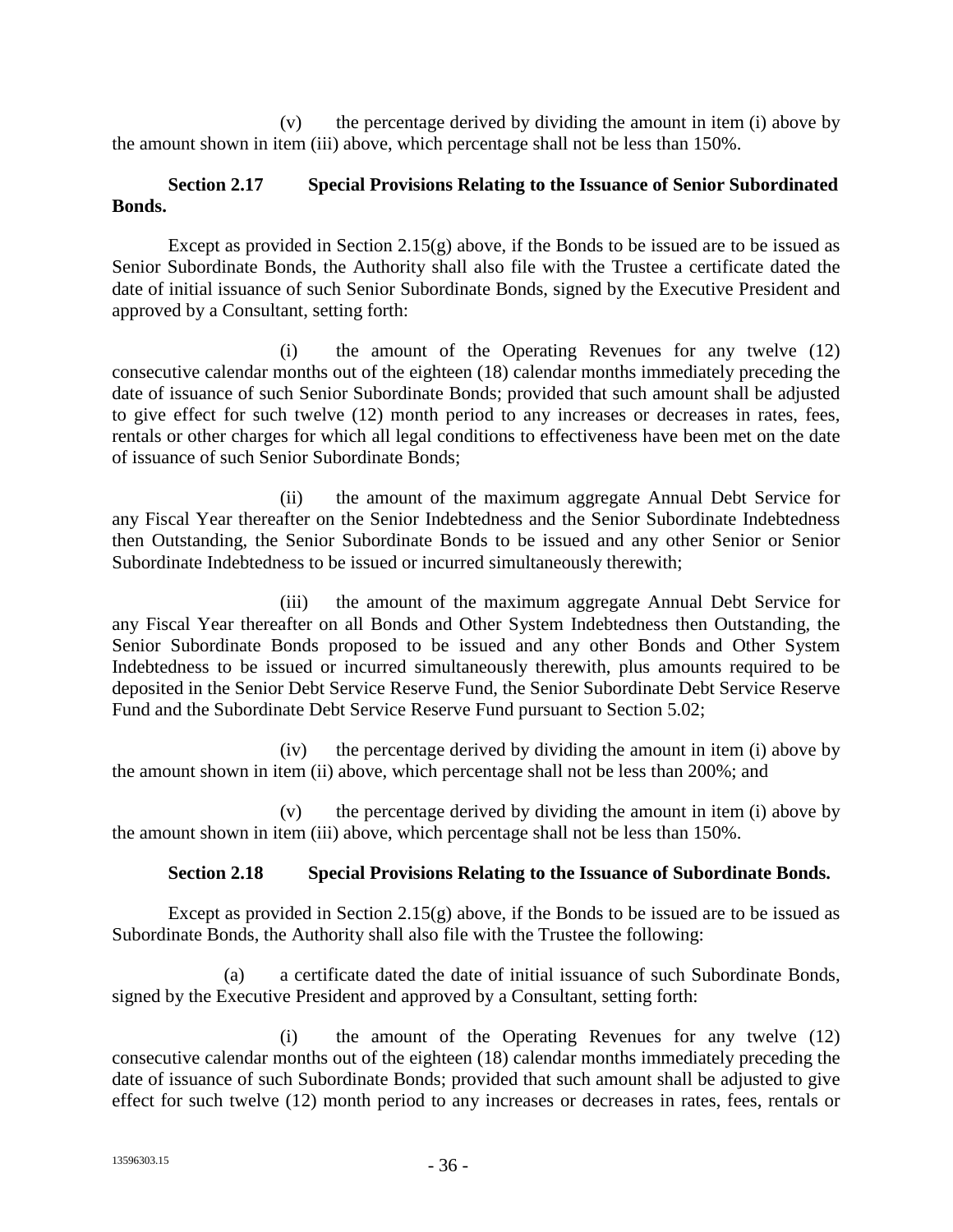other charges for which all legal conditions to effectiveness have been met on the date of issuance of such Subordinate Bonds;

(ii) the amount of the maximum aggregate Annual Debt Service for any Fiscal Year thereafter on the Bonds and Other System Indebtedness then Outstanding, the Subordinate Bonds proposed to be issued and any Bonds or Other System Indebtedness to be issued or incurred simultaneously therewith, plus amounts required to be deposited to the Senior Debt Service Reserve Fund, the Senior Subordinate Debt Service Reserve Fund and the Subordinate Debt Service Reserve Fund pursuant to Section 5.02;

(iii) the percentage derived by dividing the amount in item (i) above by the amount shown in item (ii) above, which percentage shall not be less than 150%; and

(b) a certificate dated the date of original issuance of such Subordinate Bonds, signed by a Consultant, setting forth:

(i) the amount of the projected Operating Revenues for each of the three (3) full Fiscal Years following the issuance of such Subordinate Bonds;

(ii) the amount of the maximum aggregate Annual Debt Service for any Fiscal Year thereafter on all Bonds and Other System Indebtedness then Outstanding, the Subordinate Bonds proposed to be issued and any other Bonds and Other System Indebtedness to be issued or incurred simultaneously therewith, plus amounts required to be deposited in the Senior Debt Service Reserve Fund, the Senior Subordinate Debt Service Reserve Fund and the Subordinate Debt Service Reserve Fund pursuant to Section 5.02; and

(iii) the percentage derived by dividing each amount in item (i) above by the amount shown in item (ii) above, which percentages shall not be less than 150% in each such year.

## **Section 2.19 Special Provisions Relating to Capital Appreciation Bonds and Deferred Income Bonds**

(a) The Accreted Value of Capital Appreciation Bonds or the Appreciated Value of Deferred Income Bonds becoming due at maturity or by virtue of a sinking fund installment shall be included in the calculations of accrued and unpaid and accruing interest or principal installments made under the definitions of Annual Debt Service only from and after the date (the "Calculation Date") which is one year prior to the date on which such Accreted Value or Appreciated Value, as the case may be, becomes so due, and the principal and interest portions of such Accreted Value or Appreciated Value shall be deemed to accrue in equal daily installments from the Calculation Date to such due date.

(b) For the purposes of (i) receiving payment of the redemption price if a Capital Appreciation Bond is redeemed prior to maturity, or (ii) receiving payment of a Capital Appreciation Bond if the principal of Bonds is declared immediately due and payable following an Event of Default, as provided in Section 8.03, or (iii) computing the principal amount of Bonds held by the Holder of a Capital Appreciation Bond in giving to the Authority any notice, consent, request, or demand pursuant to this Agreement for any purpose whatsoever, the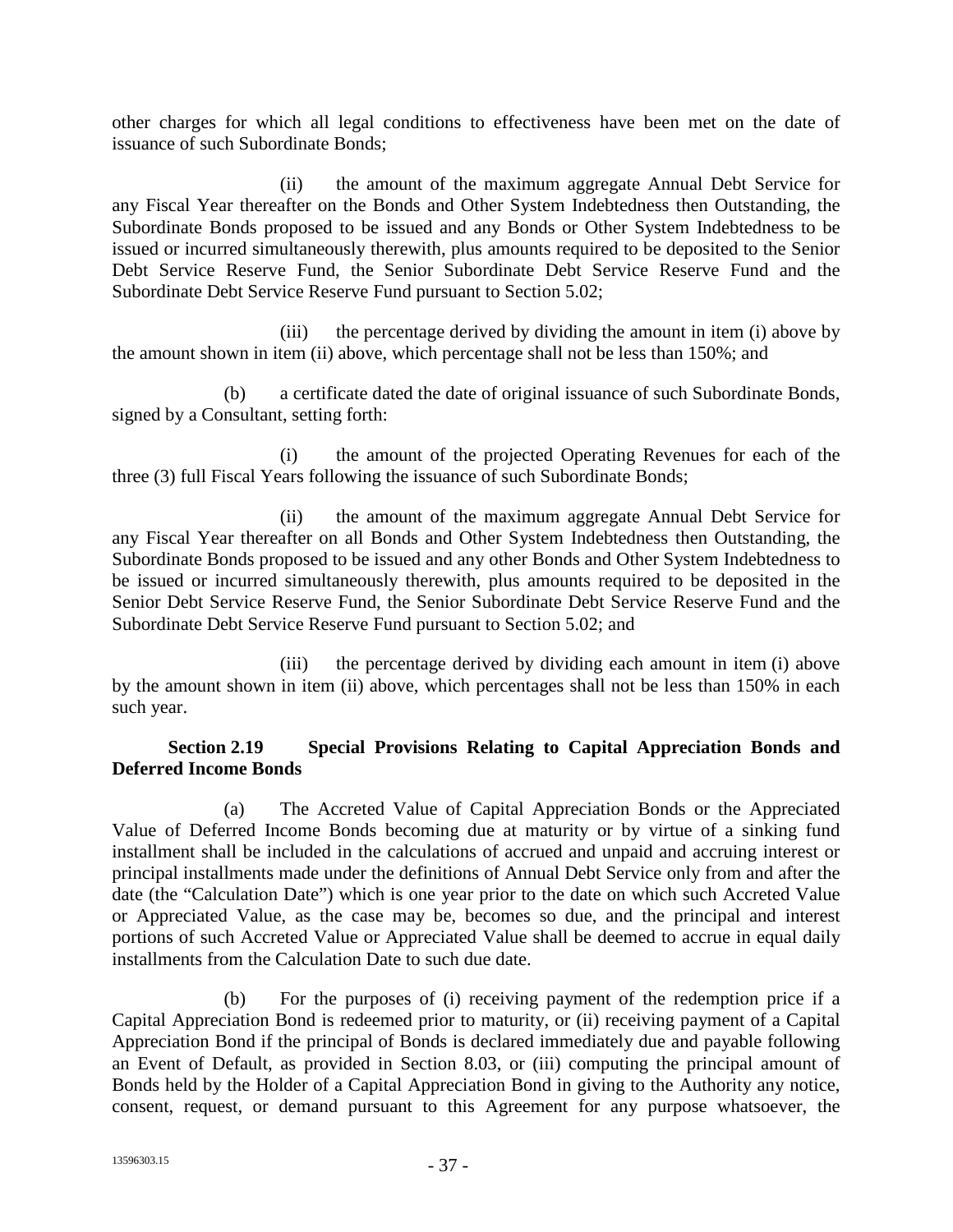principal amount of such Capital Appreciation Bond shall be deemed to be its then current Accredited Value.

(c) For the purposes of (i) receiving payment of the redemption price if a Deferred Income Bond is redeemed prior to maturity, or (ii) receiving payment of a Deferred Income Bond if the principal of Bonds is declared immediately due and payable following an Event of Default, as provided in Section 8.03, or (iii) computing the principal amount of Bonds held by the Holder of a Deferred Income Bond in giving to the Authority any notice, consent, request, or demand pursuant to the provisions hereof for any purpose whatsoever, the principal amount of a such Deferred Income Bond shall be deemed to be its then current Appreciated Value.

### **Section 2.20 Other System Indebtedness.**

(a) In addition to the Term Loan, which the Authority hereby designates as Other System Indebtedness secured hereunder on a parity with the Senior Subordinate Bonds, the Authority may incur or refinance Other System Indebtedness, including entering into Qualified Swaps or Hedge Agreements, or any agreements with Enhancement Facility Providers, provided that: (1) the documents relating to the Other System Indebtedness (A) acknowledge that such debt (i) constitutes Other System Indebtedness under this Agreement and (ii) is subject to the applicable terms and conditions hereof, (B) specify the amounts and due dates of Annual Debt Service with respect to the Other System Indebtedness, and (C) provide for all notices given thereunder to be given to the Trustee, (2) the Authority designates such Other System Indebtedness as Senior Indebtedness, Senior Subordinate Indebtedness or Subordinate Indebtedness and certifies that, except with respect to Qualified Swap and Hedge Agreements, the requirements of Sections 2.16, 2.17 or 2.18, as appropriate, have been met as if the Other System Indebtedness was an additional Series of Bonds, (3) the Trustee receives written notice of the issuance of the Other System Indebtedness and the material terms and conditions thereof, and the Trustee shall register the lender or holder as owner thereof as such on its books and records, and (4) the Trustee receives an Opinion of Counsel that the documents creating the Other System Indebtedness have been duly authorized, executed and delivered on behalf of the Authority and constitute valid, binding and enforceable obligations. In connection with the incurrence of any Other System Indebtedness other than Qualified Swaps or Hedge Agreements, the Fiduciary or Beneficiary therefor shall enter into an intercreditor arrangement with the Fiduciaries and/or Beneficiaries for any Outstanding Other System Indebtedness, including the Fiduciary for the Term Loan, the terms of which shall be determined at the time of incurrence of such Other System Indebtedness.

(b) The Authority shall fulfill its obligations under all contracts or agreements creating Other System Indebtedness as they may exist from time to time.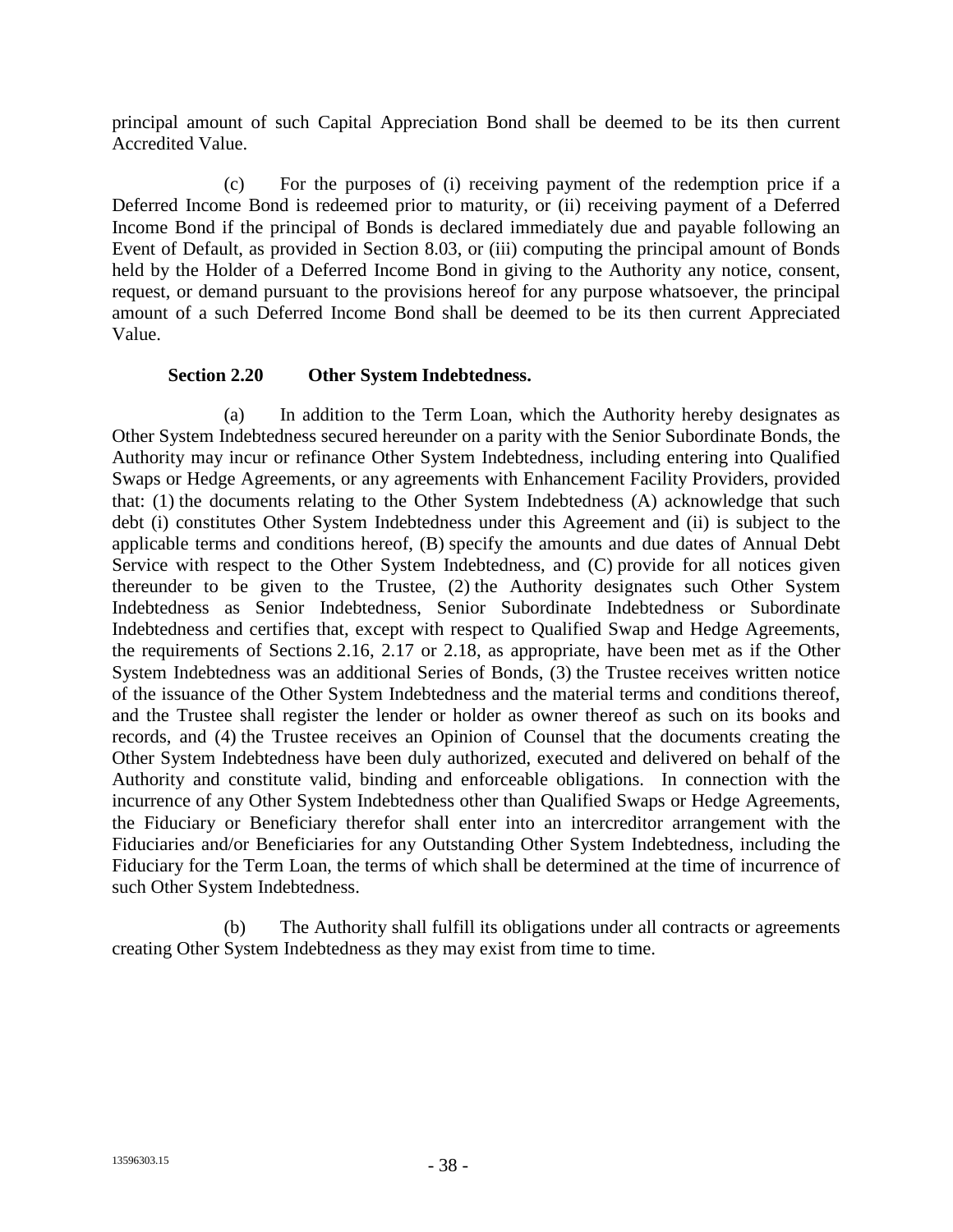#### **ARTICLE III**

#### **REDEMPTION OF BONDS**

#### **Section 3.01 Redemption Provisions to be Fixed by Supplemental Agreements.**

The Bonds of any Series shall be subject to mandatory, extraordinary or optional redemption prior to maturity on such dates and under such conditions as may be provided in the Supplemental Agreement authorizing the issuance of such Series of Bonds. The Bonds of any Series to be called for redemption shall be selected as provided in the applicable Supplemental Agreement. The Trustee shall treat each Bond of a denomination greater than the minimum denomination authorized in the applicable Supplemental Agreement as representing the number of Bonds as can be obtained by dividing the principal amount of such Bond by such minimum denomination.

#### **Section 3.02 Notice of Redemption.**

Unless otherwise provided in the applicable Supplemental Agreement, the Trustee shall send notice of the call for redemption, not less than thirty (30) nor more than sixty (60) days prior to the redemption date, (a) by registered or certified mail or overnight express delivery, to the Holder of each Bond to be redeemed at the address as it appears on the registration books kept by the Trustee, (b) by registered or certified mail or overnight express delivery, to all organizations registered with the Securities and Exchange Commission as securities depositories, and (c) to each nationally recognized municipal securities information repository designated as such by the Securities and Exchange Commission. Such notice shall specify: (i) the Bonds to be redeemed which shall be identified by the designation of the Bonds, the maturity dates and interest rates of the Bonds to be redeemed and the date such Bonds were issued; (ii) the numbers and other distinguishing marks of the Bonds to be redeemed, including CUSIP numbers; (iii) the redemption date; (iv) the redemption price; (v) of each such Bond, the principal amount thereof to be redeemed; (vi) that such Bonds will be redeemed at the principal corporate trust office of the Trustee, giving the address thereof and the name and telephone number of a representative of the Trustee to whom inquiries may be directed; (vii) that no representation is made as to the correctness of the CUSIP number either as printed on the Bonds or as contained in such notice and that an error in a CUSIP number as printed on such Bond or as contained in such notice shall not affect the validity of the proceedings for redemption; and (viii) if the Authority's obligation to redeem the Bonds is subject to one or more conditions, a statement to the effect that describes the condition to such redemption. In preparing and delivering such notice, the Trustee shall take into account, to the extent applicable, the prevailing tax exempt securities industry standards and any regulatory statement of any federal or state administrative body having jurisdiction over the Authority or the tax exempt securities industry, including Release No. 34-23856 of the Securities and Exchange Commission or any subsequent amending or superseding release.

Failure to give any notice specified in clause (a) of the previous paragraph or any defect therein, shall not affect the validity of any proceedings for the redemption of any other Bond. Failure to give any notice specified in clause (b) or (c) of the previous paragraph, or any defect therein, shall not affect the validity of any proceedings for the redemption of any Bonds.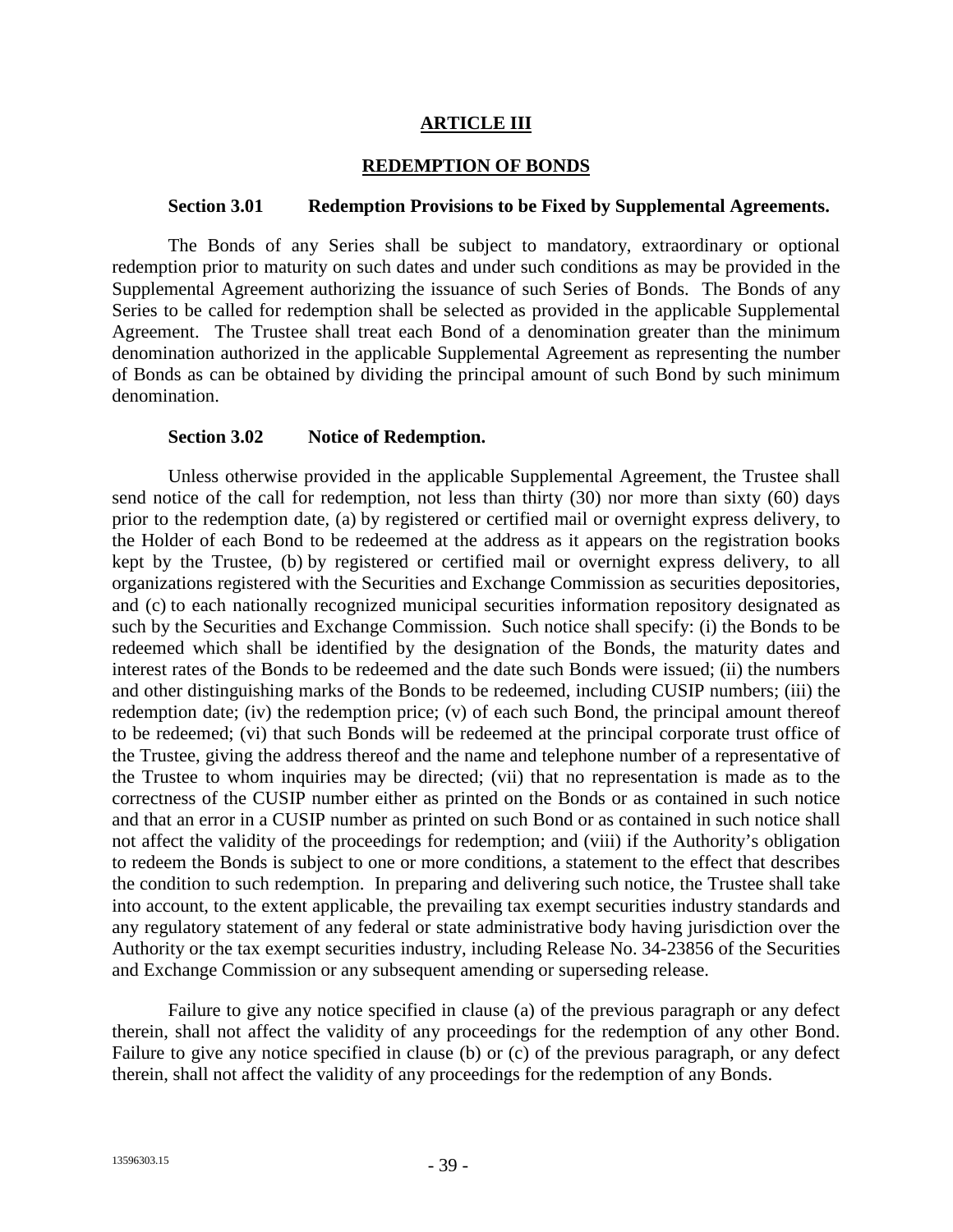Any notice mailed or provided herein shall conclusively be presumed to have been given whether or not actually received by any Bondholder.

Notice of any optional redemption may be canceled by the Authority prior to the designated redemption date by giving written notice of such cancellation to all parties who were given notice of redemption in the same manner as the notice was given.

#### **Section 3.03 Bonds Payable on Redemption Date; Interest Ceases to Accrue.**

On or before the date fixed for redemption, moneys shall be deposited with the Trustee to pay the principal of and premium, if any, and interest accrued to the redemption date on the Bonds called for redemption. Upon the happening of the conditions of this Section, the Bonds or portions thereof duly called for redemption shall cease to bear interest from and after the redemption date, shall no longer be entitled to the benefits provided by this Agreement and shall not be deemed to be Outstanding under the provisions of this Agreement.

**Section 3.04 Selection of Bonds to be Redeemed**. Unless otherwise required by any Supplemental Agreement, in the event of redemption of less than all the Outstanding Bonds of the same Series and maturity, the particular Bonds or portions thereof to be redeemed shall be selected by the Trustee in such manner as the Trustee in its discretion may deem fair, except that to the extent practicable, the Trustee shall select Bonds for redemption such that no Bond remaining Outstanding shall be of a denomination of less than \$5,000. In the event of redemption of less than all the Outstanding Bonds of the same Series stated to mature on different dates, the principal amount of such Series of Bonds to be redeemed shall be applied in any order of maturity of the Outstanding Series of Bonds to be redeemed that the Authority may elect upon receipt of an opinion of Bond Counsel that such redemption would not result in the interest payable on such Bonds being included in gross income for federal income tax purposes to the Holders thereof under the Code. The portion of Bonds of any Series to be redeemed in part shall be in the principal amount of the minimum authorized denomination thereof or some integral multiple thereof and, in selecting Bonds of a particular Series for redemption, the Trustee shall treat each such Bond as representing that number of Bonds of such Series which is obtained by dividing the principal amount of such registered Bond by the minimum denomination (referred to below as a "unit") then issuable rounded down to the integral multiple of such minimum denomination. If it is determined that one or more, but not all, of the units of principal amount represented by any such Bond is to be called for redemption, then, upon notice of intention to redeem such unit or units, the Holder of such Bond shall forthwith surrender such Bond to the Trustee for (a) payment to such Holder of the redemption price of the unit or units of principal amount called for redemption and (b) delivery to such Holder of a new Bond or Bonds of such Series in the aggregate unpaid principal amount of the unredeemed balance of the principal amount of such Bond. New Bonds of the same Series and maturity representing the unredeemed balance of the principal amount of such Bond shall be issued to the registered Holder thereof, without charge therefor. If the Holder of any such Bond of a denomination greater than a unit shall fail to present such Bond to the Trustee for payment and exchange as aforesaid, such Bond shall, nevertheless, become due and payable on the date fixed for redemption to the extent of the unit or units of principal amount called for redemption (and to that extent only).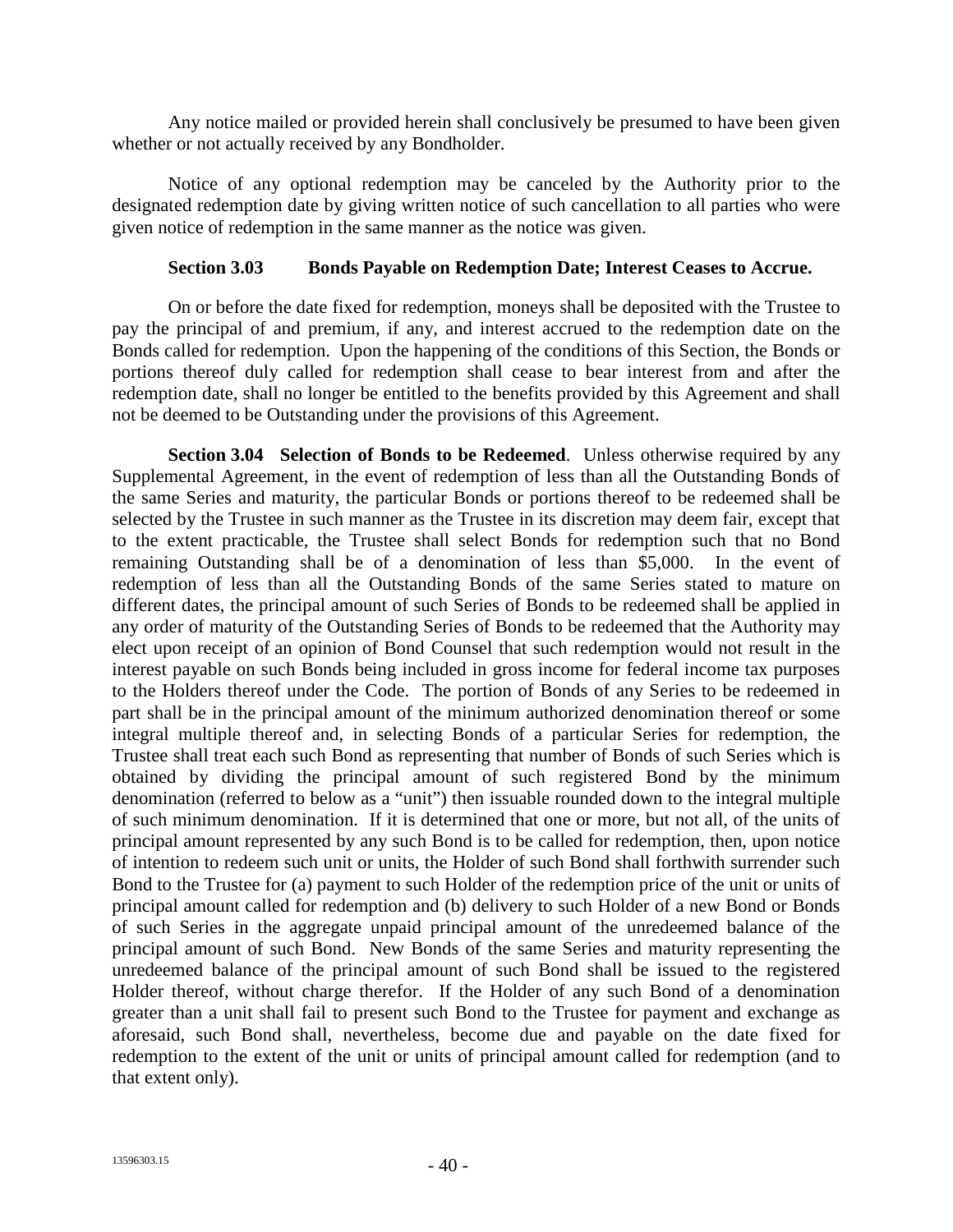#### **Section 3.05 Purchase of Bonds.**

The Authority may purchase or cause to be purchased any Bonds of any particular Series or maturity in lieu of redemption of such Bonds (in which event any Bonds so purchased shall be cancelled and shall cease to bear interest as provided in Sections 2.08 and 4.03) or for any other purpose pursuant to written instructions given by the Authority to the Trustee. Such purchases shall be made in such manner as directed by the Authority. The Authority or the Trustee shall pay the purchase price of such Bonds together with accrued interest thereon from such funds as may be available therefor pursuant to this Agreement, any Supplemental Agreement, or as otherwise may be made available by the Authority.

#### **ARTICLE IV**

#### **CONSTRUCTION FUND**

#### **Section 4.01 Construction Fund.**

A special fund is hereby created and designated the "Puerto Rico Aqueduct and Sewer Authority Construction Fund" (herein called the "Construction Fund") which shall be held by the Trustee.

There shall be deposited with the Trustee to the credit of the Construction Fund (i) the amounts required to be deposited under the resolution of the Board authorizing the issuance of particular Series of Bonds or the applicable Supplemental Agreement and (ii) at the election of the Board, any moneys of the Authority that may properly be deposited to the credit of said Fund, or the proceeds of any grants received from any source, to be used for the purpose of paying the Cost of Improvements. All earnings on moneys in each Account and subaccount shall be credited to such Account and subaccount and in accordance with Section 6.01(a).

The moneys in the Construction Fund shall be held in trust, separate and apart from all other funds of the Authority and applied only to the payment of the Costs of Issuance of the Bonds, interest during construction and for such period thereafter as the Authority shall determine and the Cost of Improvements (in accordance with and subject to the limitations of this Article), and, pending such application, such moneys shall be subject to a lien and charge in favor of the Holders of the Bonds and for the further security of such Holders until paid out as herein provided.

The Authority may establish additional Accounts and subaccounts within the Construction Fund as may be provided in said Supplemental Agreement which Accounts and the proceeds of the particular Series of Bonds deposited therein (together with all investments thereof and investment income earned thereon), unless otherwise provided in the applicable Supplemental Agreement, are pledged solely to the payment of such particular Series of Bonds. Deposits shall be made to the credit of the Construction Fund and any Accounts and subaccounts as provided in such Supplemental Agreement.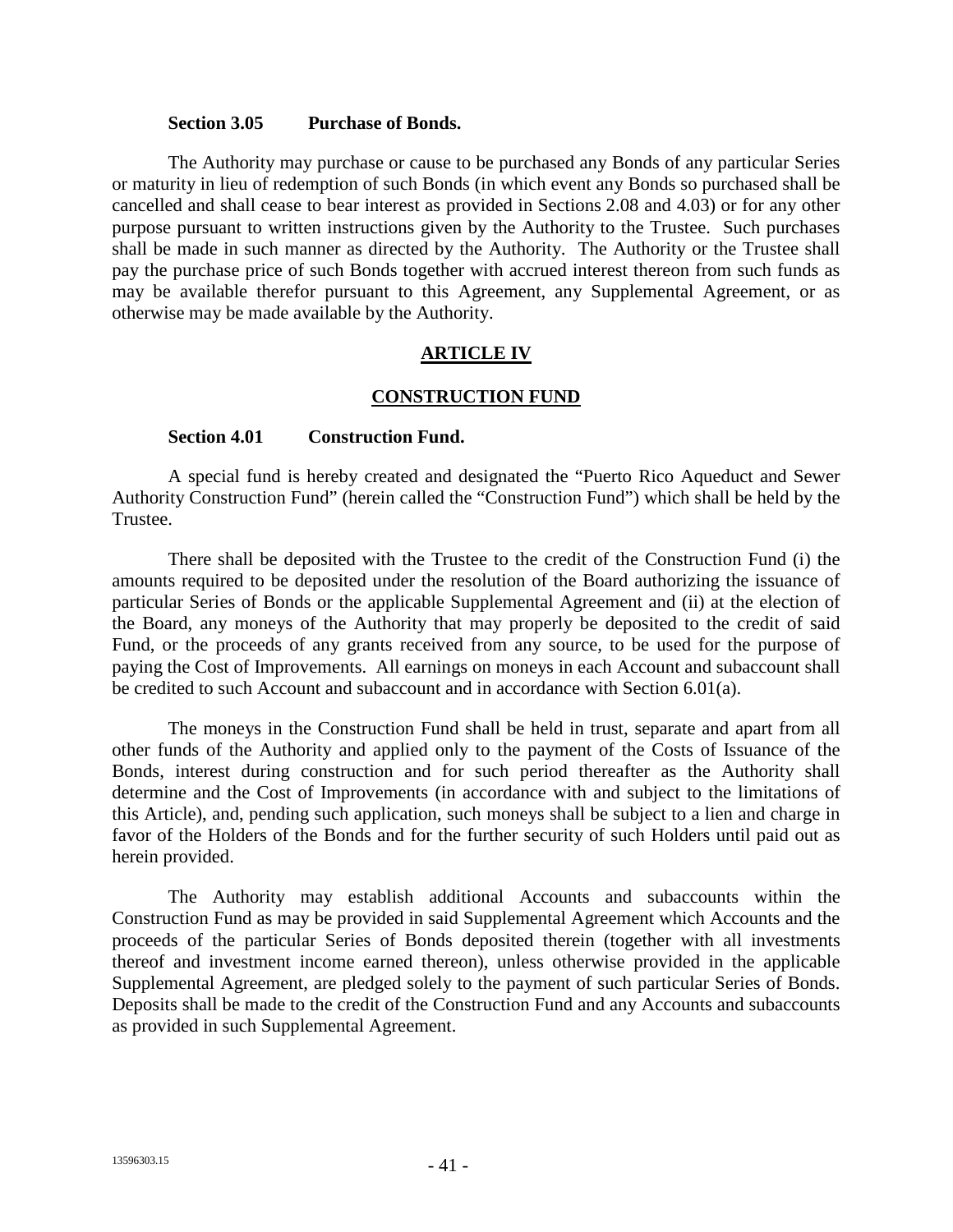#### **Section 4.02 Payment From Construction Fund.**

(a) Payment or reimbursement from the Construction Fund of the Cost of Improvements shall be made by the Trustee upon written approval of an Authorized Representative of the Authority stating the name of the payee, the purpose of each payment in terms sufficient for identification, the amount of each payment and that such cost constitutes a Cost of Improvement hereunder.

(b) Payment of Costs of Issuance shall be made by the Trustee upon receipt of, and in accordance with, a certificate signed by an Authorized Representative of the Authority stating the name of the payee, the purpose of each payment in terms sufficient for identification, and the amount of each such payment.

(c) Payment of interest on Bonds during construction and for such period thereafter as aforesaid shall be made by the Trustee upon receipt of, and in accordance with, the written direction of an Authorized Representative of the Authority instructing the Trustee to transfer such amount from the Construction Fund to the applicable Interest Account.

(d) When the construction of any Improvement for which a Series of Bonds was issued shall have been completed, which fact shall be evidenced to the Trustee by a certificate stating the date of such completion, signed by the Executive President and approved by the Consulting Engineer, the balance in the Construction Fund not reserved by the Authority for the payment of any remaining part of any Cost of Improvements or for any other purpose for which moneys to the credit of the Construction Fund may be expended shall be transferred to the credit of the Capital Improvement Fund, or at the option of the Authority, to the credit of the Sinking Fund for the payment of principal of Bonds or retained in the Construction Fund for other Improvements.

## **ARTICLE V**

## **FUNDS AND ACCOUNTS**

# **Section 5.01 Establishment of Certain Funds and Accounts.**

(a) There are hereby established the following funds and accounts to be held by the Trustee, each of which Fund shall include "Puerto Rico Aqueduct and Sewer Authority" in its designation:

(i) Operating Revenue Fund;

(ii) Construction Fund, in which there shall be established a Capitalized Interest Account and a Costs of Issuance Account;

(iii) Senior Bond Fund, in which there shall be established a Senior Interest Account, a Senior Principal Account and a Senior Sinking Fund Account, and a separate subaccount in each such Account with respect to each issue of Senior Indebtedness;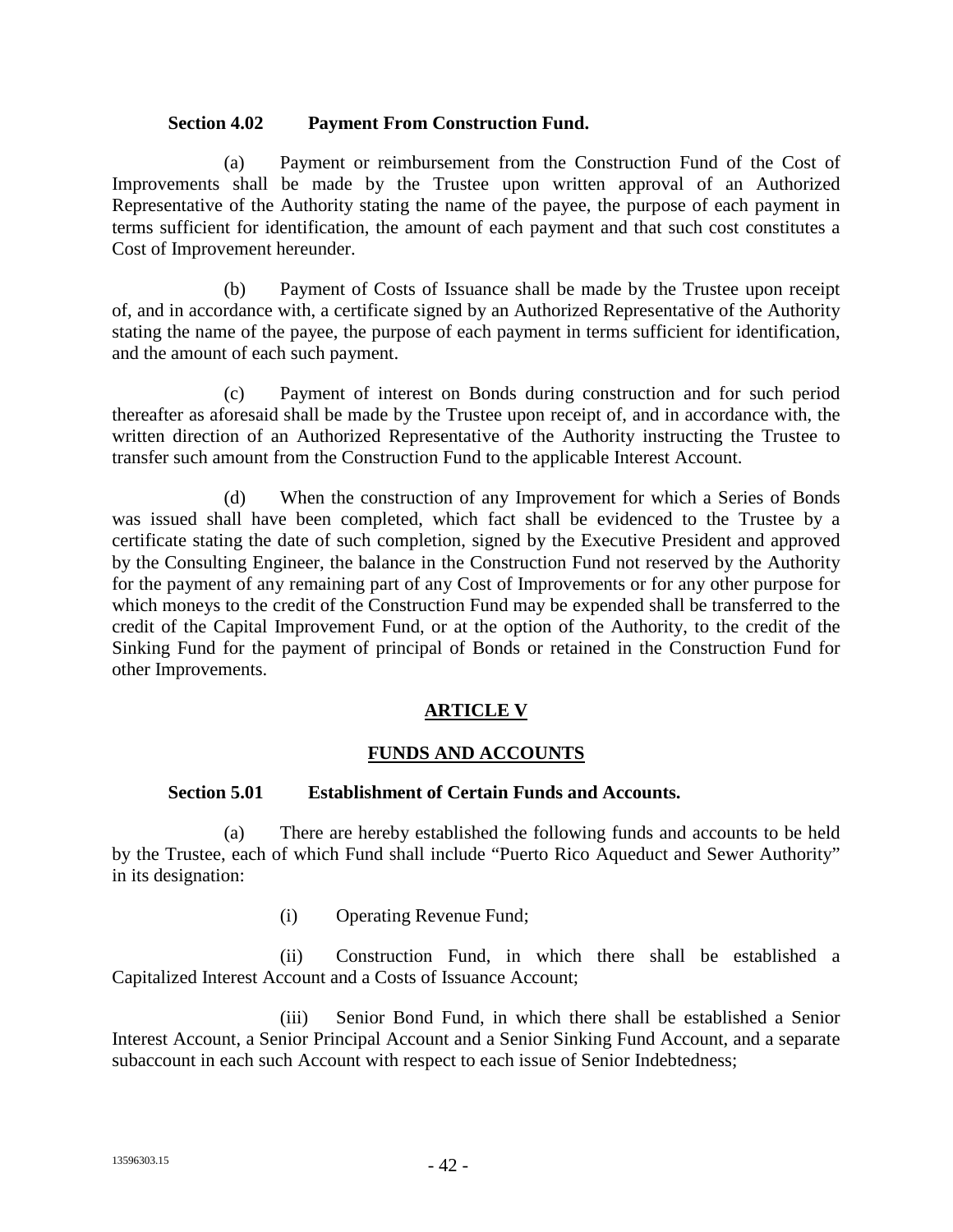(iv) Senior Debt Service Reserve Fund, in which there shall be established a Senior Debt Service Reserve Account for each Series of Senior Bonds as required by the applicable Supplemental Agreement;

(v) Senior Subordinate Bond Fund, in which there shall be established a Senior Subordinate Interest Account, a Senior Subordinate Principal Account and a Senior Subordinate Sinking Fund Account, and a separate subaccount in each such Account with respect to each issue of Senior Subordinate Indebtedness;

(vi) Senior Subordinate Debt Service Reserve Fund, in which there shall be established a Senior Subordinate Debt Service Reserve Account for each Series of Senior Subordinate Bonds as required by the applicable Supplemental Agreement;

(vii) Subordinate Bond Fund, in which there shall be established a Subordinate Interest Account, a Subordinate Principal Account and a Subordinate Sinking Fund Account, and a separate subaccount in each Account with respect to each issue Subordinate Indebtedness;

(viii) Subordinate Debt Service Reserve Fund in which there shall be established a Subordinate Debt Service Reserve Account for each Series of Subordinate Bonds, as required by the applicable Supplemental Agreement;

- (ix) Operating Reserve Fund;
- (x) Capital Improvement Fund;

(xi) Commonwealth Payments Fund in which there shall be established a Commonwealth Guaranteed Indebtedness Account and a Commonwealth Supported Obligations Account; and

(xii) Surplus Fund in which there shall be established a Rate Stabilization Account.

(b) There is hereby established the Current Expense Fund to be held by the Authority or by a Qualified Depositary on behalf of the Authority.

## **Section 5.02 Disposition of Operating Revenues and Authority Revenues**

(a) The Authority shall deposit, or cause to be deposited, all Operating Revenues in the Operating Revenue Fund. Upon the occurrence of an Event of Default specified in Section 8.01(a), (b), (c), (d) or (e) hereof, amounts on deposit in the Operating Revenue Fund shall be applied in accordance with Section 8.06 hereof. Authority Revenues consisting of governmental grants or appropriations available to pay Current Expenses of the Authority, shall be deposited in the Current Expense Fund. Authority Revenues consisting of grants or appropriations received by the Authority for the purpose of paying of principal of and interest on Bonds or Other System Indebtedness shall be deposited in the applicable debt service fund. Authority Revenues consisting of amounts transferred from the Budgetary Reserve Fund to the Trustee shall be deposited in the fund designated in the applicable Disbursement Schedule.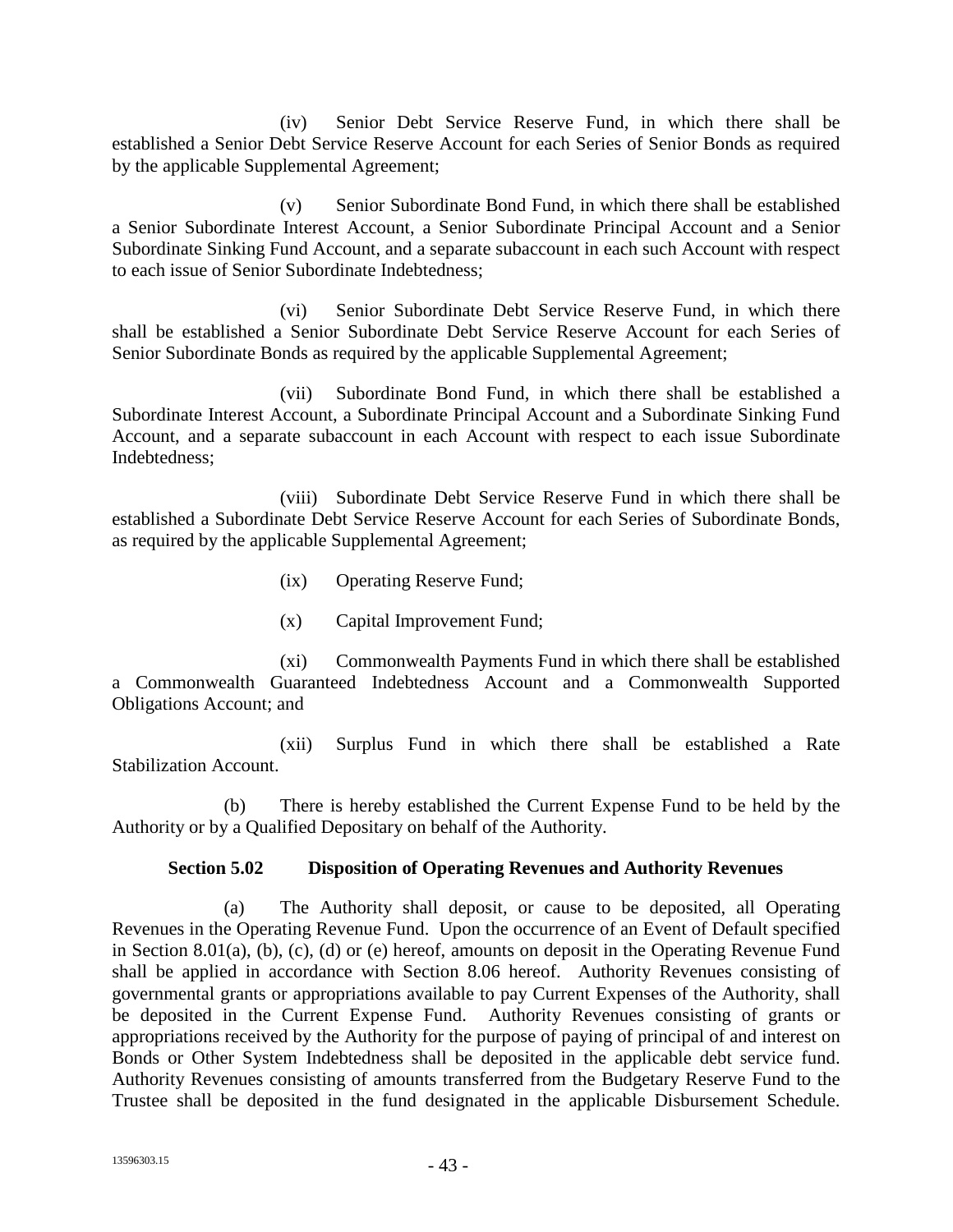Authority Revenues consisting of amounts received from the Commonwealth on account of Commonwealth Guaranteed Indebtedness or Commonwealth Supported Obligations shall be deposited directly in the Commonwealth Payments Fund, are not subject to the lien of the Trust Agreement and shall only be applied to the payment of principal and interest on Commonwealth Guaranteed Indebtedness or Commonwealth Supported Obligations, as applicable.

(b) Beginning on the first Business Day of each month, the Trustee shall transfer the amount on deposit in the Operating Revenue Fund, in the following order of priority, but if the amounts so transferred shall be insufficient (after taking into account all prior deposits) to make any deposit as set forth below in this subsection, the Trustee shall only be required to deposit the amount then remaining after such prior deposits:

(i) To the Senior Bond Fund, the amount required to be deposited therein pursuant to Section 5.03(a);

(ii) To the Senior Debt Service Reserve Fund, the amount required to be deposited therein pursuant to Section 5.04(a);

(iii) To the Senior Subordinate Bond Fund, the amount required to be deposited therein pursuant to Section 5.05(a);

(iv) To the Senior Subordinate Debt Service Reserve Fund, the amount required to be deposited therein pursuant to Section 5.06(a);

(v) To the Subordinate Bond Fund, the amount required to be deposited therein pursuant to Section 5.07(a);

(vi) To the Subordinate Debt Service Reserve Fund, the amount required to be deposited therein pursuant to section 5.08(a);

(vii) To the Current Expense Fund, the amount required to be deposited therein pursuant to section 5.09;

(viii) To the Operating Reserve Fund, the amount required to restore the balance on deposit therein to the Operating Reserve Requirement and to pay interest on and reimbursement obligations due with respect to an Operating Reserve Facility in accordance with Section 5.10(a):

(ix) To the Capital Improvement Fund, the amount required to be deposited therein pursuant to Section 5.11(a);

(x) To the Commonwealth Payments Fund, the amount required to be deposited therein pursuant to Section 5.12(a) and (b); and

(xi) To the Surplus Fund, any remaining balance.

(c) The Trustee shall provide the Authority with a monthly certificate setting forth that, to the extent that amounts on deposit in the Operating Revenue Fund were sufficient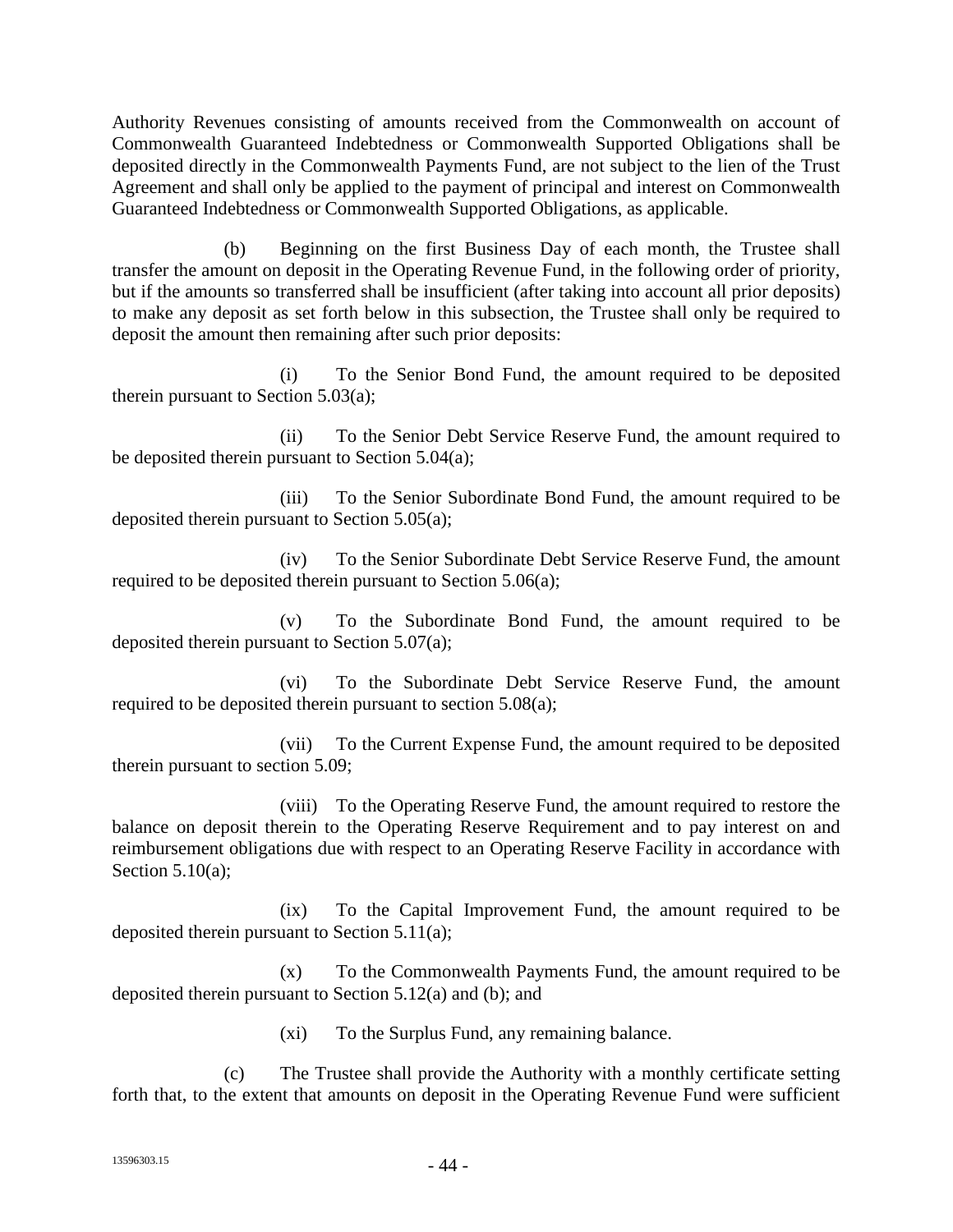therefor, the transfers required by clauses (i) through  $(x)$  of subsection (b) above have been made and the respective balances of such Funds and Accounts. If the amounts so deposited on or before any Deposit Date to the credit of the foregoing Funds, Accounts and subaccounts shall be less than the respective required amounts for such month, said requirements therefor shall nevertheless be cumulative and the amount of any deficiency on any Deposit Date shall be added to the amount otherwise required to be deposited in each month thereafter until such time as such deficiency shall have been eliminated. In accordance with the provisions of Section 10.02 hereof, in the event that by any Deposit Date there are insufficient moneys to make in full the deposit to the Commonwealth Payments Fund for such month as required by Section 5.12(a) and (b) hereof, the Trustee shall provide notice of such insufficiency to the Consulting Engineer, other Consultants, if any, and to Government Development Bank for Puerto Rico. In no event will failure to make the transfers required by subsection (b) of this Section be an Event of Default hereunder if such failure is due to insufficient moneys therefor.

## **Section 5.03 Senior Bond Fund.**

(a) Deposits to the Senior Bond Fund. In accordance with Section 5.02 (except that no distinction or preference shall exist in making the following deposits into the Senior Interest Account, the Senior Principal Account or the Senior Sinking Fund Account of the Senior Bond Fund, in each case, such accounts being on a parity with each other as to the deposits therein under said Section 5.02), beginning on the first Business Day of a month, the Trustee shall make the following deposits:

(1) to the subaccounts established for each issue of Senior Indebtedness in the Senior Interest Account, (i) an amount of Authority Revenues equal to the Interest Accrual on all the outstanding Senior Indebtedness to and including the last day of the next calendar month; (ii) the amount of any payments or reimbursements due in the next ensuing month to each Enhancement Facility Provider to the extent such payment or reimbursement obligation constitutes Senior Indebtedness hereunder; and (iii) the amount of any payments due in the next ensuing month under any Hedge Agreement or Qualified Swap secured on a parity with Senior Indebtedness; provided, further, that any such deposits shall be adjusted to give credit for any other available money then in such interest account or subaccount or otherwise available and designated to be used for such purpose; and

(2) to the subaccounts established for each issue of Senior Indebtedness in the Senior Principal Account and Senior Sinking Fund Account, an amount of Authority Revenues equal to the Principal Accrual on the outstanding Senior Indebtedness to and including the last day of the next calendar month; provided, however, such deposits shall be adjusted to give credit for any other available money then in the principal or sinking fund account or subaccount or otherwise available and designated to be used for such purpose.

(b) Use of Moneys in Senior Bond Fund. (1) On or before each Interest Payment Date, the Trustee shall pay to the Holders of Senior Indebtedness from funds on deposit in the Senior Interest Account, the amount required for the payment of the interest becoming due on Senior Indebtedness on such Interest Payment Date; provided, however, if the Trustee is not the Fiduciary for such Senior Indebtedness, the Trustee will withdraw from the Senior Interest Account and transfer to the Fiduciary therefor not later than one (1) Business Day prior to the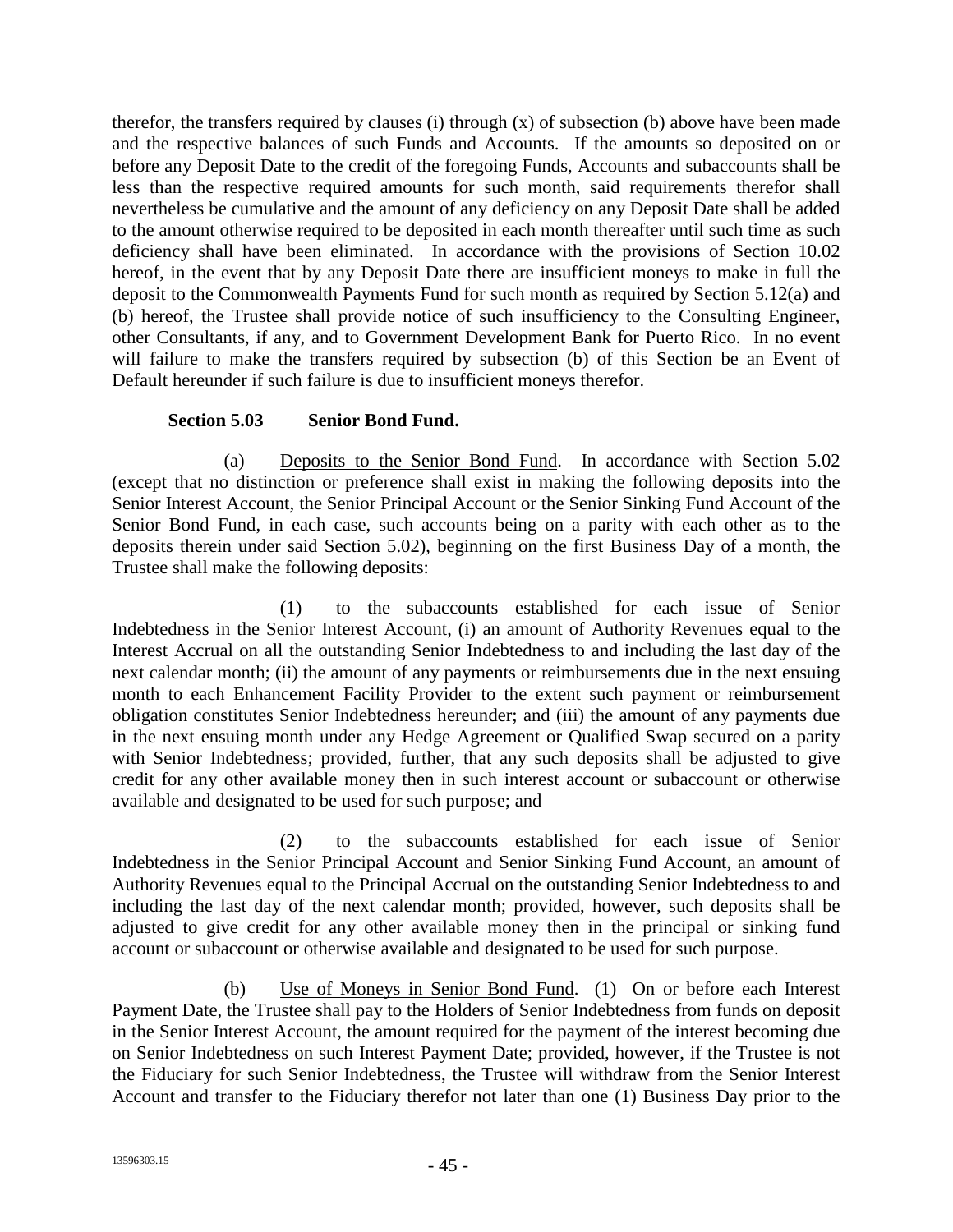applicable Interest Payment Date the amount required for the payment of interest becoming due on the Senior Indebtedness for which such Fiduciary so serves. On or before the date on which (x) regularly scheduled payments under a Hedge Agreement or Qualified Swap are due or (y) payments or reimbursements to an Enhancement Facility Provider are to be made, in each case relating to Senior Indebtedness, the Trustee shall pay to the persons entitled thereto from funds on deposit in the Senior Interest Account the corresponding amounts owing to such persons on such date.

(2) On or before each payment date, the Trustee shall pay to the Holders of Senior Indebtedness from funds on deposit in the Senior Principal Account, the amount required for the payment of principal becoming due on and any termination payment due in respect of Senior Indebtedness on such payment date and with respect to Senior Indebtedness as to which the Trustee is not the Fiduciary therefor, the Trustee shall pay to each such Fiduciary not later than one (1) Business Day prior to the applicable payment date from funds on deposit in the Senior Principal Account the corresponding amounts required for the payment of principal becoming due on and any termination payment due in respect of such Senior Indebtedness.

(3) On or before each mandatory redemption date, the Trustee shall pay to the Holders of Senior Indebtedness from funds on deposit in the Senior Sinking Fund Account, the amount required for the payment of mandatory sinking fund installments becoming due on Senior Indebtedness on such mandatory redemption payment date and with respect to Senior Indebtedness as to which the Trustee is not the Fiduciary therefor, the Trustee shall pay to each such Fiduciary not later than one (1) Business Day prior to the applicable mandatory redemption payment date from funds on deposit in the Senior Sinking Fund Account the corresponding amounts required for the payment of mandatory sinking fund installments becoming due on such Senior Indebtedness.

(4) Any amount in the Senior Sinking Fund Account not applied in accordance with subsection (c) below to the purchase of Senior Indebtedness by the forty-fifth (45th) day prior to the next date on which such Senior Indebtedness is so redeemable shall be applied to the redemption of such Senior Indebtedness on such redemption date. Any amounts deposited in the Senior Sinking Fund Account and not applied within twelve (12) months of their date of deposit to the purchase or redemption of Senior Indebtedness (except if held in accordance with Section 11.01 hereof) shall be transferred to the Senior Interest Account. The Senior Indebtedness to be purchased or redeemed shall be selected by the Trustee in the manner provided in Section 3.04 hereof. Amounts in the Senior Sinking Fund Account to be applied to the redemption of Senior Indebtedness shall be paid to the respective Trustee or Fiduciary on or before the redemption date and applied by them on such redemption date to the payment of the redemption price of the Senior Indebtedness being redeemed.

(c) Notwithstanding the provisions of clause (3) of paragraph (b) of this Section, the Authority may, at any time but in no event less than forty-five (45) days prior to the date on which a mandatory sinking fund installment is scheduled to be due on Senior Indebtedness, direct the Trustee or Fiduciary to purchase, with money on deposit in the Senior Sinking Fund Account, at a price not in excess of par plus interest accrued and unpaid to the date of such purchase, term bonds to be redeemed on such date. At the direction of the Authority, any term bond so purchased may be cancelled upon receipt thereof by the Trustee or the Fiduciary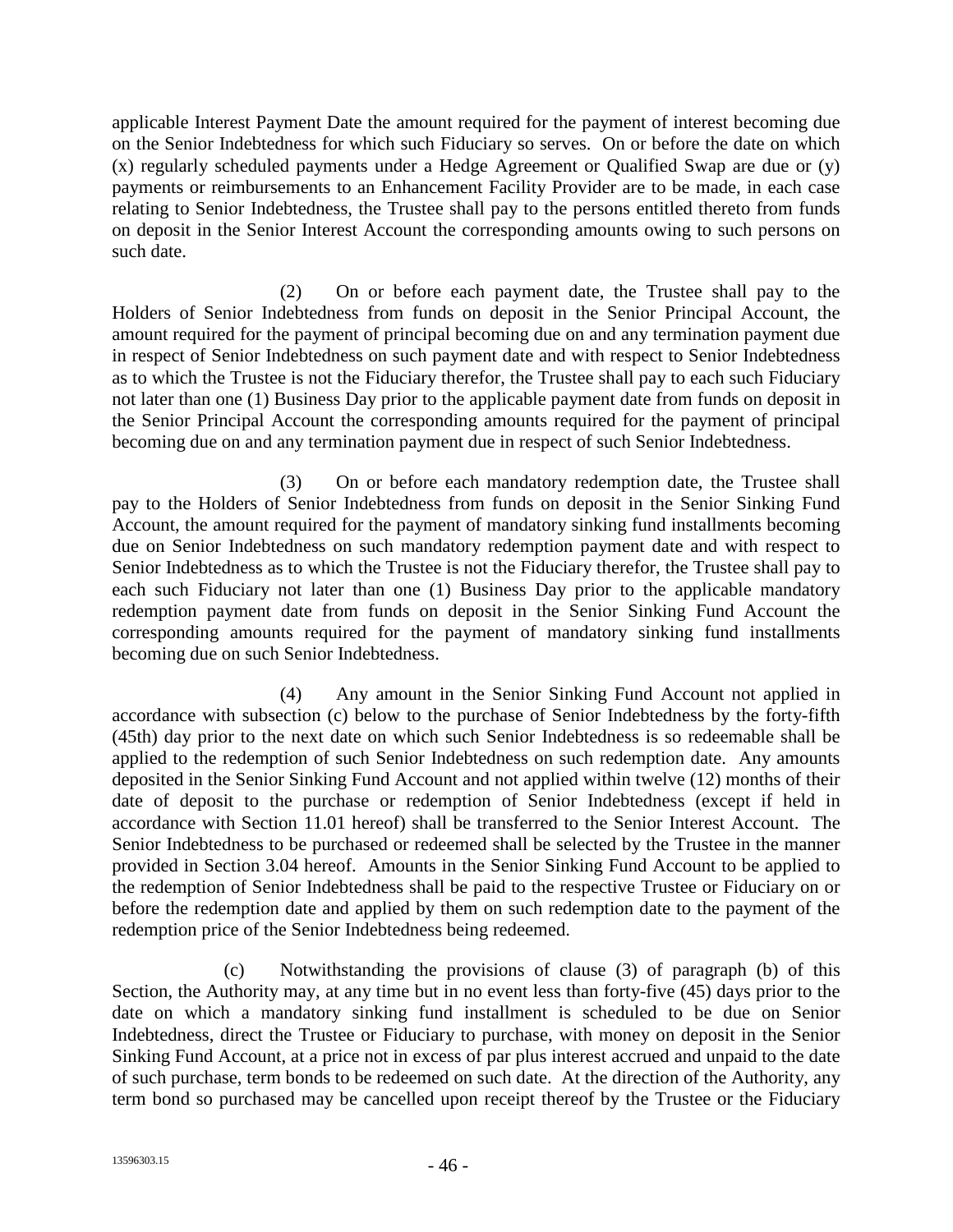and evidence of such cancellation shall be given to the Authority. The principal amount of each term bond so canceled shall be credited against the sinking fund installment due on such date as long as such term bond is canceled by the Trustee or Fiduciary prior to the date on which notice of redemption is given.

(d) In the event the amount on deposit in the Senior Interest Account on any Interest Payment Date exceeds the amount required to pay interest on the Senior Indebtedness on such Interest Payment Date, the Authority shall, if the amount on deposit in any Senior Debt Service Reserve Account is less than the applicable Debt Service Reserve Requirement, instruct the Trustee to transfer such excess to such Senior Debt Service Reserve Account to the extent of such deficiency, and otherwise retain any remaining excess in the Senior Interest Account or instruct the Trustee to transfer any such remaining excess to the Senior Principal Account or Senior Sinking Fund Account to be credited against subsequent required deposits thereto, as determined by the Authority.

(e) In the event the amount on deposit in the Senior Principal Account or Senior Sinking Fund Account on any principal or mandatory redemption payment date exceeds the amount required on such date to pay Senior Indebtedness at maturity or pursuant to mandatory sinking fund requirements, the Authority shall, if the amount on deposit in any Senior Debt Service Reserve Account is less than the applicable Debt Service Reserve Requirement, instruct the Trustee to transfer such excess to such Senior Debt Service Reserve Account to the extent of such deficiency, and otherwise retain such excess in the Senior Principal Account or Senior Sinking Fund Account, as the case may be, or instruct the Trustee to transfer such excess to the Senior Interest Account to be credited against subsequent required deposits thereto, as determined by the Authority.

(f) In the event the balance on deposit in the Senior Principal Account, the Senior Sinking Fund Account or the Senior Interest Account is insufficient for the purposes thereof, the Trustee shall deposit in such Accounts such amounts as may be necessary therefor first, from other legally available funds transferred by the Authority to the Trustee not subject to the lien of this Agreement; second, from the Surplus Fund; third, from the Commonwealth Payments Fund; fourth, from the Capital Improvement Fund; fifth, from the Operating Reserve Fund; sixth, from the Current Expense Fund and last, from the applicable Senior Debt Service Reserve Account pursuant to Section 5.04.

## **Section 5.04 Senior Debt Service Reserve Fund.**

(a) In each month the Trustee shall deposit to each Account in the Senior Debt Service Reserve Fund (i) beginning on the first Business Day of such month, after making the deposit required by Section 5.02 (b)(i), an amount of Authority Revenues equal to (x)  $1/60$  of the amount (or such greater amount specified in the Supplemental Agreement authorizing any Senior Bonds), if any, necessary to restore the amount on deposit therein to the related Debt Service Reserve Requirement in the event of an increase in the applicable Debt Service Reserve Requirement upon the issuance of additional Senior Bonds, and (y) except as provided in paragraph (c) below, 1/12 of the amount, if any, necessary to restore the amount on deposit therein to the related Debt Service Reserve Requirement in the event of any other deficiency and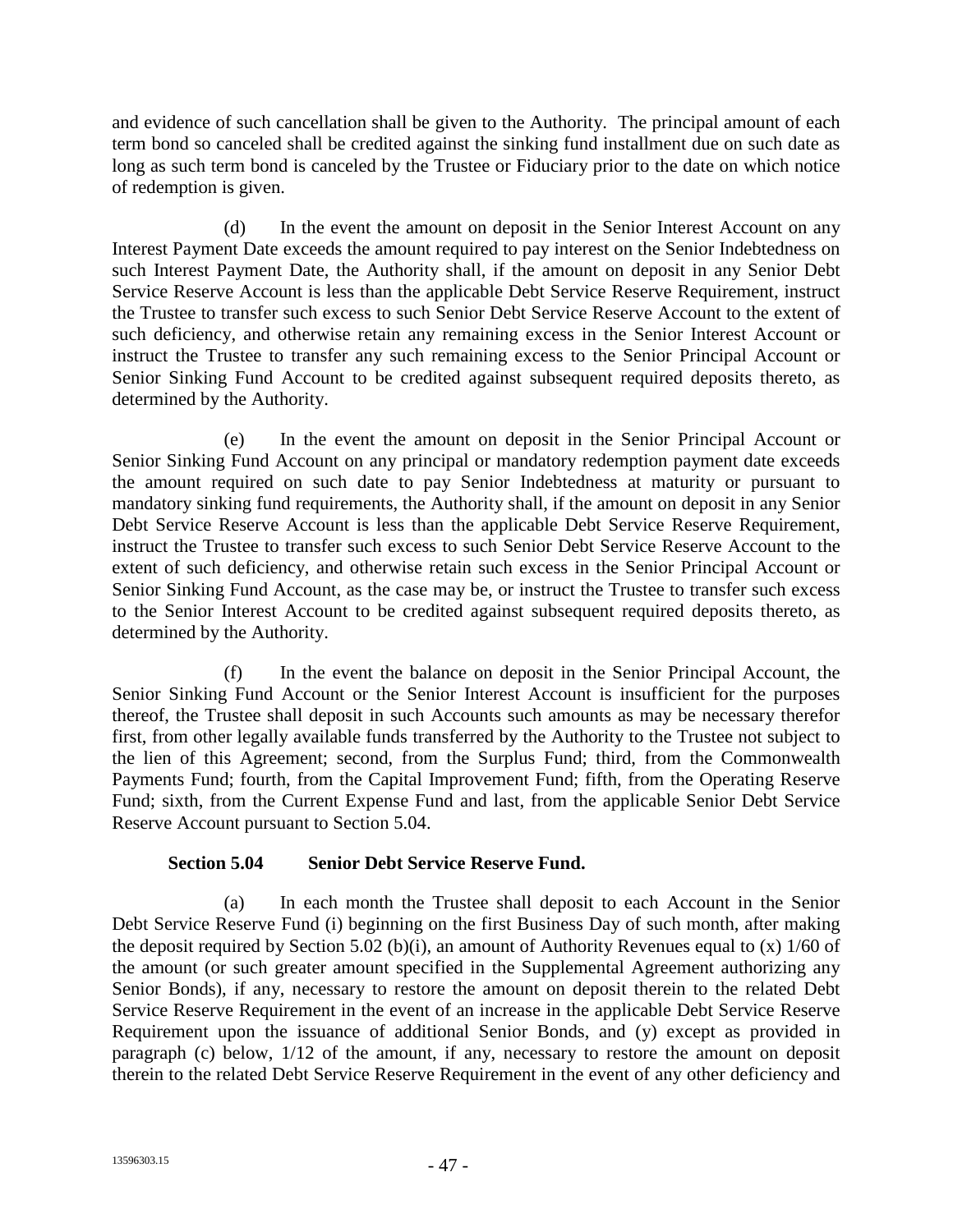(ii) the amount of proceeds of any Senior Bonds as required by the applicable Supplemental Agreement.

(b) Amounts in each Account in the Senior Debt Service Reserve Fund shall be used to pay debt service on the related Series of Senior Bonds on the dates such debt service is due when insufficient funds for that purpose are available in the Senior Bond Fund, after making any transfers pursuant to Section 5.03(f) and all cash and investments in an Account in the Senior Debt Service Reserve Fund shall be used, together with other amounts available for such purpose hereunder, to provide for payment in full of the related Series of Senior Bonds when the aggregate of such amounts is sufficient for such purpose. Amounts in each Account of the Senior Debt Service Reserve Fund shall be pledged to the Holders of the applicable Series of Senior Bonds to which such Account relates. In no event shall amounts on deposit in the Senior Debt Service Reserve Fund be used to pay principal of, interest on, or any other amounts due with respect to, Other System Indebtedness.

(c) In lieu of or in addition to cash or investments, at any time the Authority may cause to be deposited to the credit of any Senior Debt Service Reserve Account, a Debt Service Reserve Facility in the stated amount equal to all or a portion of the applicable Debt Service Reserve Requirement, irrevocably payable to the Trustee, as beneficiary for the Holders of the Senior Bonds to which such Account relates. If (x) the Authority receives an expiration notice and the applicable Enhancement Facility Provider does not extend the expiration date of a Debt Service Reserve Facility, (y) the Authority receives notice of the termination of a Debt Service Reserve Facility, or (z) the Authority receives notice that the applicable Enhancement Facility Provider of a Debt Service Reserve Facility no longer has the required credit rating, the Authority immediately shall (i) provide a substitute Debt Service Reserve Facility, (ii) deposit a sum equal to the Debt Service Reserve Requirement to the credit of the Senior Debt Service Reserve Account to which such Debt Service Reserve Facility relates (A) in equal monthly installments over the next succeeding 12 months in the case of receipt of an expiration notice, (B) prior to the termination date in the case of receipt of a termination notice, or (C) immediately in the case of such reduction in credit rating, or (iii) instruct the Trustee to draw on such Debt Service Reserve Facility (A) 12 months prior to expiration of the Debt Service Reserve Facility in the case of receipt of an expiration notice, (B) prior to the termination date in the case of receipt of a termination notice, or (C) immediately in the case of such reduction in credit rating and deposit the proceeds of such drawing to the credit of the Senior Debt Service Reserve Account to which such Debt Service Reserve Facility relates.

If a disbursement is made pursuant to a Debt Service Reserve Facility, the Authority shall either (i) reinstate such Facility in full or (ii) deposit to the credit of the Senior Debt Service Reserve Account a sum equal to the amount of the disbursement made under such Facility in accordance with its provisions.

(d) On or within five days after each Reserve Determination Date, the Trustee shall determine whether the balance on deposit in each Senior Debt Service Reserve Account was, as of the Reserve Determination Date, at least equal to the applicable Debt Service Reserve Requirement. In making such determination, any obligations in a Senior Debt Service Reserve Account shall be valued in accordance with Section 6.01.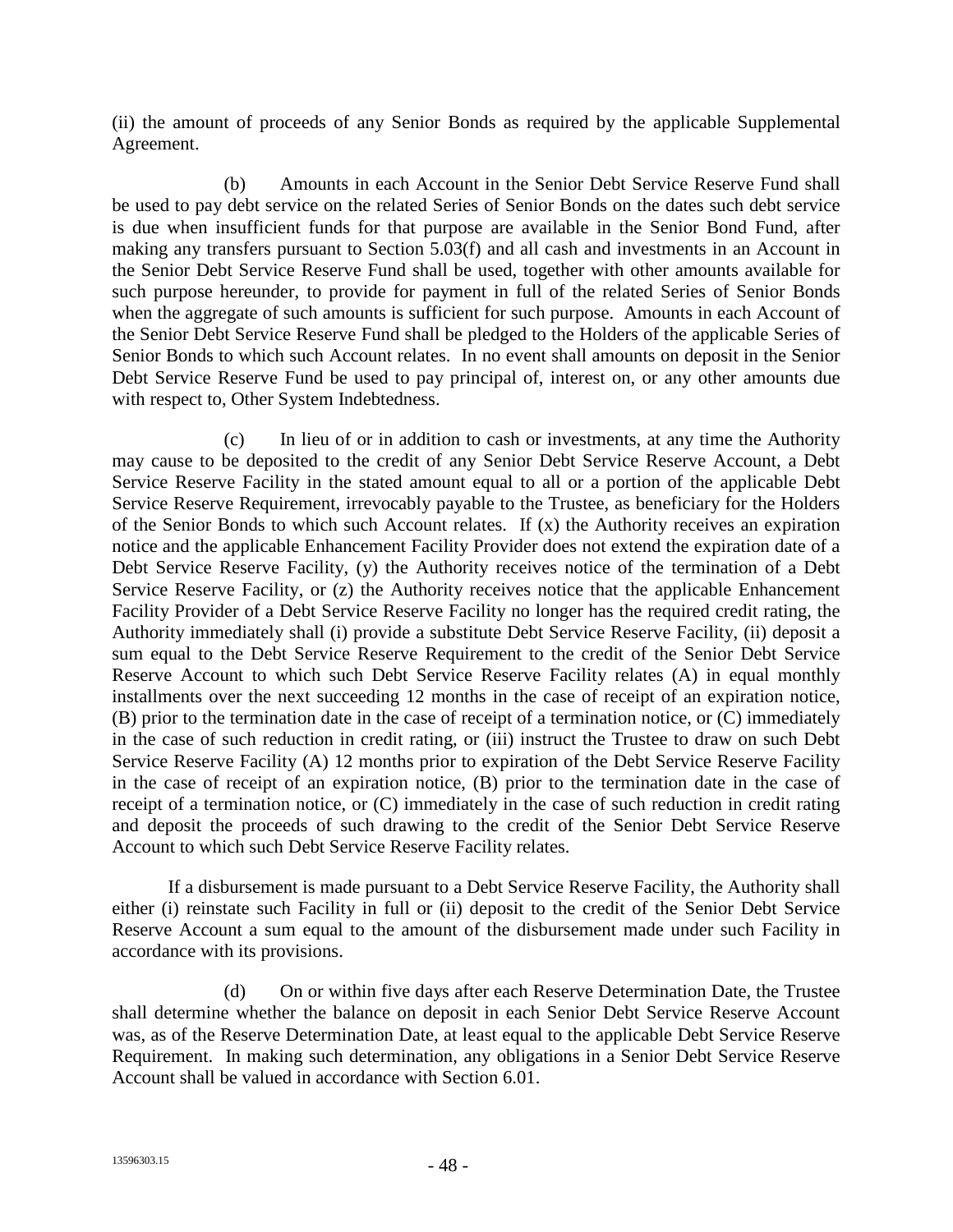In the event the amount on deposit in a Senior Debt Service Reserve Account exceeds the applicable Debt Service Reserve Requirement, the Trustee shall transfer such excess as directed in writing by an Authorized Representative of the Authority, such direction to be accompanied by an Opinion of Bond Counsel that such transfer will not adversely affect the exclusion (if applicable) from gross income of interest on the respective Series of Senior Bonds to which such excess relates (i) to the subaccount of the Senior Principal Account corresponding to such Series of Senior Bonds, (ii) to fund the Operating Reserve Fund until the balance therein equals the Operating Reserve Requirement, or (iii) to the Authority to be used to pay all or any portion of the Costs of Improvements designated by the Authority and approved by Bond Counsel. If an Authorized Representative of the Authority calls for a Reserve Determination Date in connection with the refunding and/or defeasance of a Series of Senior Bonds, then the Trustee is authorized to take such refunding and/or defeasance into account in valuing the Senior Debt Service Reserve Account securing such Series of Senior Bonds and is further authorized to apply the amount of any surplus arising from such valuation to reduce the amount of the refunding Bonds and/or to provide for the refunding or defeasance of the Series of Senior Bonds in such manner as such Authorized Representative may direct.

(e) In connection with any issuance of Senior Bonds, the Authority may, in the applicable Supplemental Agreement, provide that no deposit to the Senior Debt Service Reserve Fund shall be made for or with respect to such additional Senior Bonds, in which case: (i) the lien of and pledge on the Senior Debt Service Reserve Fund shall not extend to or be for the benefit of the Holders of such Senior Bonds, and (ii) the Annual Debt Service on such Senior Bonds shall not be taken into account in determining the applicable Debt Service Reserve Requirement.

In the event that a Supplemental Agreement so provides, then such Supplemental Agreement may also provide for the creation of a special reserve account solely for the Senior Bonds to which such Supplemental Agreement relates, separate from the Senior Debt Service Reserve Fund, and may provide for the deposit therein, at the time of issuance or from time to time thereafter, of an amount specified in the applicable Supplemental Agreement as the required reserve for such Senior Bonds, or may require the Authority to deposit to the credit of such special reserve account a Debt Service Reserve Facility to enhance the security for such Senior Bonds in lieu of a funded reserve account.

## **Section 5.05 Senior Subordinate Bond Fund.**

(a) Deposits to the Senior Subordinate Bond Fund. In accordance with Section 5.02 (except that no distinction or preference shall exist in making the following deposits into the Senior Subordinate Interest Account, the Senior Subordinate Principal Account or the Senior Subordinate Sinking Fund Account of the Senior Subordinate Bond Fund, in each case, such accounts being on a parity with each other as to the deposits therein under said Section 5.02), beginning on the first Business Day of the month, after making the deposits required by Section 5.02(b)(i) and (ii), the Trustee shall make the following deposits:

(1) to the subaccounts established for each issue of Senior Subordinate Indebtedness in the Senior Subordinate Interest Account, (i) an amount of Authority Revenues equal to the Interest Accrual on all the outstanding Senior Subordinate Indebtedness to and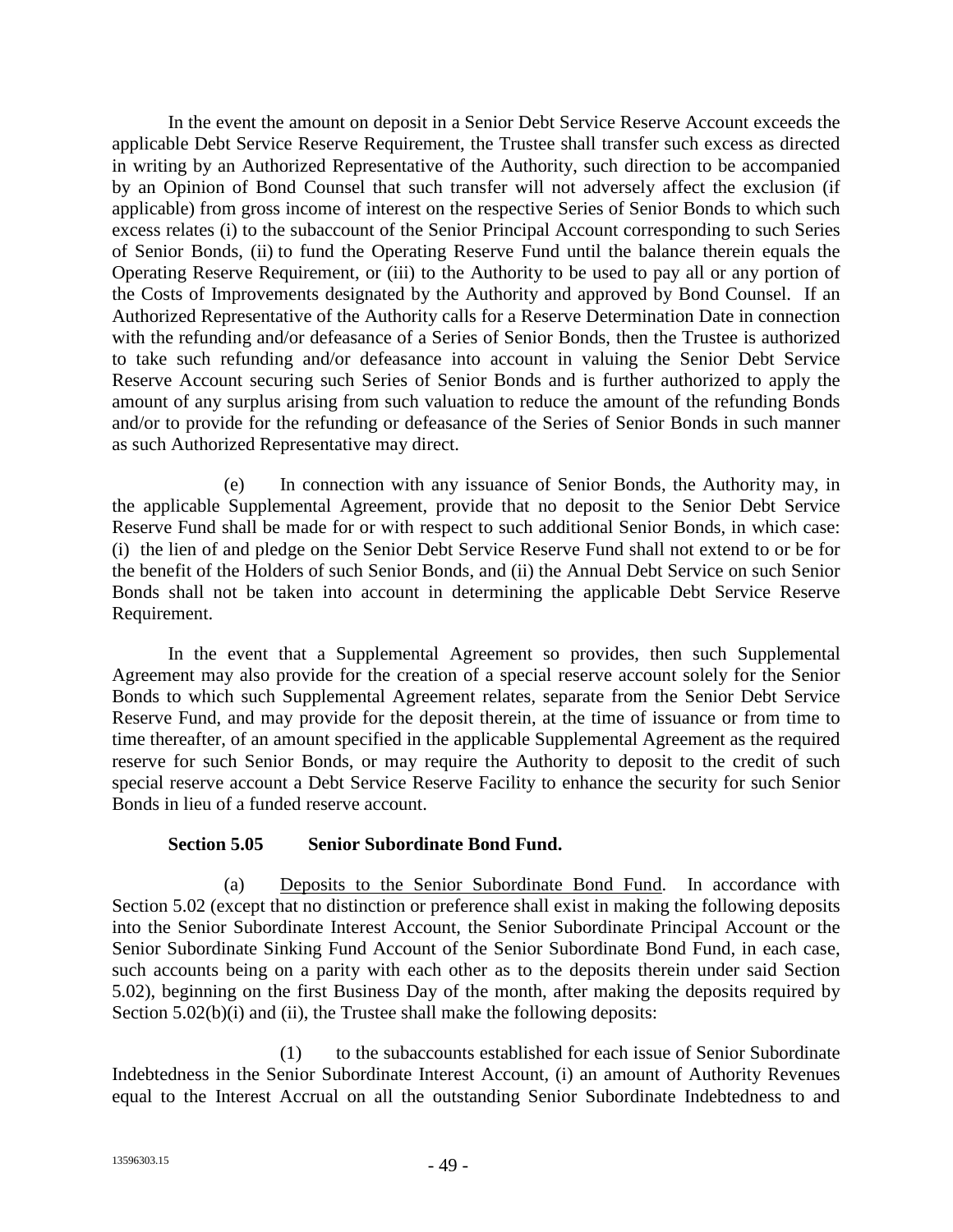including the last day of the next calendar month; (ii) the amount of any payments or reimbursements due in the next ensuing month to each Enhancement Facility Provider to the extent such payment or reimbursement obligation constitutes Senior Subordinate Indebtedness hereunder; (iii) the amount of any payments due in the next ensuing month under any Hedge Agreement or Qualified Swap secured on a parity with Senior Subordinate Indebtedness; provided, further, that any such deposits shall be adjusted to give credit for any other available money then in such interest account or subaccount or otherwise available and designated to be used for such purpose; and

(2) to the subaccounts established for each issue of Senior Subordinate Indebtedness in the Senior Subordinate Principal Account and Senior Subordinate Sinking Fund Account, an amount of Authority Revenues equal to the Principal Accrual on the outstanding Senior Subordinate Indebtedness to and including the last day of the next calendar month; provided, however, such deposits shall be adjusted to give credit for any other available money then in the principal or sinking fund account or subaccount or otherwise available and designated to be used for such purpose.

(b) Use of Moneys in Senior Subordinate Bond Fund. (1) On or before each Interest Payment Date, the Trustee shall pay to the Holders of Senior Subordinate Indebtedness from funds on deposit in the Senior Subordinate Interest Account, the amount required for the payment of the interest becoming due on Senior Subordinate Indebtedness on such Interest Payment Date; provided, however, if the Trustee is not the Fiduciary for such Senior Subordinate Indebtedness, the Trustee will withdraw from the Senior Subordinate Interest Account and transfer to the Fiduciary therefor not later than one (1) Business Day prior to the applicable Interest Payment Date the amount required for the payment of interest becoming due on the Senior Subordinate Indebtedness to which the Fiduciary so serves. On or before the date on which (x) regularly scheduled payments under a Hedge Agreement or Qualified Swap are due or (y) payments or reimbursements to an Enhancement Facility Provider are to be made, in each case relating to Senior Subordinate Indebtedness, the Trustee shall pay to the persons entitled thereto from funds on deposit in the Senior Subordinate Interest Account the corresponding amounts owing to such persons on such date.

(2) On or before each payment date, the Trustee shall pay to the Holders of Senior Subordinate Indebtedness from funds on deposit in the Senior Subordinate Principal Account, the amount required for the payment of principal becoming due on and any termination payment due in respect of Senior Subordinate Indebtedness on such payment date and with respect to Senior Subordinate Indebtedness as to which the Trustee is not the Fiduciary therefor, the Trustee shall pay to each such Fiduciary not later than one (1) Business Day prior to the applicable payment date from funds on deposit in the Senior Subordinate Principal Account the corresponding amounts required for the payment of principal becoming due on and any termination payment due in respect of such Senior Subordinate Indebtedness.

(3) On or before each mandatory redemption date, the Trustee shall pay to the Holders of Senior Subordinate Indebtedness from funds on deposit in the Senior Subordinate Sinking Fund Account, the amount required for the payment of mandatory sinking fund installments becoming due on Senior Subordinate Indebtedness on such mandatory redemption payment date and with respect to Senior Subordinate Indebtedness as to which the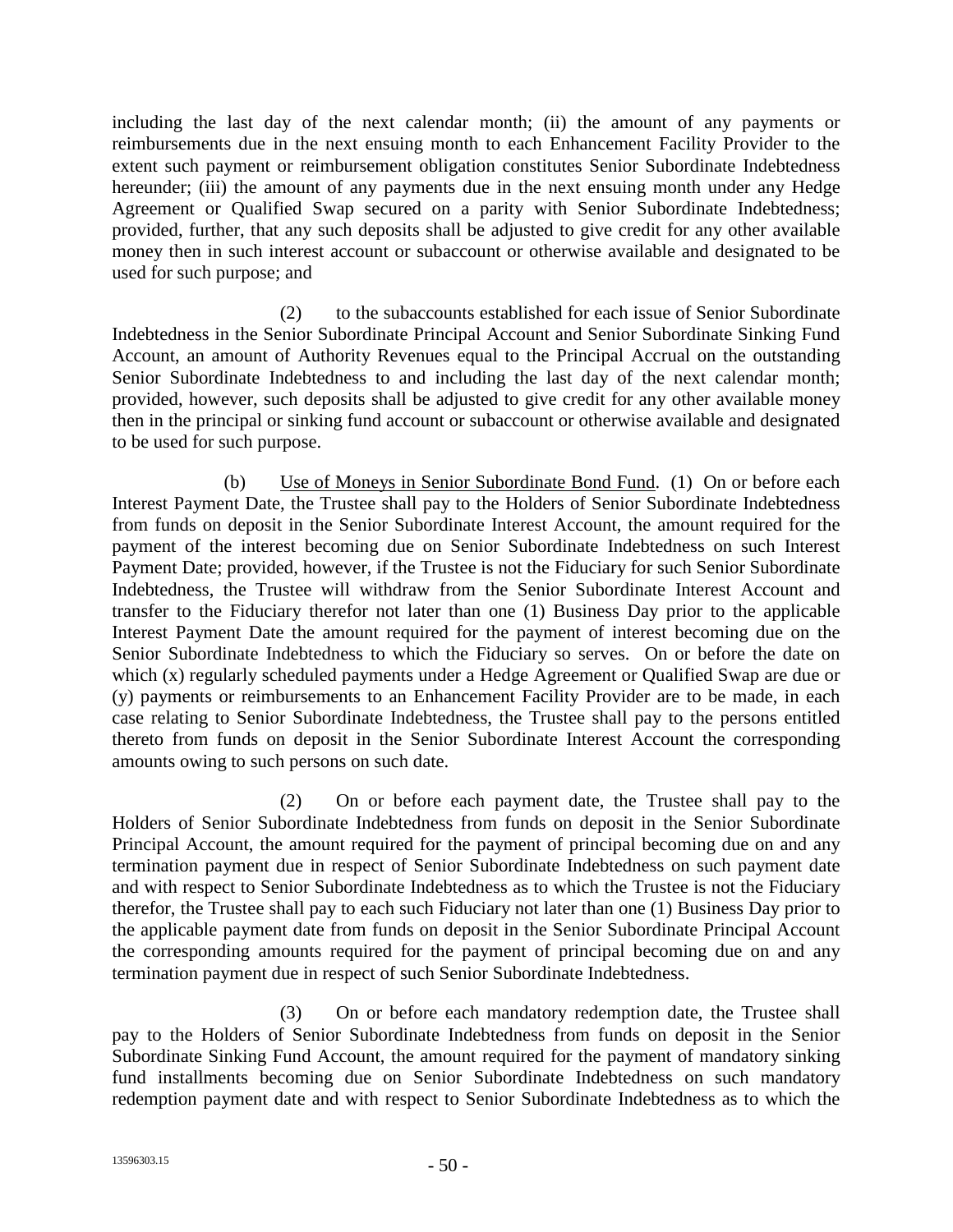Trustee is not the Fiduciary therefor, the Trustee shall pay to each such Fiduciary not later than one (1) Business Day prior to the applicable mandatory redemption payment date from funds on deposit in the Senior Subordinate Sinking Fund Account the corresponding amounts required for the payment of mandatory sinking fund installments becoming due on such Senior Subordinate Indebtedness.

(4) Any amount in the Senior Subordinate Sinking Fund Account not applied in accordance with subsection (c) below to the purchase of Senior Subordinate Indebtedness by the forty-fifth (45th) day prior to the next date on which such Senior Subordinate Indebtedness is so redeemable shall be applied to the redemption of such Senior Subordinate Indebtedness on such redemption date. Any amounts deposited in the Senior Subordinate Sinking Fund Account and not applied within twelve (12) months of their date of deposit to the purchase or redemption of Senior Subordinate Indebtedness (except if held in accordance with Section 11.01 hereof) shall be transferred to the Senior Subordinate Interest Account. The Senior Subordinate Indebtedness to be purchased or redeemed shall be selected by the Trustee in the manner provided in Section 3.04 hereof. Amounts in the Senior Subordinate Sinking Fund Account to be applied to the redemption of Senior Subordinate Indebtedness shall be paid to the respective Trustee or Fiduciary on or before the redemption date and applied by them on such redemption date to the payment of the redemption price of the Senior Subordinate Indebtedness being redeemed.

(c) Notwithstanding the provisions of this Section, the Authority may, at any time but in no event less than forty-five (45) days prior to the date on which a mandatory sinking fund installment is scheduled to be due on Senior Subordinate Indebtedness, direct the Trustee or Fiduciary to purchase, with money on deposit in the Senior Subordinate Sinking Fund Account, at a price not in excess of par plus interest accrued and unpaid to the date of such purchase, term bonds to be redeemed on such date. At the direction of the Authority, any term bond so purchased may be cancelled upon receipt thereof by the Trustee or the Fiduciary and evidence of such cancellation shall be given to the Authority. The principal amount of each term bond so canceled shall be credited against the sinking fund installment due on such date as long as such term bond is canceled by the Trustee or Fiduciary prior to the date on which notice of redemption is given.

(d) In the event the amount on deposit in the Senior Subordinate Interest Account on any Interest Payment Date exceeds the amount required to pay interest on the Senior Subordinate Indebtedness on such Interest Payment Date, the Authority shall, if the amount on deposit in any Senior Subordinate Debt Service Reserve Account is less than the applicable Debt Service Reserve Requirement, instruct the Trustee to transfer such excess to such Senior Subordinate Debt Service Reserve Account to the extent of such deficiency, and otherwise retain any remaining excess in the Senior Subordinate Interest Account or instruct the Trustee to transfer any such remaining excess to the Senior Subordinate Principal Account or Senior Subordinate Sinking Fund Account to be credited against subsequent required deposits thereto, as determined by the Authority.

(e) In the event the amount on deposit in the Senior Subordinate Principal Account or Senior Subordinate Sinking Fund Account on any principal or mandatory redemption payment date exceeds the amount required on such date to pay Senior Subordinate Indebtedness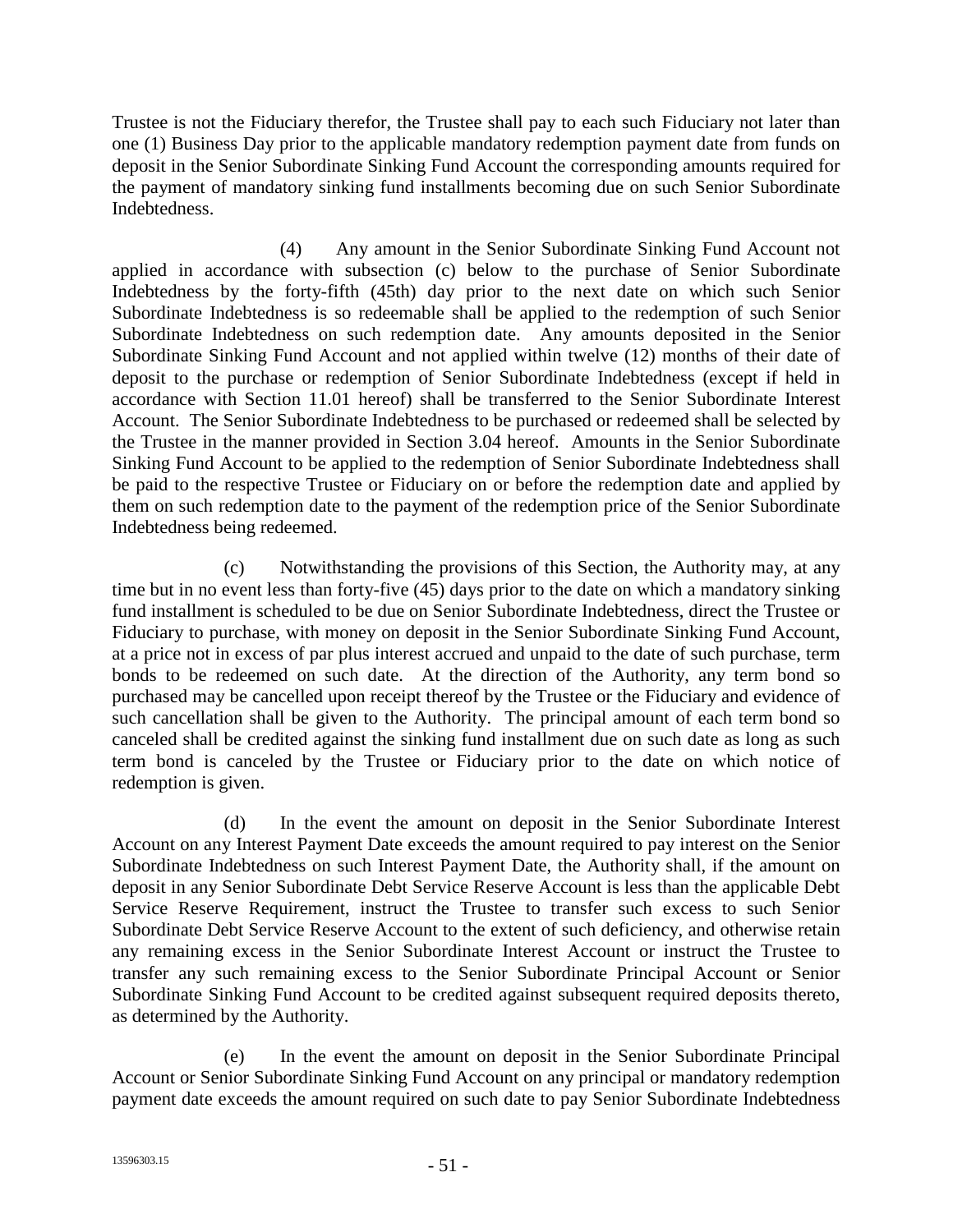at maturity or pursuant to mandatory sinking fund requirements, the Authority shall, if the amount on deposit in any Senior Subordinate Debt Service Reserve Account is less than the applicable Debt Service Reserve Requirement, instruct the Trustee to transfer such excess to such Senior Subordinate Debt Service Reserve Account to the extent of such deficiency, and otherwise retain such excess in the Senior Subordinate Principal Account or Senior Subordinate Sinking Fund Account, as the case may be, or instruct the Trustee to transfer such excess to the Senior Subordinate Interest Account to be credited against subsequent required deposits thereto, as determined by the Authority.

(f) In the event the balance on deposit in the Senior Subordinate Principal Account, the Senior Subordinate Sinking Fund Account or the Senior Subordinate Interest Account is insufficient for the purposes thereof, the Trustee shall deposit in such Accounts such amounts as may be necessary therefor, after any transfer required by Section 5.03(f), first, from other legally available funds transferred by the Authority to the Trustee not subject to the lien of this Agreement; second, from the Surplus Fund; third, from the Commonwealth Payments Fund; fourth, from the Capital Improvement Fund; fifth, from the Operating Reserve Fund; sixth, from the Current Expense Fund and last, from the applicable Senior Subordinate Debt Service Reserve Account pursuant to Section 5.06.

## **Section 5.06 Senior Subordinate Debt Service Reserve Fund.**

(a) In each month the Trustee shall deposit to each Account in the Senior Subordinate Debt Service Reserve Fund (i) beginning on the first Business Day of such month, after making the deposits required by Section 5.02(b)(i) through (iii), an amount of Authority Revenues equal to (x) 1/60 of the amount (or such greater amount specified in the Supplemental Agreement authorizing any Senior Subordinate Bonds), if any, necessary to restore the amount on deposit therein to the related Debt Service Reserve Requirement in the event of an increase in the applicable Debt Service Reserve Requirement upon the issuance of additional Senior Subordinate Bonds, and (y) except as provided in paragraph (c) below, 1/12 of the amount, if any, necessary to restore the amount on deposit therein to the related Debt Service Reserve Requirement in the event of any other deficiency and (ii) the amount of proceeds of any Senior Subordinate Bonds as required by the applicable Supplemental Agreement.

(b) Amounts in each Account in the Senior Subordinate Debt Service Reserve Fund shall be used to pay debt service on the related Series of Senior Subordinate Bonds on the dates such debt service is due when insufficient funds for that purpose are available in the Senior Subordinate Bond Fund, after making any transfers pursuant to Section 5.05(f) and all cash and investments in an Account in the Senior Subordinate Debt Service Reserve Fund shall be used, together with other amounts available for such purpose hereunder, to provide for payment in full of the related Series of Senior Subordinate Bonds when the aggregate of such amounts is sufficient for such purpose. Amounts in each Account of the Senior Subordinate Debt Service Reserve Fund shall be pledged to Holders of the Senior Subordinate Bonds to which such Account relates. In no event shall amounts on deposit in the Senior Subordinate Debt Service Reserve Fund be used to pay principal of, interest on or any other amounts due with respect to Other System Indebtedness.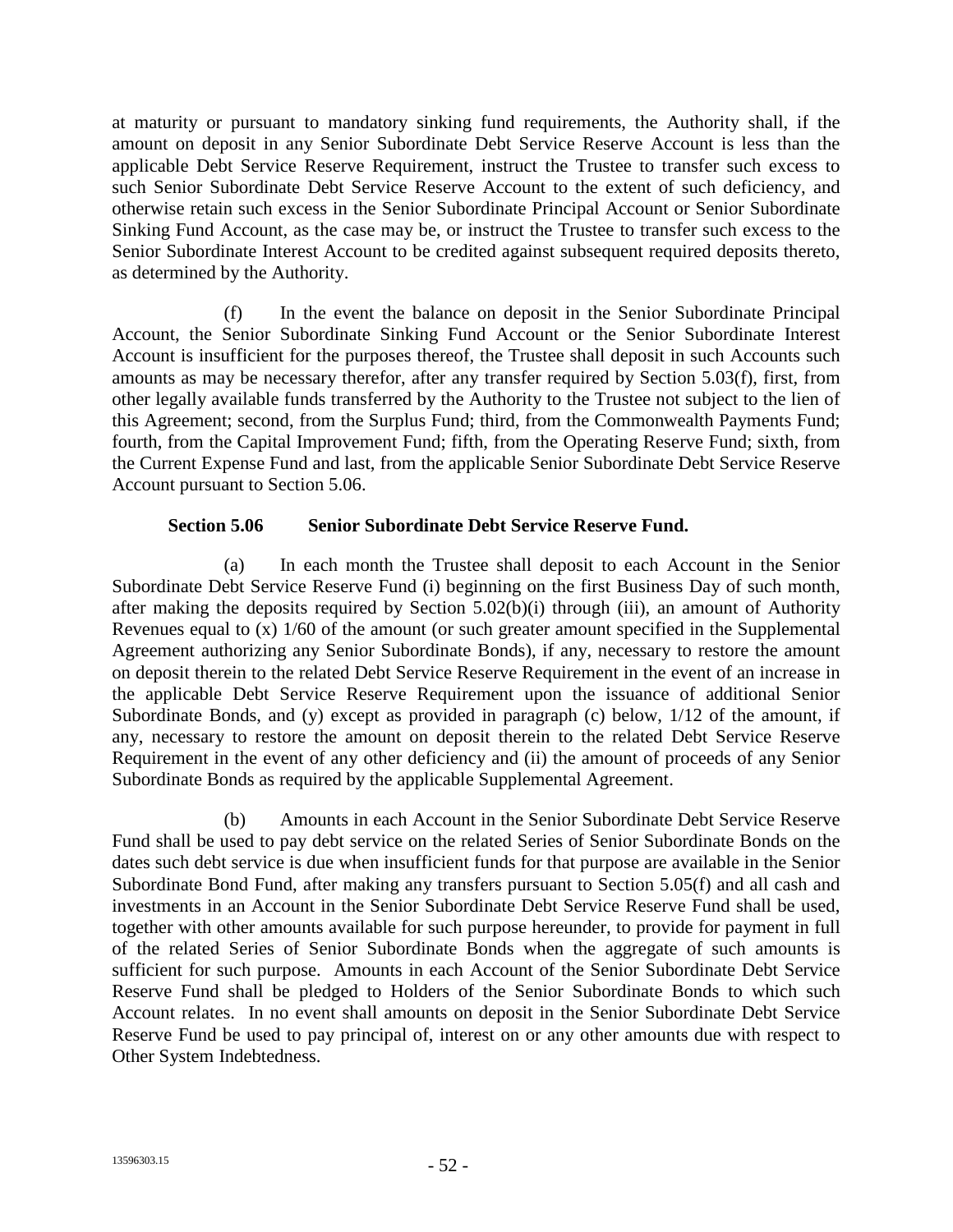(c) In lieu of or in addition to cash or investments, at any time the Authority may cause to be deposited to the credit of any Senior Subordinate Debt Service Reserve Account, a Debt Service Reserve Facility, in the stated amount equal to all or a portion of the applicable Debt Service Reserve Requirement, irrevocably payable to the Trustee, as beneficiary for the Holders of the Senior Subordinate Bonds to which such Account relates. If (x) the Authority receives an expiration notice and the applicable Enhancement Facility Provider does not extend the expiration date of a Debt Service Reserve Facility, (y) the Authority receives notice of the termination of a Debt Service Reserve Facility, or (z) the Authority receives notice that the Enhancement Facility Provider of a Debt Service Reserve Facility no longer has the required credit rating, the Authority immediately shall (i) provide a substitute Debt Service Reserve Facility, (ii) deposit a sum equal to the applicable Debt Service Reserve Requirement to the credit of the Senior Subordinate Debt Service Reserve Account to which such Debt Service Reserve Facility relates (A) in equal monthly installments over the next succeeding 12 months in the case of receipt of an expiration notice, (B) prior to the termination date in the case of receipt of a termination notice, or (C) immediately in the case of such reduction in credit rating, or (iii) instruct the Trustee to draw on such Debt Service Reserve Facility (A) 12 months prior to expiration of the Debt Service Reserve Facility in the case of receipt of an expiration notice, (B) prior to the termination date in the case of receipt of a termination notice, or (C) immediately in the case of such reduction in credit rating and deposit the proceeds of such drawing to the credit of the Senior Subordinate Debt Service Reserve Account to which such Debt Service Reserve Facility relates.

If a disbursement is made pursuant to a Debt Service Reserve Facility, the Authority shall either (i) reinstate such Facility in full or (ii) deposit to the credit of the Senior Subordinate Debt Service Reserve Account a sum equal to the amount of the disbursement made under such Facility in accordance with its provisions.

(d) On or within five days after each Reserve Determination Date, the Trustee shall determine whether the balance on deposit in each Senior Subordinate Debt Service Reserve Account was, as of the Reserve Determination Date, at least equal to the applicable Debt Service Reserve Requirement. In making such determination, any obligations in a Senior Subordinate Debt Service Reserve Account shall be valued in accordance with Section 6.01.

In the event the amount on deposit in a Senior Subordinate Debt Service Reserve Account exceeds the applicable Debt Service Reserve Requirement, the Trustee shall transfer such excess as directed in writing by an Authorized Representative of the Authority, such direction to be accompanied by an Opinion of Bond Counsel that such transfer will not adversely affect the exclusion (if applicable) from gross income of interest on the respective Series of Senior Subordinate Bonds to which such excess relates, (i) to the subaccount of the Senior Subordinate Principal Account corresponding to such Series of Senior Subordinate Bonds, (ii) to Fund the Operating Reserve Fund until the balance thereof equals the Operating Reserve Requirement, or (iii) to the Authority to be used to pay all or any portion of the Costs of Improvements designated by the Authority and approved by Bond Counsel. If an Authorized Representative of the Authority calls for a Reserve Determination Date in connection with the refunding and/or defeasance of a Series of Senior Subordinate Bonds, then the Trustee is authorized to take such refunding and/or defeasance into account in valuing the Senior Subordinate Debt Service Reserve Account securing such Series of Senior Subordinate Bonds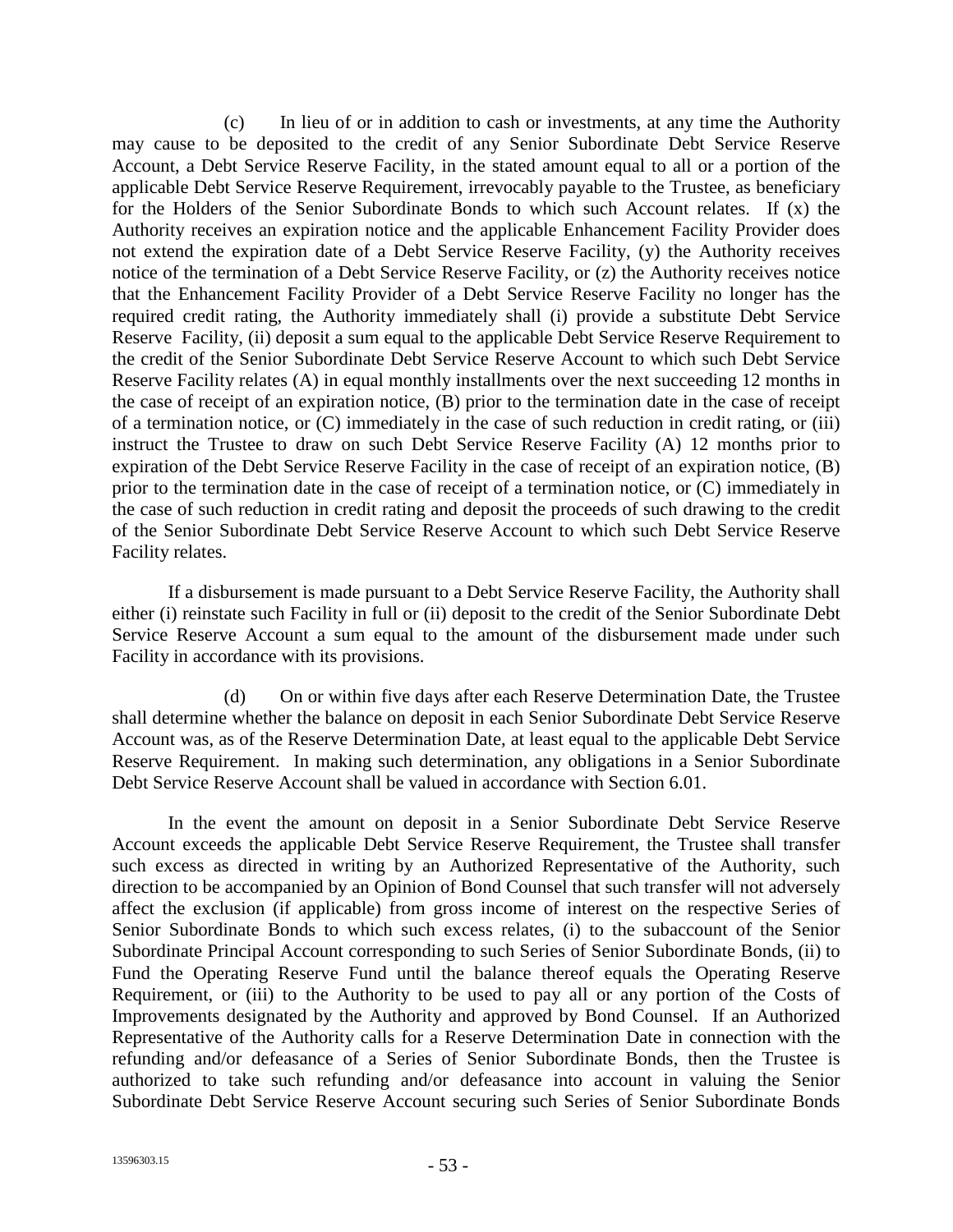and is further authorized to apply the amount of any surplus arising from such valuation to reduce the amount of the refunding bonds and/or to provide for the refunding or defeasance of the Series of Senior Subordinate Bonds in such manner as such Authorized Representative may direct.

(e) In connection with any issuance of Senior Subordinate Bonds, the Authority may, in the applicable Supplemental Agreement, provide that no deposit to the Senior Subordinate Debt Service Reserve Fund shall be made for or with respect to such additional Senior Subordinate Bonds, in which case: (i) the lien of and pledge on the Senior Subordinate Debt Service Reserve Fund shall not extend to or be for the benefit of the Holders of such Senior Subordinate Bonds, and (ii) the Annual Debt Service on such Senior Subordinate Bonds shall not be taken into account in determining the applicable Debt Service Reserve Requirement.

In the event that a Supplemental Agreement so provides, then such Supplemental Agreement may also provide for the creation of a special reserve account solely for the Senior Subordinate Bonds to which such Supplemental Agreement relates, separate from the Senior Subordinate Debt Service Reserve Fund, and may provide for the deposit therein, at the time of issuance or from time to time thereafter, of an amount specified in the applicable Supplemental Agreement as the required reserve for such Senior Subordinate Bonds, or may require the Authority to deposit to the credit of such special reserve account a Debt Service Reserve Facility to enhance the security for such Senior Subordinate Bonds in lieu of a funded reserve account.

## **Section 5.07 Subordinate Bond Fund.**

(a) Deposits to the Subordinate Bond Fund. In accordance with Section 5.02 (except that no distinction or preference shall exist in making the following deposits into the Subordinate Interest Account, the Subordinate Principal Account or the Subordinate Sinking Fund Account of the Subordinate Bond Fund, in each case, such accounts being on a parity with each other as to the deposits therein under said Section 5.02), beginning on the first Business Day of the month, after making the deposits required by Section 5.02(b)(i) through (iv), the Trustee shall make the following deposits:

(1) to the subaccounts established for each issue of Subordinate Indebtedness in the Subordinate Interest Account, (i) an amount of Authority Revenues equal to the Interest Accrual on all the outstanding Subordinate Indebtedness to and including the last day of the next calendar month; (ii) the amount of any payments or reimbursements due in the next ensuing month to each Enhancement Facility Provider to the extent such payment or reimbursement obligation constitutes Subordinate Indebtedness hereunder; and (iii) the amount of any payments due in the next ensuing month under any Hedge Agreement or Qualified Swap secured on a parity with Subordinate Indebtedness; provided, further, that any such deposits shall be adjusted to give credit for any other available money then in such interest account or subaccount or otherwise available and designated to be used for such purpose; and

(2) to the subaccounts established for each issue of Subordinate Indebtedness in the Subordinate Principal Account and Subordinate Sinking Fund Account, an amount of Authority Revenues equal to the Principal Accrual on the outstanding Subordinate Indebtedness to and including the last day of the next calendar month; provided, however, such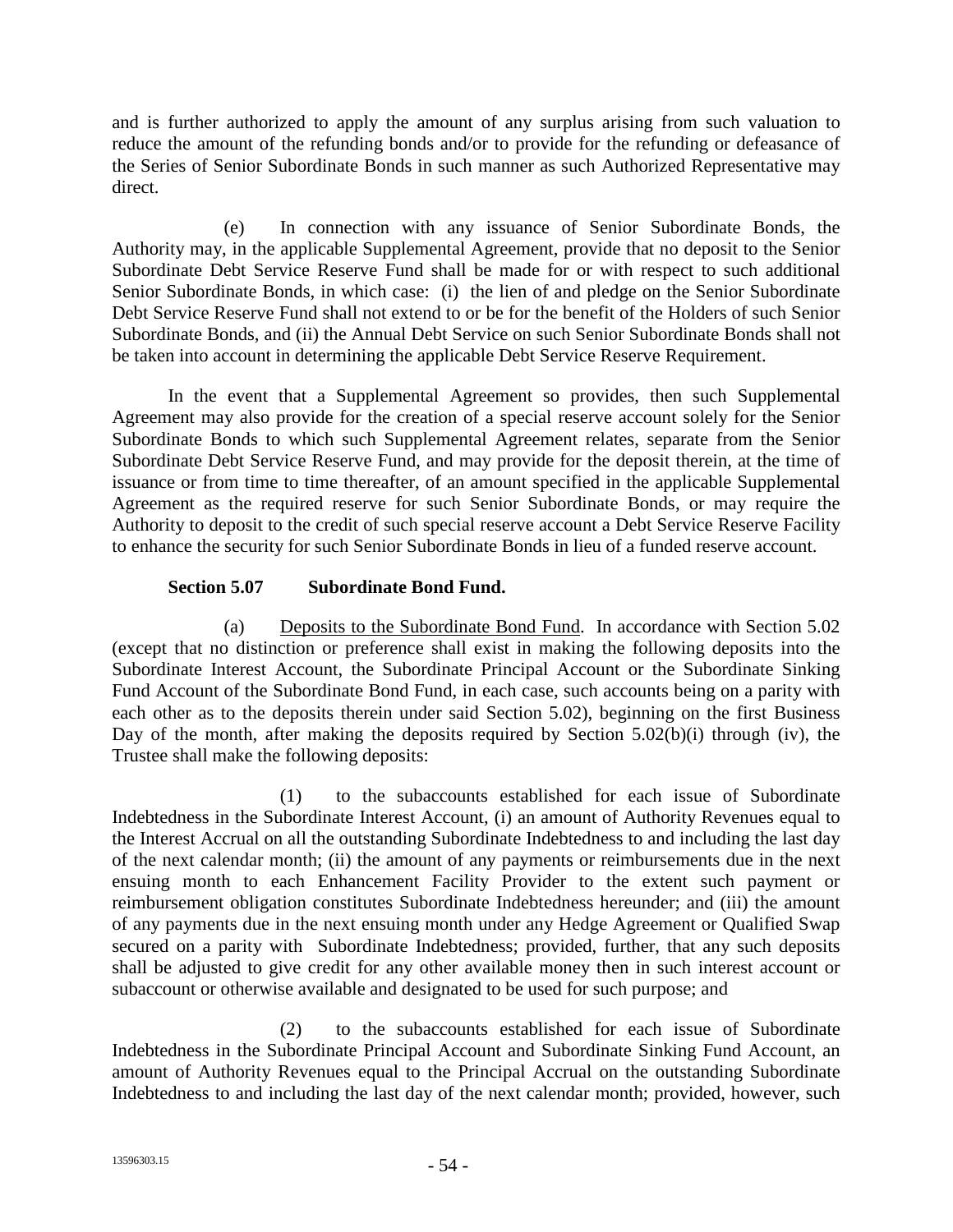deposits shall be adjusted to give credit for any other available money then in the principal or sinking fund account or subaccount or otherwise available and designated to be used for such purpose.

(b) Use of Moneys in Subordinate Bond Fund. (1) On or before each Interest Payment Date, the Trustee shall pay to the Holders of Subordinate Indebtedness from funds on deposit in the Subordinate Interest Account, the amount required for the payment of the interest becoming due on Subordinate Indebtedness on such Interest Payment Date; provided, however, if the Trustee is not the Fiduciary for such Subordinate Indebtedness, the Trustee will withdraw from the Subordinate Interest Account and transfer to the Fiduciary therefor not later than one (1) Business Day prior to the applicable Interest Payment Date the amount required for the payment of interest becoming due on the Subordinate Indebtedness to which the Fiduciary so serves. On or before the date on which (x) regularly scheduled payments under a Hedge Agreement or Qualified Swap are due or (y) payments or reimbursements to an Enhancement Facility Provider are to be made, in each case relating to Subordinate Indebtedness, the Trustee shall pay to the persons entitled thereto from funds on deposit in the Subordinate Interest Account the corresponding amounts owing to such persons on such date.

(2) On or before each payment date, the Trustee shall pay to the Holders of Subordinate Indebtedness from funds on deposit in the Subordinate Principal Account, the amount required for the payment of principal becoming due on and any termination payment due in respect of Subordinate Indebtedness on such payment date and with respect to Subordinate Indebtedness as to which the Trustee is not the Fiduciary therefor, the Trustee shall pay to each such Fiduciary not later than one (1) Business Day prior to the applicable payment date from funds on deposit in the Subordinate Principal Account the corresponding amounts required for the payment of principal becoming due on and any termination payment due in respect of such Subordinate Indebtedness.

(3) On or before each mandatory redemption date, the Trustee shall pay to the Holders of Subordinate Indebtedness from funds on deposit in the Subordinate Sinking Fund Account, the amount required for the payment of mandatory sinking fund installments becoming due on Subordinate Indebtedness on such mandatory redemption payment date and with respect to Subordinate Indebtedness as to which the Trustee is not the Fiduciary therefor, the Trustee shall pay to each such Fiduciary not later than one (1) Business Day prior to the applicable mandatory redemption payment date from funds on deposit in the Subordinate Sinking Fund Account the corresponding amounts required for the payment of mandatory sinking fund installments becoming due on such Subordinate Indebtedness.

(4) Any amount in the Subordinate Sinking Fund Account not applied in accordance with subsection (c) below to the purchase of Subordinate Indebtedness by the forty-fifth (45th) day prior to the next date on which such Subordinate Indebtedness is so redeemable shall be applied to the redemption of such Subordinate Indebtedness on such redemption date. Any amounts deposited in the Subordinate Sinking Fund Account and not applied within twelve (12) months of their date of deposit to the purchase or redemption of Subordinate Indebtedness (except if held in accordance with Section 11.01 hereof) shall be transferred to the Subordinate Interest Account. The Subordinate Indebtedness to be purchased or redeemed shall be selected by the Trustee in the manner provided in Section 3.04 hereof.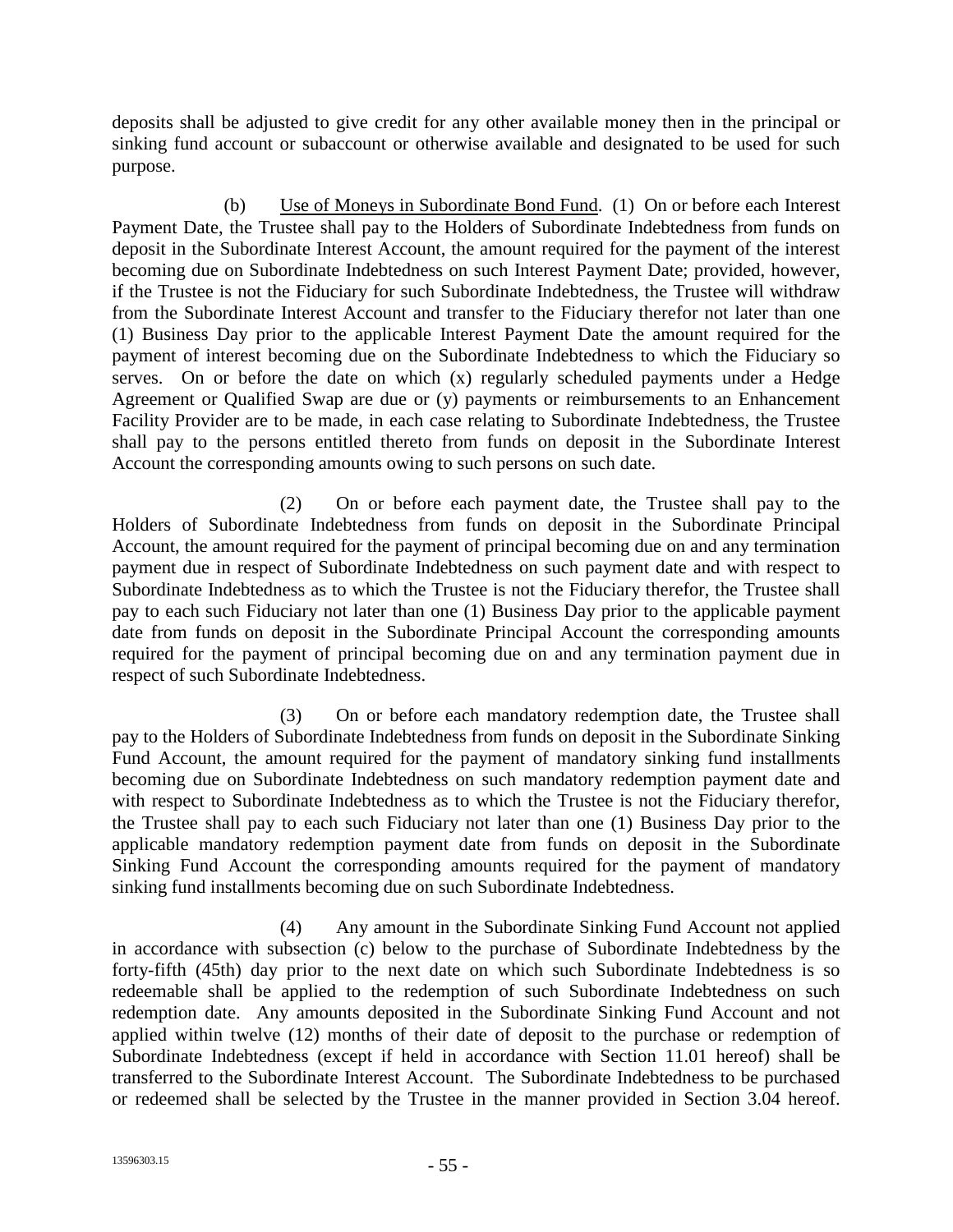Amounts in the Subordinate Sinking Fund Account to be applied to the redemption of Subordinate Indebtedness shall be paid to the respective Trustee or Fiduciary on or before the redemption date and applied by them on such redemption date to the payment of the redemption price of the Subordinate Indebtedness being redeemed.

(c) Notwithstanding the provisions of this Section, the Authority may, at any time but in no event less than forty-five (45) days prior to the date on which a mandatory sinking fund installment is scheduled to be due on Subordinate Indebtedness, direct the Trustee or Fiduciary to purchase, with money on deposit in the Subordinate Sinking Fund Account, at a price not in excess of par plus interest accrued and unpaid to the date of such purchase, term bonds to be redeemed on such date. At the direction of the Authority, any term bond so purchased may be cancelled upon receipt thereof by the Trustee or the Fiduciary and evidence of such cancellation shall be given to the Authority. The principal amount of each term bond so canceled shall be credited against the sinking fund installment due on such date as long as that such term bond is canceled by the Trustee or Fiduciary prior to the date on which notice of redemption is given.

(d) In the event the amount on deposit in the Subordinate Interest Account on any Interest Payment Date exceeds the amount required to pay interest on the Subordinate Indebtedness on such Interest Payment Date, the Authority shall, if the amount on deposit in any Subordinate Debt Service Reserve Account is less than the applicable Debt Service Reserve Requirement, instruct the Trustee to transfer such excess to such Subordinate Debt Service Reserve Account to the extent of such deficiency, and otherwise retain any remaining excess in the Subordinate Interest Account or instruct the Trustee to transfer any such remaining excess to the Subordinate Principal Account or Subordinate Sinking Fund Account to be credited against subsequent required deposits thereto, as determined by the Authority.

(e) In the event the amount on deposit in the Subordinate Principal Account or Subordinate Sinking Fund Account on any principal or mandatory redemption payment date exceeds the amount required on such date to pay Subordinate Indebtedness at maturity or pursuant to mandatory sinking fund requirements, the Authority shall, if the amount on deposit in any Subordinate Debt Service Reserve Account is less than the applicable Debt Service Reserve Requirement, instruct the Trustee to transfer such excess to such Subordinate Debt Service Reserve Account to the extent of such deficiency, and otherwise retain such excess in the Subordinate Principal Account or Subordinate Sinking Fund Account, as the case may be, or instruct the Trustee to transfer such excess to the Subordinate Interest Account to be credited against subsequent required deposits thereto, as determined by the Authority.

(f) In the event the balance on deposit in the Subordinate Principal Account, the Subordinate Sinking Fund Account or the Subordinate Interest Account is insufficient for the purposes thereof, the Trustee shall deposit in such Accounts such amounts as may be necessary therefor after any transfers required by Section 5.03(f) and 5.05(f), first, from other legally available funds transferred by the Authority to the Trustee not subject to the lien of this Agreement; second, from the Surplus Fund; third, from the Commonwealth Payments Fund; fourth, from the Capital Improvement Fund; fifth, from the Operating Reserve Fund; sixth, from the Current Expense Fund and last, from the applicable Subordinate Debt Service Reserve Account pursuant to Section 5.08.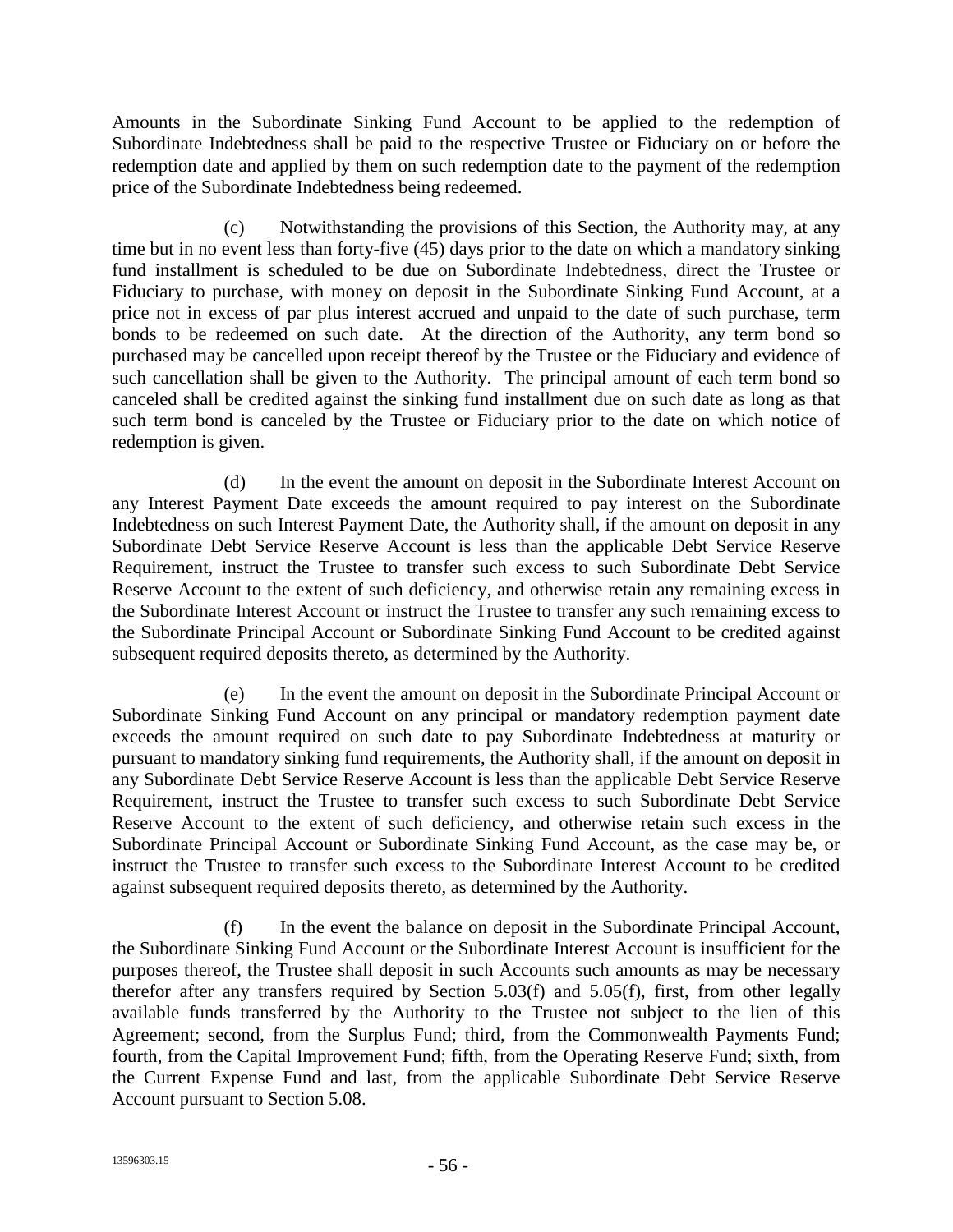#### **Section 5.08 Subordinate Reserve Fund.**

(a) In each month the Trustee shall deposit to each Account in the Subordinate Debt Service Reserve Fund (i) beginning on the first Business Day of such month, after making the deposits required by Section  $5.02(b)(i)$  through (v), an amount of Authority Revenues equal to (x) 1/60 of the amount (or such greater amount specified in the Supplemental Agreement authorizing such additional Subordinate Bonds), if any, necessary to restore the amount on deposit therein to the related Debt Service Reserve Requirement in the event of an increase in the applicable Debt Service Reserve Requirement upon the issuance of additional Subordinate Bonds, and (y) except as provided in paragraph (c) below,  $1/12$  of the amount, if any, necessary to restore the amount on deposit therein to the related Debt Service Reserve Requirement in the event of any other deficiency and (ii) the amount of proceeds of any Subordinate Bonds as required by the applicable Supplemental Agreement.

(b) Amounts in each Account in the Subordinate Debt Service Reserve Fund shall be used to pay debt service on the related Series of Subordinate Bonds on the dates such debt service is due when insufficient funds for that purpose are available in the Subordinate Bond Fund, after making any transfers pursuant to Section 5.07(f) and all cash and investments in an Account in the Subordinate Debt Service Reserve Fund shall be used, together with other amounts available for such purpose hereunder, to provide for payment in full of the related Series of Subordinate Bonds when the aggregate of such amounts is sufficient for such purpose. Amounts in each Account of the Subordinate Debt Service Reserve Fund shall be pledged to Holders of the Subordinate Bonds to which such Account relates. In no event shall amounts on deposit in the Senior Subordinate Debt Service Reserve Fund be used to pay principal of, interest on or any other amounts due with respect to Other System Indebtedness.

(c) In lieu of or in addition to cash or investments, at any time the Authority may cause to be deposited to the credit of any Subordinate Debt Service Reserve Account, a Debt Service Reserve Facility, in the stated amount equal to all or a portion of the applicable Debt Service Reserve Requirement, irrevocably payable to the Trustee, as beneficiary for the Holders of the Subordinate Bonds to which such Account relates. If (x) the Authority receives an expiration notice and the applicable Enhancement Facility Provider does not extend the expiration date of a Debt Service Reserve Facility, (y) the Authority receives notice of the termination of a Debt Service Reserve Facility, or (z) the Authority receives notice that the Enhancement Facility Provider of a Debt Service Reserve Facility no longer has the required credit rating, the Authority immediately shall (i) provide a substitute Debt Service Reserve Facility, (ii) deposit a sum equal to the applicable Debt Service Reserve Requirement to the credit of the Subordinate Debt Service Reserve Account to which such Debt Service Reserve Facility relates (A) in equal monthly installments over the next succeeding 12 months in the case of receipt of an expiration notice, (B) prior to the termination date in the case of receipt of a termination notice, or (C) immediately in the case of such reduction in credit rating, or (iii) instruct the Trustee to draw on such Debt Service Reserve Facility (A) 12 months prior to expiration of the Debt Service Reserve Facility in the case of receipt of an expiration notice, (B) prior to the termination date in the case of receipt of a termination notice, or (C) immediately in the case of such reduction in credit rating and deposit the proceeds of such drawing to the credit of the Subordinate Debt Service Reserve Account to which such Debt Service Reserve Facility relates.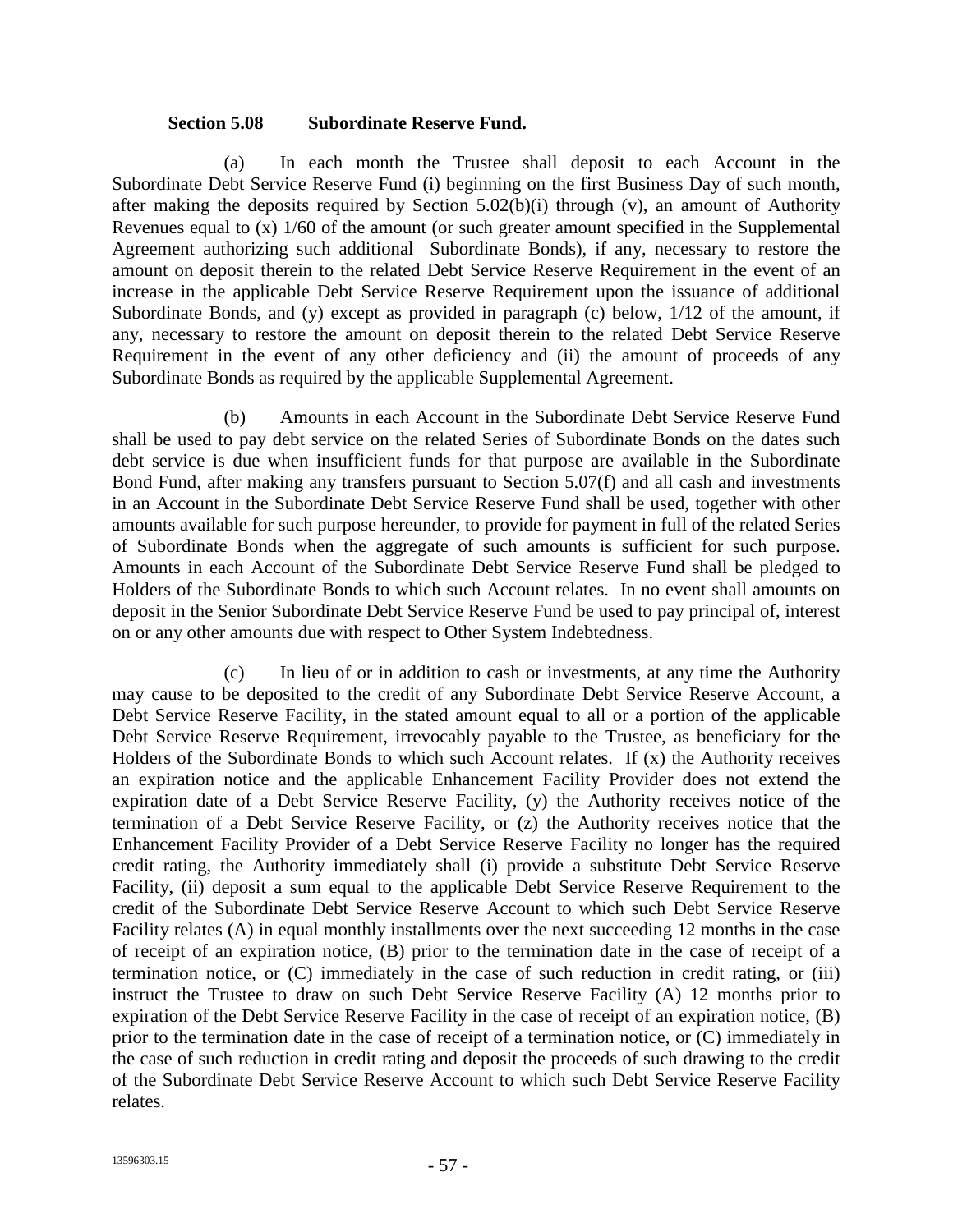If a disbursement is made pursuant to a Debt Service Reserve Facility, the Authority shall either (i) reinstate such Facility in full or (ii) deposit to the credit of the Subordinate Debt Service Reserve Account a sum equal to the amount of the disbursement made under such Facility in accordance with its provisions.

(d) On or within five days after each Reserve Determination Date, the Trustee shall determine whether the balance on deposit in each Subordinate Debt Service Reserve Account was, as of the Reserve Determination Date, at least equal to the applicable Debt Service Reserve Requirement. In making such determination, any obligations in a Subordinate Debt Service Reserve Account shall be valued in accordance with Section 6.01.

In the event the amount on deposit in a Subordinate Debt Service Reserve Account exceeds the applicable Debt Service Reserve Requirement, the Trustee shall transfer such excess as directed by an Authorized Representative of the Authority, such direction to be accompanied by an Opinion of Bond Counsel that such transfer will not adversely affect the exclusion (if applicable) from gross income of interest on the respective Series of Subordinate Bonds to which such excess relates, (i) to the subaccount of the Subordinate Principal Account corresponding to such Series of Subordinate Bonds, (ii) to Fund the Operating Reserve Fund until the balance therein is equal to the Operating Reserve Requirement, or (iii) to the Authority to be used to pay all or any portion of the Costs of Improvements designated by the Authority and approved by Bond Counsel. If an Authorized Representative of the Authority calls for a Reserve Determination Date in connection with the refunding and/or defeasance of a Series of Subordinate Bonds, then the Trustee is authorized to take such refunding and/or defeasance into account in valuing the Subordinate Debt Service Reserve Account securing such Series of Subordinate Bonds and is further authorized to apply the amount of any surplus arising from such valuation to reduce the amount of the refunding bonds and/or to provide for the refunding or defeasance of the Series of Subordinate Bonds in such manner as such Authorized Representative may direct.

(e) In connection with any issuance of Subordinate Bonds, the Authority may, in the applicable Supplemental Agreement, provide that no deposit to the Subordinate Debt Service Reserve Fund shall be made for or with respect to such additional Subordinate Bonds, in which case: (i) the lien of and pledge on the Subordinate Debt Service Reserve Fund shall not extend to or be for the benefit of the Holders of such Subordinate Bonds, and (ii) the Annual Debt Service on such Subordinate Bonds shall not be taken into account in determining the applicable Debt Service Reserve Requirement.

In the event that a Supplemental Agreement so provides, then such Supplemental Agreement may also provide for the creation of a special reserve account solely for the Subordinate Bonds to which such Supplemental Agreement relates, separate from the Subordinate Debt Service Reserve Fund, and may provide for the deposit therein, at the time of issuance or from time to time thereafter, of an amount specified in the applicable Supplemental Agreement as the required reserve for such Subordinate Bonds, or may require the Authority to deposit to the credit of such special reserve account a Debt Service Reserve Facility to enhance the security for such Subordinate Bonds in lieu of a funded reserve account.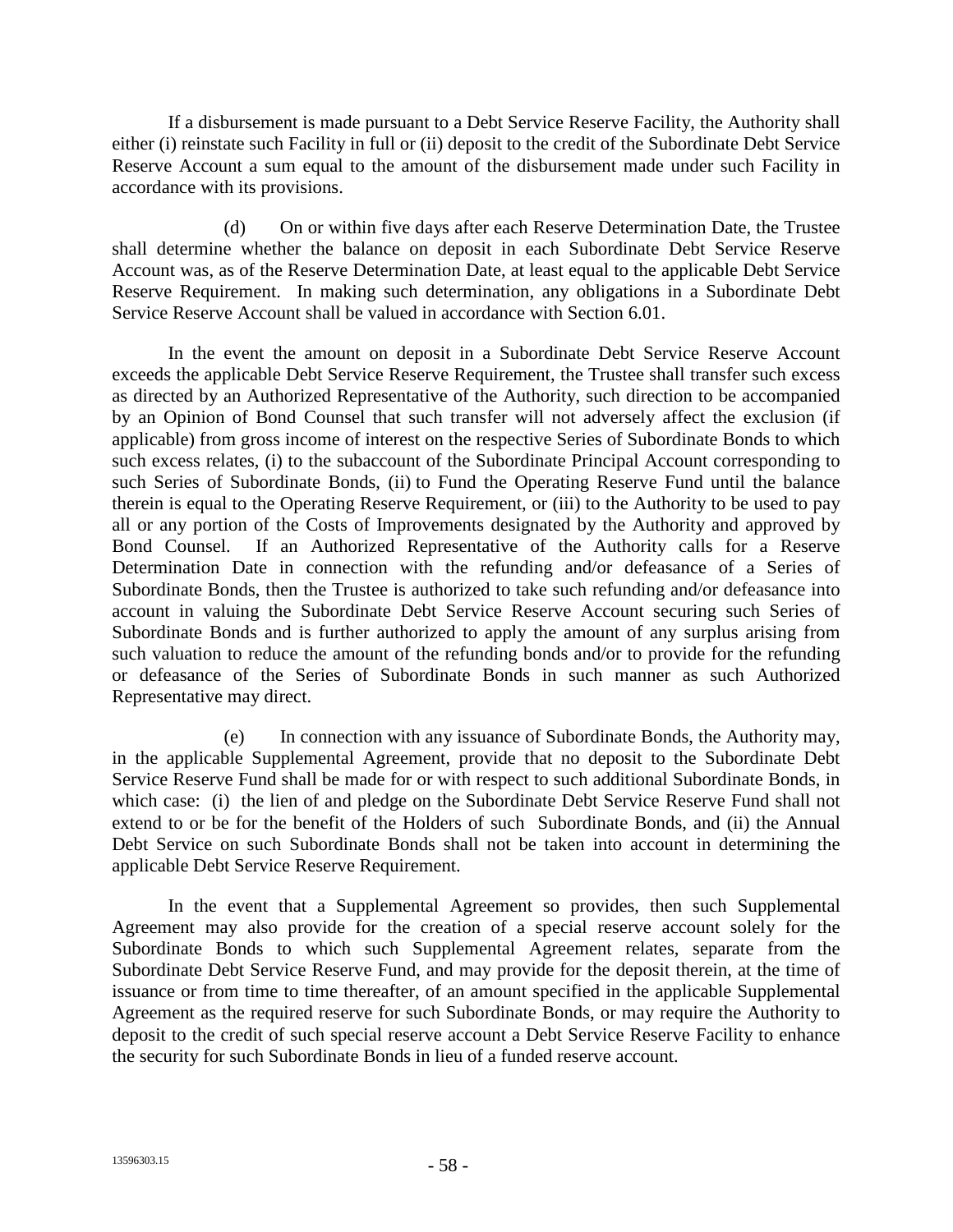#### **Section 5.09 Current Expense Fund.**

(a) In accordance with Section 5.02, beginning on the first Business Day of the month and after making the deposits required by Section 5.02(b)(i) through (vi), the Trustee shall transfer to the Current Expense Fund, Authority Revenues in an amount equal to the amount set forth in the Disbursement Schedule delivered on the most recent Deposit Date to pay Current Expenses of the Systems for the current and each of the next two succeeding months.

(b) Amounts on deposit in the Current Expense Fund shall be available (i) to pay Current Expenses and (ii) subject to the provisions of Sections 5.03(f), 5.05(f) and 5.07(f), to the extent that moneys on deposit in the Senior Bond Fund, the Senior Subordinate Bond Fund or the Subordinate Bond Fund are insufficient to make the required interest and principal payments, prior to any withdrawal from the Senior Debt Service Reserve Fund, the Senior Subordinate Debt Service Reserve Fund or the Subordinate Debt Service Reserve Fund. In accordance with the provisions of Section 10.02 hereof, in the event that amounts on deposit in the Current Expense Fund are transferred to pay a termination payment or to fund a deficiency in the Senior Bond Fund, the Senior Subordinate Bond Fund or the Subordinate Bond Fund, the Trustee shall provide notice of such transfer to the Consulting Engineer, any other Consultants identified by the Authority, if any, and to Government Development Bank for Puerto Rico.

## **Section 5.10 Operating Reserve Fund**.

(a) In accordance with Section 5.02, beginning on the first Business Day of the month and after making the deposits required by Section 5.02(b)(i) through (vii), the Trustee shall transfer to the credit of the Operating Reserve Fund, an amount of Authority Revenues equal to that which is necessary to make the balance on deposit therein equal to the Operating Reserve Requirement and to pay interest on and reimbursement obligations due with respect to an Operating Reserve Facility. Earnings on moneys held in the Operating Reserve Fund shall be retained therein.

(b) Amounts on deposit in the Operating Reserve Fund shall be available (i) to be requisitioned by the Authority to pay Current Expenses, (ii) to pay any termination payment due under a Qualified Swap or Hedge Agreement, (iii) to pay interest or any reimbursement obligation due with respect to an Operating Reserve Facility, and (iv) subject to the provisions of Sections 5.03(f), 5.05(f) and 5.07(f), to the extent that moneys on deposit in the Senior Bond Fund, the Senior Subordinate Bond Fund or the Subordinate Bond Fund are insufficient to make the required interest and principal payments, prior to any withdrawal from the Senior Debt Service Reserve Fund, the Senior Subordinate Debt Service Reserve Fund or the Subordinate Debt Service Reserve Fund. In accordance with the provisions of Section 10.02 hereof, in the event that (i) there is no deposit required to be made to the Commonwealth Payments Fund and (ii) amounts on deposit in the Operating Reserve Fund are transferred to pay a termination payment or to fund a deficiency in the Senior Bond Fund, the Senior Subordinate Bond Fund or the Subordinate Bond Fund, the Trustee shall provide notice of such transfer to the Consulting Engineer, any other Consultants identified by the Authority, if any, and to Government Development Bank for Puerto Rico.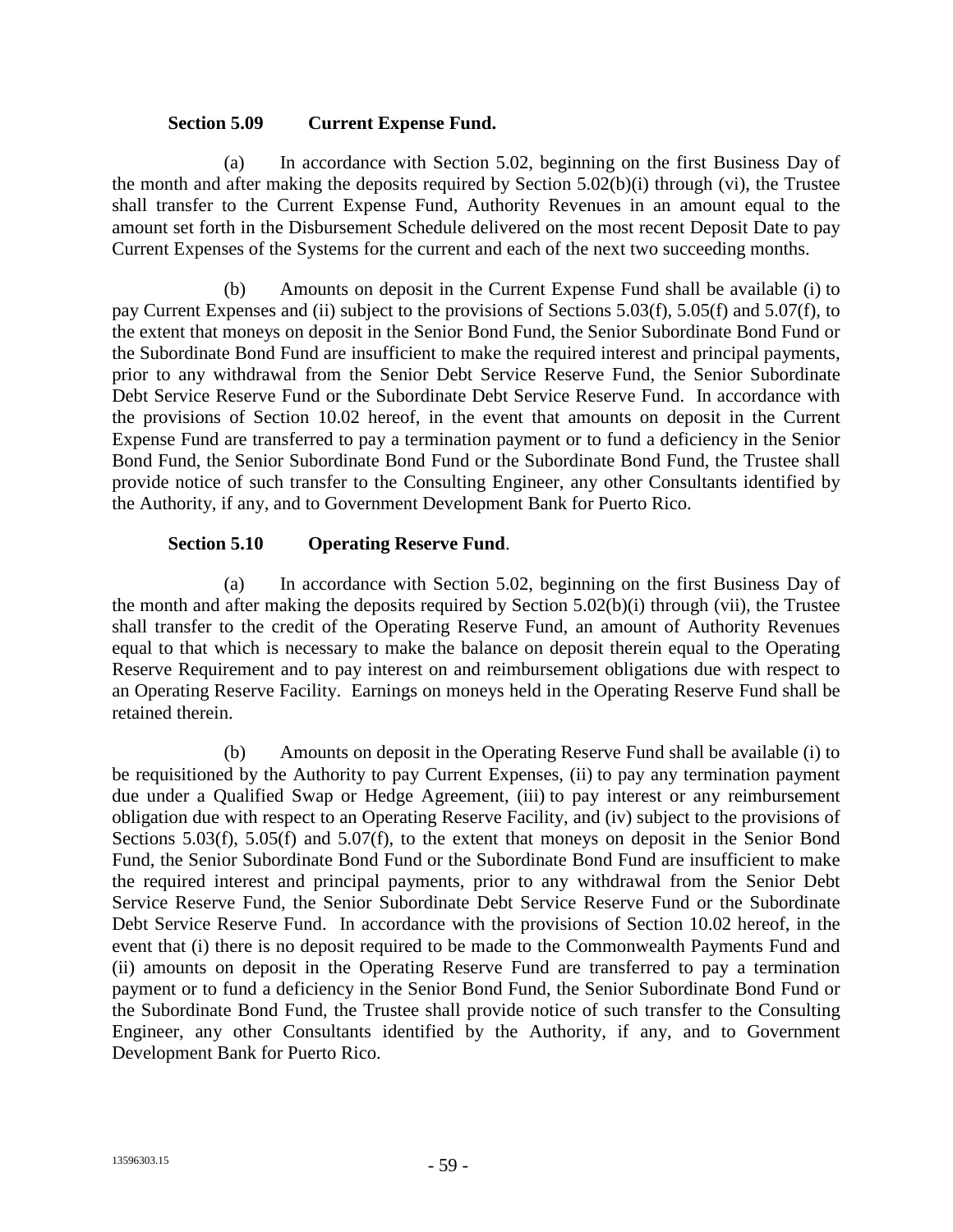(c) In lieu of or in addition to cash or investments, at any time the Authority may cause to be deposited to the credit of the Operating Reserve Fund, an Operating Reserve Facility, in the stated amount equal to all or a portion of the applicable Operating Reserve Requirement. Any withdrawals from the Operating Reserve Fund made in accordance with the above paragraph (b), shall be made first from any cash or investments on deposit therein and then, to the extent no such cash or investments are available, from a draw on any Operating Reserve Facility. If at any time an Operating Reserve Facility shall have a term of less than one year remaining, the Authority shall deposit from Authority Revenues to the credit of the Operating Reserve Fund until the Operative Reserve Requirement is satisfied.

(d) For so long as the provisions of Section 8.05(a) remain in effect, from the time during any Fiscal Year at which aggregate Current Expenses for such year exceed the amount therefor set forth in the applicable Annual Budget, each requisition from the Operating Reserve Fund must be approved in writing by the Consulting Engineer.

# **Section 5.11 Capital Improvement Fund.**

(a) There shall be credited to the Capital Improvement Fund (i) beginning on the first Business Day of the month and after making the deposits required by Section 5.02(b)(i) through (viii) an amount of Authority Revenues equal to that which may be necessary to make the balance on deposit therein equal to the Capital Improvement Fund Requirement for the Fiscal Year as set forth in the applicable Annual Budget in equal monthly deposits over such Fiscal Year, (ii) the proceeds of any condemnation awards, (iii) proceeds of insurance (other than use and occupancy insurance), (iv) the proceeds of sales of property constituting a part of the Systems and (v) the proceeds of any termination or similar payment received by the Authority under any interest rate swap or similar hedge agreement. Earnings on moneys held in the Capital Improvement Fund shall be retained therein.

(b) Amounts on deposit in the Capital Improvement Fund shall be available (i) to pay or reimburse the Authority for Costs of Improvements, such Costs of Improvements to be paid in accordance with the procedures established in Section 4.02(a) and (ii) subject to the provisions of Sections 5.03(f), 5.05(f) and 5.07(f), to the extent that moneys on deposit in the Senior Bond Fund, the Senior Subordinate Bond Fund or the Subordinate Bond Fund are insufficient to make the required interest and principal payments on Bonds prior to any withdrawal from the Senior Debt Service Reserve Fund, the Senior Subordinate Debt Service Reserve Fund or the Subordinate Debt Service Reserve Fund, to satisfy any such deficiencies.

# **Section 5.12 Commonwealth Payments Fund.**

(a) There shall be credited to the Commonwealth Guaranteed Indebtedness Account (i) any Authority Revenues received by the Authority from the Commonwealth of Puerto Rico on account of Commonwealth Guaranteed Indebtedness and (ii) beginning on the first Business Day of the month and after making the deposits required by Section 5.02(b)(i) through (ix) an amount of Authority Revenues sufficient to pay:

(i) the Interest Accrual on Commonwealth Guaranteed Indebtedness in respect of the next Interest Payment Date; provided, however, that such deposits shall be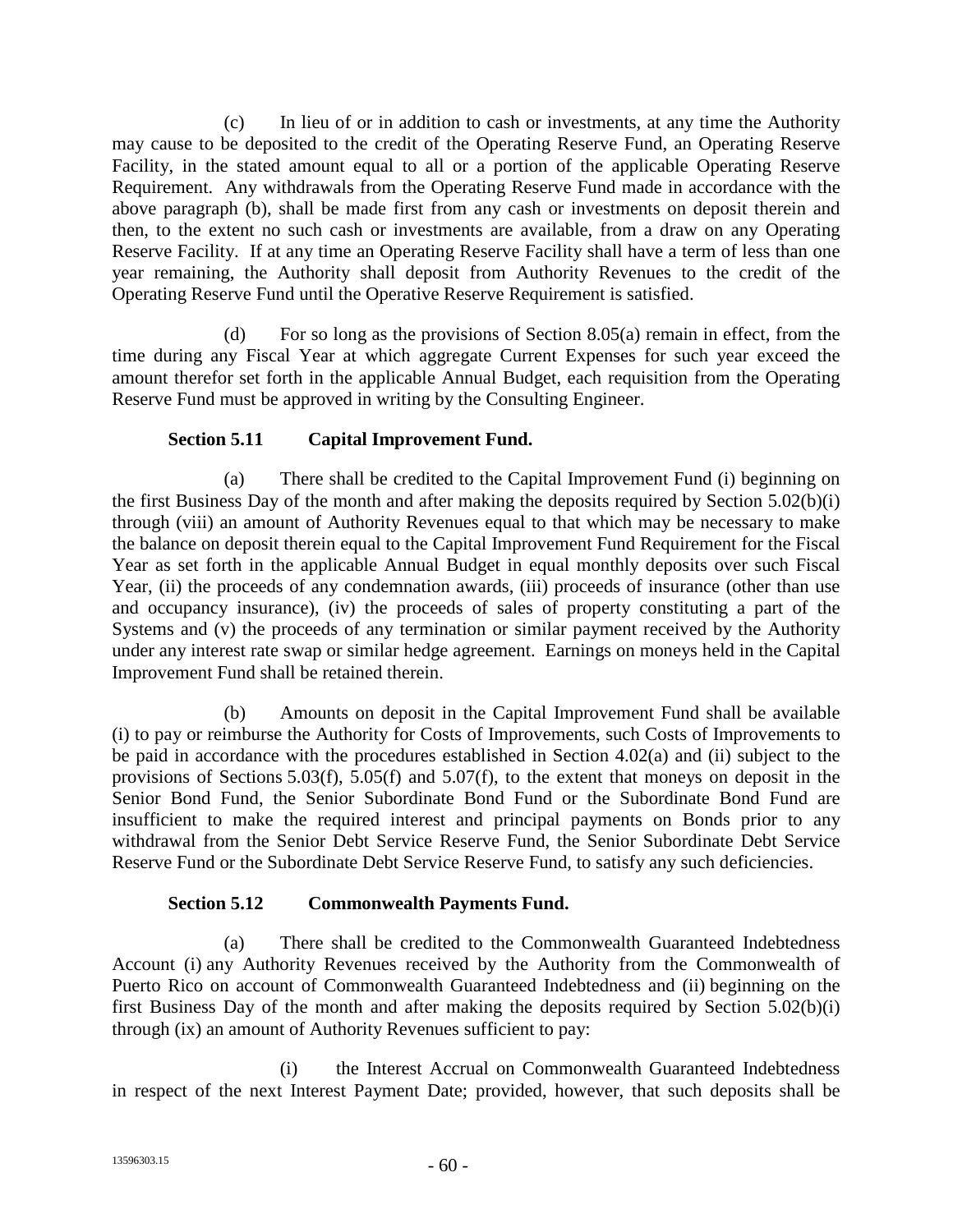adjusted to give credit for any other available money then in such account or otherwise available and designated to be used for such purpose; and

(ii) the Principal Accrual on Commonwealth Guaranteed Indebtedness in respect of the next principal payment date; provided, however, that such deposits shall be adjusted to give credit for any other available money then in such account or otherwise available and designated to be used for such purpose.

(b) There shall be credited to the Commonwealth Supported Obligations Account (i) any Authority Revenues received by the Authority from the Commonwealth of Puerto Rico on account of Commonwealth Supported Obligations and (ii) after the deposits required by paragraph (a) have been made in full, beginning on the first Business Day of the month and after making the deposits required by Section 5.02(i) through (ix) an amount of Authority Revenues sufficient to pay:

(i) the Interest Accrual on Commonwealth Supported Obligations in respect of the next Interest Payment Date; provided, however, that such deposits shall be adjusted to give credit for any other available money then in such account or otherwise available and designated to be used for such purpose; and

(ii) the Principal Accrual on Commonwealth Supported Obligations in respect of the next principal payment date; provided, however, that such deposits shall be adjusted to give credit for any other available money then in such account or otherwise available and designated to be used for such purpose.

(c) Amounts on deposit in the Commonwealth Guaranteed Indebtedness Account and Commonwealth Supported Obligations Account within the Commonwealth Payments Fund will be transferred by the Trustee to the respective Fiduciaries therefor not later than one (1) Business Day prior to the applicable interest or principal payment date; provided, however, to the extent that moneys on deposit in the Commonwealth Guaranteed Indebtedness Account are insufficient to make the required interest and principal payments on Commonwealth Guaranteed Indebtedness, moneys in the Commonwealth Supported Obligations Account (other than amounts received from the Commonwealth of Puerto Rico to pay principal or interest on Commonwealth Supported Obligations) shall be used to satisfy any such deficiency.

(d) (1) Amounts on deposit in the Commonwealth Payments Fund, excluding Authority Revenues received from Commonwealth to pay bonds, shall be available to replenish any deficiencies in the Operating Reserve Fund, including any payments with respect to any Operating Reserve Facility or to pay any amounts due under any other operating line of credit of the Authority.

(2) Subject to the provisions of Sections  $5.03(f)$ ,  $5.05(f)$  and  $5.07(f)$ , to the extent that moneys on deposit in the Senior Bond Fund, the Senior Subordinate Bond Fund or the Subordinate Bond Fund are insufficient to make the required interest and principal payments on Bonds, moneys in the Commonwealth Supported Obligations Account (other than Authority Revenues received from the Commonwealth of Puerto Rico to pay principal or interest on Commonwealth Supported Obligations) and in the Commonwealth Guaranteed Indebtedness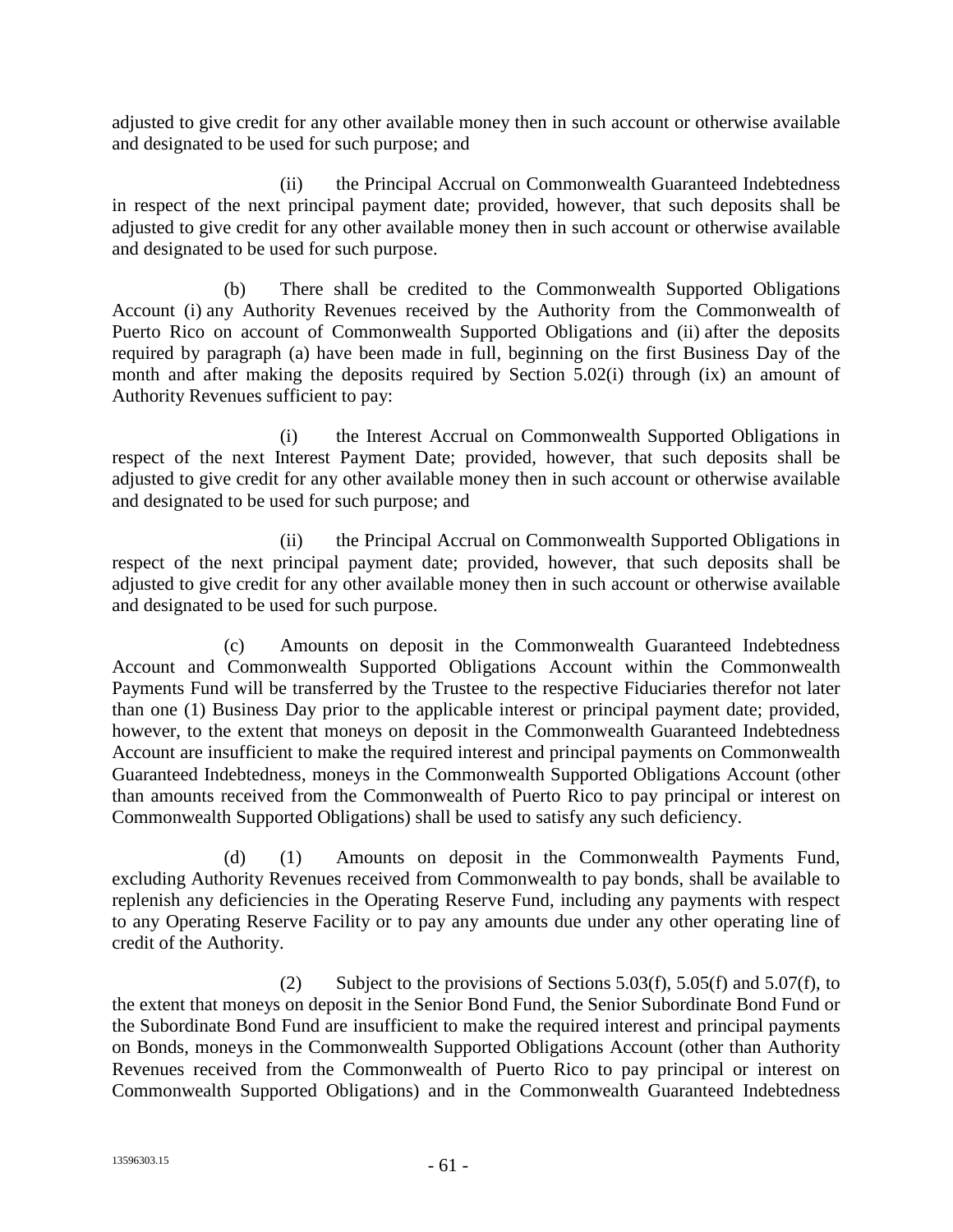Account (other than Authority Revenues received from the Commonwealth of Puerto Rico to pay principal or interest on Commonwealth Guaranteed Indebtedness) shall be used, in that order of priority, prior to any withdrawal from the Senior Debt Service Reserve Fund, the Senior Subordinate Debt Service Reserve Fund or the Subordinate Debt Service Reserve Fund, to satisfy any such deficiencies.

(e) Authority Revenues received by the Authority from the Commonwealth of Puerto Rico to pay principal or interest when due on Commonwealth Guaranteed Indebtedness or Commonwealth Supported Obligations shall be used only for such purpose. Any Authority Revenues received from the Commonwealth of Puerto Rico by the Authority which represents a reimbursement for principal or interest previously paid by the Authority on Commonwealth Guaranteed Indebtedness or Commonwealth Supported Obligations shall be transferred to the Surplus Fund for application in accordance with Section 5.12.

(f) If the amounts so deposited on or before any Deposit Date to the credit of the foregoing Accounts in the Commonwealth Payment Fund shall be less than the respective required amounts for such month, the Trustee shall provide notice of such insufficiency to the 1995 Resolution Trustee, the Consulting Engineer, other Consultants, if any, and to Government Development Bank for Puerto Rico.

(g) On each September 15 and February 15 and at any other time requested by the 1995 Resolution Trustee, the Trustee shall provide the 1995 Resolution Trustee with information as to the respective amounts on deposit in each of the accounts within the Commonwealth Payments Fund.

(h) At the request of the Fiduciary for any Commonwealth Supported Obligations, the Trustee shall provide such trustee with information as to the amount on deposit in the Commonwealth Supported Obligations Account.

# **Section 5.13 Surplus Fund.**

(a) After all the deposits required by Section  $5.02(b)(i)$  through (x) have been made in accordance with the provisions of this Article, any remaining moneys shall be deposited to the credit of the Surplus Fund.

(b) From the amounts deposited in the Surplus Fund, there shall be credited to the Rate Stabilization Account, an amount equal to one twelfth (1/12) of the amount, if any, necessary to fund the Rate Stabilization Account at the amount set forth in the applicable Annual Budget.

(c) At any time the Authority may direct the Trustee to withdraw amounts on deposit in the Rate Stabilization Account and (i) transfer such amounts to any other Fund or Account established under this Agreement, (ii) use such amounts to purchase or redeem Indebtedness, or (iii) use such amounts to otherwise provide for the payment of Indebtedness or interest thereon. Subject to the provisions of Sections 5.03(f), 5.05(f) and 5.07(f), to the extent that moneys on deposit in the Senior Bond Fund, the Senior Subordinate Bond Fund or the Subordinate Bond Fund are insufficient to make the required interest and principal payments on Bonds, moneys in the Rate Stabilization Account shall be used prior to any withdrawal from the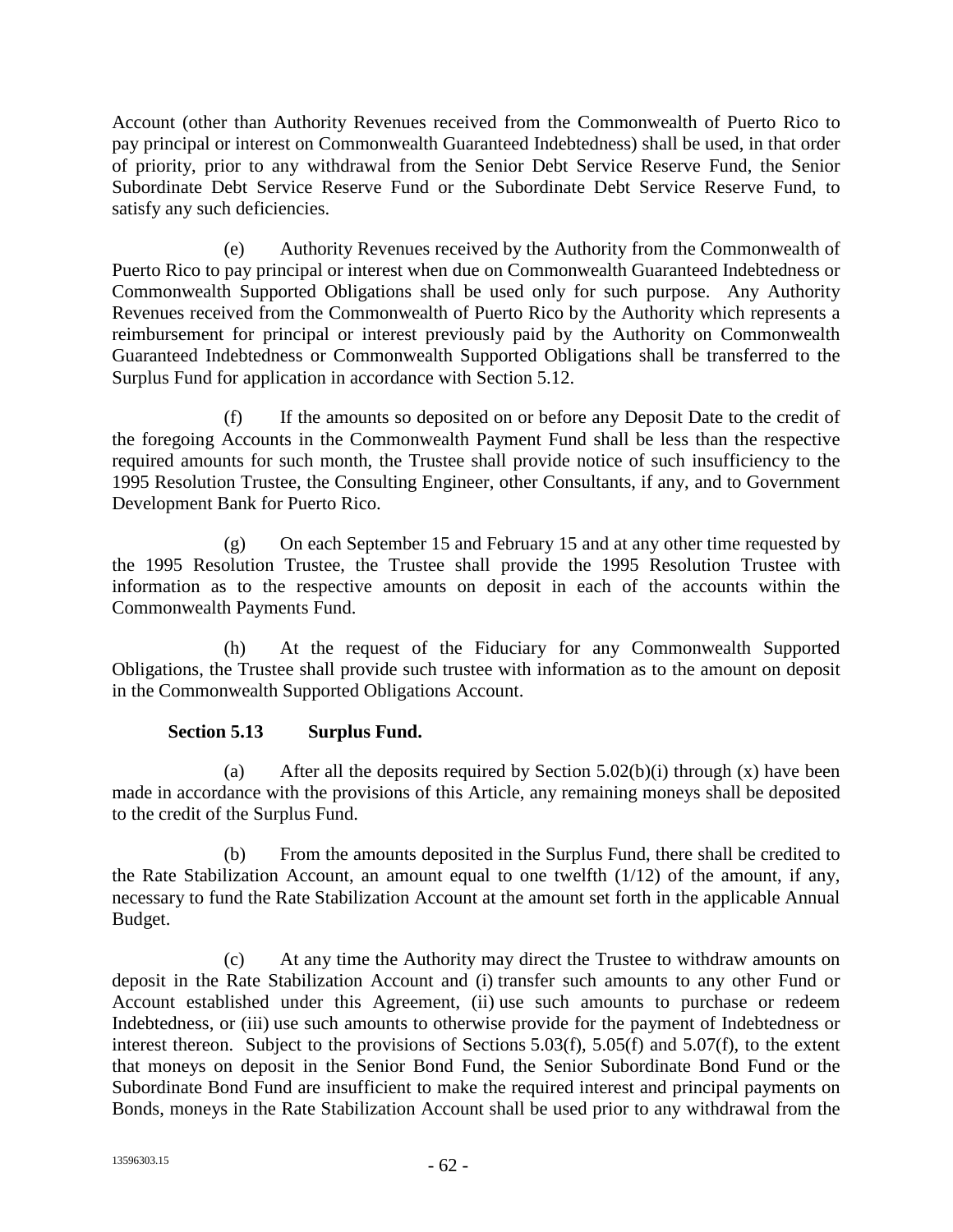Senior Debt Service Reserve Fund, the Senior Subordinate Debt Service Reserve Fund or the Subordinate Debt Service Reserve Fund, to satisfy any such deficiencies.

(d) Subject to the provisions of Sections 5.03(f), 5.05(f) and 5.07(f), to the extent that moneys on deposit in the Senior Bond Fund, the Senior Subordinate Bond Fund or the Subordinate Bond Fund are insufficient to make the required interest and principal payments on Bonds, moneys in the Surplus Fund shall be used prior to any withdrawal from the Senior Debt Service Reserve Fund, the Senior Subordinate Debt Service Reserve Fund or the Subordinate Debt Service Reserve Fund, to satisfy any such deficiencies.

(e) At such time as all purposes described in paragraphs (a) through (d) above of this Section 512 are satisfied, amounts remaining to the credit of the Surplus Fund may be applied by the Authority to any lawful purpose of the Authority, including the payment of principal of and interest on any Operating Reserve Facility issued by Government Development Bank for Puerto Rico.

(f) On each September 15 and February 15 and at any other such time requested by the 1995 Resolution Trustee, the Trustee shall provide the 1995 Resolution Trustee with information as to the respective amounts on deposit in each of the accounts within the Surplus Fund.

(g) At the request of the Fiduciary for any Commonwealth Supported Obligations, the Trustee shall provide such trustee with information as to the amount on deposit in the Surplus Fund.

### **Section 5.14 Other Funds and Accounts.**

In each Supplemental Agreement the Authority may establish such other funds and Accounts within funds as the Authority may determine.

### **Section 5.15 Disposition of Balances in Funds after Payment of Indebtedness.**

After the principal of and premium, if any, and interest on all of the Indebtedness, any amounts required to be paid pursuant to the terms of this Agreement or any Supplemental Agreement and all expenses and charges herein required have been paid or defeased in accordance with Article XI hereof or, if such Indebtedness was not incurred hereunder, in accordance with similar provisions of the controlling document, the Trustee shall pay to the Authority any balance remaining in any fund then held by it.

## **ARTICLE VI**

## **INVESTMENT OF FUNDS**

### **Section 6.01 Investment of Funds.**

(a) Any moneys held to the credit of the Construction Fund shall be invested or reinvested by the Trustee as directed by the Authority in Investment Obligations that shall mature, or that shall be subject to redemption by the holder thereof at the option of such holder,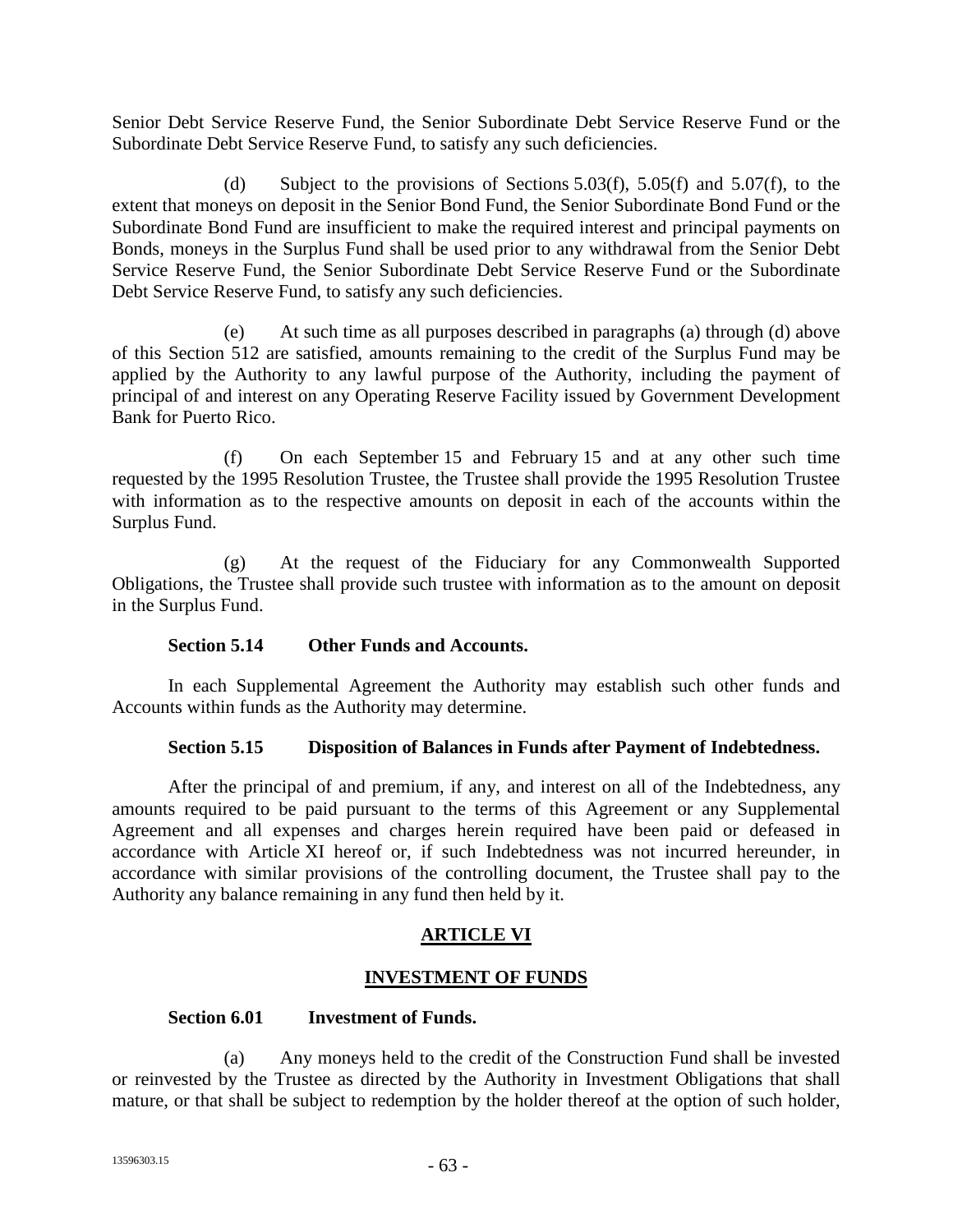not later than the respective dates when moneys held for the credit of said Account will be required for the purposes intended. The Authority shall give written directions to the Trustee, specifying the maturity date, interest rate, principal amount and the nature of such investments. Prior to the filing of a certificate of completion related to Improvements, all earnings on moneys held in the Construction Fund related to such Improvements shall be retained therein. Subsequent to the filing of such certificate of completion, the Trustee shall (i) deposit any remaining proceeds of Senior Bonds or investment earnings thereon to the related subaccount of the Senior Interest Account of the Senior Bond Fund, (ii) deposit any remaining proceeds of Senior Subordinate Bonds or investment earnings thereon to the related subaccount of the Senior Subordinate Interest Account of the Senior Subordinate Bond Fund, and (iii) deposit any remaining proceeds of Subordinate Bonds or investment earnings thereon to the related subaccount of the Subordinated Interest Account of the Subordinate Bond Fund. The Authority shall direct the investment of amounts held in the Construction Account, and such investments shall have maturities consonant with the need for funds as estimated by the Authority.

(b) Any moneys held to the credit of the Senior Bond Fund, Senior Subordinate Bond Fund, the Subordinate Bond Fund or the Commonwealth Payments Fund, shall be invested or reinvested by the Trustee as directed by the Authority in Investment Obligations that shall mature, or that shall be subject to redemption by the holder thereof at the option of such holder, not later than the respective dates when moneys held for the credit of said Accounts will be required for the purposes intended. The Authority shall give written directions to the Trustee, specifying the maturity date, interest rate, principal amount and nature of such investments. Earnings on moneys held in any Account in a Bond Fund shall be transferred when received to the related subaccount of the Interest Account of such Bond Fund and earnings on moneys held in the Commonwealth Payments Fund shall be retained therein.

(c) Any moneys held as part of the Operating Revenue Fund, the Operating Reserve Fund, the Capital Improvement Fund and the Surplus Fund, shall be invested and reinvested by the Trustee as directed by the Authority in Investment Obligations that shall mature, or that shall be subject to redemption by the holder thereof at the option of such holder, not later than the respective dates when moneys held for the credit of said Accounts will be required for the purposes intended.

(d) Any moneys held as part of the Current Expense Fund shall be invested or reinvested by the Authority in Investment Obligations that shall mature, or that shall be subject to redemption by the holder thereof at the option of such holder, not later than the respective dates when moneys held for the credit of said Fund will be required for the purposes intended. Earnings on moneys held in the Current Expense Fund shall be retained therein.

(e) Any moneys held as part of the Senior Debt Service Reserve Fund, the Senior Subordinate Debt Service Reserve Fund or the Subordinate Debt Service Reserve Fund shall be invested or reinvested by the Trustee as directed by the Authority in Investment Obligations that shall mature, or that shall be subject to redemption by the holder thereof at the option of such holder, not later than the respective dates when moneys held for the credit of said Accounts will be required for the purposes intended. Earnings on moneys held in any Account in a Debt Service Reserve Account shall be retained therein.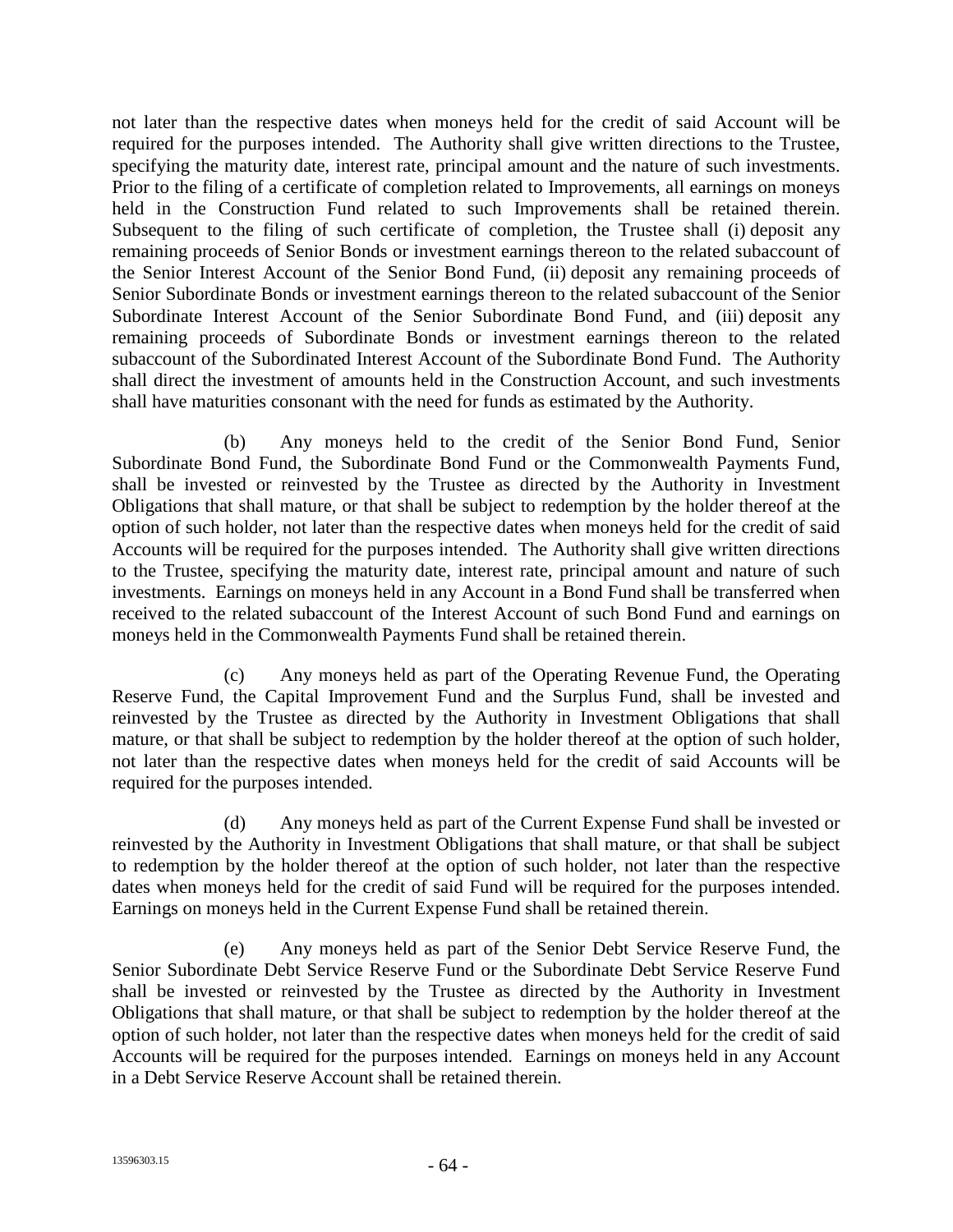(f) In computing the amount in any Fund or Account created by this Agreement, except for the Senior Debt Service Reserve Fund, the Senior Subordinate Debt Service Reserve Fund and the Subordinate Debt Service Reserve Fund, obligations purchased as an investment of moneys therein shall be valued at the lower of market value and the amortized value thereof. Amortized value, when used with respect to an obligation purchased at par, means the par amount thereof, and, when used with respect to an obligation purchased at a premium above or a discount below par, means the value as of any given time obtained by dividing the total premium or discount at which such obligation was purchased by the number of interest payments remaining on such obligation after such purchase and deducting the amount thus calculated for each Interest Payment Date after such purchase from the purchase price in the case of an obligation purchased at a premium and adding the amount thus calculated for each Interest Payment Date after such purchase to the purchase price in the case of an obligation purchased at a discount. Except as set forth in the following sentence, valuations shall be made by the party holding each such Fund or Account at least annually not later than the end of each Fiscal Year and at such other times as the Authority may deem appropriate. Investments in the Senior Debt Service Reserve Fund, the Senior Subordinate Debt Service Reserve Fund and the Subordinate Debt Service Reserve Fund shall be valued by the Trustee at least semiannually at the fair market value thereof, plus accrued interest. In computing the value of the assets of any Fund or Account established hereunder, investments and accrued interest thereon shall be deemed a part thereof.

(g) For the purposes of this Section, each investment agreement shall be valued at par if amounts thereunder may be withdrawn without penalty in accordance with the terms thereof.

(h) The Trustee may sell or redeem any obligation in which moneys shall have been invested as provided in this Article to the extent necessary to provide cash in the respective funds or accounts, to make any payments required to be made therefrom or to facilitate the transfers of money between various funds and accounts as may be required or permitted from time to time pursuant to the provisions of this Agreement.

(i) Notwithstanding provisions herein for transfer to or holding in particular funds and accounts amounts received or held by the Trustee hereunder, investments in any and all funds and accounts created by this Agreement may be commingled (except amounts held in any arbitrage rebate fund), provided that, notwithstanding any such commingling, the Trustee shall at all times account for such investments in the funds and accounts to which they are credited and otherwise as provided in this Agreement.

(j) The Authority, each Qualified Depositary and the Trustee shall not be liable for any depreciation in the value of any investments held in the funds or accounts created by this Agreement, or for any loss arising from any investment permitted hereby. The investments authorized by this Article shall at all times be subject to the provisions of applicable law, as amended from time to time. In the event that the Authority, upon the written opinion of Bond Counsel, addressed to the Trustee and the Authority, is of the opinion that it is necessary to restrict or limit the yield on the investment of any money or securities held in any fund in order to avoid the Bonds being considered "arbitrage bonds" within the meaning of Section 148 of the Code, the Authority may direct the Trustee in writing to take whatever action is necessary to properly restrict or limit the yield on such investment in accordance with such instructions, in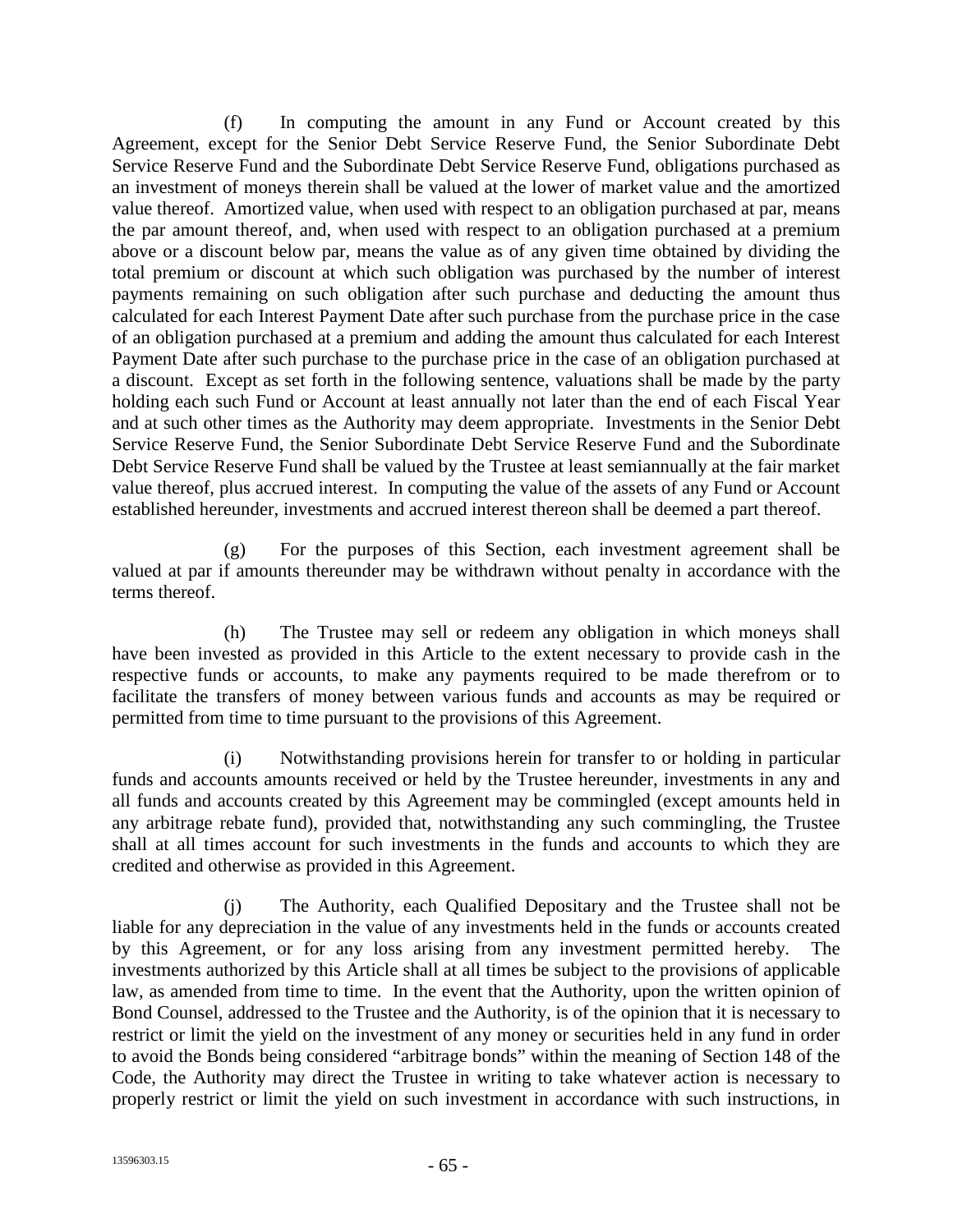which event the Trustee shall follow such directions. If the Trustee has not received directions from the Authority on how to invest any of the Funds and Accounts established hereunder, the Trustee shall invest the moneys in such Funds and Accounts in Government Obligations.

## **ARTICLE VII**

# **PARTICULAR COVENANTS**

### **Section 7.01 Rate Covenant.**

(a) The Authority shall fix, charge and collect such rates, fees, rentals and other charges for the use of and the services furnished by the Systems and shall, from time to time and as often as shall appear necessary, revise such rates, fees and other charges so as to meet the following four independent requirements (which will be calculated annually no later than six (6) months after the end of each Fiscal Year based upon the Operating Revenues and Authority Revenues set forth in the Authority's most recent audited financial statements):

(i) Operating Revenues shall be sufficient to be at least equal to 250% of Annual Debt Service with respect to the Senior Indebtedness for the current Fiscal Year;

(ii) Operating Revenues shall be sufficient to be at least equal to 200% of Annual Debt Service with respect to the Senior Indebtedness and the Senior Subordinate Indebtedness for the current Fiscal Year;

(iii) Operating Revenues shall be sufficient to be at least equal to 150% of Annual Debt Service with respect to all Bonds and Other System Indebtedness for the current Fiscal Year; and

(iv) Authority Revenues, shall be sufficient to be at least equal to 100% of (A) Annual Debt Service on Indebtedness, (B) Current Expenses, (C) the amounts, if any, necessary to be deposited in any Senior Debt Service Reserve Account, Senior Subordinate Debt Service Reserve Account or Subordinate Debt Service Reserve Account to restore the amount on deposit therein to the amount of the applicable Debt Service Reserve Requirement (provided that such Accounts will be deemed to be funded at the applicable Debt Service Reserve Requirement for so long as the deposits required by Sections  $5.02(c)(ii)$ , (iv) and (vi) are being made), (D) the amount, if any, necessary to be deposited in the Operating Reserve Fund to maintain the balance therein at the Operating Reserve Fund Requirement and, (E) the amount, if any, necessary to be deposited in the Capital Improvement Fund and the Rate Stabilization Account of the Surplus Fund in accordance with the Annual Budget for the current Fiscal Year.

(b) The Authority shall immediately retain a Consultant to submit a written report and recommendations with respect to increases in the Authority's rates, fees and other charges and improvements in the operations of and the services rendered by the Systems and the Authority's accounting and billing procedures necessary to bring the Authority into compliance with the Rate Covenant if (i) at the end of any Fiscal Year the Authority is not in compliance with the Rate Covenant, (ii) the Authority fails for three consecutive months to make the deposits required by Section 5.02 to the Senior Bond Fund, the Senior Subordinate Bond Fund and the Subordinate Bond Fund, (iii) there is a deficiency in a Senior Debt Service Reserve Account, a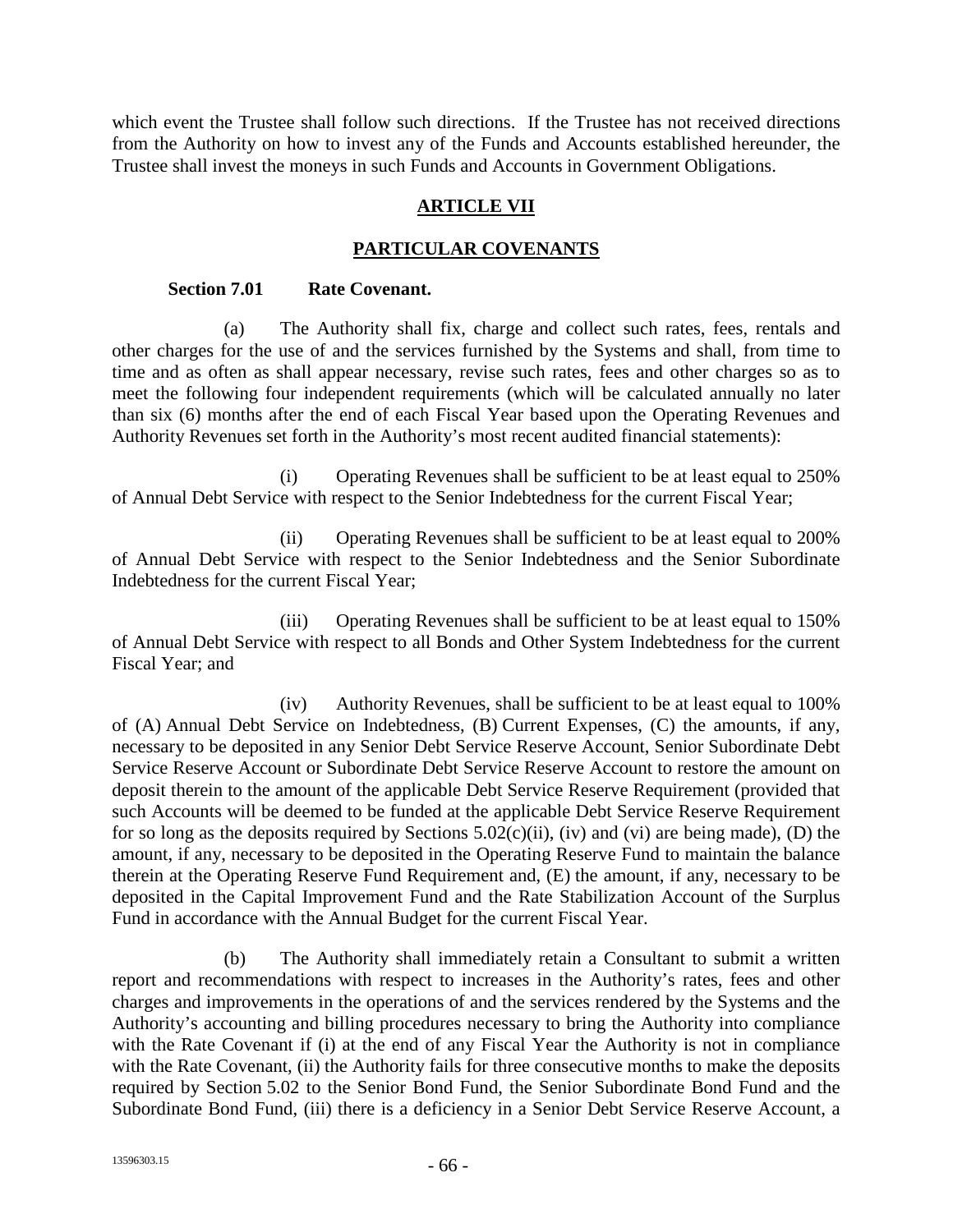Senior Subordinate Debt Service Reserve Account or a Subordinate Debt Service Reserve Account for longer than three consecutive months (provided no such deficiency shall be deemed to exist so long as the deposits required by Section 5.02(c)(ii), (iv) and (vi) are being made), or (iv) there is a deficiency in the Operating Reserve Fund for longer than six consecutive months. The report and recommendations shall be filed with the Trustee and the Authority within 120 days from the date the Consultant is retained. The Authority shall promptly revise its rates, fees and charges, and alter its operations and services to conform with the report and recommendations of the Consultant to the extent permitted by law.

(c) If the Authority promptly revises its rates, fees, charges, operations, services and procedures in conformity with the report and recommendations of the Consultant and otherwise follows such recommendations to the extent permitted by law so that the Authority is expected to be, when its actions become fully effective, in compliance with the Rate Covenant, then any failure to meet the Rate Covenant will not constitute an Event of Default under this Agreement. Upon the adoption of any revision of rates, fees and charges, the Authority shall cause a certified copy thereof to be filed with the Trustee.

In the event that the Authority shall fail to diligently pursue an adjustment of the schedule of rates, fees and charges in accordance with the provisions of this Section, the Trustee, without regard to whether an Event of Default shall have occurred, shall, upon the request of the Holders of not less than ten per centum (10%) in principal amount of all Senior Bonds then Outstanding and upon being indemnified to its satisfaction, institute and prosecute in a court of competent jurisdiction an appropriate suit, action or proceeding to compel the Authority to adjust such schedule in accordance with the requirements of this Section, and the Authority covenants that it will adopt and charge rates and charges in compliance with any judgment, order or decree entered in any such suit, action or proceeding.

## **Section 7.02 Annual Budget and Disbursement Schedule.**

(a) Before the beginning of each Fiscal Year, (i) the Authority shall adopt a budget for the operation of the Systems for the ensuing Fiscal Year, which budget shall be called the Annual Budget and (ii) the chief financial officer of the Authority shall prepare a certified Disbursement Schedule for the payment of Current Expenses for the ensuing Fiscal Year..

(b) The Authority covenants that on or before April 15 of each year, it will cause a preliminary Annual Budget and a preliminary Disbursement Schedule to be prepared and delivered to the Consulting Engineer and the Government Development Bank for Puerto Rico. Within forty-five (45) days of receipt of the preliminary budget and Disbursement Schedule, the Consulting Engineer shall deliver to the Authority and the Government Development Bank for Puerto Rico any comments thereon.

(c) The Authority covenants that on or before June  $30<sup>th</sup>$  of each year it will cause to be adopted a final Annual Budget and prepared a final Disbursement Schedule for the ensuing Fiscal Year and that it will file such budget and schedule with the Trustee, the Government Development Bank for Puerto Rico and the Consulting Engineer.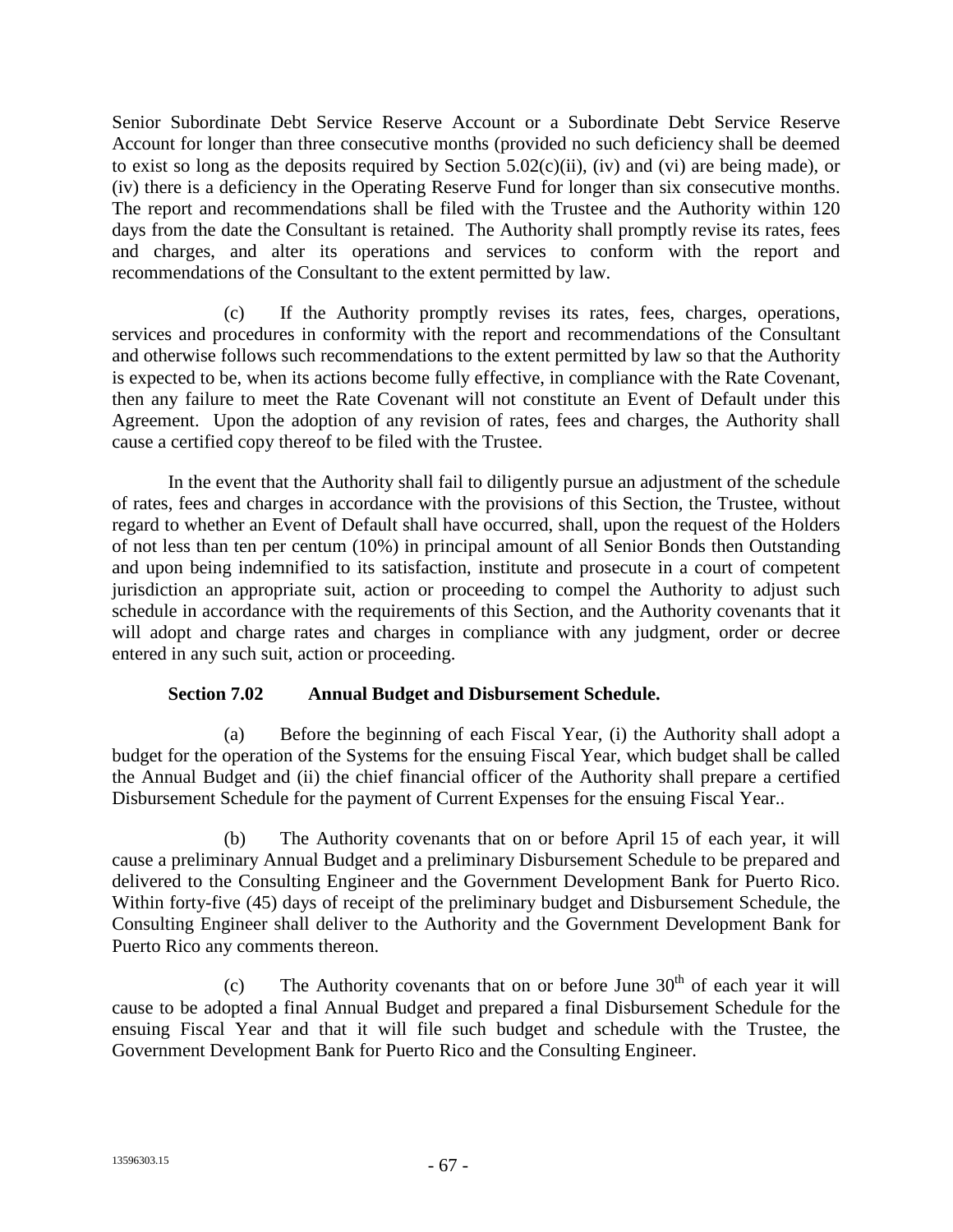(d) Each Annual Budget shall be prepared in such manner as to show in reasonable detail (1) Authority Revenues estimated to be received during such Fiscal Year, (2) the amount of Annual Debt Service that will become due during such Fiscal Year, (3) the amount, if any, required to be deposited in the Senior Debt Service Reserve Fund, the Senior Subordinate Debt Service Reserve Fund and the Subordinate Debt Service Reserve Fund to make the amount on deposit in each respective Account therein equal to the applicable Debt Service Reserve Requirement (provided that such Accounts will be deemed to be funded at the applicable Debt Service Reserve Requirement so long as the deposits required by Section  $5.02(c)(ii)$ , (iv) and (vi) are being made), (4) the Current Expenses expected to be incurred during such Fiscal Year (calculated on an accrual basis), (5) the amount, if any, required to be deposited in the Operating Reserve Fund to make the amount on deposit therein equal to the amount of the Operating Reserve Requirement, (6) the amount, if any, required to be deposited in the Capital Improvement Fund, (7) the amount, if any, required to be deposited in the Rate Stabilization Account of the Surplus Fund, and (8) the amount of Operating Revenues and Authority Revenues that will be sufficient to meet the Rate Covenant required pursuant to Section 7.01 for such Fiscal Year. The Annual Budget shall be prepared in sufficient detail to show also the amounts to be deposited in the various funds, accounts and subaccounts created by or under this Agreement or funds and accounts otherwise required to be maintained on behalf of the Systems.

(e) Each annual Disbursement Schedule shall be prepared in such manner as to show in reasonable detail, the Current Expenses expected to be incurred during such Fiscal Year (calculated on a cash basis), including (i) all cash disbursements contained in the Annual Budget for the Fiscal Year, (ii) expenses that may have accrued in prior years and are expected to be paid in the current Fiscal Year, (iii) amounts that are necessary to pay for or result from an emergency condition, (iv) amounts that are necessary to pay judgments or otherwise result from the settlement of litigation, (v) project expenditures that the Authority has determined to capitalize, (vi) amounts that are necessary to be advanced for Costs of Improvements and (vii) other similar disbursements.

(f) On or before each Deposit Date, the chief financial officer shall revise the Disbursement Schedule and deliver a certified copy of such revised Disbursement Schedule to the Trustee and the Government Development Bank for Puerto Rico, which schedule shall include the information required by Section 7.11(b).

(g) The Authority may amend the Annual Budget at any time during the Fiscal Year and any amendment which decreases Operating Revenues by 5% or more in the aggregate for such Fiscal Year shall be accompanied by a report of the Consulting Engineer. A copy of each amendment to the Annual Budget shall be filed promptly with the Trustee and the Consulting Engineer.

(h) If for any reason an Annual Budget is not adopted by the time required by subsection (c) of this Section, the last previously adopted Annual Budget shall be deemed to provide for and regulate and control expenditures during each subsequent Fiscal Year until an Annual Budget for such Fiscal Year has been adopted.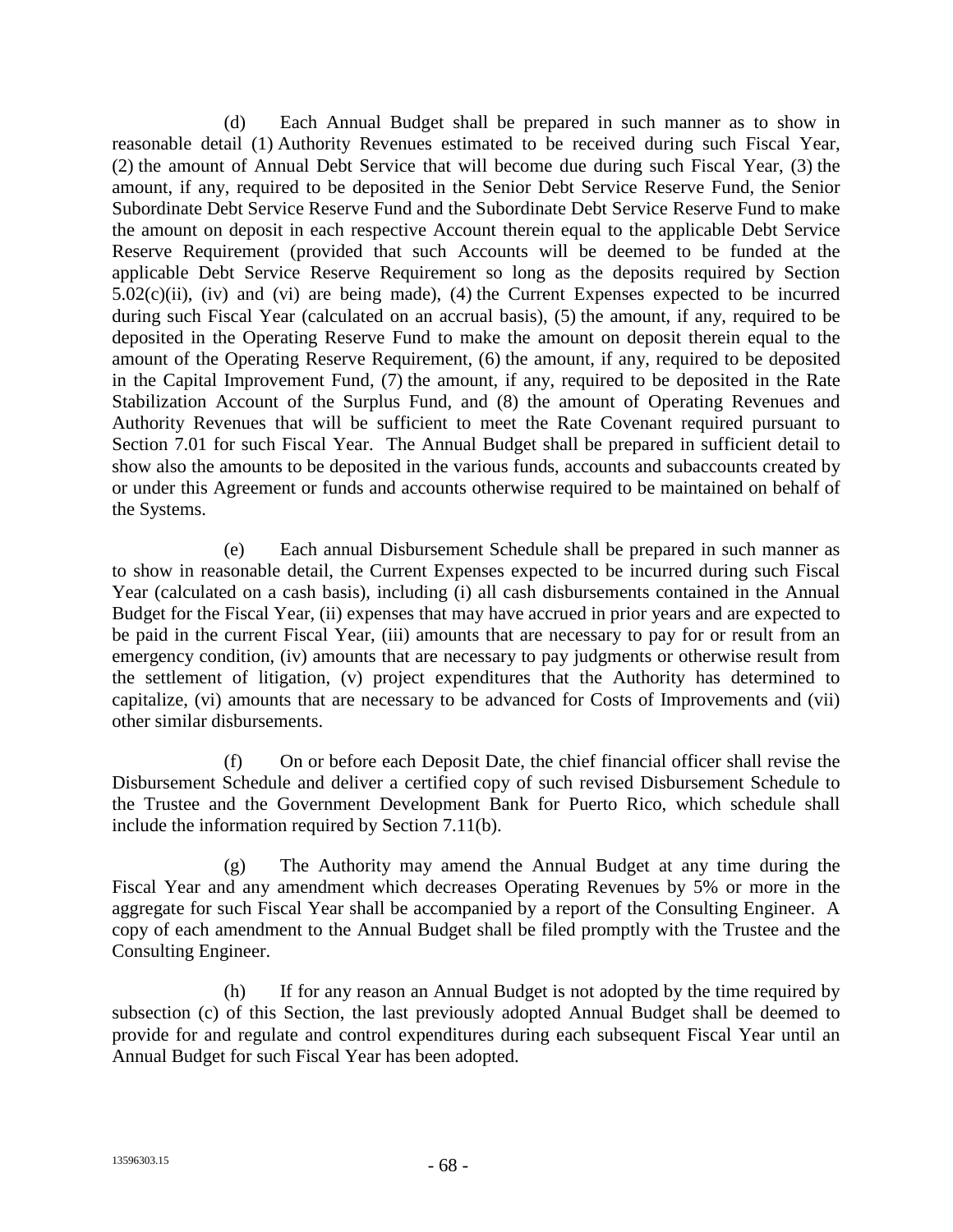(i) If for any reason a Disbursement Schedule is not delivered by the time required by subsection (c) or (f) of this Section, the last previously certified Disbursement Schedule shall be deemed to provide for cash expenditures during the current and subsequent months until certified revised Disbursement Schedule has been delivered.

(j) Upon the occurrence and continuance of an Event of Default (other than an Event of Default specified in 8.01(f)) and until delivery of the documents set forth in Section 8.05(b), the Authority shall prepare and deliver to the Trustee a Disbursement Schedule which sets forth on a monthly cash basis the operating and maintenance expenses of the Systems, which Disbursement Schedule must be approved by the Consulting Engineer.

# **Section 7.03 Payment of Principal, Interest and Premium; Pledge of Authority Revenues.**

The Authority covenants that it will promptly pay the principal of and the interest on every Bond issued hereunder and secured hereby at the places, on the dates and in the manner specified herein and in said Bonds and any premium required for the retirement of said Bonds by purchase or redemption, according to the true intent and meaning thereof. Except as in this Agreement otherwise provided, such principal, interest and premium, if any, are payable solely from the Authority Revenues, which Authority Revenues are hereby pledged to the payment thereof in the manner and to the extent hereinabove particularly specified; provided, however, that any Authority Revenues received from the Commonwealth of Puerto Rico on account of Commonwealth Guaranteed Indebtedness or Commonwealth Supported Obligations are not subject to the lien hereof and shall only be used for the purposes set forth in Section 5.12 hereof. Nothing in the Bonds or in this Agreement shall be deemed to constitute the Bonds a debt or obligation of the Commonwealth of Puerto Rico or any of its municipalities or other political subdivisions, other than the Authority, and neither the Commonwealth of Puerto Rico nor any such municipality or other political subdivision, other than the Authority, shall be liable for the payment of the principal of any premium, if any, or the interest on the Bonds.

# **Section 7.04 Construction of Improvements.**

The Authority covenants that it will construct or cause the construction of Improvements reasonable and desirable for the operation of the Systems in a safe and efficient manner, and that upon the completion of any Improvements, the Authority will operate and maintain or cause the operation and maintenance of the Improvements as part of the Systems. If deemed advisable by the Authority, the Consulting Engineer shall review any plans and specifications for the Improvements and such construction shall proceed only after the Consulting Engineer approves the plans and specifications.

### **Section 7.05 Maintenance of the Systems.**

The Authority further covenants that it will establish and enforce reasonable rules and regulations governing the use of the Systems and the operation thereof, that all compensation, salaries, fees and wages paid by it in connection with the maintenance, repair and operation of said Systems will be reasonable, that no more persons will be employed by it than are necessary, that it will operate said Systems or cause the Systems to be operated in a reasonable, efficient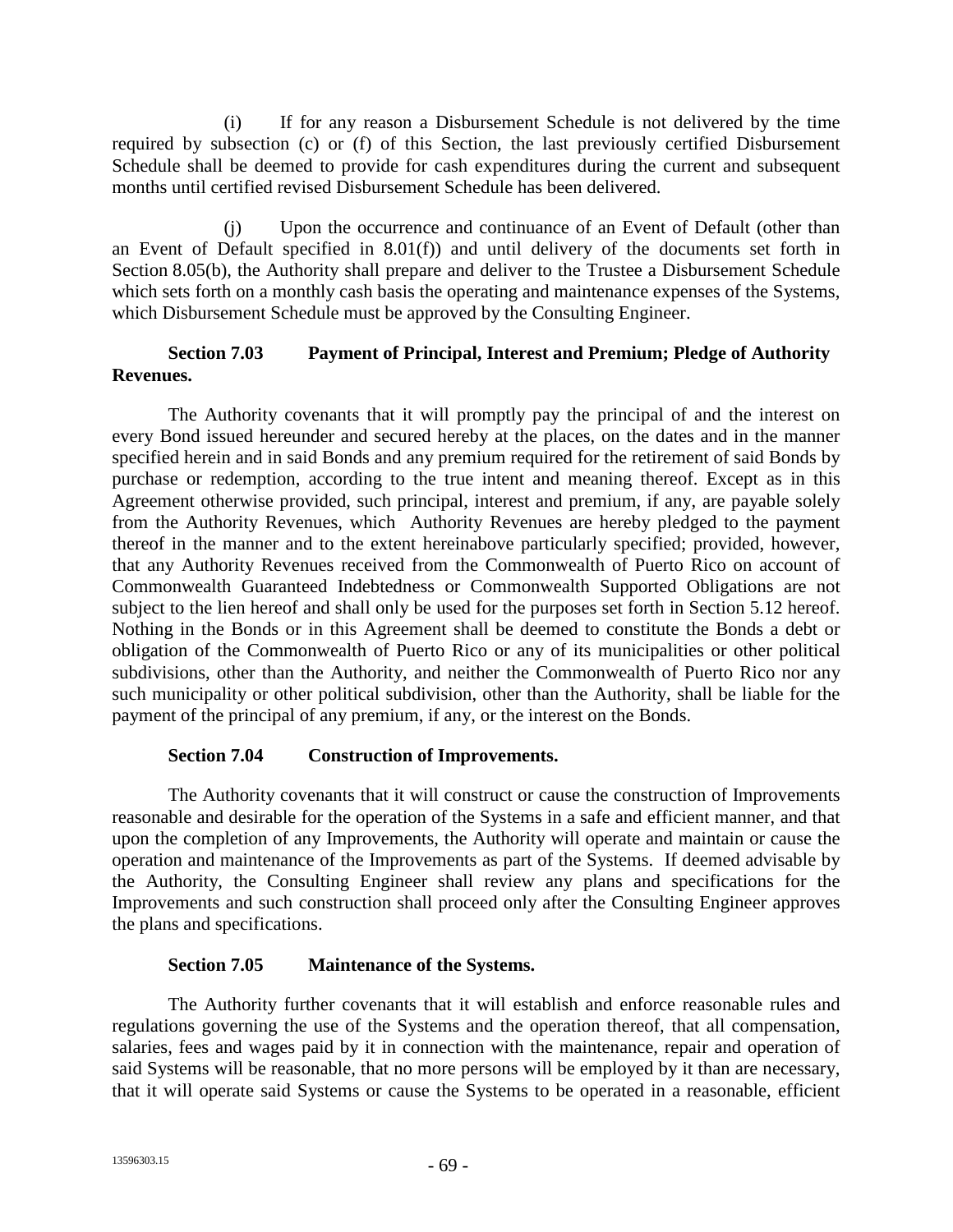and economical manner, that it will at all times maintain said Systems or cause said Systems to be maintained in good repair and in sound operating condition and will make or cause to be made all necessary repairs, renewals and replacements, and that it will comply and cause compliance with all valid acts, rules, regulations, orders and directions of any legislative, executive, administrative or judicial body applicable to said Systems, except to the extent that such non-compliance does not result in a material adverse effect or has not otherwise been provided for as an operational contingency and the Authority is exercising commercially reasonable efforts to comply therewith. The Authority may transfer, to the extent permitted by law and Section 7.12, the day-to-day operations of the Systems or any program that would be carried out by the Authority to another entity; as long as the Authority shall cause such other entity to undertake such operations or programs so that the Authority does not violate the terms of this Agreement and so that the Authority is not rendered unable to observe its covenants under this Agreement.

### **Section 7.06 Payment of Lawful Charges.**

The Authority further covenants that, from the Authority Revenues, it will pay all municipal or other governmental charges lawfully levied or assessed upon the Systems or any part thereof or upon any Authority Revenues when the same shall become due, that it will not create or suffer to be created any lien or charge upon the Systems or any part thereof or upon the Authority Revenues ranking equally with or prior to the Indebtedness, except to the extent and in the manner otherwise permitted in this Agreement, and that, from the Authority Revenues, it will pay or cause to be discharged, or will make adequate provision to satisfy and discharge, within sixty (60) days after the same shall accrue, all lawful claims and demands for labor, materials, supplies or other objects which, if unpaid might by law become a lien upon the Systems or any part thereof or the Authority Revenues; provided, however, that nothing contained in this Section shall require (i) the Authority to pay or cause to be discharged, or make provision for, any such lien or charge so long as the validity thereof shall be contested in good faith and by appropriate legal proceedings or (ii) Authority Revenues received from the Commonwealth of Puerto Rico on account of Commonwealth Guaranteed Indebtedness or Commonwealth Supported Obligations to be used for any purpose other than those specified in Section 5.12 hereof.

# **Section 7.07 Retention of Consulting Engineer and Other Consultants.**

Unless the Senior Bonds shall have been rated investment grade by at least two Rating Agencies for twenty-four (24) consecutive months, the Authority covenants and agrees that it will, for the purpose of performing and carrying out the duties imposed on the Consulting Engineer and other Consultants by this Section 7.07, retain the Consulting Engineer and other Consultants. Except for fees and expenses incurred in connection with the issuance of Indebtedness or the construction of Improvements, the cost of retaining the Consulting Engineer and other Consultants shall be treated as a part of Current Expenses.

It shall be the duty of the Consulting Engineer to prepare and file reports with the Authority and the Trustee, no later than thirty (30) days after receipt of the Annual Budget, setting forth the following: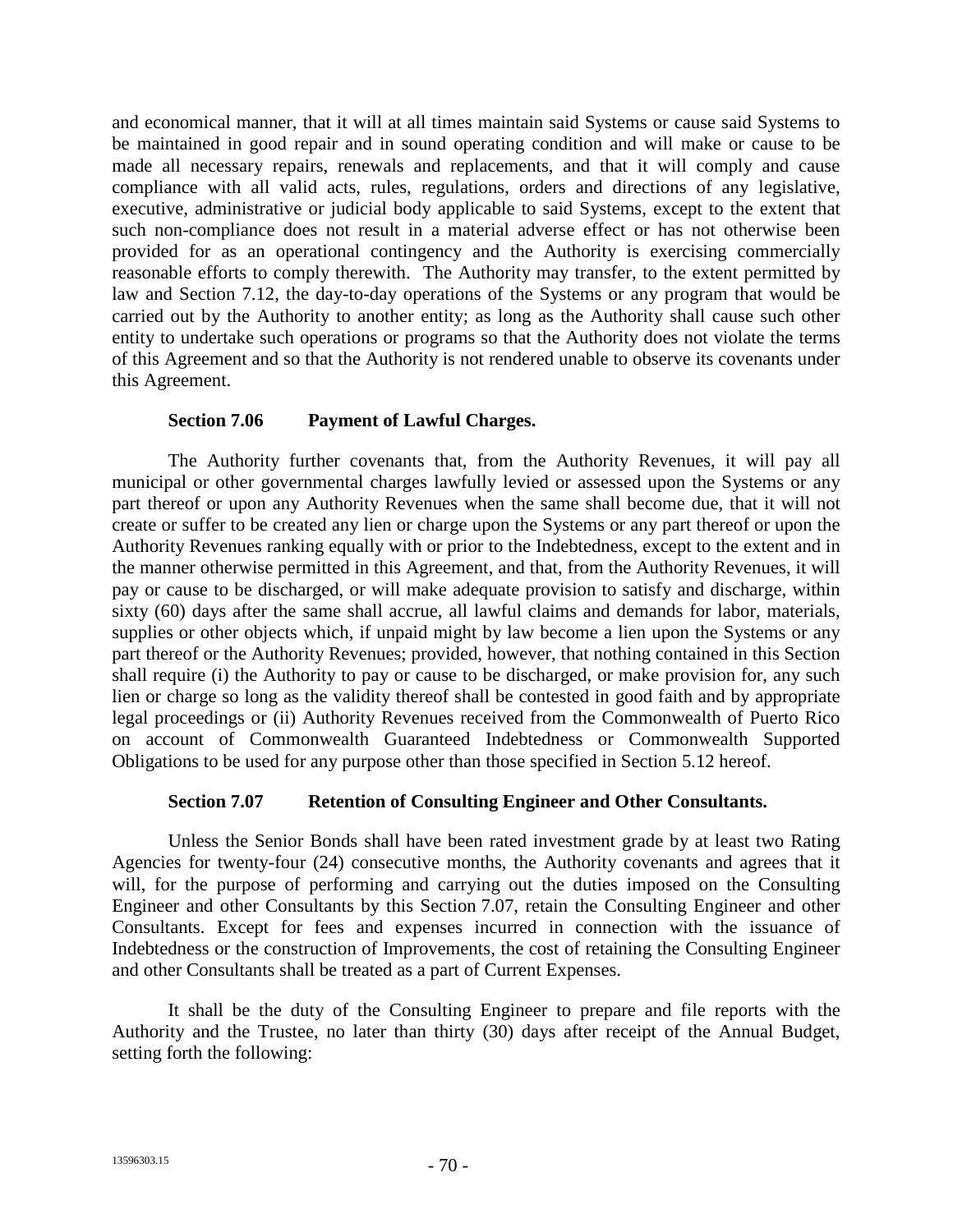(a) the recommendations of the Consulting Engineer as to the proper maintenance, repair and operation of the Systems during the ensuing Fiscal Year, and an estimate of the amounts of money necessary for such purposes;

(b) the recommendations of the Consulting Engineer as to the amount that should be deposited in each month during the ensuing Fiscal Year to the credit of the Capital Improvement Fund;

(c) the recommendations of the Consulting Engineer as to the Improvements which should be made during the ensuing Fiscal Year, and an estimate of the amounts of money necessary for such purposes, showing separately (i) the amount to be expended during such Fiscal Year from moneys to the credit of the Capital Improvement Fund and the Surplus Fund and (ii) the amount to be expended during such Fiscal Year from the proceeds of Bonds and other Indebtedness;

(d) the recommendations of other Consultants retained by or relied upon by the Consulting Engineer as to the insurance to be carried under the provisions of Section 7.08 of this Article;

(e) a statement by the Consulting Engineer of the cost of all additions made to the Systems and of the cost (if the cost cannot be accurately determined, the estimated cost) of all retirements of property made in such Fiscal Year;

(f) a report of the Consulting Engineer (which may retain other Consultants as necessary) as to the adequacy of existing rates and charges for purposes of the Rate Covenant contained in Section 7.01 hereof for the then current Fiscal Year to date and recommendations as to any necessary or advisable revisions of rates and charges and such other advices and recommendations as they may deem desirable; and

(g) the findings of the Consulting Engineer whether the properties of the Systems have been maintained in good repair and sound operating condition, and their estimate of the amount, if any, required to be expended to place such properties in such condition and the details of such expenditures and the approximate time required therefor.

The Authority further covenants that the Consulting Engineer and other Consultants shall at all times have free access to all properties of the Systems and every part thereof for the purposes of inspection and examination, and that its books, records and accounts may be examined by the Consulting Engineer and other Consultants at all reasonable times.

# **Section 7.08 Insurance.**

The Authority covenants that it will at all times carry or cause to be carried insurance, with a responsible insurance company or companies, approved by an Insurance Consultant, authorized and qualified under the laws of the Commonwealth of Puerto Rico to assume the risk thereof, covering such properties belonging to the Systems as are customarily insured, and against loss or damage from such causes as are customarily insured against, by the Authority in its insurance program. The Authority shall employ an Insurance Consultant to review the insurance program of the Authority from time to time (but not less frequently than biennially). If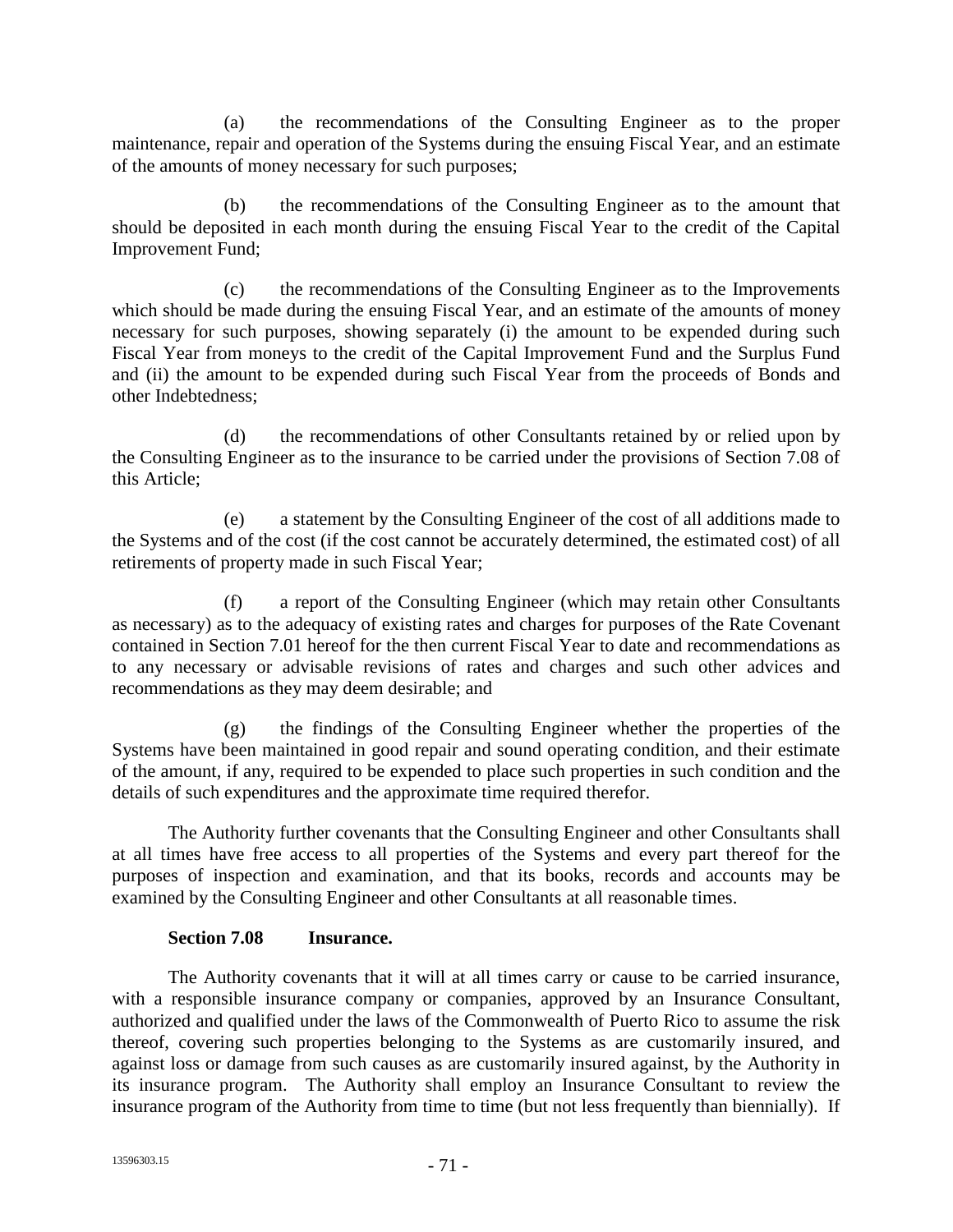the Insurance Consultant makes recommendations for the increase of any coverage, the Authority shall increase or cause to be increased such coverage in accordance with such recommendations, subject to a good faith determination of the Authority that such recommendations, in whole or in part, are in the best interests of the Authority. Notwithstanding anything in this Section to the contrary, the Authority shall have the right, without giving rise to an Event of Default, solely on such account, (i) to maintain insurance coverage below that most recently recommended by Insurance Consultant, if the Authority furnishes to the Trustee a report of the Insurance Consultant to the effect that the issuance so provided, affords either the greatest amount of coverage available for the risk being insured against at rates which in the judgment of the Insurance Consultant are reasonable in connection with reasonable and appropriate risk management.

All insurance policies shall be to the extent practicable for the benefit of the Authority, the Trustee and other interested parties, as their interests may appear, shall be made payable to the Authority or other owners of portions of the Systems, and shall be deposited with the Authority or other officer of the Board designated for said purpose. The proceeds of any and all such insurance shall be deposited by the Authority in the name of the Authority with a Qualified Depositary.

The Authority covenants that, immediately after any loss or damage to any properties of the Systems resulting from any cause, whether or not such loss or damage shall be covered by insurance, it will cause its engineers to prepare plans and specifications for repairing, replacing or reconstructing (either in accordance with the original or a different design) the damaged or destroyed property, and that it will forthwith commence or cause to be commenced and diligently prosecute or cause to be diligently prosecuted the repair, replacement or reconstruction of the damaged or destroyed property unless it shall determine that the repair, replacement or reconstruction of such property is not essential to the efficient operation of the Systems, in which case the proceeds of insurance shall be deposited in the Capital Improvement Fund.

Except as provided in the foregoing paragraph, the proceeds of all insurance referred to in this Section shall be available for, and shall to the extent necessary be applied to, the repair, replacement or reconstruction of the damaged or destroyed property, and shall be paid out in such manner hereinabove provided for payments from the Construction Fund. If such proceeds are more than sufficient for such purpose, the balance remaining shall be deposited to the credit of the Capital Improvement Fund. If such proceeds shall be insufficient for such purpose, the deficiency may be supplied out of moneys in the Capital Improvement Fund.

Notwithstanding the foregoing provisions of this Section, the Authority may institute a self-insurance program with regard to such risks as shall be consistent with the practices of utilities operating in a manner similar to the Systems as shall be approved by a Consultant.

### **Section 7.09 Insurance Policies.**

Within the first ninety (90) days of each Fiscal Year the Authority shall mail to the Trustee and the Consulting Engineer a schedule of all insurance policies referred to in Section 7.08 of this Article which are then in effect, stating with respect to each policy the name of the insurer, the amount, number and expiration date, and the hazards and risks covered thereby. All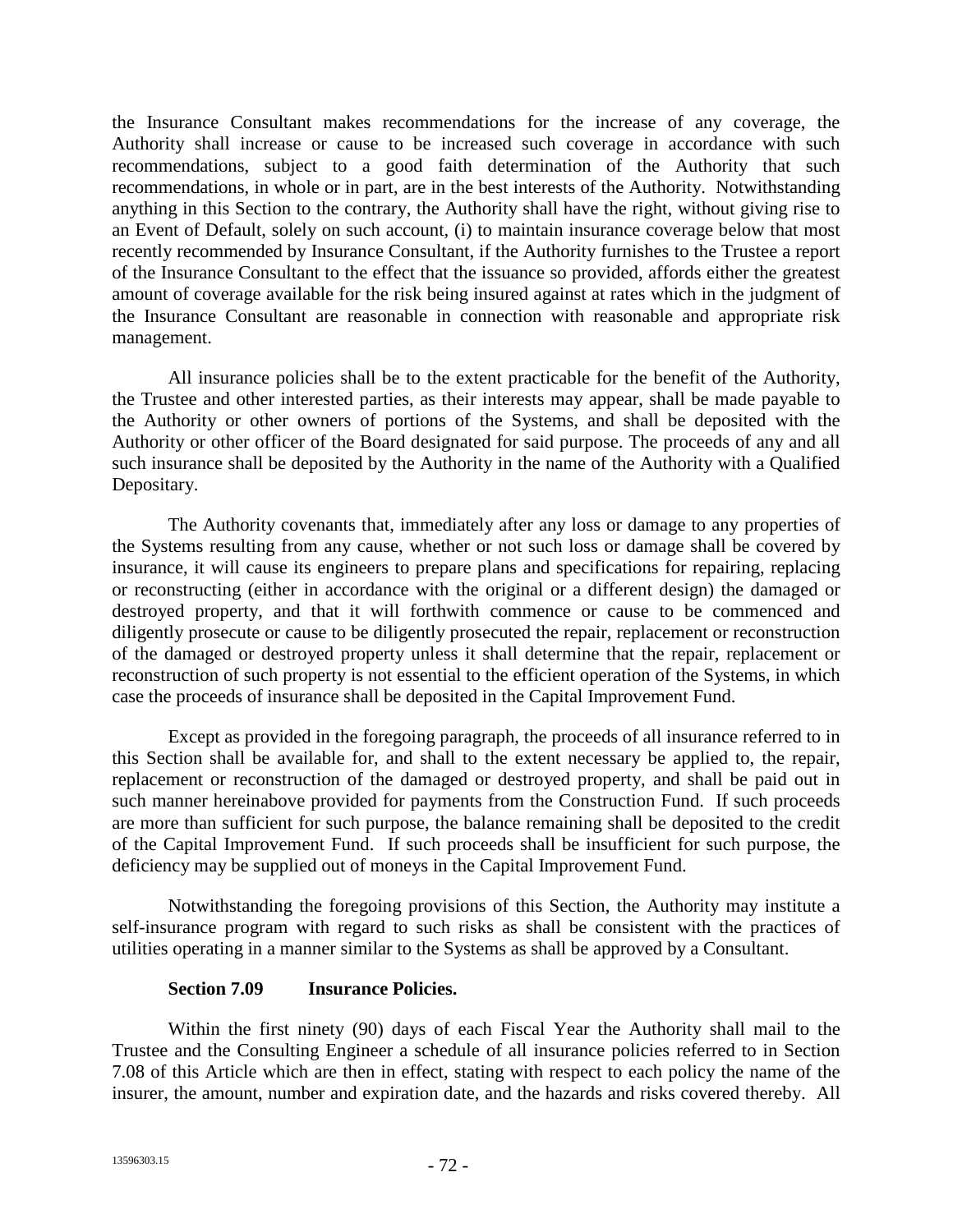insurance policies shall be open to the inspection of the Holders of Bonds and their representatives at all reasonable times. The Authority is hereby authorized to demand, collect, sue and receipt for any insurance money which may become due and payable under any policies payable to the Authority.

# **Section 7.10 Protection of Security; No Impairment.**

(a) The Authority Revenues and other moneys, securities and funds pledged hereunder are and will be free and clear of any pledge, lien, charge or encumbrance thereon or with respect thereto prior to, or of equal rank with, the pledge created by this Agreement, except as otherwise expressly provided herein, and all action on the part of the Authority to that end has been duly and validly taken. The Bonds are and will be valid and legally enforceable obligations of the Authority in accordance with their terms and the terms of this Agreement. The Authority shall at all times, to the extent permitted by law, defend, preserve and protect the pledge of the Authority Revenues and other moneys, securities and funds pledged under this Agreement and each Supplemental Agreement and all the rights of the holders of Indebtedness hereto against all claims and demands of all persons whomsoever. In no event shall Authority Revenues received from the Commonwealth of Puerto Rico on account of Commonwealth Guaranteed Indebtedness or Commonwealth Supported Obligations be subject to the lien hereof or be used for any purpose other than those specified in Section 5.12 hereof

(b) The Authority further covenants and agrees that, so long as any Indebtedness shall be Outstanding, none of the Authority Revenues will be used for any purpose other than as provided in this Agreement, and that no contract or contracts will be entered into or any action taken by which the rights of the Trustee or of the Holders might be impaired or diminished. Any resolution adopted by the Board authorizing the issuance of a Series of Bonds or any Supplemental Agreement executed by the Authority for such purpose shall, for all purposes, be deemed part of this Agreement and shall constitute a contract for the benefit of the Holders of said Series. This Agreement and any such resolution may be supplemented and amended only in accordance with Article IX hereof, except for supplements and amendments adopted prior to the issuance of the applicable Series of Bonds, which may be adopted without restriction.

# **Section 7.11 Accounts and Records.**

(a) The Authority further covenants that its accounts will be kept according to standard practices for public utility systems similar to the properties and business of the Authority and applicable in such circumstances, and in such manner as appropriate to segregate, insofar as advisable, the accounts in respect of the different classes of its operations, projects, undertakings and activities, that it will keep accurate records and accounts of all items of cost and expenditures relating to the Systems and to each integral unit of said Systems, the Authority Revenues and the application of such Authority Revenues, and the number of consumers, and that it will keep such records and accounts with respect to the physical properties comprising part of the Systems in such manner that it will be possible at all times to identify both the amounts and the items of all additions and retirements.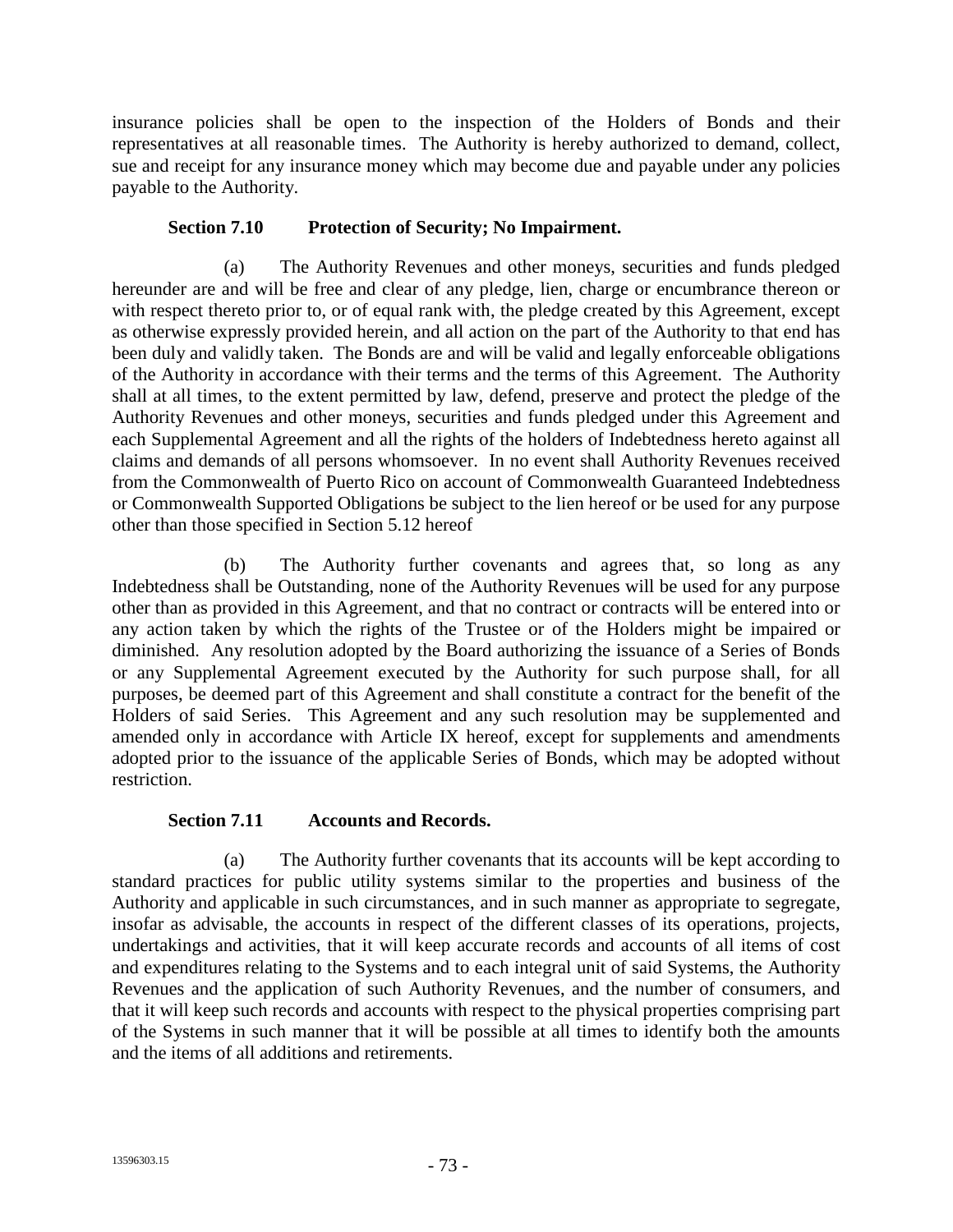(b) The Authority further covenants that on or before each Deposit Date, it shall provide to the Trustee, the Consulting Engineer, other Consultants, if any, and Government Development Bank for Puerto Rico as part of the Disbursement Schedule required to be delivered pursuant to Section 7.02(f) (i) for the period commencing on the prior Deposit Date to the Business Day prior to such current Deposit Date a statement of  $(x)$  Authority Revenues,  $(y)$ cash payments for operating and maintenance expenses, and proceeds from the sale of property or other extraordinary revenue items (to the extent not included in Authority Revenues) and (ii) a reconciliation of Authority Revenues and cash payments for operating and maintenance expenses to Current Expenses and Operating Revenues for the monthly period ending on the preceding Deposit Date and Fiscal Year-to-date period through such preceding Deposit Date.

(c) The Authority further covenants that in the first month of each Fiscal Year it will cause an audit to be made of its books and accounts relating to the Systems by an independent firm of certified public accountants of suitable experience and responsibility to be chosen by the Executive President. Before the first day of the sixth month following the making of such audit, reports of such audits shall be filed with the Trustee and the Authority, and copies of such reports shall be mailed to the Consulting Engineer and the other Consultants. Such audit reports shall set forth in respect of the preceding Fiscal Year the same matters as are hereinabove required for the monthly reports, the findings of such public accountants as to whether the moneys received by the Authority under the provisions of this Agreement during such Fiscal Year or portion of such Fiscal Year for which Bonds have been issued and Outstanding under this Agreement have been applied in accordance with the provisions of this Agreement, whether any obligations for Current Expenses were incurred in the preceding Fiscal Year or portion of such Fiscal Year for which Bonds have been issued and Outstanding under this Agreement, whether the Authority Revenues for the preceding Fiscal Year or portion of such Fiscal Year for which Bonds have been issued and Outstanding under this Agreement have exceeded or were less than the amount for such Fiscal Year or such portion thereof required pursuant to Section 7.01 of this Agreement and whether the Authority is in default in the performance of any of the other covenants contained in this Article VII.

(d) The Authority further covenants that it will cause any additional reports or audits relating to the Systems to be made as required by law and by any applicable rules or regulations of any governmental authority or of any securities exchange on which the Bonds may be listed or traded, and that, as often as may be requested, it will furnish to the Trustee such other information concerning said Systems or the operation thereof as any of them may reasonably request.

(e) The cost of such audits shall be treated as a part of Current Expenses.

# **Section 7.12 No Sale, Lease, or Encumbrances; Exceptions.**

Except as expressly permitted in this Agreement, the Authority irrevocably covenants, binds, and obligates itself not to sell, lease, encumber, or in any manner dispose of the Systems as a whole or in part until all of the Indebtedness and all interest thereon shall have been paid in full or provision for such payment has been duly made in accordance with Article XI. The Authority shall have and hereby reserves the right, however, to sell, lease, or otherwise dispose of any of the property comprising a part of the Systems in the following manner, if any one of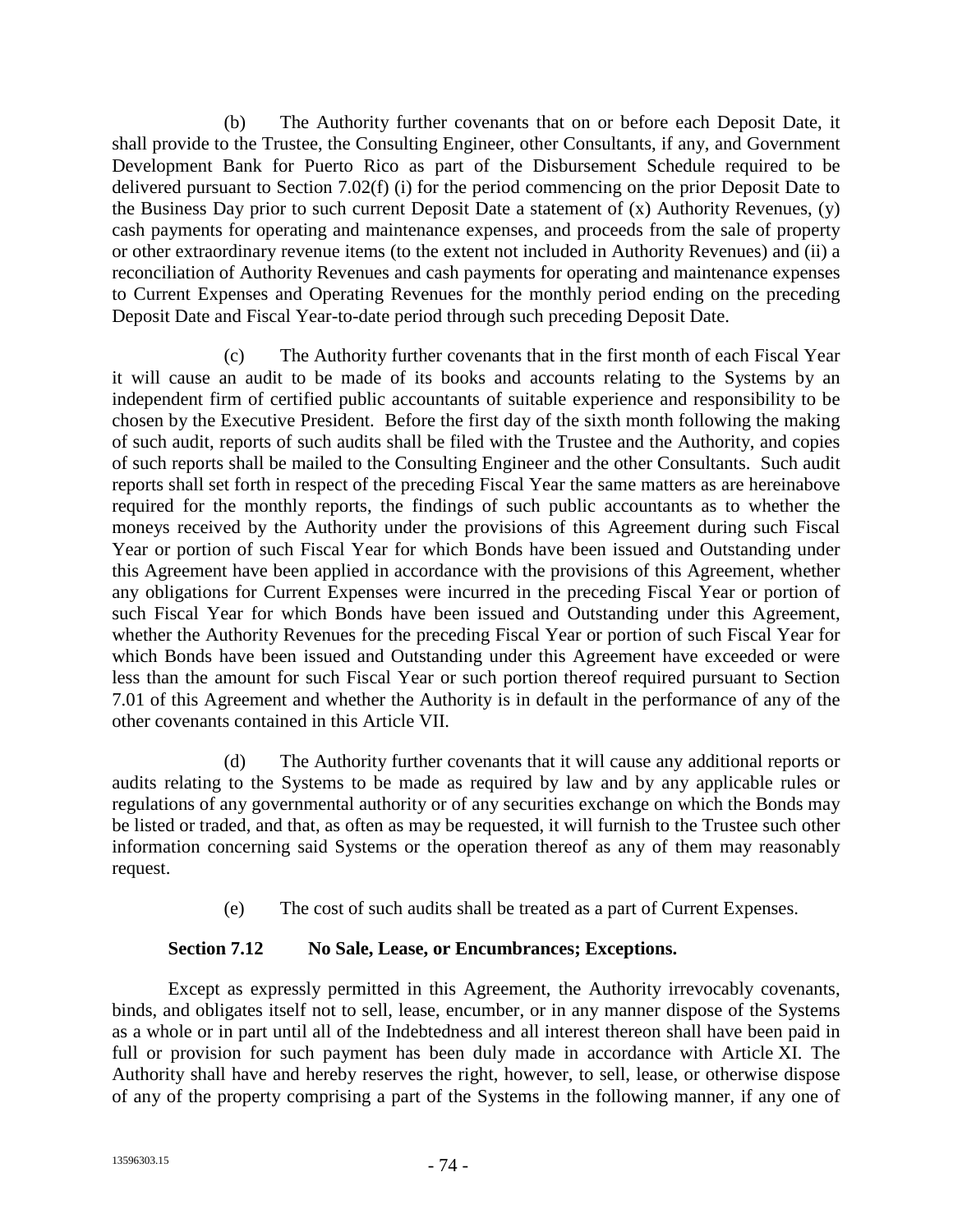the following conditions exists: (i) such property is not necessary for the operation of the Systems; (ii) such property is not useful in the operation of the Systems; (iii) such property is not profitable in the operation of the Systems; or (iv) the disposition of such property will be advantageous to the Systems and will not adversely affect the security for the Bondholders. All proceeds of any such sale shall be deposited in the Capital Improvement Fund.

Prior to the sale or lease of assets constituting in excess of 3% of the net assets on the Authority's most recent audited balance sheet to an entity other than a political subdivision, authority or agency of the Commonwealth of Puerto Rico the Authority shall:

(i) obtain a written report of the Consultant, describing the financial impact of any such sale or lease on the Authority Revenues, Operating Revenues, and balance sheet of the Authority;

(ii) obtain a written report of the Consultant, setting forth alternatives to the proposed sale or lease of such assets and comparing such alternatives to the proposal;

(iii) obtain an opinion of the Consultant to the effect that such sale or lease will not, in the current or any future Fiscal Year, result in the Authority not meeting the Rate Covenant required by Section 7.01 after such sale or lease. In reaching its conclusion, the Consultant shall take into consideration such factors affecting the Authority Revenues of the Authority as the Consultant may deem significant, including (A) anticipated diminution of Operating Revenues or Authority Revenues, (B) anticipated increases or decreases in Current Expenses whether or not attributable to such sale or lease, and (C) the reduction in the Annual Debt Service attributable to the application of the sale proceeds to the provision for payment of Indebtedness theretofore Outstanding; and

(iv) make a written determination, approved by the Board that the proposed sale or lease is more beneficial than (a) not entering into such sale or lease and (b) entering into one of the alternatives reviewed and presented by the Consultant.

The Authority reserves the right to sell any portion of the Systems to any political subdivision or authority or agency of one or more political subdivisions of the Commonwealth of Puerto Rico, provided that there shall be first filed with the Authority: (i) an opinion of Bond Counsel to the effect that such sale will not adversely affect the extent to which interest on any tax-exempt bonds is excluded from gross income for federal income tax purposes; and (ii) an opinion of a Consultant to the effect that such sale will not, in the current or any future Fiscal Year, result in Operating Revenues or Authority Revenues not meeting the required Rate Covenant required by Section 7.01 after such sale. In reaching its conclusion, the Consultant shall take into consideration such factors as the Consultant may deem significant, including (i) anticipated diminution of Operating Revenues or Authority Revenues, (ii) anticipated increases or decreases in Current Expenses whether or not attributable to such sale, and (iii) reduction in the Annual Debt Service attributable to the application of the sale proceeds to the provision for payment of Indebtedness theretofore Outstanding. Such sale may include a partial interest in a water or sewer facility owned or to be owned in whole or in part by the Authority. All proceeds of any such sale shall be deposited in the Capital Improvement Fund.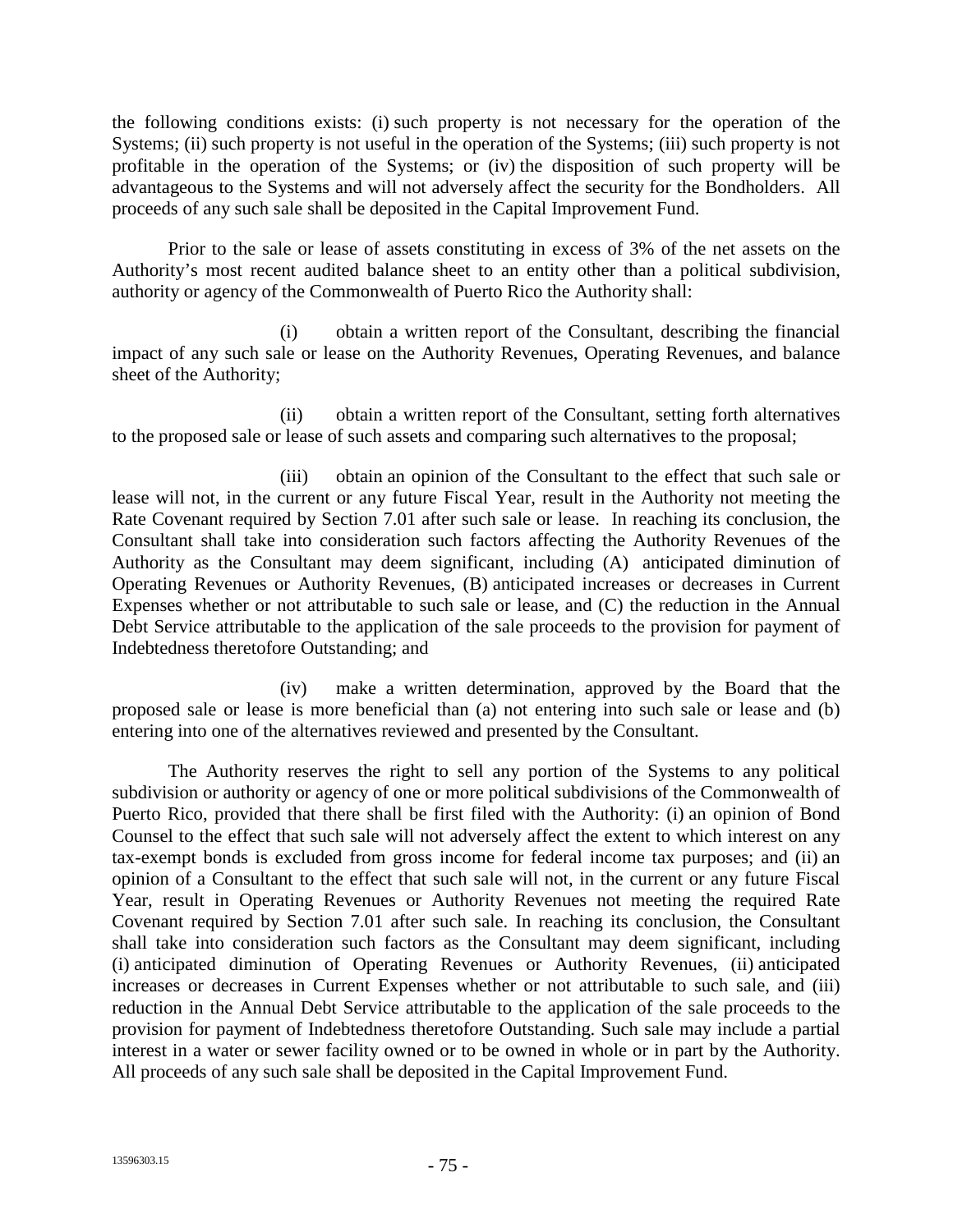The Authority reserves the right to transfer the Systems as a whole to any political subdivision or authority or agency of one or more political subdivisions of the Commonwealth of Puerto Rico to which may be delegated the legal authority to own and operate the Systems, or any portion thereof, on behalf of the public, and which undertakes in writing, filed with the Authority, the Authority's obligations under this Agreement, provided that there shall be first filed with the Authority: (i) an opinion of Bond Counsel to the effect that such transfer will not adversely affect the extent to which interest on any tax-exempt bonds is excluded from gross income for federal income tax purposes; and (ii) an opinion of a Consultant expressing the view that such transfer will not result in any diminution of Operating Revenues or Authority Revenues to the extent that the Authority could not meet the Rate Covenant required by Section 7.01 after such transfer, in the then current or any succeeding Fiscal Year. In reaching this conclusion, the Consultant shall take into consideration such factors as the Consultant may deem significant, including any rate schedule to be imposed by the transferee political subdivision, authority, or agency.

# **Section 7.13 Authority Not to Furnish Free Service; Enforcement of Accounts Due.**

So long as any Bonds issued pursuant to this Agreement are Outstanding, the Authority will not furnish or supply water or any other commodity, service or facility furnished by it or in connection with the operation of the Systems, free of charge to any person, firm or corporation, public or private, and the Authority will promptly enforce the payment of any and all accounts owing to the Authority by reason of the ownership and operation of the Systems.

# **Section 7.14 [Reserved]**

### **Section 7.15 Tax Covenants.**

The Authority covenants and aggress that so long as any Bonds remain Outstanding hereunder, to the extent permitted by the Constitution and the laws of the Commonwealth of Puerto Rico, it shall comply with the requirements of the Code, including any arbitrage rebate covenants contained on any agreement entered into by and between the Authority and the Trustee in connection with the issuance of any Series of Bonds, except to the extent failure to so comply would not, in the opinion of Bond Counsel, result in the interest payable on such Bonds being included in gross income for federal income tax purposes to the Holders thereof under the Code. Notwithstanding anything to the contrary contained herein or otherwise, the Authority shall not be required to comply with the covenants herein contained in respect of a Series of Bonds to the extent that interest on such Series of Bonds shall be intended by the Authority, on the date of issuance of such Bonds, to be included in gross income for federal income tax purposes to the Holders thereof under the Code.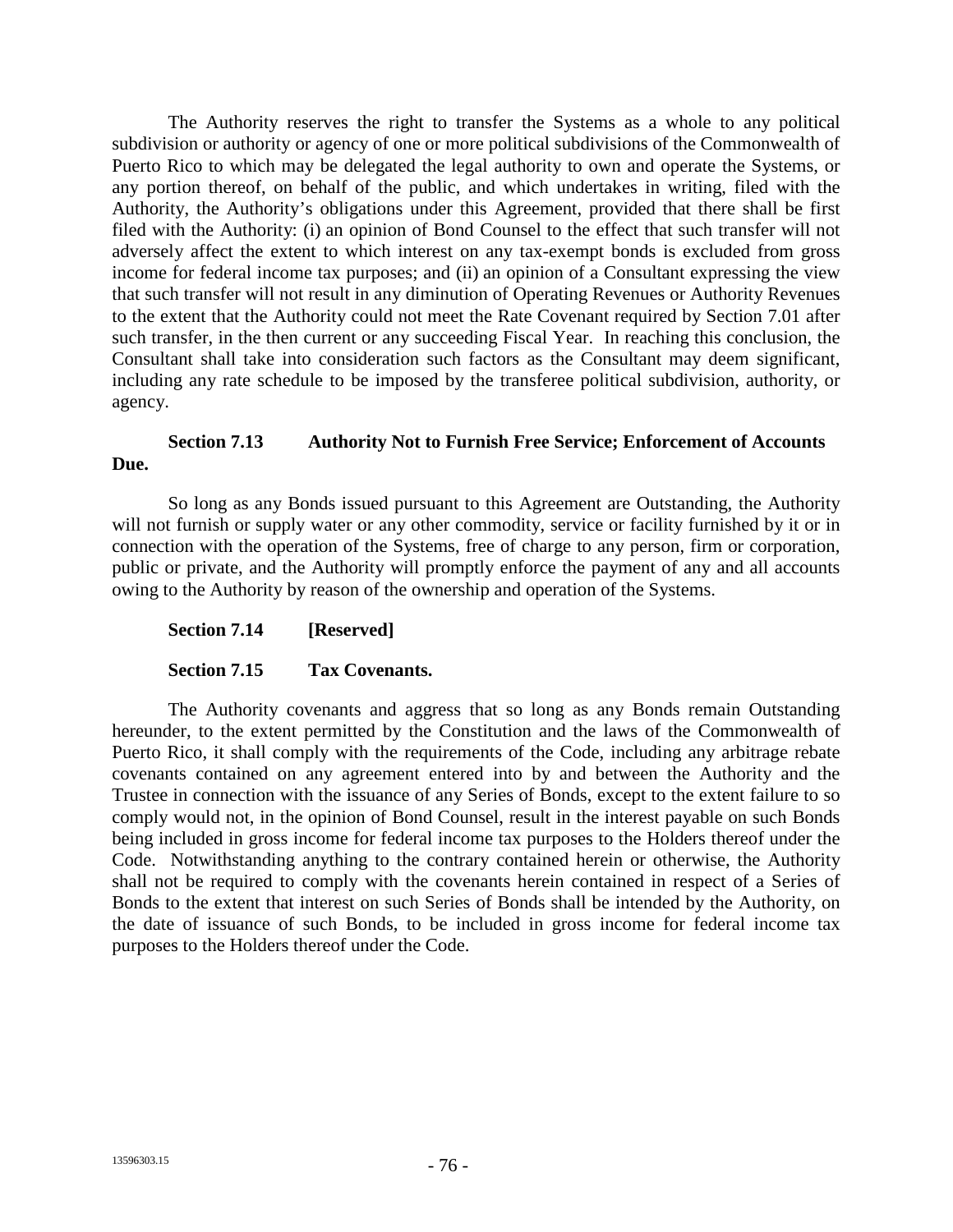### **ARTICLE VIII**

### **DEFAULTS AND REMEDIES**

#### **Section 8.01 Events of Default.**

Each of the following events shall be an Event of Default:

(a) default in the due and punctual payment of the principal of or premium, if any, on any Bonds or Other System Indebtedness whether at maturity, upon termination or call for redemption or otherwise; or

(b) default in the due and punctual payment of the interest on any Bonds or Other System Indebtedness; or

(c) the Authority shall for any reason be determined to be incapable by a court, governmental entity or agency of competent jurisdiction of fulfilling or shall not have full power and authority to fulfill its obligations hereunder; or

(d) an order or decree shall be entered, with the consent or acquiescence of the Authority, appointing a receiver or receivers of the Systems or any part thereof or of the Authority Revenues, or if such order or decree, having been entered without the consent or acquiescence of the Authority, shall not have been vacated, discharged or stayed on appeal within ninety (90) days after the entry thereof; or

(e) any proceeding shall be instituted, with the consent or acquiescence of the Authority, for the purpose of effecting a composition between the Authority and its creditors or for the purpose of adjusting the claims of such creditors, pursuant to any Federal or Commonwealth of Puerto Rico statute now or hereafter enacted, if the claims of such creditors are under any circumstances payable out of the Authority Revenues and if said proceeding shall not have been discharged within ninety (90) days after the institution thereof, or if any such proceeding, having been instituted without the consent or acquiescence of the Authority, shall not be contested in good faith; or

(f) the Authority shall default in the due and punctual performance of any other of the covenants, conditions, agreements and provisions contained in the Bonds or in this Agreement on the part of the Authority to be performed, and such default shall continue for thirty (30) days after written notice specifying such default and requiring same to be remedied shall have been given to the Authority by the Trustee, which may give such notice in its discretion and shall give such notice at the written request of the Holders of not less than ten per cent (10%) in principal amount of the Senior Bonds then Outstanding; provided, however, if the default specified in this clause (f) shall be of a type that cannot be remedied within thirty (30) days, it shall not constitute an event of default if the Authority shall begin diligently to remedy such default within such thirty-day period.

In no event shall the failure to pay principal of or interest on Commonwealth Guaranteed Indebtedness or Commonwealth Supported Obligations be an Event of Default hereunder.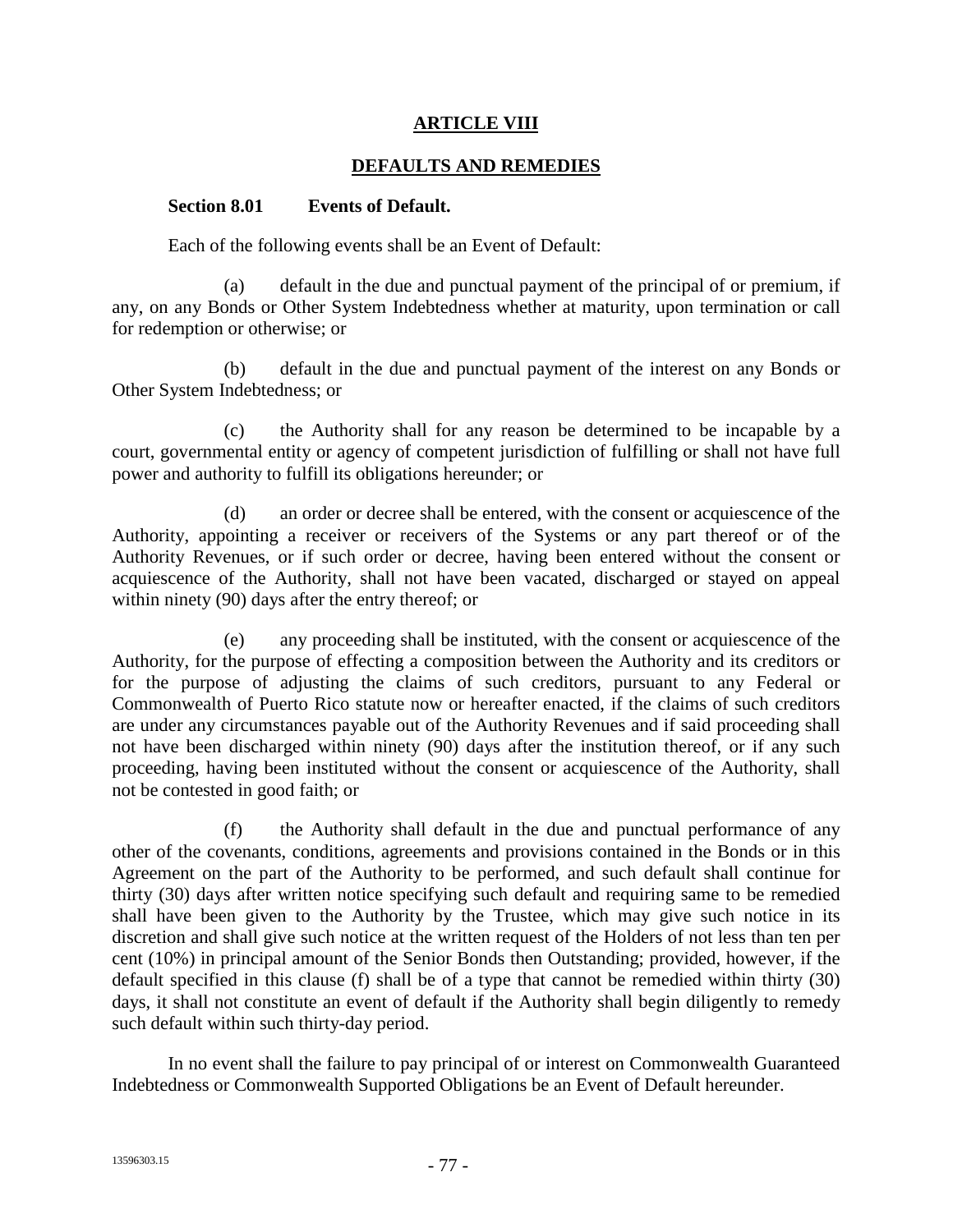**Section 8.02 [Reserved]**

### **Section 8.03 Extended Interest Payments.**

In case the time for the payment of the interest on any Bond shall be extended, whether or not such extension be by or with the consent of the Authority, such interest so extended shall not be entitled in case of default hereunder to the benefit or security of this Agreement except subject to the prior payment in full of the principal of all Indebtedness then Outstanding and of all interest the time for the payment of which shall not have been extended.

#### **Section 8.04 Acceleration.**

Upon the occurrence and continuation of an Event of Default, except for an Event of Default described in clause (f) of Section 8.01, the Trustee may (and if requested by the Holders of not less than a majority in aggregate principal amount of Senior Indebtedness (or if no Senior Indebtedness is then Outstanding, of Senior Subordinate Indebtedness) then Outstanding shall) by written notice to the Authority, declare the entire unpaid principal of the Bonds due and payable and, thereupon, the entire unpaid principal of the Bonds shall forthwith become due and payable. Upon any such declaration, on the first Business Day of each month, the Trustee (i) shall pay to the Authority, an amount of Authority Revenues equal to the amount set forth in the applicable Annual Budget prepared in accordance with Section 7.02(g) to pay Current Expenses of the Systems for such month and (ii) shall pay to the Holders of the Bonds and Other System Indebtedness, but only from the remaining Authority Revenues and other moneys herein specifically pledged for payments of Bondholders, the entire unpaid principal of and premium, if any, and accrued interest on the Bonds and Other System Indebtedness. If at any time after such a declaration and before the entry of a final judgment or decree in any suit, action or proceeding instituted on account of such default or before the completion of the enforcement of any other remedy under this Agreement, the principal of all Bonds and Other System Indebtedness that have matured or been called for redemption pursuant to any sinking fund provision and all arrears of interest have been paid and any other Events of Default which may have occurred have been remedied, then the Trustee may, by written notice to the Authority, rescind or annul such declaration and its consequences. No such rescission or annulment shall extend to or affect any subsequent default or impair any right consequent thereon. Senior Subordinate Indebtedness may not be accelerated if any Senior Indebtedness is Outstanding. Subordinate Indebtedness may not be accelerated if any Senior Indebtedness or Senior Subordinate Indebtedness is Outstanding.

### **Section 8.05 Other Remedies; Rights of Bondholders.**

(a) Upon the occurrence of an Event of Default (other than an Event of Default specified in Section 8.01(f)) and until delivery of the documents set forth in paragraph (b) below, amounts on deposit in the Operating Revenue Fund shall be applied in accordance with Section 8.06 hereof.

(b) Amounts on deposit in the Operating Revenue Fund shall continue to be applied in accordance with Section 8.06 until there shall have been filed with the Trustee (i) a certificate signed by the Executive President and approved by the Consulting Engineer that (x)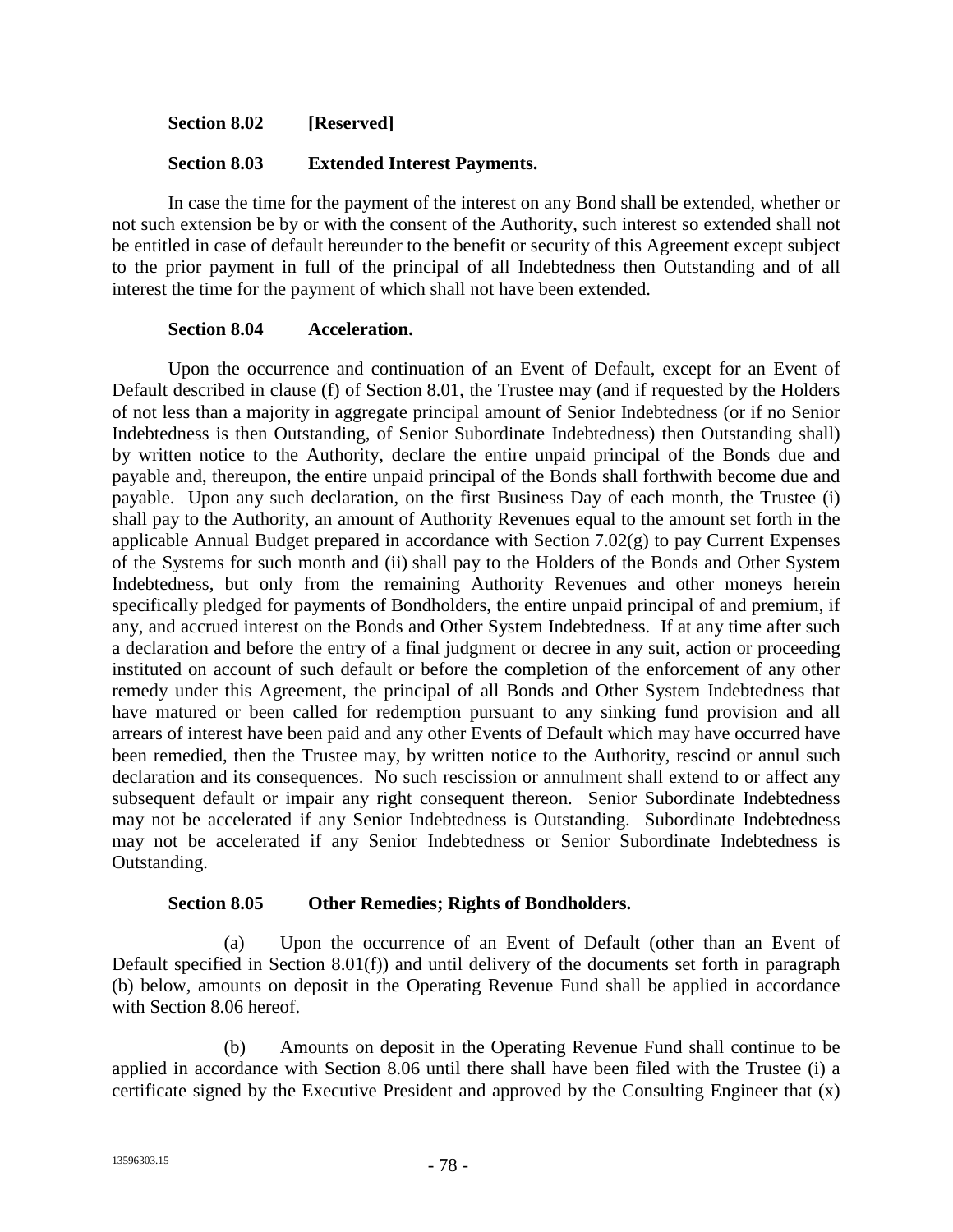the Authority complied with the Rate Covenant set forth in Section 7.01 for the most recent complete Fiscal Year and (y) no Event of Default (other than an Event of Default under Section  $8.01(f)$ ) is continuing hereunder and (ii) a report of the Consulting Engineer as to the adequacy of existing rates and charges of the Rate Covenant set forth in Section 7.01 for the then current Fiscal Year and the following Fiscal Year.

(c) Upon the occurrence and continuance of an Event of Default, the Trustee may (and if requested by the holders of not less than 25% in aggregate principal amount of Outstanding Senior Bonds then Outstanding (or if no Senior Bonds are then Outstanding, of Senior Subordinate Bonds) shall proceed to protect and enforce the rights of the Holders by mandamus or other suit, action or proceeding at law or in equity, including an action for specific performance of any covenant or agreement herein contained.

(d) No remedy conferred by this Agreement upon or reserved to the Trustee and Bondholders is intended to be exclusive of any other remedy, but each such remedy shall be cumulative and shall be in addition to any other remedy given to the Trustee and Bondholders hereunder or now or hereafter existing at law, in equity or by statute.

(e) The Holders of a majority in aggregate principal amount of the Senior Bonds then Outstanding hereunder shall have the right, subject to the provisions of Section 10.01(l) hereof, by an instrument or concurrent instruments in writing executed and delivered to the Trustee, to direct the time, method and place of conducting all remedial proceedings to be taken by the Trustee hereunder or exercising any trust or power conferred upon the Trustee, provided that (i) such direction shall not be otherwise than in accordance with law and the provisions of this Agreement, (ii) subject to the provisions of Section 10.01(l) hereof, that the Trustee may take any other action deemed proper by the Trustee which is not inconsistent with such direction and (iii) the Trustee shall have the right not to follow such direction if the Trustee in good faith shall determine that such direction would be prejudicial to Holders not giving such direction or would involve the Trustee in personal liability.

Notwithstanding any other provision in this Agreement, the owner of any Bond shall have the right which is absolute and unconditional to receive payment of the principal of and premium, if any, and interest on such Bond when due (whether at maturity, upon redemption or otherwise) and to institute suit for the enforcement of any such payment, and such right shall not be impaired without the consent of such owner.

# **Section 8.06 Application of Moneys.**

(a) Unless the principal of all Bonds shall have become due or shall have been declared due and payable, all amounts on deposit in the Operating Revenue Fund, after payment of the cost and expenses of the proceedings resulting in the collection of such moneys, the expenses, liabilities and advances incurred or made by the Trustee and its fees and the expenses in carrying out this Agreement, shall be applied beginning on the first Business Day of each month in the following order of priority:

**First** - To the subaccounts established for each issue of Senior Indebtedness in the Senior Interest Account, (i) an amount of Authority Revenues equal to the Interest Accrual on all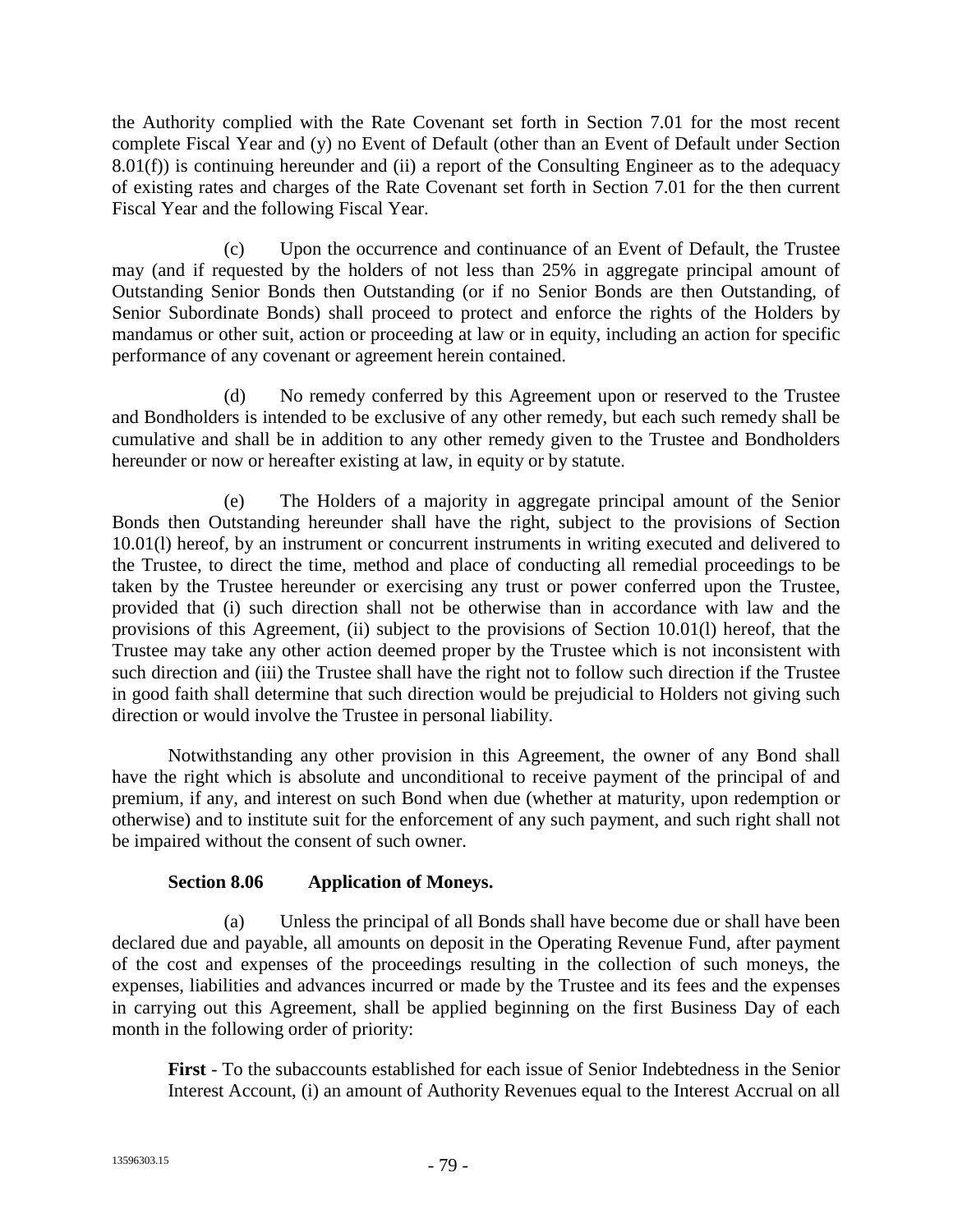the Outstanding Senior Indebtedness to and including the first day of the next calendar month; (ii) the amount of any payments or reimbursements due in the next ensuing month to each Enhancement Facility Provider to the extent such payment or reimbursement obligation constitutes Senior Indebtedness hereunder; and (iii) the amount of any payments due in the next ensuing month under any Hedge Agreement or Qualified Swap secured on a parity with Senior Indebtedness, and all such deposits shall be adjusted to give credit for any other available money then in such interest account or subaccount or otherwise available and designated to be used for such purpose;

**Second** - To the subaccounts established for each issue of Senior Indebtedness in the Senior Principal Account and Senior Sinking Fund Account, an amount of Authority Revenues equal to the Principal Accrual on the Outstanding Senior Indebtedness to and including the first day of the next calendar month, and all such deposits shall be adjusted to give credit for any other available money then in the principal or sinking fund account or subaccount or otherwise available and designated to be used for such purpose;

**Third** - To each Account in the Senior Debt Service Reserve Fund, (i) an amount of Authority Revenues equal to  $(x)$  1/60 of the amount (or such greater amount specified in the Supplemental Agreement authorizing any Senior Bonds), if any, necessary to restore the amount on deposit therein to the related Debt Service Reserve Requirement in the event of an increase in the applicable Debt Service Reserve Requirement upon the issuance of additional Senior Bonds, and (y) except as provided in Section 5.04(c), 1/12 of the amount, if any, necessary to restore the amount on deposit therein to the related Debt Service Reserve Requirement in the event of any other deficiency and (ii) the amount of proceeds of any Senior Bonds as required by the applicable Supplemental Agreement;

**Fourth** - To the subaccounts established for each issue of Senior Subordinate Indebtedness in the Senior Subordinate Interest Account, (i) an amount of Authority Revenues equal to the Interest Accrual on all the Outstanding Senior Subordinate Indebtedness to and including the first day of the next calendar month; (ii) the amount of any payments or reimbursements due in the next ensuing month to each Enhancement Facility Provider to the extent such payment or reimbursement obligation constitutes Senior Subordinate Indebtedness hereunder; (iii) the amount of any payments due in the next ensuing month under any Hedge Agreement or Qualified Swap secured on a parity with Senior Subordinate Indebtedness, and all such deposits shall be adjusted to give credit for any other available money then in such interest account or subaccount or otherwise available and designated to be used for such purpose;

**Fifth** - To the subaccounts established for each issue of Senior Subordinate Indebtedness in the Senior Subordinate Principal Account and Senior Subordinate Sinking Fund Account, an amount of Authority Revenues equal to the Principal Accrual on the outstanding Senior Subordinate Indebtedness to and including the first day of the next calendar month, and all such deposits shall be adjusted to give credit for any other available money then in the principal or sinking fund account or subaccount or otherwise available and designated to be used for such purpose;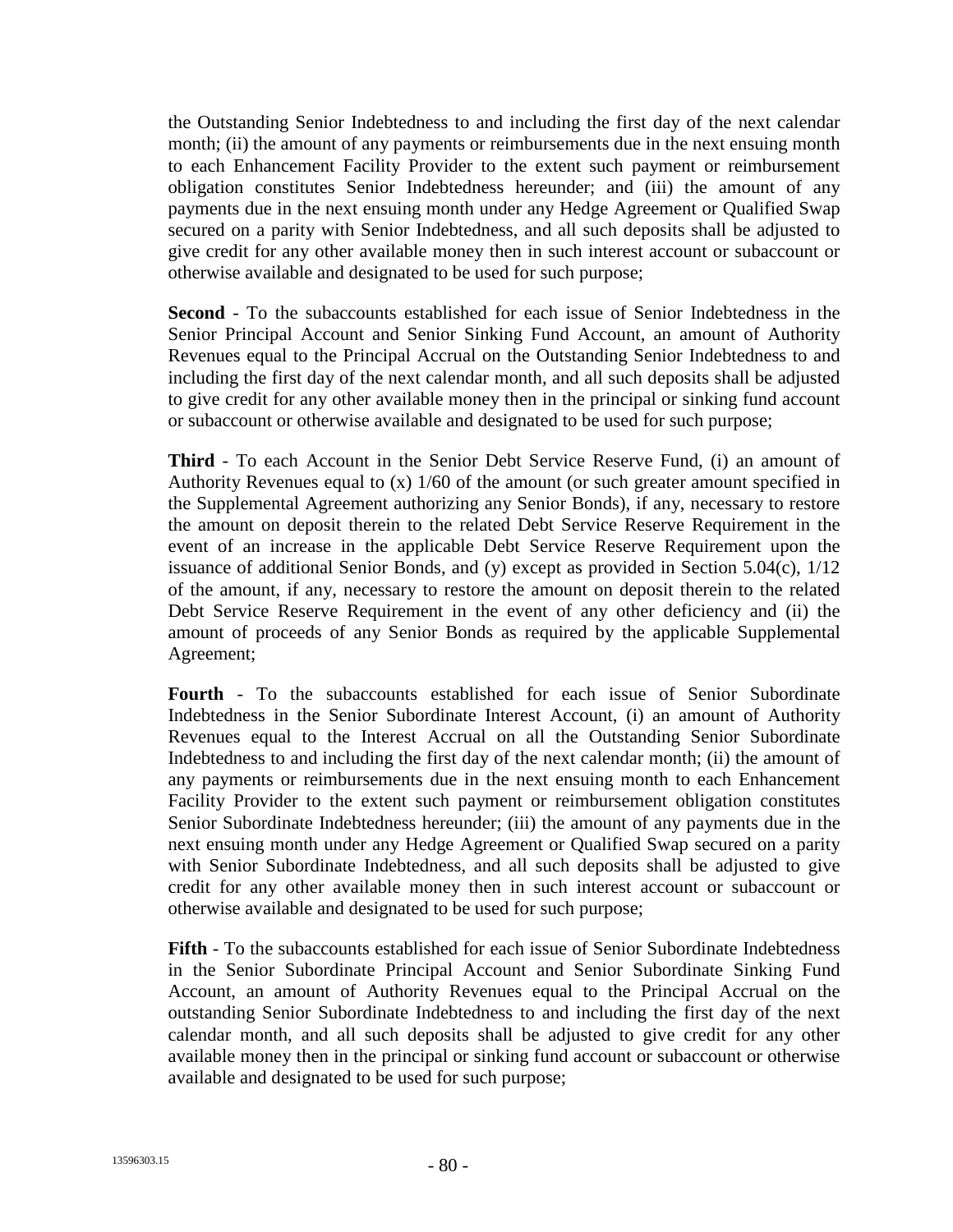**Sixth** - To each Account in the Senior Subordinate Debt Service Reserve Fund (i) an amount of Authority Revenues equal to (x) 1/60 of the amount (or such greater amount specified in the Supplemental Agreement authorizing any Senior Subordinate Bonds), if any, necessary to restore the amount on deposit therein to the related Debt Service Reserve Requirement in the event of an increase in the applicable Debt Service Reserve Requirement upon the issuance of additional Senior Subordinate Bonds, and (y) except as provided in Section 5.06(c), 1/12 of the amount, if any, necessary to restore the amount on deposit therein to the related Debt Service Reserve Requirement in the event of any other deficiency and (ii) the amount of proceeds of any Senior Subordinate Bonds as required by the applicable Supplemental Agreement;

**Seventh** - To the subaccounts established for each issue of Subordinate Indebtedness in the Subordinate Interest Account, (i) an amount of Authority Revenues equal to the Interest Accrual on all the Outstanding Subordinate Indebtedness to and including the first day of the next calendar month; (ii) the amount of any payments or reimbursements due in the next ensuing month to each Enhancement Facility Provider to the extent such payment or reimbursement obligation constitutes Subordinate Indebtedness hereunder; and (iii) the amount of any payments due in the next ensuing month under any Hedge Agreement or Qualified Swap secured on a parity with Subordinate Indebtedness, and all such deposits shall be adjusted to give credit for any other available money then in such interest account or subaccount or otherwise available and designated to be used for such purpose;

**Eighth** - To the subaccounts established for each issue of Subordinate Indebtedness in the Subordinate Principal Account and Subordinate Sinking Fund Account, an amount of Authority Revenues equal to the Principal Accrual on the Outstanding Subordinate Indebtedness to and including the first day of the next calendar month, and all such deposits shall be adjusted to give credit for any other available money then in the principal or sinking fund account or subaccount or otherwise available and designated to be used for such purpose;

**Ninth** – To each Account in the Subordinate Debt Service Reserve Fund (i) an amount of Authority Revenues equal to (x) 1/60 of the amount (or such greater amount specified in the Supplemental Agreement authorizing such additional Subordinate Bonds), if any, necessary to restore the amount on deposit therein to the related Debt Service Reserve Requirement in the event of an increase in the applicable Debt Service Reserve Requirement upon the issuance of additional Subordinate Bonds, and (y) except as provided in Section 5.08(c), 1/12 of the amount, if any, necessary to restore the amount on deposit therein to the related Debt Service Reserve Requirement in the event of any other deficiency and (ii) the amount of proceeds of any Subordinate Bonds as required by the applicable Supplemental Agreement;

**Tenth** - To the credit of the Current Expense Fund, an amount of Authority Revenues equal to the amount set forth in the most recent Disbursement Schedule prepared in accordance with Section 7.02(j) to pay Current Expenses of the Systems for the current and next two succeeding months;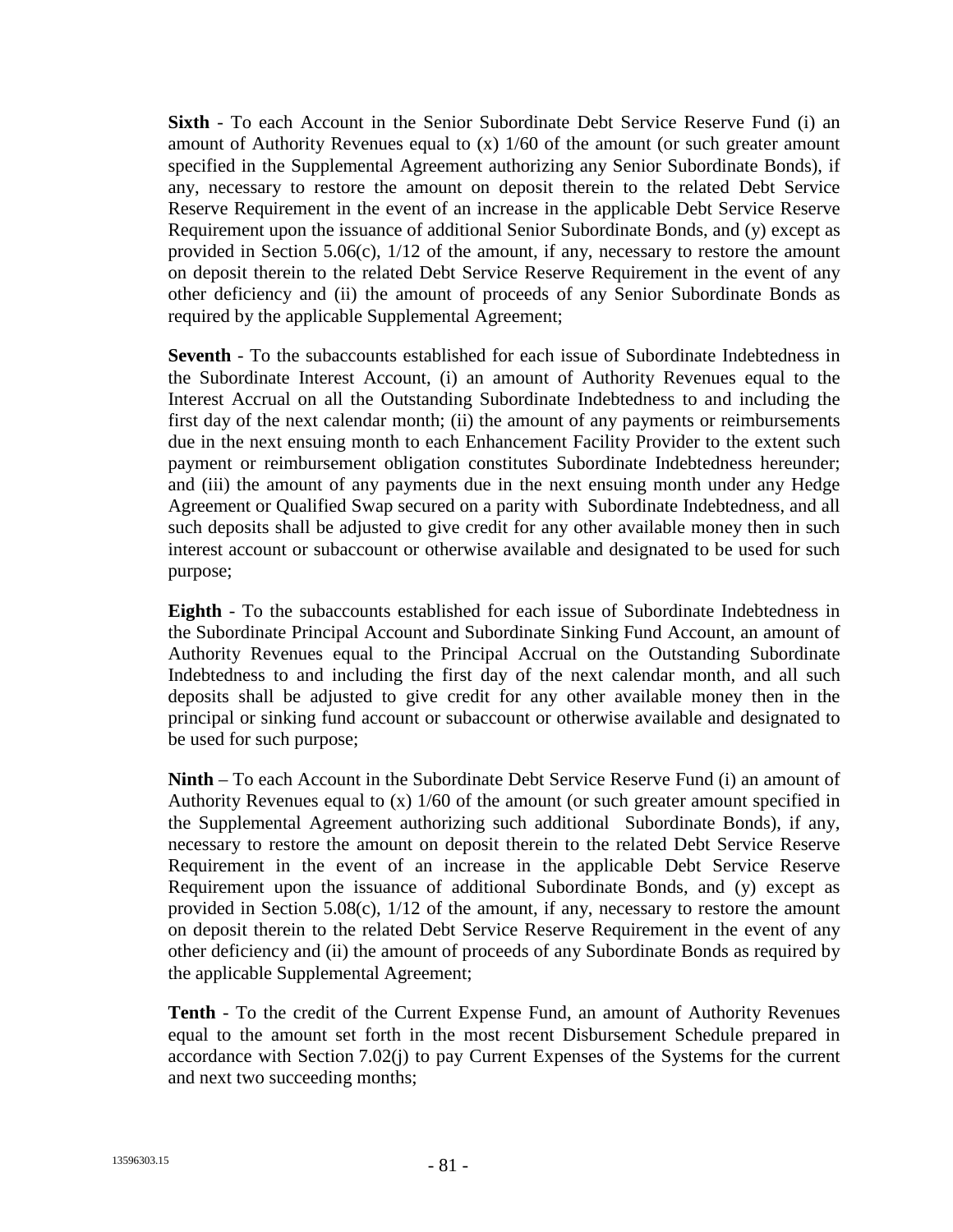**Eleventh** – To the credit of the Operating Reserve Fund, an amount of Authority Revenues equal to that which is necessary to make the balance on deposit therein equal to the Operating Reserve Requirement;

**Twelfth** - To the Capital Improvement Fund (i) an amount of Authority Revenues equal to that which is necessary to make the balance on deposit therein equal to the Capital Improvement Fund Requirement for the Fiscal Year as set forth in the applicable Annual Budget in equal monthly deposits over such Fiscal Year;

**Thirteenth** - To the Commonwealth Payments Fund (i) (A) any Authority Revenues received by the Authority from the Commonwealth of Puerto Rico on account of Outstanding Commonwealth Guaranteed Indebtedness and (B) an amount of Operating Revenues sufficient to pay (x) the Interest Accrual on Commonwealth Guaranteed Indebtedness in respect of the next Interest Payment Date and (y) the Principal Accrual on Commonwealth Guaranteed Indebtedness in respect of the next principal payment date, and all such deposits in this paragraph shall be adjusted to give credit for any other available money then in such account or otherwise available and designated to be used for such purpose and (ii) (A) any Authority Revenues received by the Authority from the Commonwealth of Puerto Rico on account of Outstanding Commonwealth Supported Obligations and (B) an amount of Operating Revenues sufficient to pay (x) the Interest Accrual on Commonwealth Supported Obligations in respect of the next Interest Payment Date and (y) the Principal Accrual on Commonwealth Supported Obligations in respect of the next principal payment date, and all such deposits in this paragraph shall be adjusted to give credit for any other available money then in such account or otherwise available and designated to be used for such purpose; and

**Fourteenth** - To the Surplus Fund, any remaining balance.

(b) If the principal of all the Bonds shall have become due or shall have been declared due and payable, all such moneys shall be applied to the payment of the principal and interest then due and unpaid on the Senior Indebtedness, including, to the extent permitted by law, interest on overdue installments of interest, without preference or priority of principal over interest or of interest over principal, or of any installment of interest over any other installment of interest, or of any Senior Indebtedness over any other Senior Indebtedness, ratably, according to the amounts due respectively for principal and interest, to the persons entitled thereto, without any discrimination or preference except as to any difference in the respective rates of interest specified in the Senior Indebtedness.

(c) If the principal of all the Bonds shall have become due or shall have been declared due and payable and there is no Senior Indebtedness Outstanding hereunder, all such moneys shall be applied to the payment of the principal and interest then due and unpaid on the Senior Subordinate Indebtedness, including, to the extent permitted by law, interest on overdue installments of interest, without preference or priority of principal over interest or of interest over principal, or of any installment of interest over any other installment of interest, or of any Senior Subordinate Indebtedness over any other Senior Subordinate Indebtedness, ratably, according to the amounts due respectively for principal and interest, to the persons entitled thereto, without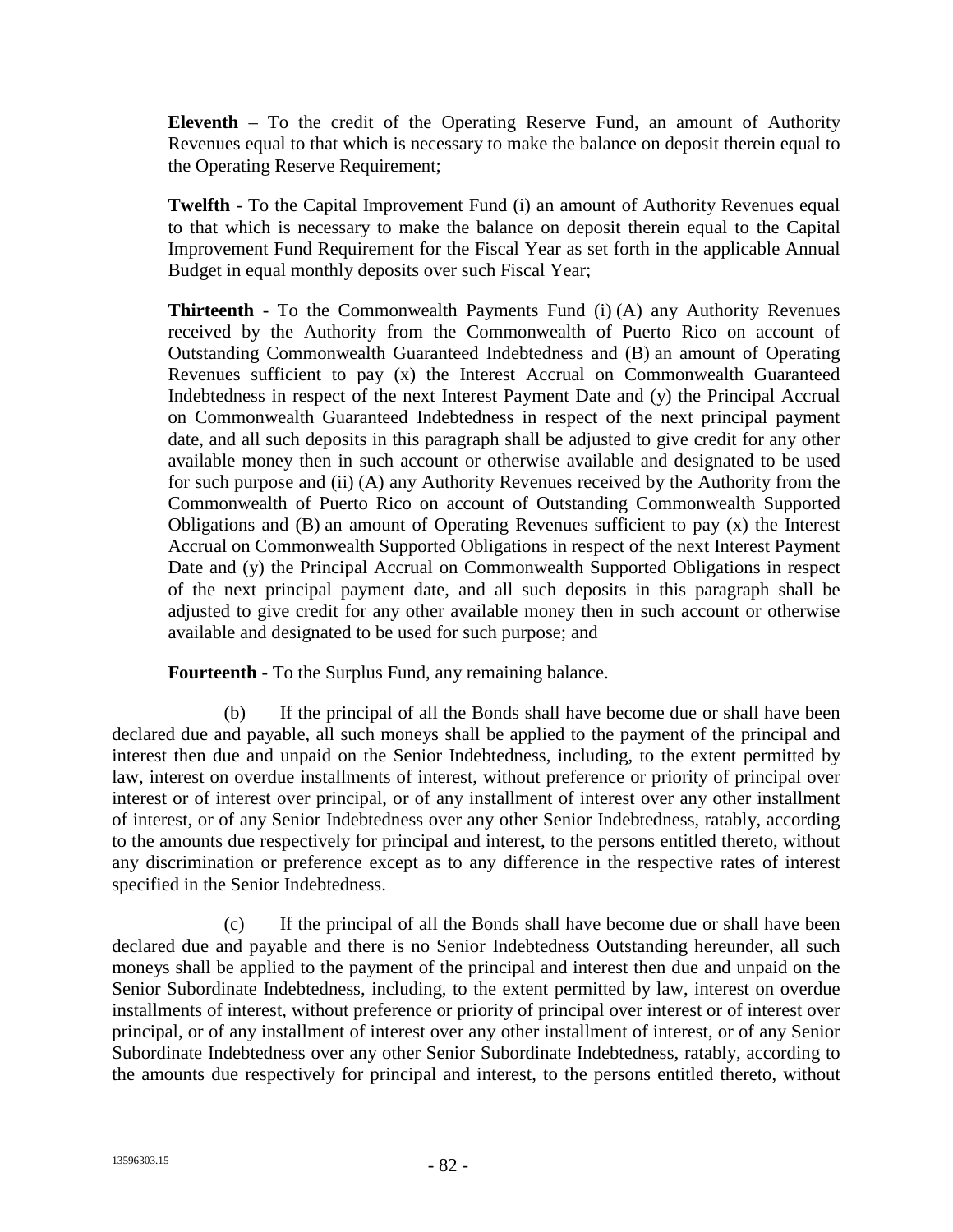any discrimination or preference except as to any difference in the respective rates of interest specified in the Senior Subordinate Indebtedness.

(d) If the principal of all the Bonds shall have become due or shall have been declared due and payable and there is no Senior Indebtedness or Senior Subordinate Indebtedness Outstanding hereunder, all such moneys shall be applied to the payment of the principal and interest then due and unpaid on the Subordinate Indebtedness, including, to the extent permitted by law, interest on overdue installments of interest, without preference or priority of principal over interest or of interest over principal, or of any installment of interest over any other installment of interest, or of any Subordinate Indebtedness over any other Subordinate Indebtedness, ratably, according to the amounts due respectively for principal and interest, to the persons entitled thereto, without any discrimination or preference except as to any difference in the respective rates of interest specified in the Subordinate Indebtedness.

(e) If the principal of all the Bonds shall have become due or shall have been declared due and payable and there is no Senior Indebtedness, Senior Subordinate Indebtedness or Subordinate Indebtedness Outstanding hereunder, all such moneys shall be applied to the payment of the principal and interest then due and unpaid on the Commonwealth Guaranteed Indebtedness, including, to the extent permitted by law, interest on overdue installments of interest, without preference or priority of principal over interest or of interest over principal, or of any installment of interest over any other installment of interest, or of any Commonwealth Guaranteed Indebtedness over any other Commonwealth Guaranteed Indebtedness, ratably, according to the amounts due respectively for principal and interest, to the persons entitled thereto, without any discrimination or preference except as to any difference in the respective rates of interest specified in the Commonwealth Guaranteed Indebtedness.

(f) If the principal of all the Bonds shall have become due or shall have been declared due and payable and there is no Senior Indebtedness, Senior Subordinate Indebtedness, Subordinate Indebtedness or Commonwealth Guaranteed Indebtedness Outstanding hereunder, all such moneys shall be applied to the payment of the principal and interest then due and unpaid on the Commonwealth Supported Obligations, including, to the extent permitted by law, interest on overdue installments of interest, without preference or priority of principal over interest or of interest over principal, or of any installment of interest over any other installment of interest, or of any Commonwealth Supported Obligations over any other Commonwealth Supported Obligations, ratably, according to the amounts due respectively for principal and interest, to the persons entitled thereto, without any discrimination or preference except as to any difference in the respective rates of interest specified in the Commonwealth Supported Obligations.

(g) Whenever moneys are to be applied pursuant to the provisions of this Section, such moneys shall be applied at such times and from time to time as the Trustee shall determine, having due regard to the amount of such moneys available for application and the likelihood of additional moneys becoming available for such application in the future. Whenever the Trustee shall apply such moneys, it shall fix the date (which shall be an Interest Payment Date unless it shall deem another date more suitable) on which such application is to be made and on such date interest on the amounts of principal to be paid and shall cease to accrue. The Trustee shall give such notice as it may deem appropriate of the deposit with it of any such moneys and of the fixing of any such date.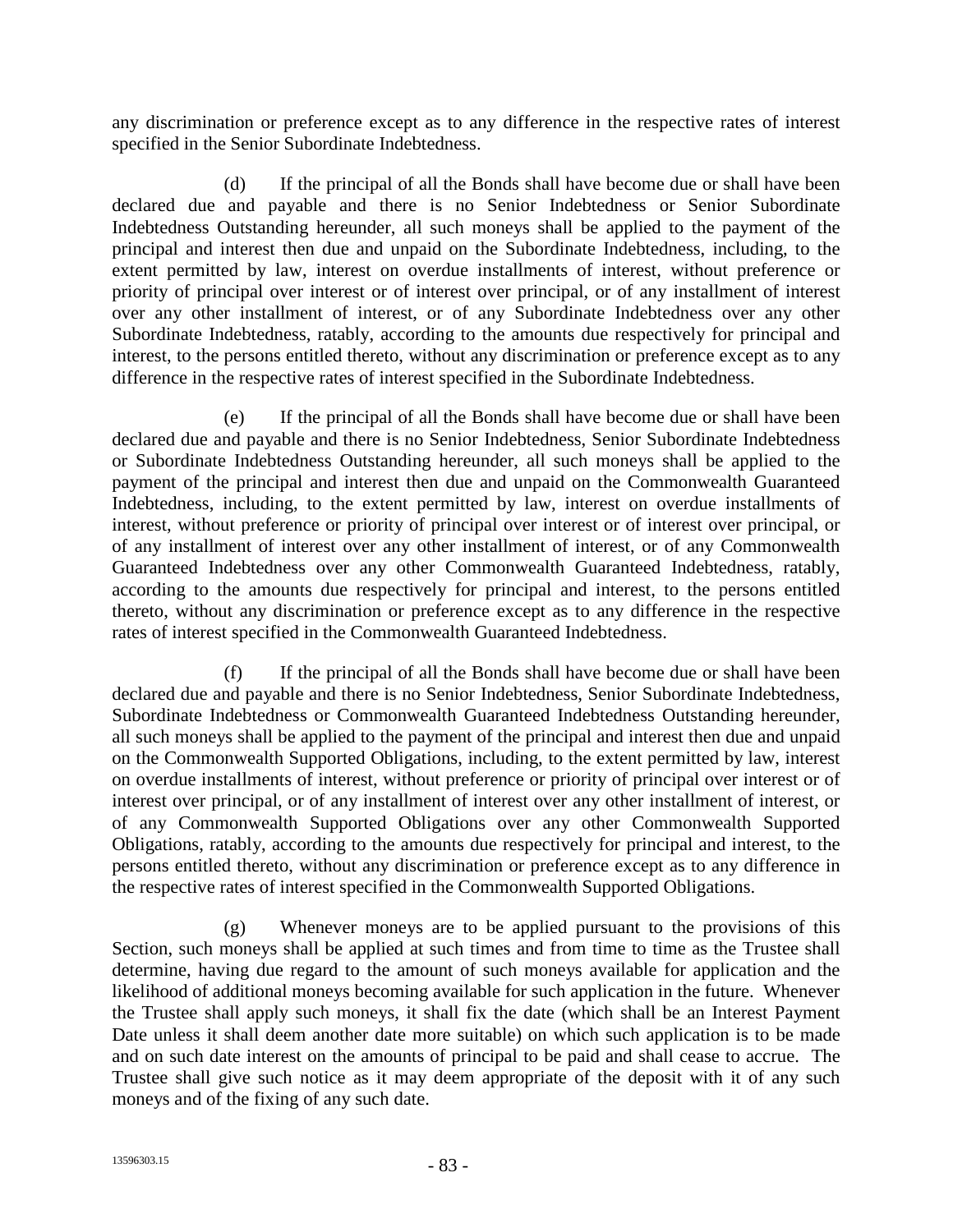Whenever the principal of and premium, if any, and interest on all Indebtedness have been paid under the provisions of this Section, all payments required by the terms of any Supplemental Agreement have been paid and all expenses and charges of the Trustee have been paid, any balance remaining in the several funds created by this Agreement shall be paid to the Authority as provided in Section 5.15.

### **Section 8.07 Remedies Vested in Trustee.**

All rights of action (including the right to file proof of claims) under this Agreement or under any of the Bonds may be enforced by the Trustee without the possession of any of the Bonds or the production thereof in any trial or other proceeding relating thereto and any such suit or proceeding instituted by the Trustee may be brought in its name as Trustee without the necessity of joining as plaintiffs or defendants any Bondholders, and, subject to the provisions of Section 8.06 hereof, any recovery of judgment shall be for the equal benefit of the Bondholders.

### **Section 8.08 Limitation on Suits.**

Except to enforce the rights given under Sections 8.04 and 8.05, no Bondholder shall have the right to institute any action, suit or proceeding at law or in equity for the enforcement of this Agreement or for the execution of any trust thereof or any other remedy hereunder, unless (a) a default has occurred and is continuing of which the Trustee has been notified as provided in Section 10.01(h), or of which by such Section it is deemed to have notice, (b) such default has become an Event of Default and the holders of 25% in aggregate principal amount of Senior Bonds (or if no Senior Bonds are then Outstanding, of Senior Subordinate Bonds) then Outstanding have made written request to the Trustee and offered it reasonable opportunity either to proceed to exercise the powers hereinbefore granted or to institute such action, suit or proceeding in its own name, (c) such requesting Bondholders have offered to the Trustee indemnity as provided in Section 10.05, (d) the Trustee has thereafter failed or refused to exercise the powers hereinbefore granted, or to institute such action, suit or proceeding in its, own name, (e) no direction inconsistent with such written request has been given to the Trustee by the holders of a majority in aggregate principal amount of Senior Bonds (or if no Senior Bonds is then Outstanding, of Senior Subordinate Bonds) then Outstanding, and (f) notice of such action, suit or proceeding is given to the Trustee; it being understood and intended that no one or more holders of the Bonds shall have any right in any manner whatsoever to affect, disturb or prejudice this Agreement by its or their action or to enforce any rights hereunder except in the manner herein provided, and that all proceedings at law or in equity shall be instituted and maintained in the manner herein provided and for the equal benefit of the holders of all Bonds then Outstanding. The notification, request and offer of indemnity set forth above, at the option of the Trustee, shall be conditions precedent to the execution of the powers and trusts of this Agreement and to any action or cause of action for the enforcement of this Agreement or for any other remedy hereunder.

# **Section 8.09 Termination of Proceedings.**

In case the Trustee shall have proceeded to enforce any right under this Agreement and such proceedings shall have been discontinued or abandoned for any reason or shall have been determined adversely to the Trustee, then and in every such case the Authority and the Trustee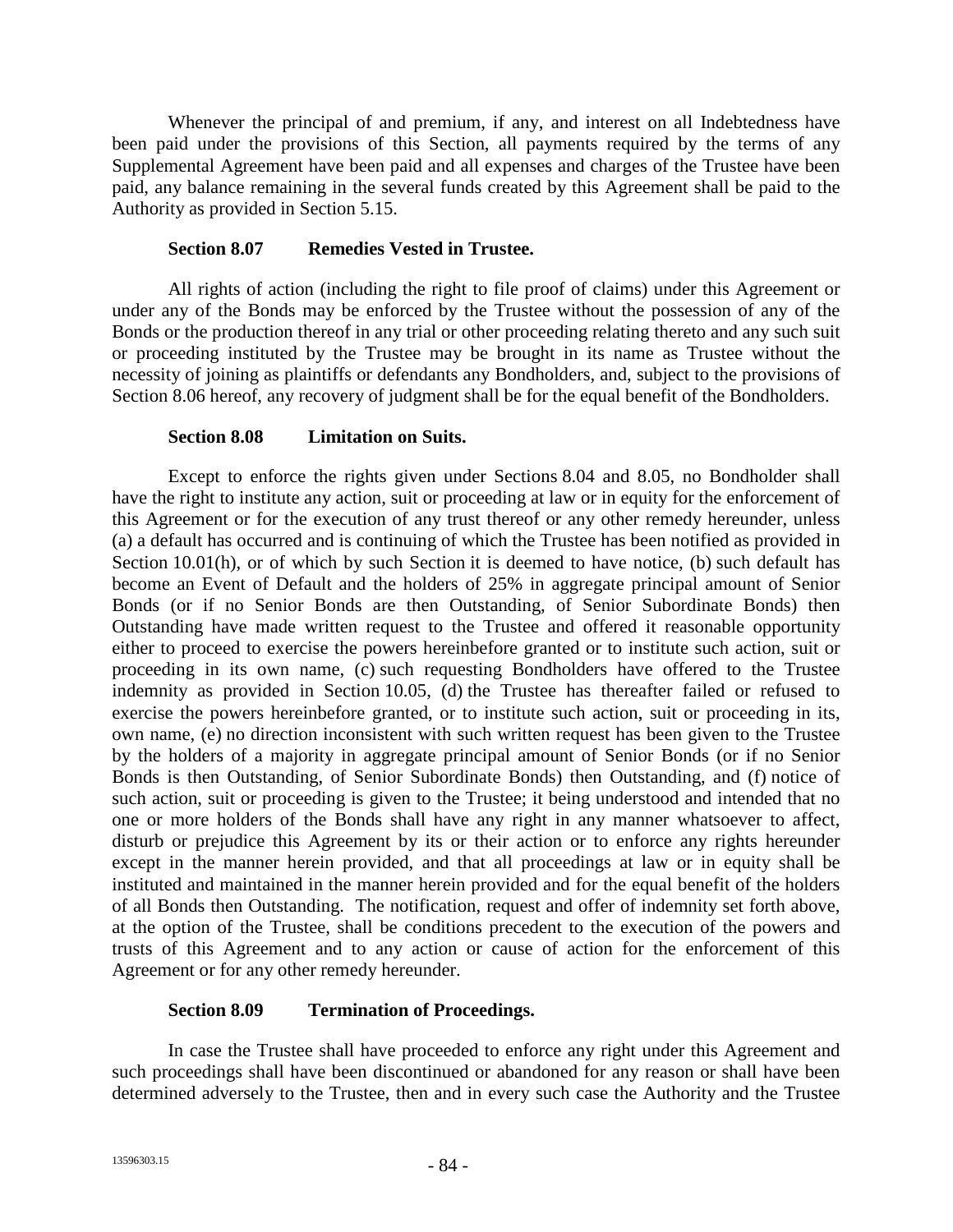shall be restored to their former positions and rights hereunder, and all rights, remedies and powers of the Trustee shall continue as if no such proceedings had been taken.

### **Section 8.10 Waivers of Events of Default.**

The Trustee may in its discretion waive any Event of Default hereunder or any action taken pursuant to any Event of Default and rescind any acceleration of maturity of principal of and interest on the Bonds, and shall do so at the request of the Holders of (a) a majority in aggregate principal amount of Senior Bonds then Outstanding in respect of which default in the payment of principal and/or premium, if any, and/or interest exists, or (b) a majority in aggregate principal amount of Senior Bonds then Outstanding in the case of any other default; provided, however, that:

(1) there shall not be waived without the consent of the Holders of all Senior Bonds then Outstanding (A) any Event of Default in the payment of the principal of any Outstanding Bonds (whether at maturity or by sinking fund redemption), or (B) any default in the payment when due of the interest on any such Bonds unless, prior to such waiver or rescission,

(i) there shall have been paid or provided for all arrears of interest with interest, to the extent permitted by law, at the rate borne by the Bonds on overdue installments of interest, all arrears of principal and premium, if any, and all expenses of the Trustee in connection with such default, and

(ii) in case of any such waiver or rescission or in the case of any discontinuance, abandonment or adverse determination of any proceeding taken by the Trustee on account of any such default, the Authority, the Trustee, and the Holders of Bonds shall be restored to their former positions and rights hereunder respectively; and

(2) no acceleration of maturity under Section 8.04 made at the request of the Holders of 25% in aggregate principal amount of Senior Bonds (or if no Senior Bonds is then Outstanding, of Senior Subordinate Bonds) then Outstanding shall be rescinded unless requested by the Holders of at least 25% in aggregate principal amount of Senior Bonds (or if no Senior Bonds are then Outstanding, of Senior Subordinate Bonds) then Outstanding.

No such waiver or rescission relating to the Bonds shall extend to any subsequent or other default or impair any right consequent thereon.

# **Section 8.11 No Delay or Omission Construed to be a Waiver.**

No delay or omission of the Trustee or of any Holder of the Bonds to exercise any right or power accruing upon any default shall impair any such right or power or shall be construed to be a waiver of any such default or any acquiescence therein; and every power and remedy given by this Agreement to the Trustee and to the Bondholders, respectively, may be exercised from time to time and as often as may be deemed expedient.

Before the entry of final judgment or decree in any suit, action or proceeding instituted by it under the provisions of this Agreement or before the completion of the enforcement of any other remedy under this Agreement, the Trustee shall be permitted to discontinue such suit,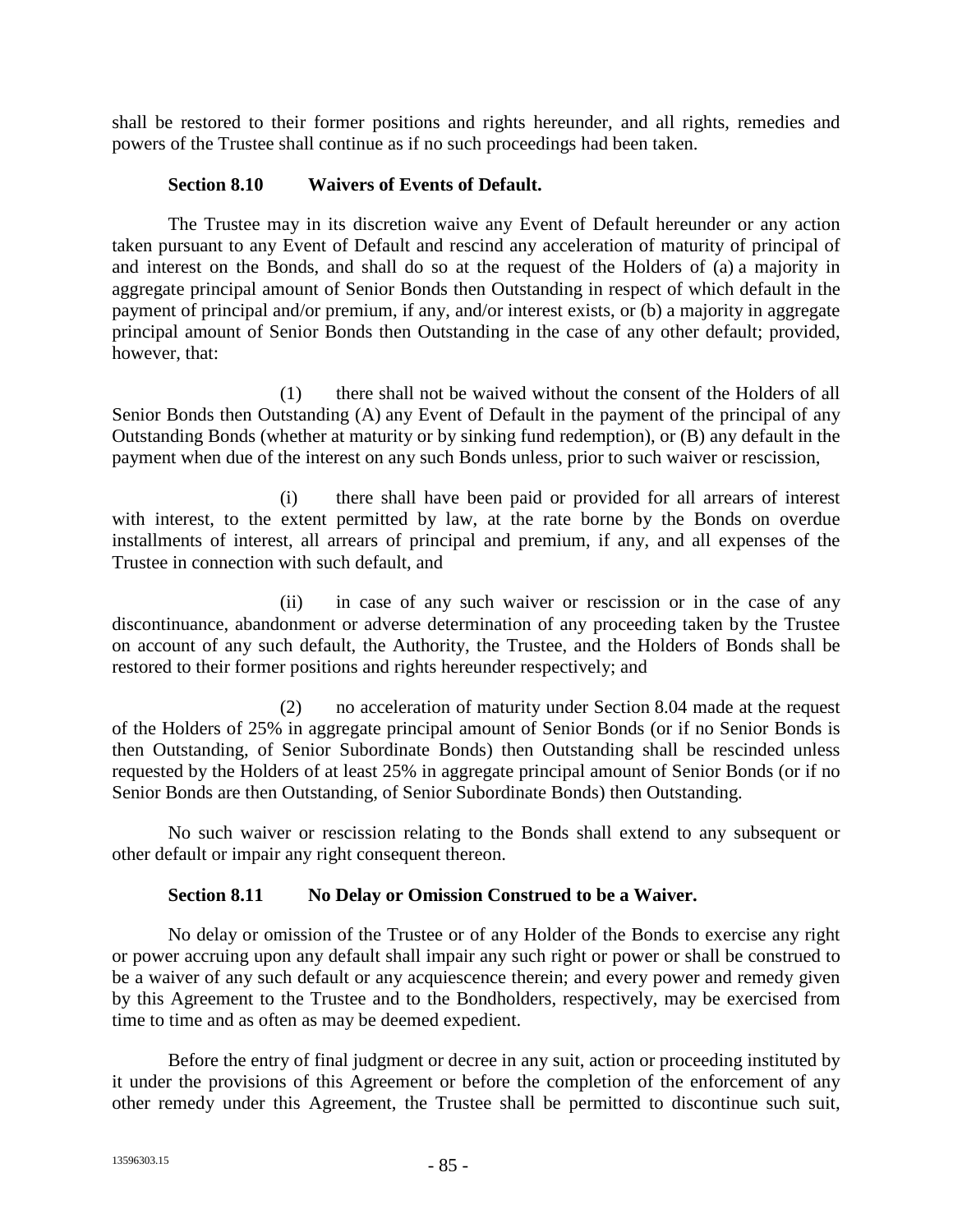action, proceeding or enforcement of any remedy if in its opinion any default forming the basis of such suit, action, proceeding or enforcement of any remedy shall have been remedied; provided, however, that no such discontinuance shall extend to or affect any subsequent or other default, or impair any right or remedy consequent thereon.

The Trustee may also, and upon written request of the Holders of not less than a majority in aggregate principal amount of the Senior Bonds then Outstanding shall, waive any default which shall have been remedied before the entry of final judgment or decree in any suit, action or proceeding instituted by it or the Holders under the provisions of this Agreement or before the completion of the enforcement of any other remedy under this Agreement in respect of such default, but no such waiver shall extend to or affect any other existing or any subsequent default or defaults or impair any rights or remedies consequent thereon.

### **Section 8.12 Notice of Default.**

The Trustee shall mail to all owners of Bonds and the Fiduciaries for any Other System Indebtedness at their addresses as they appear on the registration books written notice of the occurrence of any Event of Default set forth in Section 8.01 within thirty (30) days after the Trustee shall have notice, pursuant to the provisions of Section 10.01 of this Agreement, that any such Event of Default shall have occurred. The Trustee shall not, however, be subject to any liability to any Bondholder by reason of its failure to mail any such notice.

### **Section 8.13 Unconditional Right to Receive Principal, Premium and Interest.**

Nothing in this Agreement shall, however, affect or impair the right of the Trustee or any Bondholder to enforce, by action at law, payment of the principal of and premium, if any, or interest on any Bond at and after the maturity thereof, or on the date fixed for redemption or upon the same being declared due prior to maturity as herein provided, or the obligation of the Authority to pay the principal of and premium, if any, and interest on each of the Bonds issued hereunder to the respective holders thereof at the time and place, from the source and in the manner herein and in the Bonds expressed.

# **ARTICLE IX**

# **SUPPLEMENTAL AGREEMENTS**

### **Section 9.01 Supplemental Agreements Not Requiring Consent of Holders of Bonds.**

The Authority and the Trustee may, without the consent of, or notice to, any of the Bondholders, enter into such Supplemental Agreements as shall not be inconsistent with the intent of the terms and provisions hereof for any one or more of the following purposes:

(a) To cure any ambiguity, formal defect or omission in this Agreement;

(b) To grant to or confer upon the Bondholders any additional rights, remedies, powers or authority that may lawfully be granted to or conferred on the Bondholders;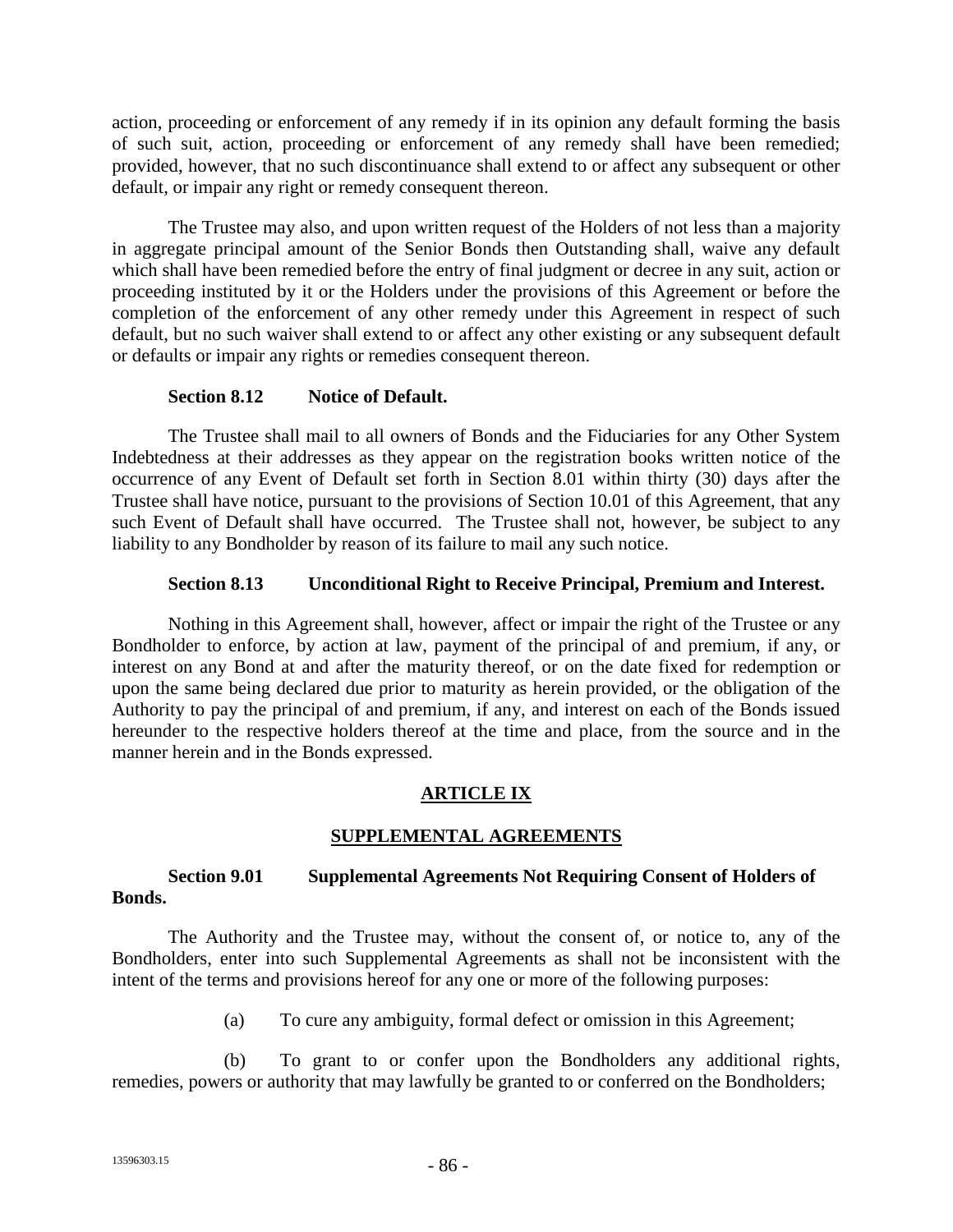(c) To add to the covenants and agreements of the Authority in this Agreement other covenants and agreements to be observed by the Authority;

(d) To modify, amend or supplement this Agreement in such manner as required to permit the Authority to comply with the provisions of the Code relating to the rebate to the United States of America of earnings derived from the investment of the proceeds of any Bonds, provided that such modification, amendment or supplement does not materially adversely affect the holders of all Outstanding Bonds;

(e) To modify, amend or supplement this Agreement in such manner as may be required by a Rating Agency to maintain or enhance its rating on the Senior Bonds, provided that such modification, amendment or supplement does not materially adversely affect the Holders of all Outstanding Bonds;

(f) To modify, amend or supplement this Agreement to make any change to the role of the Consulting Engineer as set forth in Section 7.07;

(g) To authorize the issuance of and to secure one or more issues of Bonds pursuant to Article II;

(h) To notify, amend or supplement this Agreement in such manner as required to implement any agreement with a securities depository relating to a book-entry system to be maintained with respect to any Bonds; and

(i) To modify, amend or supplement this Agreement in any manner that the Trustee concludes is not materially adverse to the Holders of all Outstanding Bonds.

For purposes of this Section, any modification, amendment or supplement to this Agreement shall not be deemed to be materially adverse to the Holders of all Outstanding Bonds unless such modification, amendment or supplement results in a downgrade or withdrawal of any then existing rating on Outstanding Bonds.

### **Section 9.02 Supplemental Agreements Requiring Consent of Bondholders.**

(a) Exclusive of Supplemental Agreements authorized by Section 9.01 and subject to the terms and provisions contained in this Section, the Holders of not less than a majority in aggregate principal amount of Outstanding Bonds shall have the right from time to time, notwithstanding anything in this Agreement to the contrary, to consent to the execution by the Authority and the Trustee of such other Agreements supplemental hereto as shall be deemed necessary or desirable by the Authority for the purpose of modifying, altering, amending, adding to or rescinding, in any particular, any of the terms or provisions contained in this Agreement and any Supplemental Agreement; provided, however, that nothing in this Agreement shall permit, or be construed as permitting, (i) an extension of the time for payment of the principal of or the interest on any Bonds, (ii) a preference or priority of any Senior Bonds over any other Senior Bonds, (iii) a preference or priority of any Senior Subordinate Bonds over any other Senior Subordinate Bonds, (iv) a preference or priority of any Subordinate Bonds over any other Subordinate Bonds, (v) a reduction in the aggregate principal amount of Bonds required for consent to such Supplemental Agreement, (vi) a reduction in the principal amount of or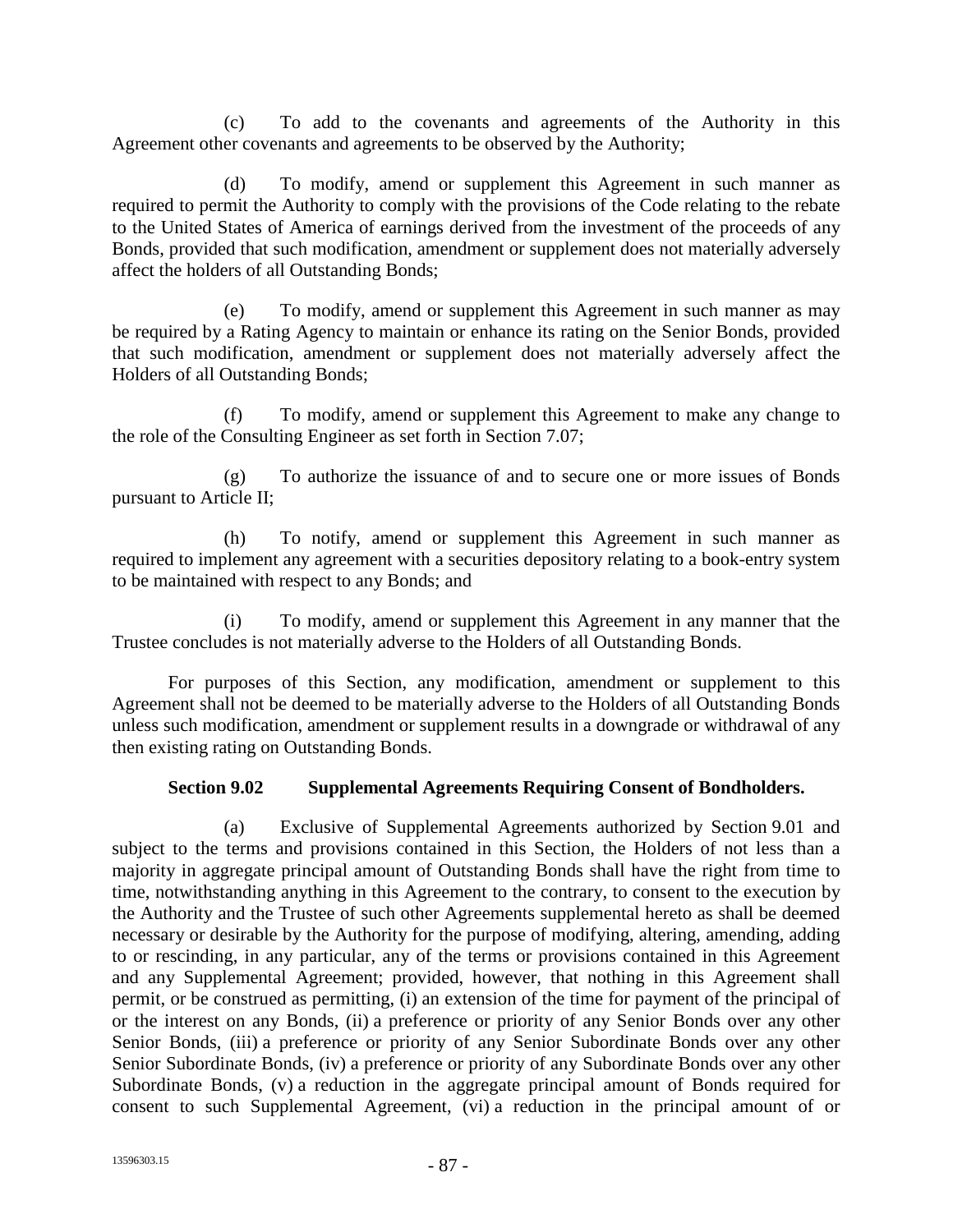premium, if any, on any Bonds or the rate of interest thereon, (vii) the creation of any lien or pledge upon the Authority Revenues and the moneys and securities in the funds and accounts hereunder other than the lien and pledge permitted by this Agreement or (viii) an extension of time or a reduction in amount of any payment required by any sinking fund that may be applicable to any Bonds, without the consent of the Holders so affected.

(b) If at any time the Authority shall request the Trustee to enter into any such Supplemental Agreement, the Trustee shall cause notice of the proposed execution of such Supplemental Agreement to be sent by registered or certified mail to the registered owner of each Bond at his address as it appears on the registration books. Such notice shall briefly set forth the nature of the proposed Supplemental Agreement and shall state that a copy thereof is on file at the corporate trust office of the Trustee for inspection by all Bondholders. If, within ninety (90) days or such longer period as shall be prescribed by the Authority following the giving of such notice, the Holders of not less than a majority in aggregate principal amount of Outstanding Bonds, or in the case of (i) through (viii) above, the holders of all affected Bonds, shall have consented to and approved the execution thereof as herein provided, no Holder of any Bond shall have any right to object to any of the terms and provisions contained therein, or the operation hereof, or in any manner to question the propriety thereof, or to enjoin or restrain the Trustee or the Authority from executing such Supplemental Agreement or from taking any action pursuant to the provisions thereof. Upon the execution of any such Supplemental Agreement as in this Section permitted and provided, this Agreement shall be and be deemed to be modified and amended in accordance therewith.

(c) Bonds owned or held by or for the account of the Authority shall not be deemed Outstanding for the purpose of consent or any calculation of Outstanding Bonds provided for in this Agreement. At the time of any such calculation, the Authority shall furnish the Trustee a certificate of an Authorized Representative of the Authority upon which the Trustee may rely, describing all Bonds so to be excluded.

(d) It shall not be necessary for the consent of the Holders of Bonds under this Section 9.02 to approve the particular form of any proposed supplement or amendment, but it shall be sufficient if such consent shall approve the substance thereof.

(e) For the purposes of this Article IX, the purchasers of the Bonds of a Series, whether purchasing as underwriters, for resale or otherwise, upon such purchase, may consent to a modification or amendment permitted by this Section 9.02 in the manner provided herein, except that no proof of ownership shall be required, and with the same effect as a consent given by the Holder of such Bonds; provided, however, that, if such consent is given by a purchaser who is purchasing as an underwriter or for resale, the nature of the modification or amendment and the provisions for the purchaser consenting thereto shall be described in the official statement, prospectus, offering memorandum or other offering document prepared in connection with the primary offering or remarketing of the Bonds of such Series by the Authority.

(f) A Supplemental Agreement may provide that an Enhancement Facility Provider shall have the right to vote in lieu of the holders of the Bonds authorized thereunder.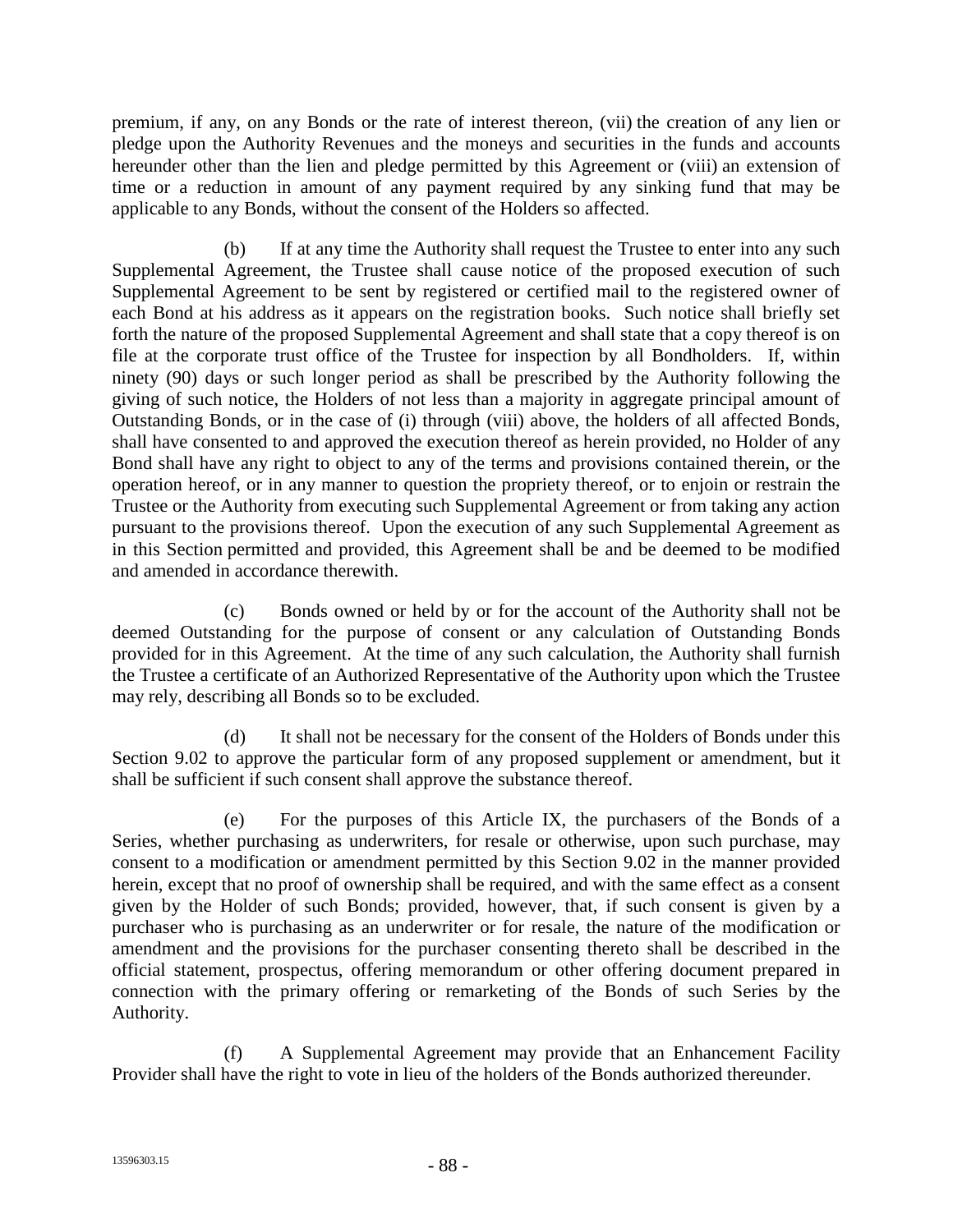### **Section 9.03 Discretion of Trustee in Entering into Supplements and Amendments.**

In each and every case provided for in this Article, the Trustee shall not be obligated to execute any proposed supplement or amendment if the rights, obligations and interests of the Trustee would be thereby affected, and the Trustee shall not be under any responsibility or liability to the Authority, or to any Bondholder or to anyone whomsoever, for its refusal in good faith to enter into any such supplement or amendment if such supplement or amendment is deemed by it to be contrary to the provisions of this Article.

The Trustee shall be entitled to receive, and shall be fully protected in relying upon, an opinion of any counsel approved by it, who may be counsel for the Authority, as conclusive evidence that any such proposed supplement or amendment does or does not comply with the provisions of this Agreement, and that it is or is not proper for it, under the provisions of this Article, to join in the execution of such supplement or amendment.

# **ARTICLE X**

### **TRUSTEE**

### **Section 10.01 Acceptance of Trusts and Obligations.**

The Trustee hereby accepts the trusts and obligations imposed upon it by this Agreement and agrees to perform such trusts and obligations, but only upon and subject to the following express terms and conditions and no implied covenants or obligations shall be read into this Agreement against the Trustee:

(a) The Trustee, prior to the occurrence of an Event of Default and after the curing of all Events of Default which may have occurred, undertakes to perform such duties and only such duties as are specifically set forth in this Agreement and no implied covenants or obligations shall be read into this agreement against the Trustee. Upon the occurrence and continuation of an Event of Default (which has not been cured or waived), the Trustee shall exercise such of the rights and powers vested in it by this Agreement and use the same degree of care and skill in its exercise as a prudent man ordinarily would exercise and use under the circumstances in the conduct of his own affairs.

(b) The Trustee may execute any of the trusts or powers hereof and perform any of its duties by or through attorneys or agents and shall not be liable for the misconduct of any attorney or agent selected by it with due care, and shall be entitled to consult with counsel and to act upon the opinion or advice of its counsel concerning all matters of trust hereof and the duties hereunder, and may in all cases pay reasonable compensation to all such attorneys, agents, receivers and employees as may reasonably be employed in connection with the trust hereof. The Trustee may act in reliance on an Opinion of Counsel and shall not be responsible for any loss or damage resulting from any action or nonaction by it taken or omitted to be taken in good faith and in reliance on such Opinion of Counsel.

(c) The Trustee shall not be responsible for any recital herein or in the Bonds (except in respect to the certificate of the Trustee endorsed on the Bonds) or for the recording, re-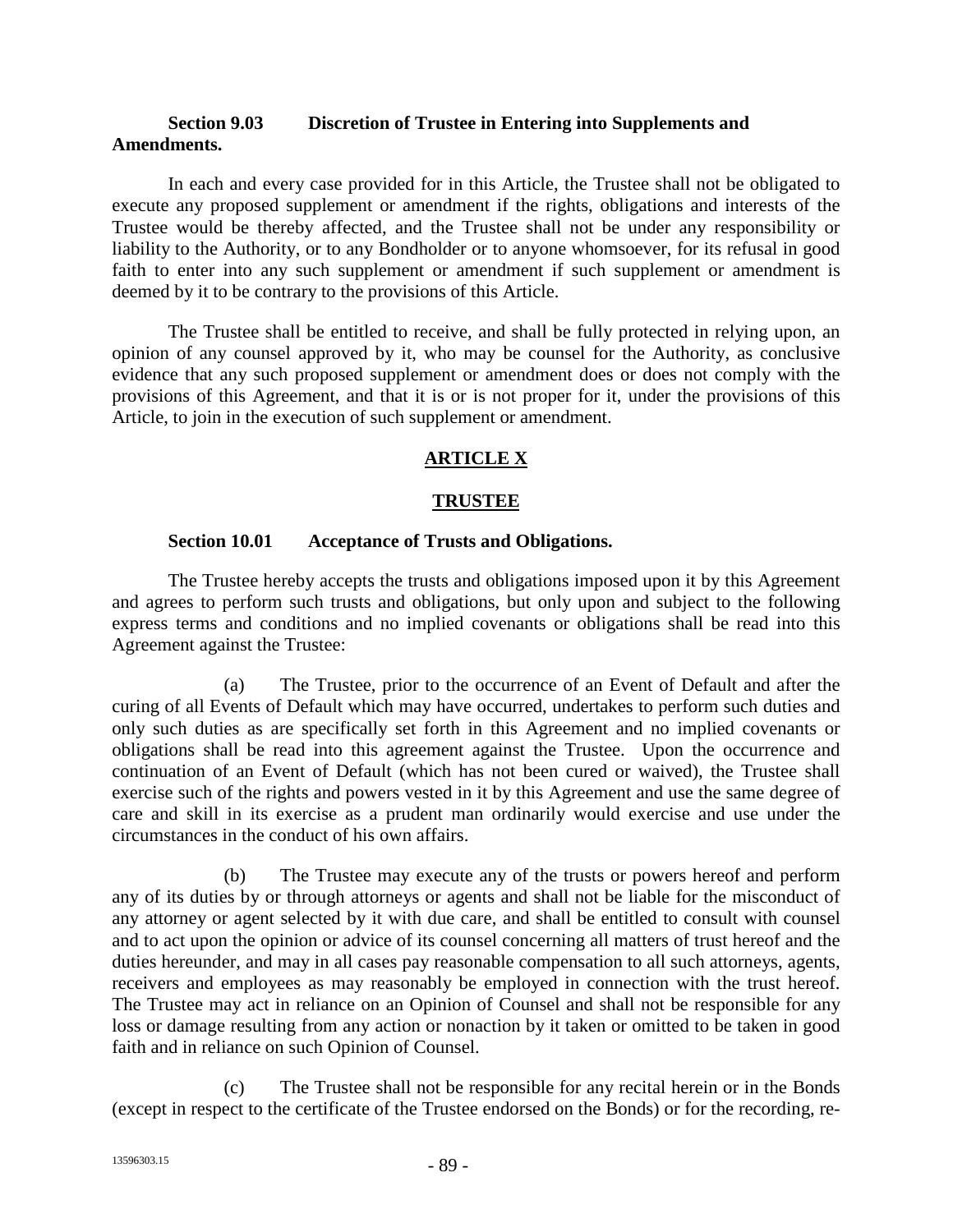recording, filing or re-filing of any financing or continuation statement or any other document or instrument, or for insuring the Systems, collecting any insurance moneys, or for the validity of the execution by the Authority of this Agreement or for any supplements thereto or instruments of further assurance, or for the sufficiency of the security for the Bonds issued hereunder or intended to be secured hereby, and the Trustee shall not be bound to ascertain or inquire as to the observance or performance of any covenants, conditions or agreements on the part of the Authority except as hereinafter set forth. The Trustee shall not be responsible or liable for any loss suffered in connection with any investment of moneys made by it in accordance with Section 6.02.

(d) The Trustee shall not be accountable for the use of any Bonds authenticated or delivered hereunder. The bank or trust company acting as Trustee and its directors, officers, employees or agents may in good faith buy, sell, own, hold and deal in the Bonds and may join in any action which any holder of Bonds may be entitled to take with like effect as if such bank or trust company were not the Trustee. To the extent permitted by law, such bank or trust company may also receive tenders and purchase in good faith Bonds for itself, including any department, affiliate or subsidiary, with like effect as if it were not the Trustee.

(e) The Trustee shall be protected in acting on any notice, request, consent, certificate, order, affidavit, letter, telegram or other paper or document reasonably believed by it to be genuine and correct and to have been signed or sent by the proper person or persons. Any action taken by the Trustee pursuant to this Agreement on the request or authority or consent of any person who at the time of making such request or giving such authority or consent is the owner of any Bonds shall be conclusive and binding upon all future owners of the same Bonds and upon Bonds issued in exchange therefor or in place thereof.

(f) As to the existence or non-existence of any fact or as to the sufficiency or validity of any instrument, paper or proceeding, the Trustee shall be entitled to rely on a certificate signed on behalf of the Authority by its Chairman, its Executive President or any Executive or Senior Vice President and attested by the Secretary of the Authority under its seal, or such other person or persons as may be designated for such purposes by resolution of the Authority, as sufficient evidence of the facts therein contained, and prior to the occurrence of a default of which the Trustee has been notified as provided in subsection (h) of this Section, or of which by said subsection it is deemed to have notice, may also accept a similar certificate to the effect that any particular dealing, transaction or action is necessary or expedient, but may at its discretion secure such further evidence deemed necessary or advisable, but shall in no case be bound to secure the same. The Trustee may accept a certificate of the Secretary of the Authority under its seal to the effect that a resolution in the form therein set forth has been adopted by the Authority as conclusive evidence that such resolution has been duly adopted and is in full force and effect.

(g) The permissive right of the Trustee to do things enumerated in this Agreement shall not be construed as a duty, and the Trustee shall not be answerable for other than its negligence or willful default.

(h) The Trustee shall not be required to take notice or be deemed to have notice of any default hereunder, except failure by the Authority to cause to be made any of the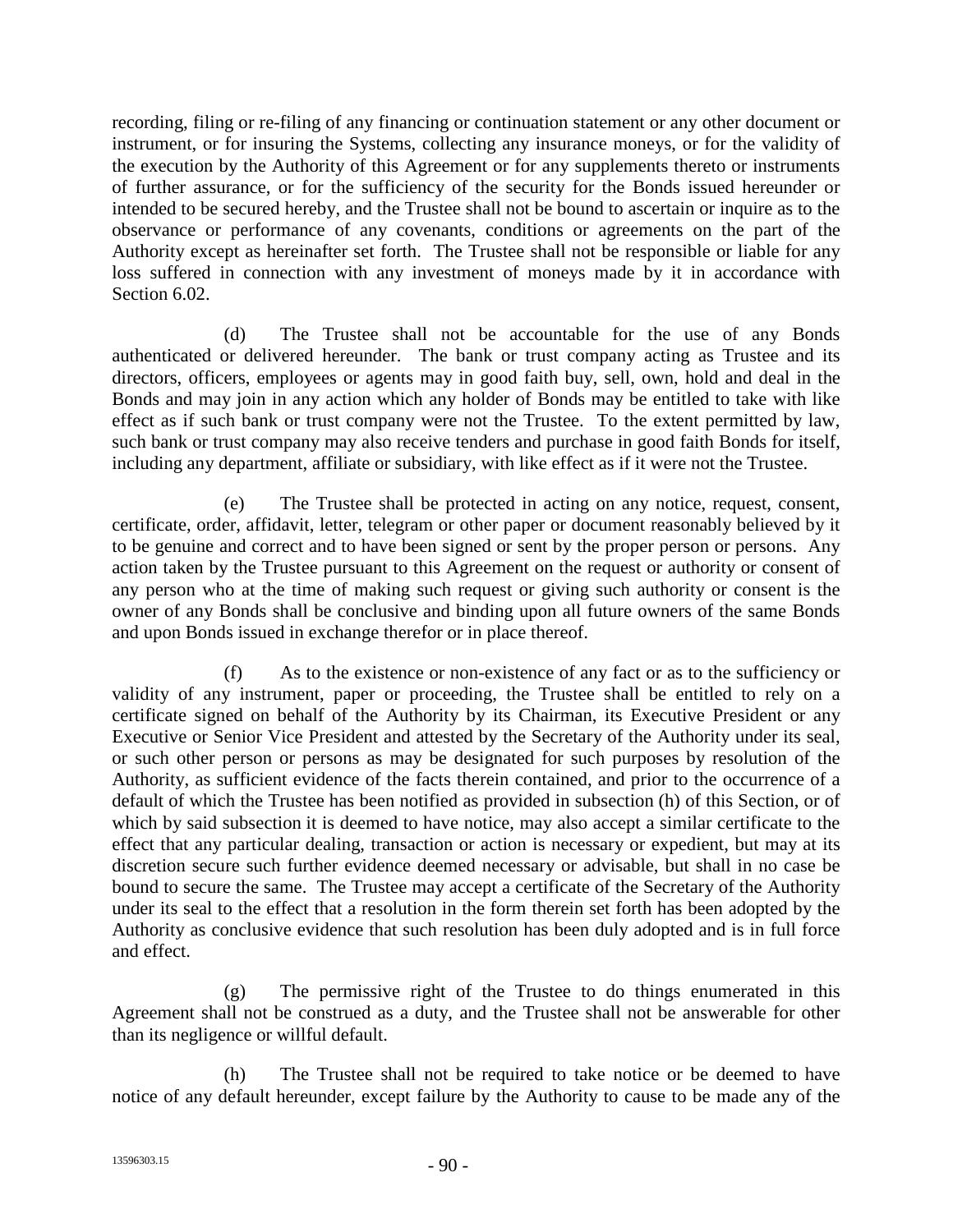payments to the Trustee required to be made by Article VI or failure by the Authority to file with the Trustee any document required by this Agreement to be so filed, unless the Trustee shall be notified of such default by the Authority or by the Holders of 25% in aggregate principal amount of Senior Bonds (or if no Senior Bonds are then Outstanding, Senior Subordinate Bonds) then Outstanding.

(i) At any and all reasonable times the Trustee and its duly authorized agents, attorneys, experts, engineers, accountants and representatives shall have the right, but shall not be required, to inspect the Systems and all books, papers and records of the Authority pertaining to the Systems and the Bonds, and to make such memoranda from and in regard thereto as may be desired.

(j) The Trustee shall not be required to give any bond or surety with respect to the exercise of its rights and obligations hereunder.

(k) Notwithstanding any other provision of this Agreement, the Trustee shall have the right, but shall not be required, to demand, as a condition of any action by the Trustee in respect of the authentication of any Bonds, the withdrawal of any cash, the release of any property, or any action whatsoever within the purview of this Agreement, any showings, certificates, opinions, appraisals or other information, or corporate action or evidence thereof, in addition to that required by the terms hereof.

(l) Before taking any action under this Agreement the Trustee may require that satisfactory indemnity be furnished to it for the reimbursement of all expenses to which it may be put and to protect it against all liability by reason of any action so taken, except liability which is adjudicated to have resulted from its negligence or willful default.

(m) All moneys received by the Trustee shall, until used or applied or invested as herein provided, be held in trust in the manner and for the purposes for which they were received but need not be segregated from other moneys except to the extent required by this Agreement or law. The Trustee shall not be under any liability for interest on any moneys received hereunder except such as may be agreed upon.

(n) In the absence of gross negligence or bad faith on its part, the Trustee may conclusively rely, as to the truth of the statements and the correctness of the opinions expressed therein, upon certificates or opinions furnished to the Trustee and conforming to the requirements of this Agreement, if any; but in the case of any such certificates or opinions which by any provision hereof are specifically required to be furnished to the Trustee, the Trustee shall be under a duty to examine the same to determine whether or not they conform to the requirements of this Agreement.

(o) The Trustee shall not be liable with respect to any action taken or omitted to be taken by it in good faith in accordance with the direction of the holders of a majority in principal amount of the Senior Bonds (or, if there are no Senior Bonds outstanding, Senior Subordinated Bonds, or if there are no Senior Subordinated Bonds Outstanding, Subordinated Bonds) relating to the time, method and place of conducting any proceeding for any remedy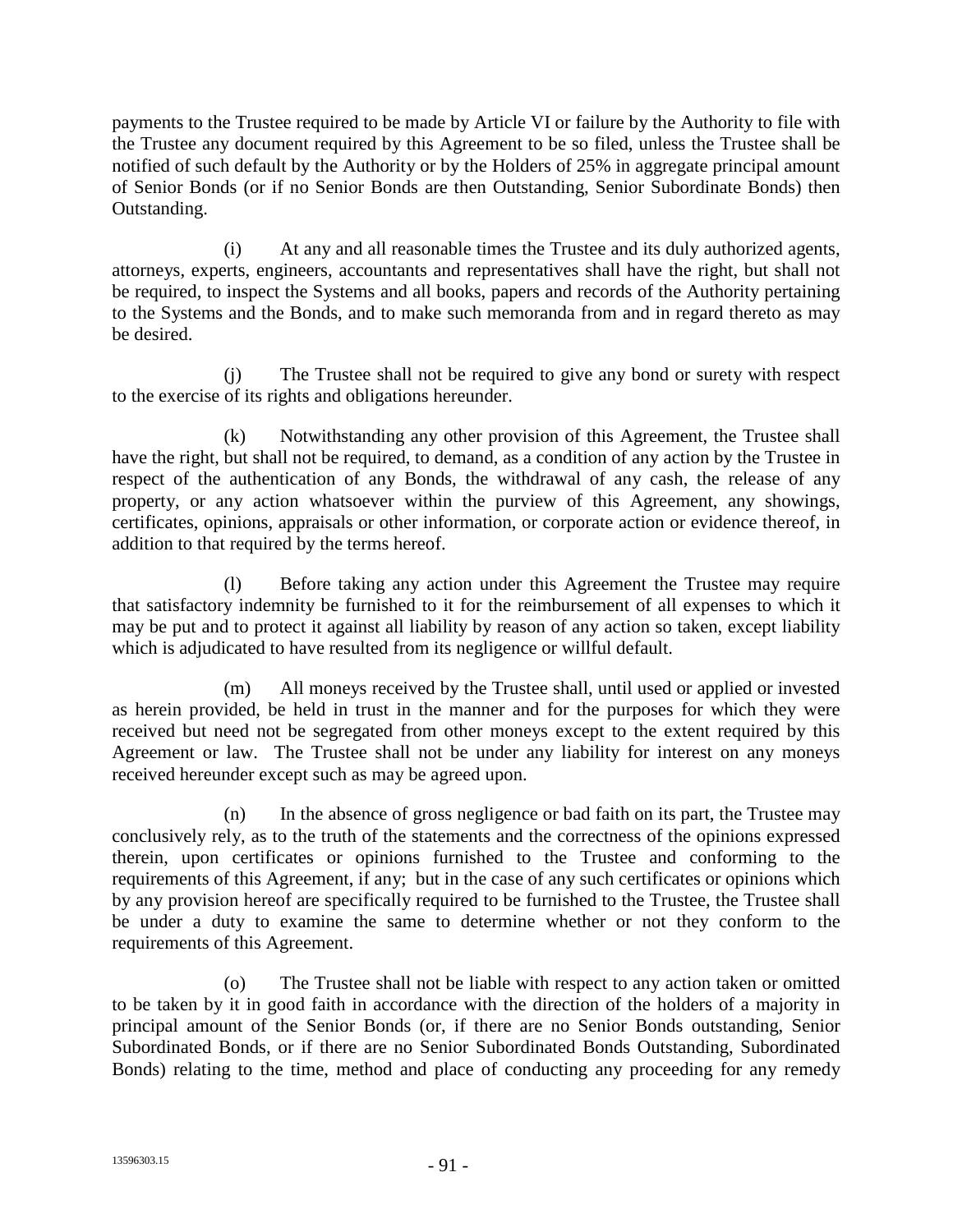available to the Trustee, or exercising any trust or power conferred upon the Trustee, under the provisions of this Agreement.

(p) No provision of this Agreement shall require the Trustee to expend or risk its own funds or otherwise incur any financial liability in the performance of any of its duties hereunder, or in the exercise of any of its rights or powers, if it shall have reasonable grounds for believing that repayment of such funds or adequate indemnity against such risk or liability is not reasonably assured to it.

(q) Whenever in the administration of this Agreement, prior to the occurrence of an Event of Default, the Trustee shall deem it desirable that a matter be proved or established prior to taking or suffering any action hereunder, such matters (unless other evidence in respect thereof be herein specifically prescribed) may be deemed to be conclusively proved and established by a certificate of the Authority and such certificate, in the absence of bad faith on the part of the Trustee, shall be full warrant to the Trustee for any action taken or suffered by it under the provisions of this Agreement upon the faith thereof.

(r) The Trustee shall not be bound to make any investigation into the facts or matters stated in any resolution, certificate, statement, instrument, opinion, report, notice, request, direction, consent, order, note, or other paper or document but the Trustee, in its discretion, may make such further inquiry or investigation into such facts or matters as it may see fit.

### **Section 10.02 Monthly Statements of Funds on Deposit.**

(a) If such statements are not already filed on a monthly basis, it shall be the duty of the Trustee, to file with the Authority, the Consulting Engineer and any other Consultants identified by the Authority, a statement setting forth in respect of the preceding calendar month:

(i) the amount withdrawn or transferred by it and the amount deposited with it on account of each fund and account held by it under the provisions of this Agreement; and

(ii) the Authority's Outstanding Indebtedness by category.

(b) If on or before any Deposit Date, the amount transferred from the Operating Revenue Fund is insufficient to make the total required deposit to the Commonwealth Payments Fund for such month, the Trustee will notify the Authority, the Consulting Engineer, any other Consultants identified by the Authority, and Government Development Bank for Puerto Rico of such insufficiency.

(c) The Trustee shall notify the Authority, the Consulting Engineer, any other Consultants identified by the Authority, and Government Development Bank for Puerto Rico, of the amount transferred from the Operating Reserve Fund to the Senior Bond Fund, the Senior Subordinate Bond Fund and the Subordinate Bond Fund to fund deficiencies therein.

(d) The Trustee shall notify the Authority, the Consulting Engineer, any other Consultants identified by the Authority, and Government Development Bank for Puerto Rico, of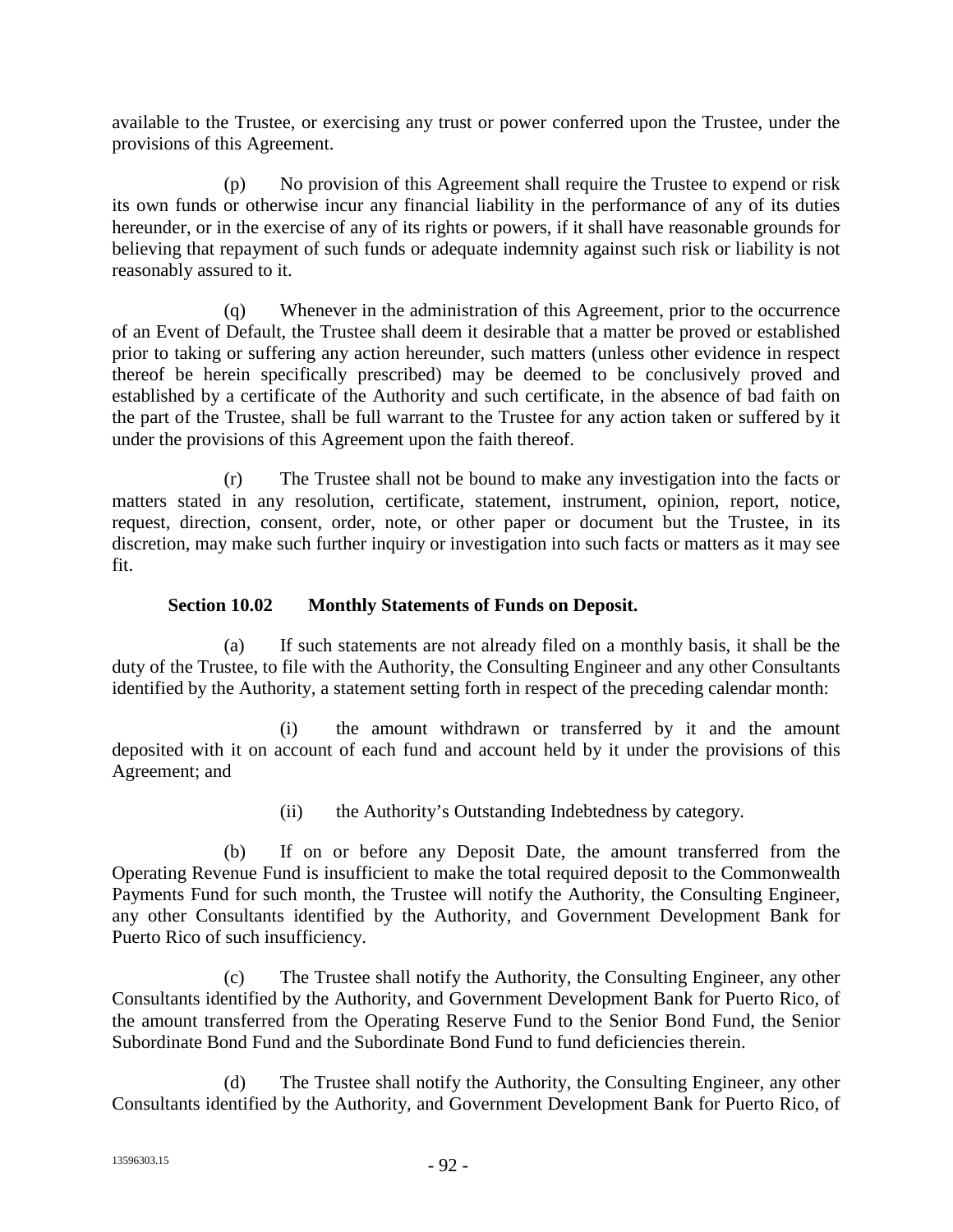the amount transferred from the Current Expense Fund to the Senior Bond Fund, the Senior Subordinate Bond Fund and the Subordinate Bond Fund to fund deficiencies therein.

(e) If any amount is required to be transferred from the Senior Debt Service Reserve Fund, Senior Subordinate Debt Service Reserve Fund or Subordinate Reserve Fund, pursuant to Article V herein, the Trustee shall notify the Authority, the Consulting Engineer, any other Consultants identified by the Authority, and Government Development Bank for Puerto Rico of such transfers.

(f) All records and files pertaining to the trusts hereunder in the custody of the Trustee shall be open at all reasonable times to the inspection of the Authority and its agents and representatives.

### **Section 10.03 Trustee May be Bondholder.**

The bank, national banking association or trust company acting as Trustee under this Agreement, and its directors, officers, employees or agents, may in good faith buy, sell, own, hold and deal in any of the Bonds, and may join in the capacity of a Bondholder in any action which any Bondholder may be entitled to take with like effect as if such bank, national banking association or trust company were not the Trustee under this Agreement, may engage, as principal or agent, or be interested in any financial or other transaction with the Authority and may maintain any and all other general banking and business relations with the Authority, all with like effect and in the same manner as if the Trustee were not a party to this Agreement, and may act as depositary, trustee or agent for any committee or body of Holders of the Bonds issued under and secured by this Agreement or other obligations of the Authority with like effect and in the same manner as if the Trustee were not a party to this Agreement; and no implied covenant shall be read into this Agreement against the Trustee in respect of such matters.

### **Section 10.04 Trustee not Responsible for Recitals.**

The recitals, statements and representations contained herein and in the Bonds (excluding the Trustee's certificate of authentication on the Bonds) shall be taken and construed as made by and on the part of the Authority and not by the Trustee, and the Trustee shall not be under any responsibility for the correctness of the same. The Trustee makes no representations as to the validity or sufficiency of this Agreement or of the Bonds. The Trustee shall not be accountable for the use or application, other than those required to be made by the Trustee as herein provided, of any of the proceeds of the Bonds.

# **Section 10.05 Trustee not Responsible for Recording.**

The Trustee shall not be under any obligation to see to the recording or filing of this Agreement or any other agreement or instrument or otherwise to the giving to any person of notice of the provisions hereof or thereof.

# **Section 10.06 Appointment of Co-Trustee.**

(a) Notwithstanding any other provisions of this Agreement, at any time, for the purpose of meeting any legal requirement of any jurisdiction with respect to this Agreement,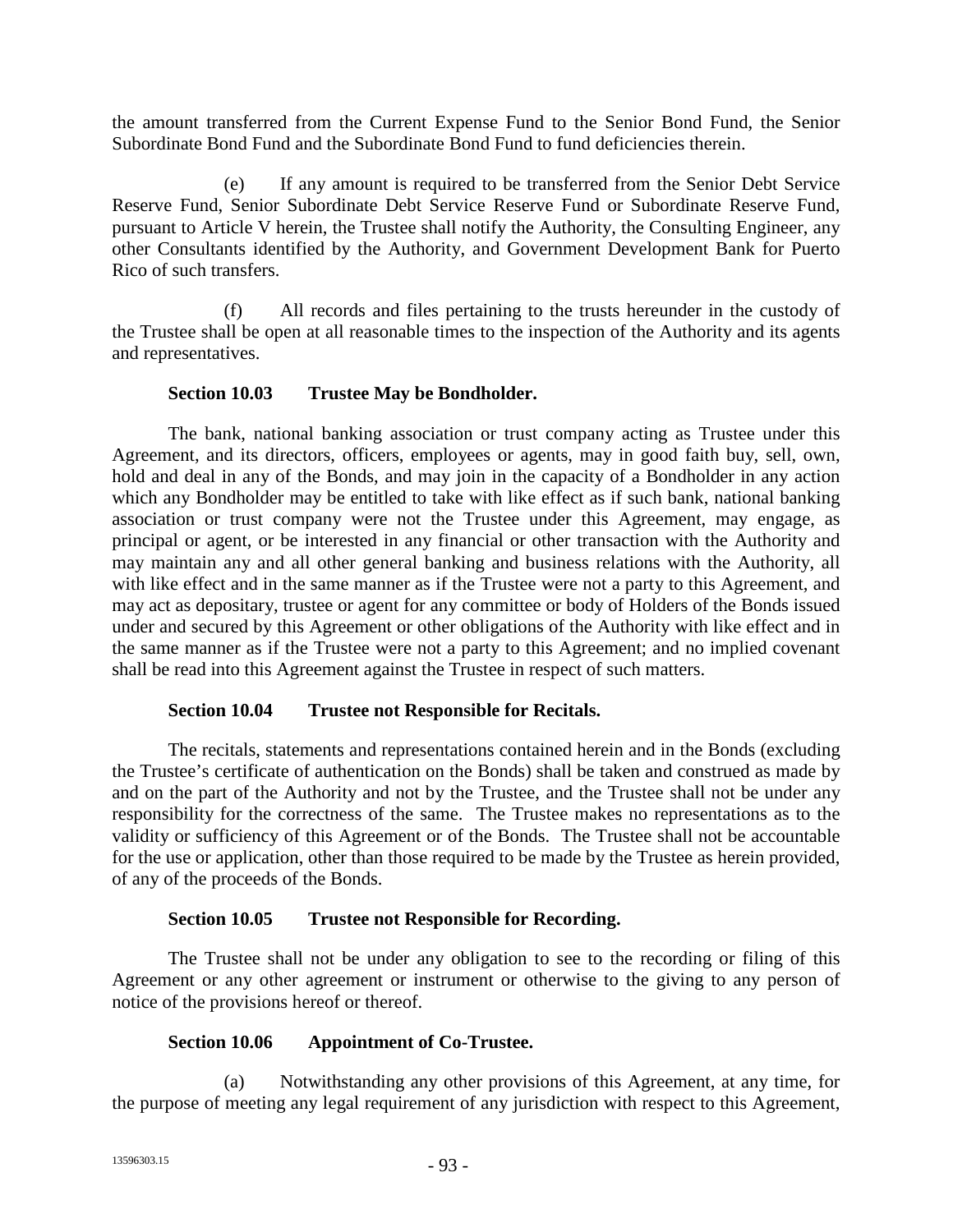including any jurisdiction in which any part of the assets pledged hereunder may at the time be located, the Trustee shall have the power and may execute and deliver all instruments necessary to appoint one or more persons or entities to act as a co-trustee or co-trustees, or separate trustee or separate trustees with respect to this Agreement, including with respect to all or any part of such assets, and to vest in such person or entity, in such capacity and for the benefit of the Bondholders, such title to the collateral, or any part hereof, and subject to the other provisions of this Section, such powers, duties, obligations, rights and trusts as the Trustee may consider necessary or desirable. No co-trustee or separate trustee hereunder shall be required to meet the terms of eligibility as a successor trustee under Section 10.14 and no notice to Bondholders of the appointment of any co-trustee or separate trustee shall be required.

(b) Every separate trustee and co-trustee shall, to the extent permitted by law, be appointed and act subject to the following provisions and conditions:

(i) all rights, powers, duties and obligations conferred or imposed upon the Trustee shall be conferred or imposed upon and exercised or performed by the Trustee and such separate trustee or co-trustee jointly (it being understood that such separate trustee or co-trustee is not authorized to act separately without the Trustee joining in such act), except to the extent that under any law of any jurisdiction in which any particular act or acts are to be performed the Trustee shall be incompetent or unqualified to perform such act or acts, in which event such rights, powers, duties and obligations (including the holding of title to the assets pledged hereunder or any portion thereof in any such jurisdiction) shall be exercised and performed singly by such separate trustee or co-trustee, but solely at the direction of the Trustee;

(ii) no trustee hereunder shall be personally liable by reason of any act or omission of any other trustee hereunder; and

(iii) the Trustee may at any time accept the resignation of or remove any separate trustee or co-trustee.

(c) Any notice, request or other writing given to the Trustee shall be deemed to have been given to each of the then separate trustees and co-trustees, as effectively as if given to each of them. Every instrument appointing any separate trustee or co-trustee shall refer to this Agreement and the conditions of this Article X. Each separate trustee and co-trustee, upon its acceptance of the trusts conferred, shall be vested with the estates or property specified in its instrument of appointment, either jointly with the Trustee or separately, as may be provided therein, subject to all the provisions of this Agreement, specifically including every provision of this Agreement relating to the conduct of, affecting the liability of, or affording protection or rights (including the rights to compensation, reimbursement and indemnification hereunder) to, the Trustee. Every such instrument shall be filed with the Trustee.

(d) Any separate trustee or co-trustee may at any time constitute the Trustee its agent or attorney-in-fact with full power and authority, to the extent not prohibited by law, to do any lawful act under or in respect of this Agreement on its behalf and in its name.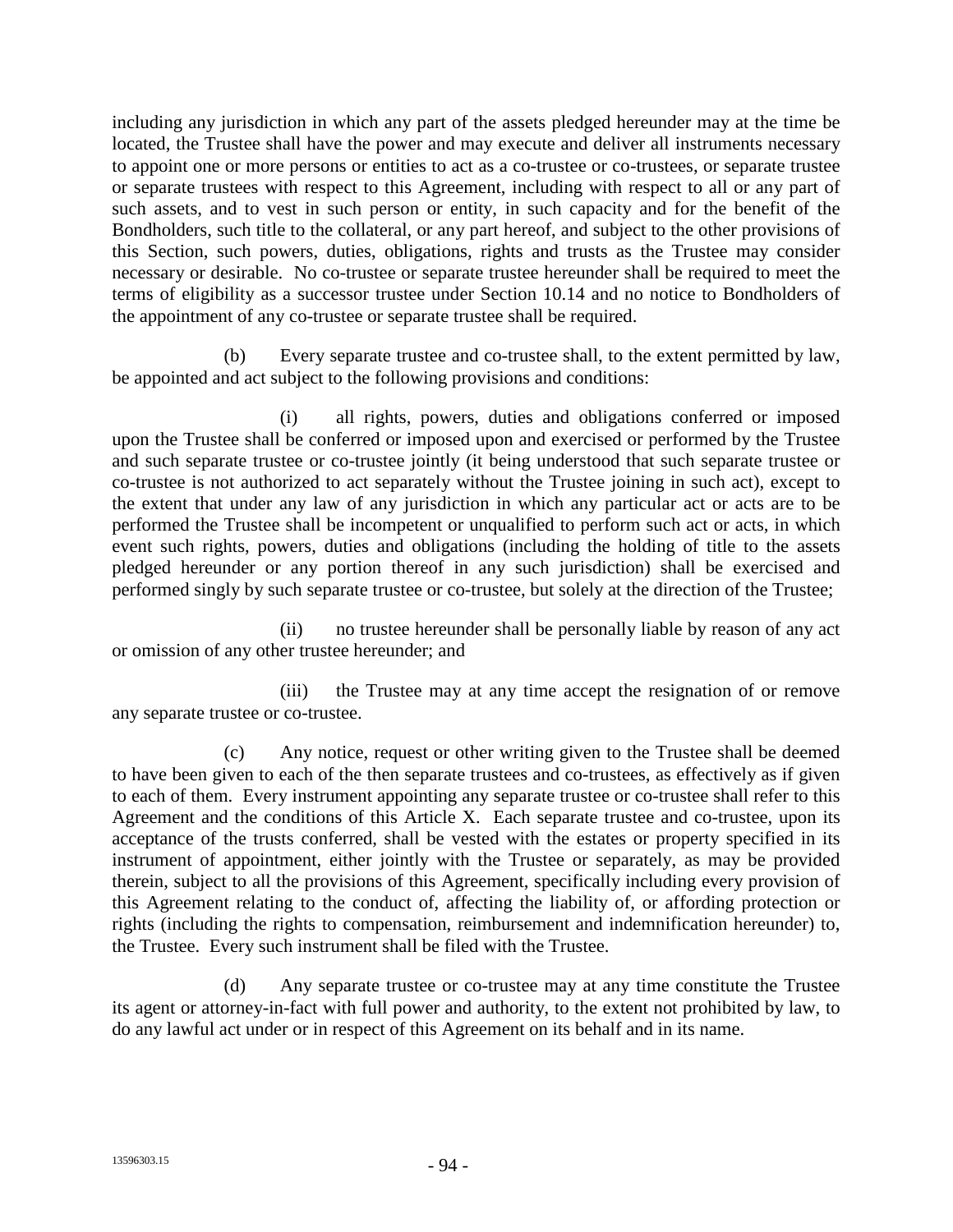#### **Section 10.07 Fees, Charges and Expenses of Trustee.**

The Trustee shall be entitled to payment of and reimbursement for reasonable fees for its services and all expenses reasonably incurred by it hereunder, including the reasonable fees and disbursements of its counsel.

### **Section 10.08 Notice Required of Trustee.**

If the Authority shall fail to transfer amounts to the Operating Revenue Fund as provided in Article V, the Trustee shall give notice thereof by telephone or telegram to the Authority on the next succeeding Business Day and shall confirm such notice in writing by first class registered or certified mail. In the event of (a) the continuance for thirty (30) days of any such failure to make payment, or (b) notification to the Trustee by the holders of 25% in aggregate principal amount of the Senior Bonds (or if no Senior Bonds are then Outstanding, Senior Subordinate Bonds) then Outstanding of any default hereunder, then the Trustee shall give notice thereof to the Bondholders.

#### **Section 10.09 Intervention by Trustee.**

In any judicial proceeding to which the Authority is a party and which in the opinion of the Trustee has a substantial bearing on the interests of the Bondholders, the Trustee may intervene on behalf of the Bondholders and, subject to Section 10.01(l), shall do so if requested by the holders of 25% in aggregate principal amount of Senior Bonds (or if no Senior Bonds are then Outstanding, Senior Subordinate Bonds) then Outstanding.

### **Section 10.10 Merger or Consolidation of Trustee.**

Any corporation or association into which the Trustee may be converted or merged, or with which it may be consolidated, or to which it may sell or transfer its corporate trust business and assets as a whole or substantially as a whole, or any corporation or association resulting from any such conversion, sale, merger, consolidation or transfer to which it is a party shall be and become successor Trustee hereunder and vested with all the trusts, powers, discretion, immunities, privileges and all other matters as was its predecessor, without the execution or filing of any instrument or any further act, deed or conveyance on the part of any of the parties hereto, provided, however, that so long as no Event of Default has occurred and is continuing, the Authority shall have the right to appoint a successor Trustee other than corporation or association that results from such conversion, safe, merger,-consolidation or transfer.

### **Section 10.11 Resignation by Trustee.**

The Trustee may at any time resign from the trusts hereby created by giving thirty (30) days' notice to the Authority, provided that such resignation shall not take effect until the appointment of a successor or temporary Trustee by the Bondholders, the Authority or a court of competent jurisdiction.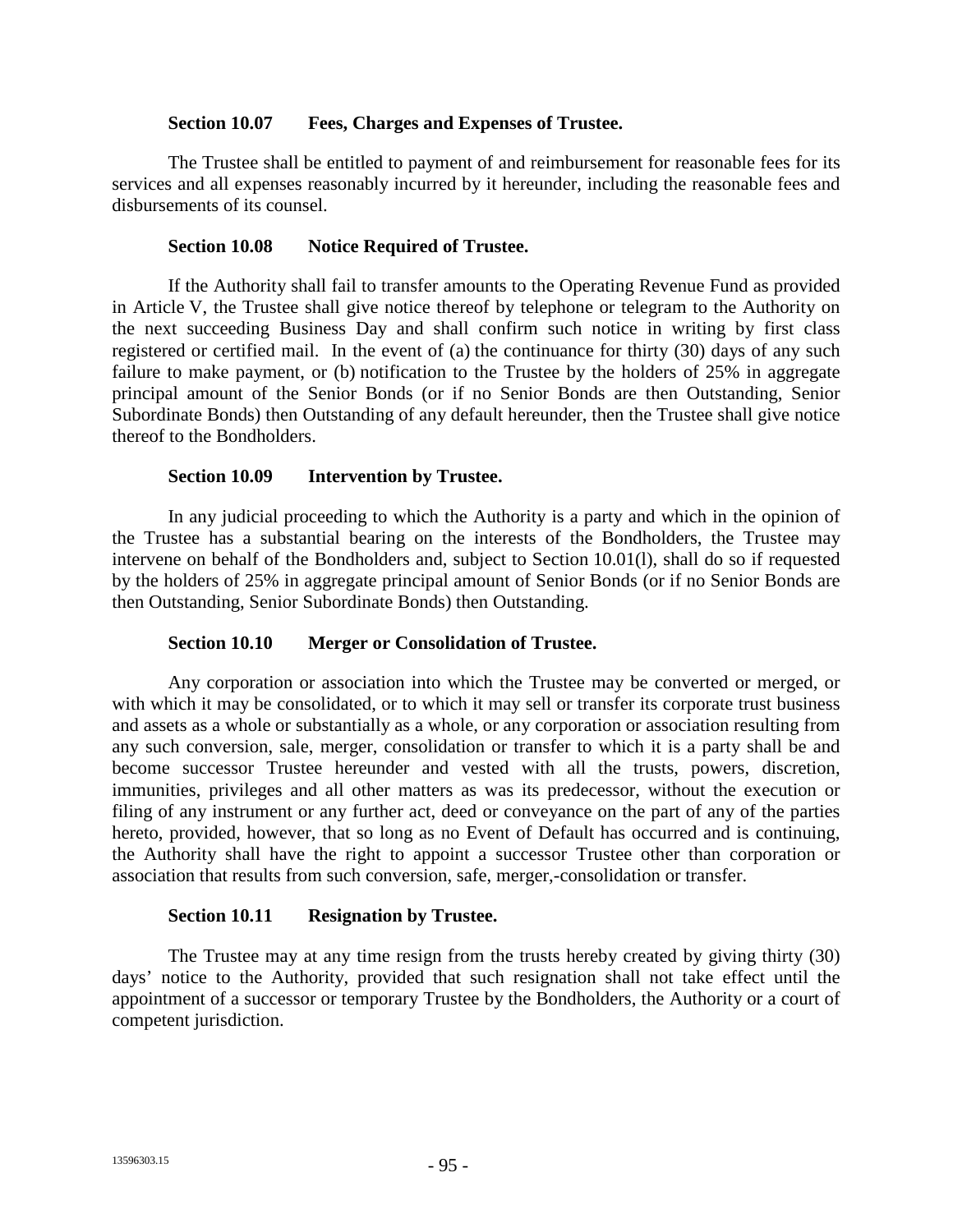#### **Section 10.12 Removal of Trustee.**

The Trustee may be removed at any time (a) by an instrument or concurrent instruments in writing delivered to the Trustee and the Authority, and signed by the owners of a majority in aggregate principal amount of Senior Bonds (or if no Senior Bonds are then Outstanding, Senior Subordinate Bonds) then Outstanding, or (b) by the Authority by notice in writing given by an Authorized Representative of the Authority to the Trustee thirty (30) days before the removal date; provided, however, that the Authority shall have no right to remove the Trustee during any time when an Event of Default has occurred or is continuing or when an event has occurred and is continuing or condition exists that with the giving of notice or the passage of time, or both, would be an Event of Default. The removed Trustee shall return to the Authority the amount of the Trustee's annual fee allocable to the portion of the current year remaining after the removal date. Notwithstanding the foregoing, nothing contained in this Agreement shall relieve the Authority of its obligation to pay the Trustee's fees and expenses incurred to the date of such removal. Such removal shall take effect upon the appointment of a successor Trustee or the earlier appointment of a temporary Trustee by the Bondholders, the Authority or a court of competent jurisdiction.

### **Section 10.13 Appointment of Successor Trustee by Bondholders; Temporary Trustee.**

In case the Trustee hereunder shall resign, be removed, be dissolved, be in course of dissolution or liquidation or otherwise become incapable of acting hereunder, or in case it shall be taken under the control of any public officer or officers or of a receiver appointed by a court, a successor may be appointed by the owners of a majority in aggregate principal amount of Senior Bonds (or if no Senior Bonds are then Outstanding, Senior Subordinate) then Outstanding, by an instrument or concurrent instruments in writing signed by such owners; provided, however, that in case of such vacancy the Authority, by an instrument signed by its Executive President and attested by the Secretary of the Authority under its seal, may appoint a temporary Trustee to fill such vacancy until a successor Trustee shall be appointed by the bondholders in the manner provided above; and any such temporary Trustee so appointed by the Authority shall immediately and without further act be superseded by the Trustee so appointed by such bondholders. Every such Trustee appointed pursuant to this Section shall be, if there be such an institution willing, qualified and able to accept the trust upon reasonable or customary terms, a bank or trust company having a combined capital, surplus and undivided profits of not less than \$50,000,000 (or whose obligations hereunder are guaranteed by a bank or trust company duly authorized to exercise corporate trust powers and subject to examination by federal or state authority, of good standing, and having at the time of the appointment of such Trustee, a combined capital and surplus of at least such amount).

### **Section 10.14 Concerning any Successor Trustee.**

Every successor Trustee appointed hereunder shall execute, acknowledge and deliver to its predecessor and also to the Authority an instrument in writing accepting such appointment hereunder, and thereupon such successor, without any further act or deed of conveyance, shall become fully vested with all the properties, rights, powers, trusts, duties and obligations of its predecessor; but such predecessor shall, nevertheless, on the request of the Authority, execute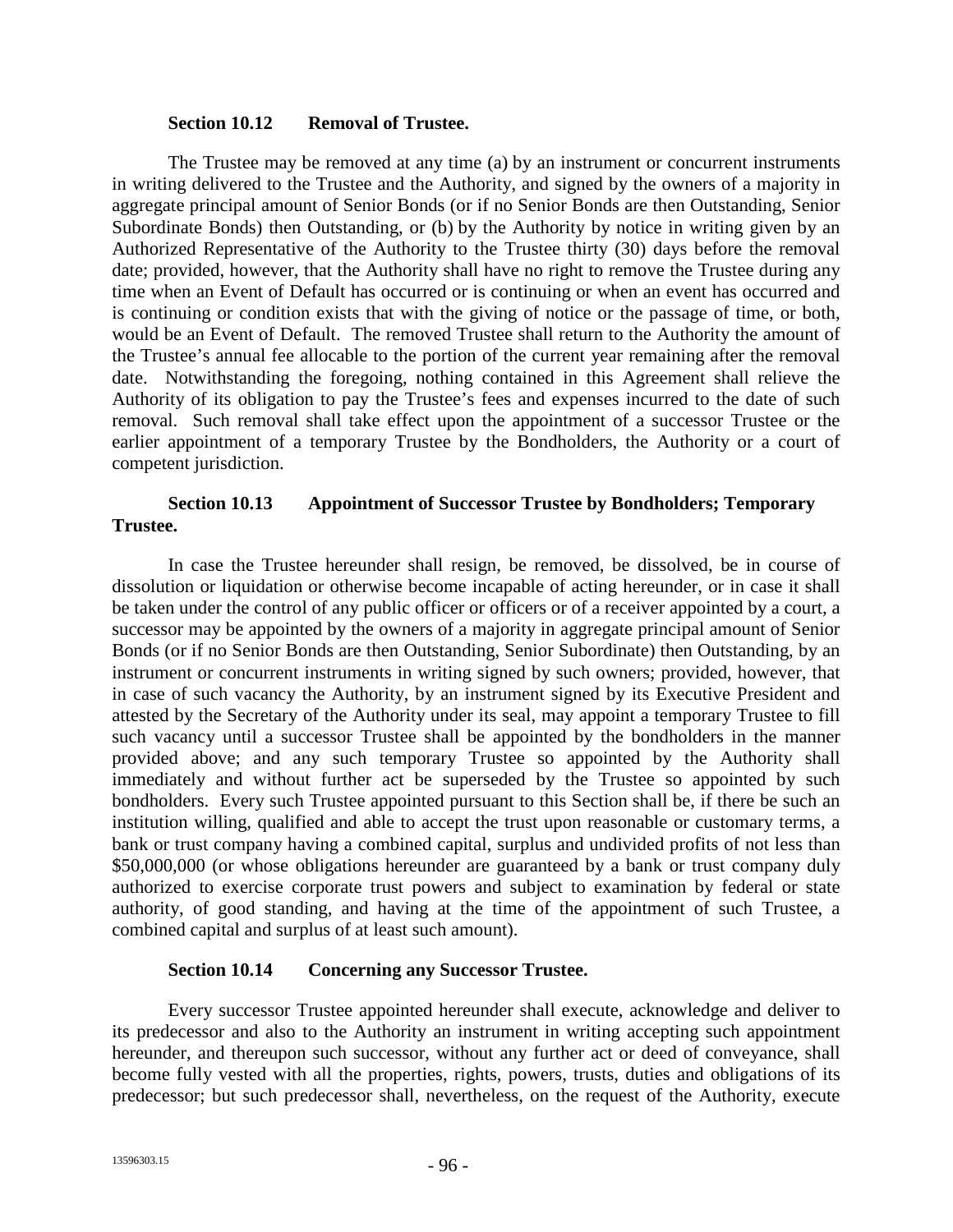and deliver an instrument transferring to such successor Trustee all the properties, rights, powers and trusts of such predecessor hereunder; and every predecessor Trustee shall deliver all securities and moneys held by it as Trustee hereunder to its successor. Should any instrument in writing from the Authority be required by any successor Trustee for more fully and certainly vesting in such successor the properties, rights, powers and duties hereby vested or intended to be vested in the predecessor, any and all such instruments in writing shall, on request, be executed, acknowledged and delivered by the Authority.

### **Section 10.15 Trustee Protected in Relying on Agreements, Etc.**

The resolutions, opinions, certificates and other instruments provided for in this Agreement may be accepted by the Trustee as conclusive evidence of the facts and conclusions stated therein and shall be full warrant, protection and authority to the Trustee for the release of property and the withdrawal of cash hereunder or the taking of any other action by the Trustee as provided hereunder.

### **Section 10.16 Successor Trustee as Paying Agent, Registrar and Custodian of Funds.**

In the event of a change in the office of Trustee, the predecessor Trustee which has resigned or been removed shall cease to be paying agent and registrar for the Bonds and custodian of the funds created hereunder, and the successor Trustee shall become such paying agent, registrar and custodian.

#### **Section 10.17 Limitation of Liability.**

The Trustee is entering into this Agreement solely in its capacity as trustee and not in its individual capacity (except as expressly stated herein), and in no case shall the Trustee (or any person acting as successor trustee under this Agreement) be personally liable for or on account of any of the statements, representations, warranties, covenants or obligations stated to be those of any other person or entity hereunder, all such liability, if any, being expressly waived by the parties hereto and any person claiming by, through or under such party; provided, however, that the Trustee (or any such successor trustee) shall be personally liable hereunder for its own gross negligence or willful misconduct. The provisions of this Section shall survive the termination of this Agreement.

# **ARTICLE XI**

### **DISCHARGE OF AGREEMENT**

#### **Section 11.01 Discharge of Agreement.**

If (a) (1) all Bonds issued hereunder shall have became due and payable in accordance with their terms or otherwise as provided in this Agreement or have been duly called for redemption or irrevocable instructions to call the Bonds issued hereunder for redemption have been given by the Authority to the Trustee, and (2) the Trustee holds for such purpose cash or Defeasance Obligations, the principal of and the interest on which, as verified by a licensed independent certified public accountant (that carries errors and omissions insurance) reasonably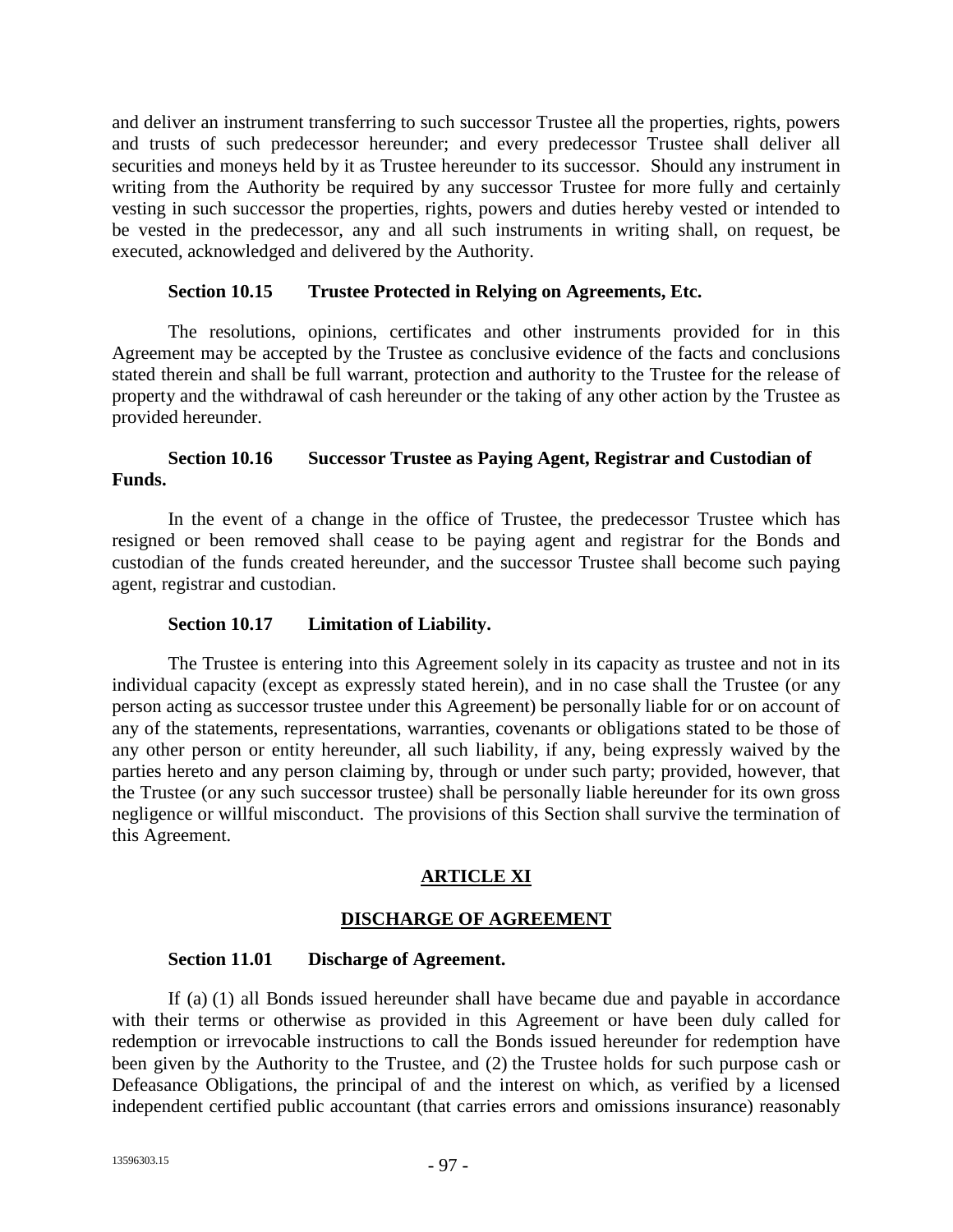acceptable to the Trustee and the Authority, at maturity will be sufficient (without reinvestment) (A) to redeem all Bonds issued hereunder that have been called for redemption, or for which such irrevocable instructions have been given, on the date set for such redemption, (B) to pay at maturity all Bonds issued hereunder not irrevocably called for redemption, (C) to pay interest accruing on all Bonds issued hereunder prior to their redemption or payment at maturity, (D) to make all payments required by the terms of any Supplemental Agreement, and (E) to pay the Trustee's fees and expenses and any other fees and expenses for which the Authority is responsible under this Agreement, including the costs and expenses of canceling and discharging this Agreement, and (b) the Trustee shall have received notification from the Holders of all other Indebtedness that such Indebtedness has been paid, or payment has been provided for such Indebtedness, in accordance with the documents related thereto, then the Trustee shall, at the expense of the Authority, cancel and discharge this Agreement and execute and deliver to the Authority such instruments in writing as shall be necessary to cancel the lien hereof, and assign and deliver to the Authority any property at the time subject to this Agreement that may then be in its possession, except moneys or securities in which such moneys are invested which are held by the Trustee for the payment of principal, or premium, if any, or interest on the Bonds issued hereunder;

Any Outstanding Bond, or portion thereof in any denomination authorized by this Agreement, shall be deemed to have been paid within the meaning and with the effect expressed in this Section 11.01 when the whole amount of the principal of and interest on such Bond or such portion shall have been paid or duly provided for and the conditions set forth in clause (c) below have been satisfied or when (a) in the event such Bond or such portion shall have been duly called for redemption or irrevocable instructions to call such Bond or such portion for redemption shall have been given to the Trustee by the Authority, (b) whether or not such Bond or portion thereof has been so called for redemption, there shall have been deposited with the Trustee either moneys in an amount which shall be sufficient, or Defeasance Obligations, which shall not contain provisions permitting the redemption thereof at the option of the issuer, the principal of and the interest on which when due, and without any reinvestment thereof, will provide moneys which, together with the moneys, if any, deposited with or held by the Trustee available therefor, shall be sufficient, to pay when due the principal of and premium, if any, and interest due and to become due on such Bond or such portion on or prior to the maturity or redemption date thereof, and (c) in the event such Bond or such portion does not mature and is not to be redeemed within the next succeeding 60 days, the Authority shall have given the Trustee irrevocable instructions to give, as soon as practicable, a notice to the Holder of such Bond or such portion by first-class mail, postage prepaid, stating that the deposit of moneys or Defeasance Obligations required by clause (b) of this paragraph has been made with the Trustee and that such Bond or such portion is deemed to have been paid in accordance with this Section and stating the maturity or redemption date upon which moneys are to be available for the payment of the principal of and premium, if any, and interest on such Bond or such portion.

The moneys and Defeasance Obligations deposited with the Trustee pursuant to this Section and all payments of principal of or interest on any such Obligations shall not be withdrawn or used for any purpose other than, and shall be held in trust for, the payment of the principal of and premium, if any, and interest on said Bonds, or portions thereof, deemed to have been paid in accordance with this Section. If Bonds, or portions thereof, are deemed to have been paid in accordance with the provisions of this Article by reason of the deposit with the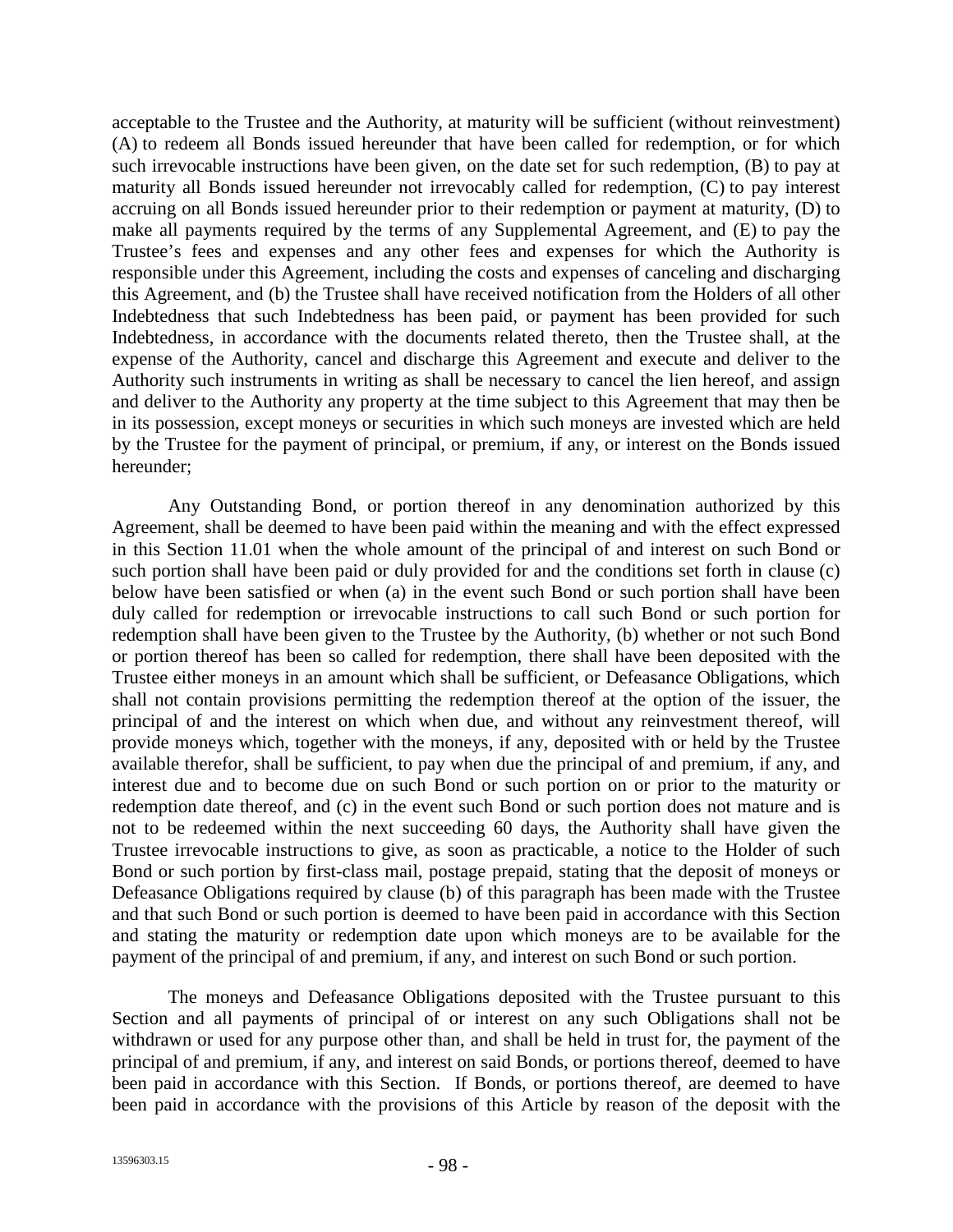Trustee of moneys or Defeasance Obligations and the Trustee has received an opinion of counsel satisfactory to it as to such deemed payment, no amendment to the provisions of this Section which would adversely affect the Holders of such Bonds, or portions thereof, shall be made without the consent of each Holder affected thereby.

For purposes of determining whether any Outstanding Variable Rate Indebtedness is deemed paid and discharged pursuant to this Article XI, such Variable Rate Indebtedness shall be deemed to bear interest at the maximum rate of interest such Variable Rate Indebtedness may bear pursuant to the applicable Supplemental Agreement.

# **ARTICLE XII**

### **SUBORDINATION**

### **Section 12.01 Subordination**

(a) Senior Subordinated Indebtedness, Subordinated Indebtedness, Commonwealth Guaranteed Indebtedness and Commonwealth Supported Obligations (collectively, the "Subordinated Obligations") shall to the extent provided in this Article be subordinate and subject in right of payment to the prior payment in full of the Senior Indebtedness, and the Holder of any Subordinated Obligation, whether upon original issue or upon transfer or assignment thereof, accepts and agrees to be bound by such provision. The Indebtedness evidenced by Subordinated Indebtedness shall to the extent provided in this Article be subordinate and subject in right of payment to the prior payment in full first of Senior Indebtedness and then of the Senior Subordinated Indebtedness, and the Holder of any Subordinate Indebtedness, whether upon original issue or upon transfer or assignment thereof, accepts and agrees to be bound by such provision.

(b) Upon any payment or distribution of assets of the Authority upon any dissolution or winding up or total or partial liquidation of the Authority whether in bankruptcy, insolvency or receivership proceedings, or otherwise,

(1) all Senior Indebtedness shall first be paid or duly provided for to the extent of such payment or distribution before any payment is made upon the indebtedness evidenced by the Subordinated Obligations;

(2) any payment or distribution of assets of the Authority of any kind or character, whether in cash, property or securities, to which the Holders of the Subordinated Obligations or the Trustee would be entitled except for the provisions of this Article XII, including any such payment or distribution which may be payable or deliverable by reason of the payment of any other indebtedness of the Authority being subordinated to the payment of the Subordinated Obligations, shall be paid by the liquidating trustee or agent or other person making such payment or distribution, whether a trustee in bankruptcy, a receiver or liquidating trustee or otherwise, directly to the Holders of Senior Indebtedness, to the extent necessary to pay or provide for the payment of all Senior Indebtedness in full before any payment is made upon the indebtedness evidenced by the Subordinated Obligations; and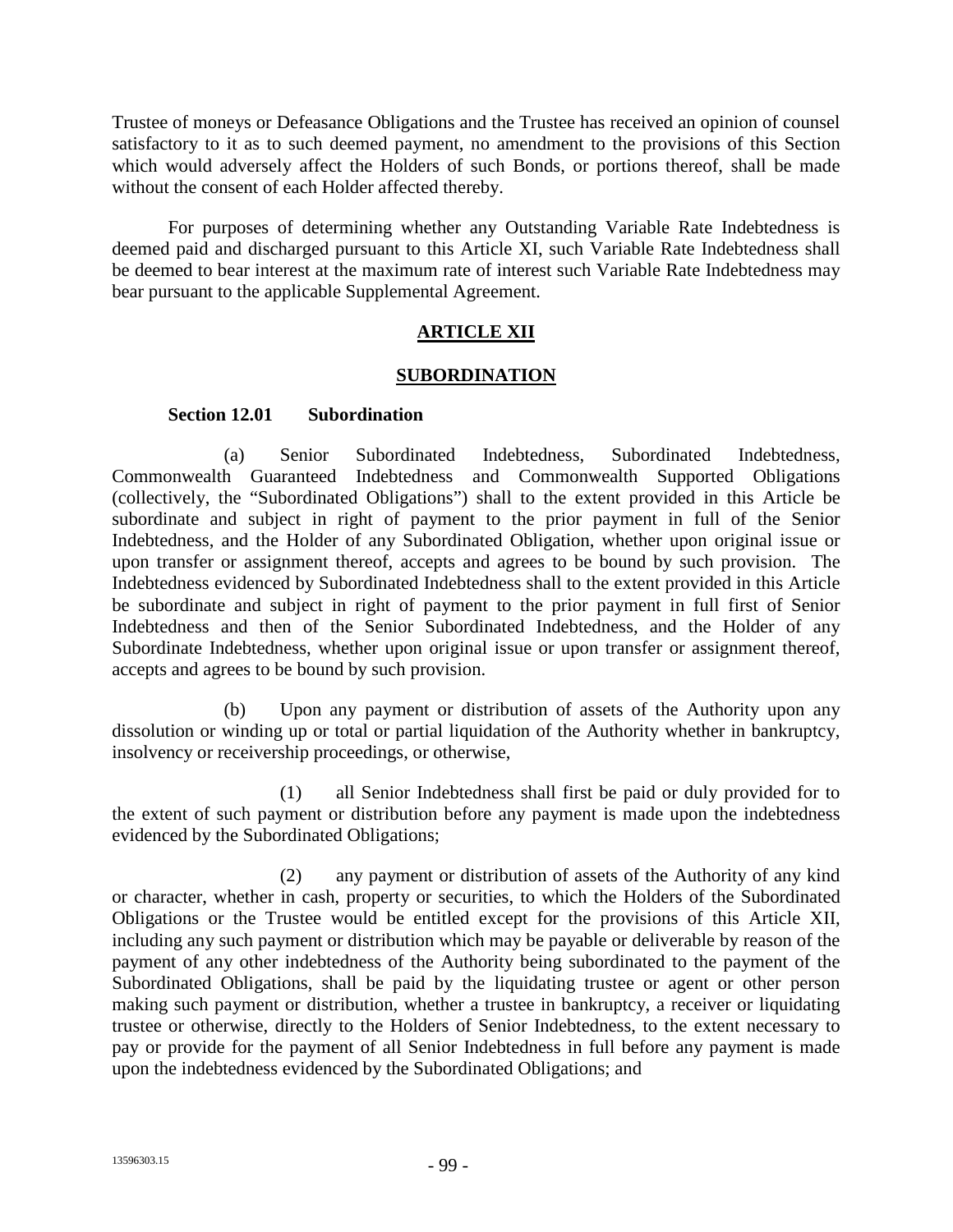(3) in the event that, notwithstanding the foregoing, upon any such dissolution or winding up or liquidation any payment or distribution of assets of the Authority of any kind or character, whether in cash, property or securities, including any such payment or distribution which may be payable or deliverable by reason of the payment of any other indebtedness of the Authority being subordinated to the payment of the Subordinated Obligations, shall be received by the Trustee or by the Holders of the Subordinated Obligations before all Senior Indebtedness are paid or duly provided for in full, such payment or distribution shall be paid over to the Holders of such Senior Indebtedness for application to the payment thereof until such Senior Indebtedness shall have been paid or provision for such payment shall have been made in full.

Upon any payment or distribution of assets of the Authority referred to in this Section 12.01, the Trustee and the Holders of the Subordinated Obligations shall be entitled to rely upon a certificate of the liquidating trustee or agent or other person making any payment or distribution to the Trustee or the Holders of the Subordinated Obligations for the purpose of ascertaining the persons entitled to participate in such payment or distribution, the Holders of Senior Indebtedness and other indebtedness of the Authority, the amount thereof or payable thereon, the amount or amounts paid or distributed thereon and all other facts pertinent thereto, or to this Article.

(c) (1) In the event that any Subordinated Obligation is declared due and payable before its expressed maturity because of the occurrence of an event of default (under circumstances when the provisions of subsection (b) above shall not be applicable), the owners of all Senior Indebtedness outstanding at the time such Subordinated Obligation becomes due and payable because of the occurrence of such an Event of Default shall be entitled to receive payment in full of all principal of and interest on all such Indebtedness then due and payable before the Holder of such Subordinated Obligation is entitled to receive any accelerated payment from the Authority Revenues and other moneys pledged to Senior Indebtedness under this Agreement of principal (and premium, if any) or interest upon such Subordinated Obligation; provided, however, that any Authority Revenues received from the Commonwealth of Puerto Rico on account of Commonwealth Guaranteed Indebtedness or Commonwealth Supported Obligations are not subject to the lien hereof and shall only be used for the purposes set forth in Section 5.12 hereof.

(2) If any Event of Default specified in Section 8.01 hereof with respect to the Senior Indebtedness shall have occurred and be continuing (under circumstances when the provisions of subsection (b) above shall not be applicable), the owners of all Senior Indebtedness then Outstanding shall be entitled to receive payment in full of all principal of and interest on all such Indebtedness as the same become due and payable before the Holders of the Subordinated Obligations are entitled to receive, subject to the provisions of (3) below, any payment from the Authority Revenues or other moneys pledged to Senior Indebtedness under this Agreement of principal (and premium, if any) or interest upon the Subordinate Obligations; provided, however, that any Authority Revenues received from the Commonwealth of Puerto Rico on account of Commonwealth Guaranteed Indebtedness or Commonwealth Supported Obligations are not subject to the lien hereof and shall only be used for the purposes set forth in Section 5.12 hereof.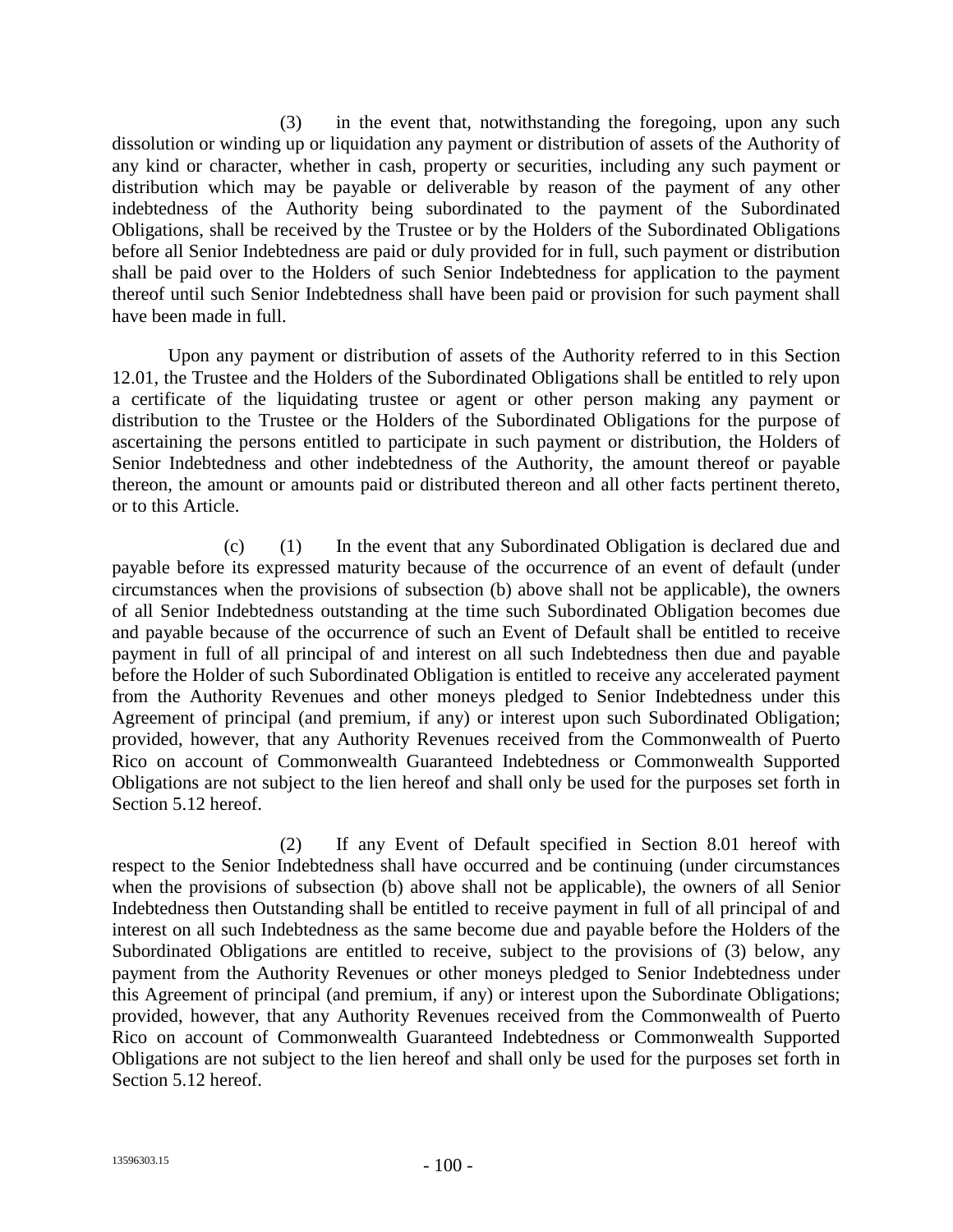(3) The Subordinated Obligations may provide that the provisions of subsection (b) and (c) are solely for the purpose of defining the relative rights of the owners of Senior Indebtedness on the one hand, and the Holders of Subordinated Obligations on the other hand, and that nothing therein shall impair, as between the Authority and the Holders of the Subordinated Obligations, the obligation of the Authority, which is unconditional and absolute, to pay to the Holders thereof the principal thereof and premium, if any, and interest thereon in accordance with their terms, nor shall anything therein prevent the Holders of the Subordinated Obligations from exercising all remedies otherwise permitted by applicable law or thereunder upon default thereunder, subject to the rights under subsections (b) and (c) of the owners of Senior Indebtedness to receive cash, property or securities from the funds pledged to Senior Indebtedness under this Agreement otherwise payable or deliverable to the Holders of the Subordinated Obligations; and the Subordinated Obligations may provide that, insofar as a trustee or paying agent for such Subordinated Obligations is concerned, the foregoing provisions shall not prevent the application by such trustee or paying agent of any moneys deposited with such trustee or paying agent for the purpose of the payment of or on account of the principal (and premium, if any) and interest on such Subordinated Obligations if such trustee or paying agent did not have knowledge at the time of such application that such payment was prohibited by the foregoing provisions.

(d) No owner of Senior Indebtedness shall be prejudiced in this right to enforce subordination of the Subordinated Obligations by any act or failure to act on the part of the Authority.

(e) Any issue of Subordinated Obligations may have such rank or priority with respect to any other issue of Subordinated Obligations as may be provided herein, in the applicable Supplemental Agreement or in the resolution, trust Agreement or other instrument securing such issue of Subordinated Obligations and may contain such other provisions as are not in conflict with the provisions of this Agreement.

# **Section 12.02 Liability of Trustee and Qualified Depositary in respect of Subordination.**

Neither the Trustee nor any Qualified Depositary shall be deemed to owe any fiduciary duty to the Holders of Subordinated Obligations and shall not be liable to such Holders if it shall mistakenly pay over or transfer to owners of Senior Indebtedness, the Authority or any other person, moneys to which any Holders of Subordinated Obligations shall be entitled by virtue of this Section 12.02 or otherwise; provided, however, that neither the Trustee nor any Qualified Depositary shall be relieved from liability for its own negligent action, its own negligent failure to act, or its own willful misconduct. Notwithstanding any of the provisions of this Section 12.02 or any other provision of this Agreement, neither the Trustee nor any such Qualified Depositary shall at any time be charged with knowledge of the existence of any facts that would prohibit the making of any payment of moneys to or by the Trustee or any such Qualified Depositary in respect of Subordinated Obligations or of any default in the payment of the principal of or premium, if any, or interest on any Subordinated Obligations, unless and until the Trustee or such Qualified Depositary shall have received written notice thereof from the Authority or the Holders of a majority in principal amount of any class or category of any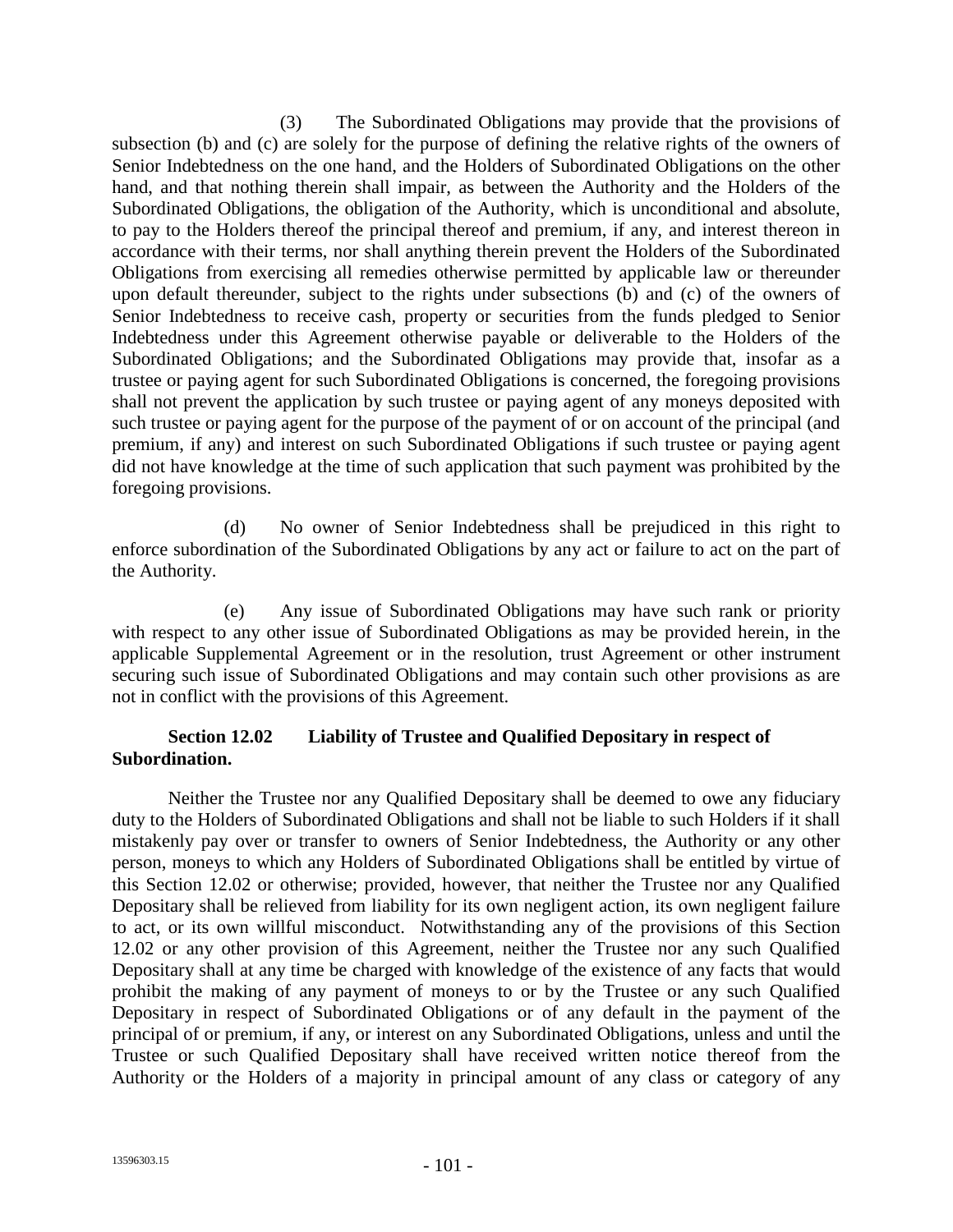Subordinated Obligations or from any trustee or other fiduciary therefor and any financial institution that provides credit or security for any Subordinated Obligations.

### **Section 12.03 When Payment of Subordinated Obligations Allowed.**

Nothing contained in this Agreement or in any Senior Indebtedness or Subordinated Obligations shall (a) affect the obligation of the Authority to make, or prevent the Authority from making, at any time, except as provided in Section 12.01, payments of principal of or premium, if any, or interest on Senior Indebtedness or the Subordinated Obligations, or (b) prevent the application by the Trustee of any moneys deposited with it hereunder for such purpose to the payment of or on account of the principal of or premium, if any, or interest on Senior Indebtedness or the Subordinated Obligations, if, at the time of such payment or deposit, the Trustee did not have written notice or actual knowledge of any event prohibiting the making of such deposit by the Authority.

### **Section 12.04 Subrogation of Holders of Subordinated Obligations.**

Subject to the payment in full of all Senior Indebtedness as provided in Section 12.01, the Holders of the Subordinated Obligations shall be subrogated to the rights of the Holders of Senior Indebtedness to receive payments or distributions of assets of the Authority made on Senior Indebtedness until the Subordinated Obligations shall be paid in full, and no payments or distributions to the Holders of Senior Indebtedness by the Authority or by the Holders of the Subordinated Obligations shall, as between the Authority and the Holders of the Subordinated Obligations, be deemed to be a payment by the Authority to or on account of the Subordinated Obligations, it being understood that the provisions of this Article are and are intended solely for the purpose of defining the relative rights of the Holders of the Subordinated Obligations and of Senior Indebtedness and nothing in this Article shall or is intended to, as between the Authority and the Holders of the Subordinated Obligations, impair the obligation of the Authority, which is unconditional and absolute, to pay from the sources herein provided to the Holders of the Subordinated Obligations the principal of and premium, if any, and interest on the Subordinated Obligations in accordance with their terms, nor shall anything in this Article XII prevent the Trustee or the Holder of any Subordinated Obligation from exercising all remedies otherwise permitted by applicable law upon default hereunder, subject to the rights, if any, under this Article XII of the Holders of Senior Indebtedness in respect of cash, property or securities of the Authority received upon the exercise of any such remedy.

# **Section 12.05 Treatment of Enhancement Facilities.**

Any payment made under an Enhancement Facility, to the Holders of the Subordinated Obligations having the benefit of such Enhancement Facility, by the appropriate obligor thereof shall be retained by such Holders for their own account, and no Holder of Senior Indebtedness is to have any right with respect to any such payment so made.

As between the obligor whose Enhancement Facility secures any Subordinated Obligation and the Holder of such Subordinated Obligations, any payment made on such Subordinated Obligation by the Authority which, under the subordination provisions of this Article, is required to be paid over to the Holders of the Senior Indebtedness, shall not constitute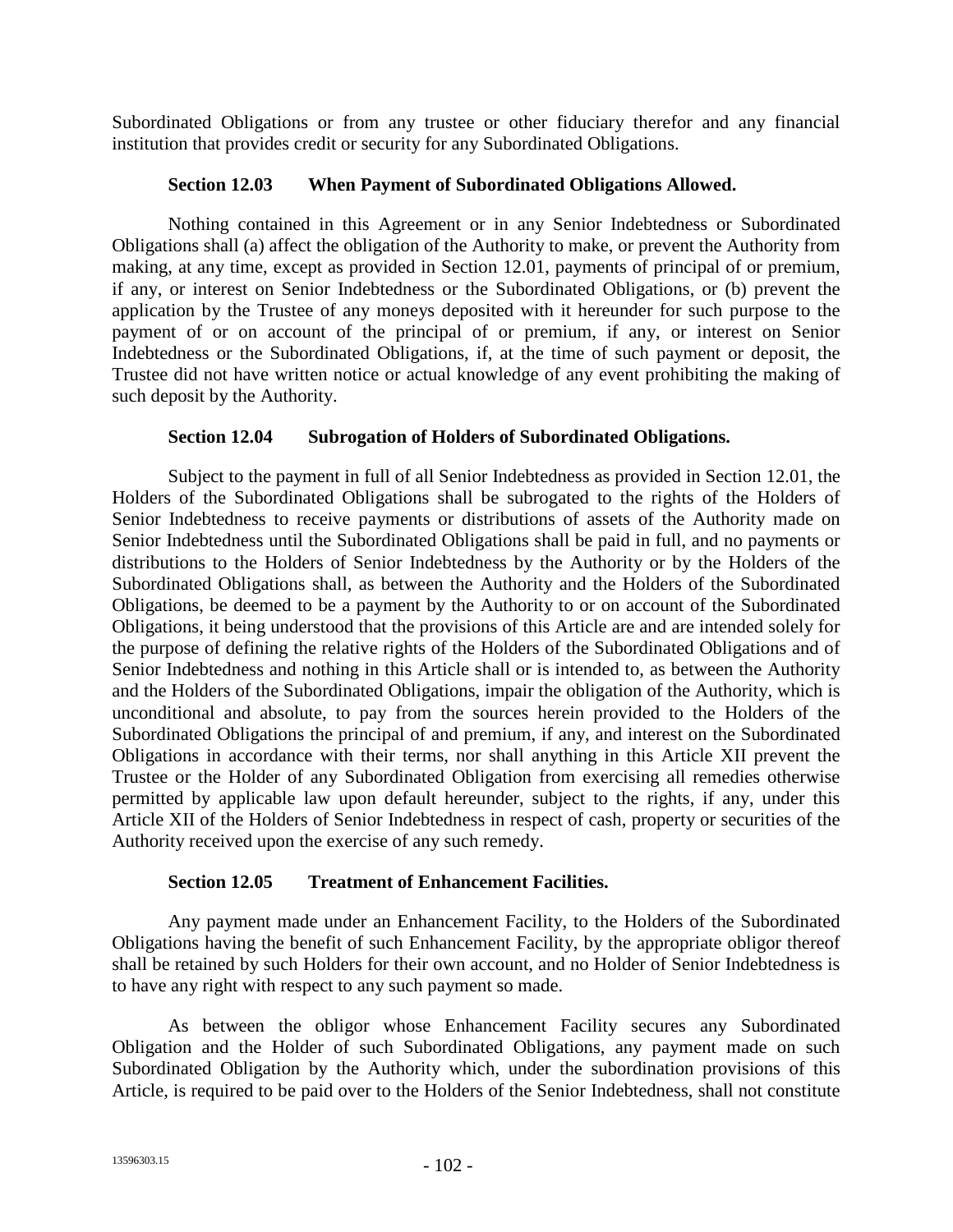a payment on such Subordinated Obligation but, instead, shall be treated for all purposes of such Enhancement Facility, as though such payment had not been made by the Authority. Until the Holder of the Subordinated Obligation so guaranteed has received from the Authority, or from such obligor, moneys which such Holder is entitled to retain for its own account, equal in the aggregate to the principal amount of his Subordinated Obligation and any accrued and unpaid interest thereon, such obligor shall remain liable on its Enhancement Facility, and, unless otherwise provided in such Enhancement Facility, shall not be subrogated to any of the rights of the Holder of such Subordinated Obligation.

### **Section 12.06 Amendments to Senior Indebtedness not Requiring Consent of Holders of Subordinate Obligations.**

Unless otherwise provided therefor in the Senior Indebtedness, the Holders of the Senior Indebtedness may extend, renew, modify or amend the terms of Senior Indebtedness or any security therefor and release, sell or exchange such security and otherwise deal freely with the Authority, all without notice to or consent of the Holders of the Subordinated Obligations and without affecting the liabilities and obligations of the Authority or the Holders of the Subordinated Obligations.

# **ARTICLE XIII**

### **MISCELLANEOUS**

### **Section 13.01 Consents, Etc., of Bondholders.**

(a) Any consent, request, direction, approval, objection or other instrument (collectively, a "Consent") required by this Agreement to be executed by the Bondholders may be in any number of concurrent writings of similar tenor and may be executed by such Bondholders in person or by agent appointed in writing. Proof of the execution of a Consent or of the writing appointing any such agent shall be sufficient for any of the purposes of this Agreement and shall be conclusive in favor of the Authority with regard to any action taken under the Consent if the fact and date of the execution by any person of any such writing is proved by a certificate of any officer in any jurisdiction who by law has power to take acknowledgments within such jurisdiction that the person signing such writing acknowledged before him the execution thereof, or by affidavit of any witness to such execution.

Nothing contained in this Section shall be construed as limiting the Trustee to such proof, it being intended that the Trustee may accept any other evidence of the matters herein stated which may be sufficient.

(c) If the Authority shall solicit from the Holders any request, direction, consent or other instrument in writing required or permitted by this Agreement to be signed or executed by Bondholders, the Authority may, at its option, fix in advance a record date for the determination of Holders entitled to give such request, direction, consent or other instrument, but the Authority shall have no obligation to do so. If such a record date is fixed, such request, direction, consent or other instrument may be given before or after such record date, but only the Holders of record at the close of business on such record date shall be deemed to be Holders for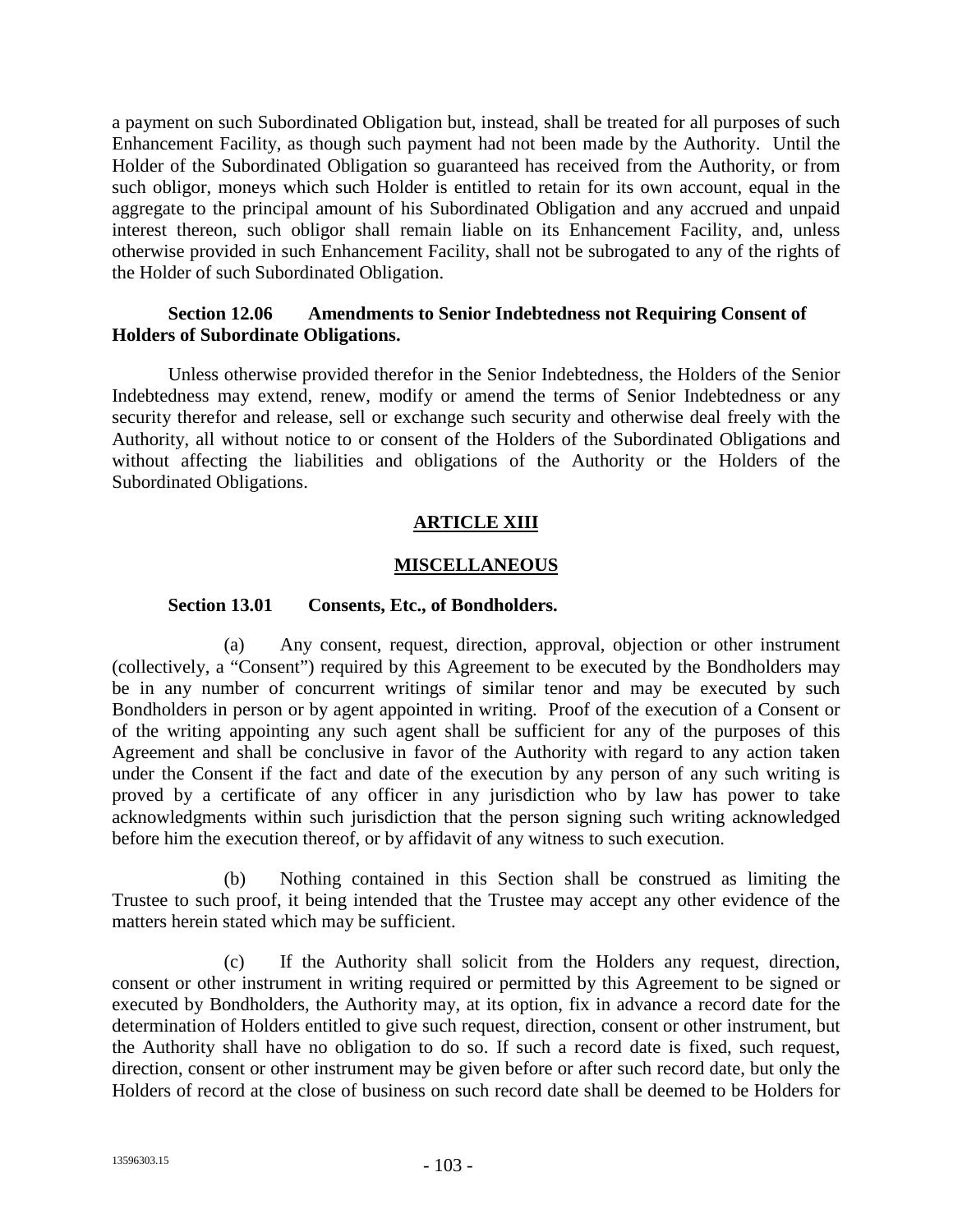the purposes of determining whether Holders of the requisite proportion of Bonds have authorized or agreed or consented to such request, direction, consent or other instrument, and for that purpose the Bonds shall be computed as of such record date; provided that no such consent by the Holders on such record date shall be deemed effective unless it shall become effective pursuant to the provisions of this Agreement no later than twelve (12) months after the record date.

(d) Any request or consent of the Holder of any Bond shall bind every future Holder of the same Bond or any Bond issued in place thereof in respect of anything done by the Trustee in pursuance of such request or consent.

### **Section 13.02 Limitation of Rights.**

With the exception of rights herein expressly conferred, nothing expressed or mentioned in or to be implied from this Agreement or the Bonds is intended or shall be construed to give to any person other than the parties hereto and the holders of the Bonds any legal or equitable right, remedy or claim under or in respect to this Agreement or any covenants, conditions and agreements herein contained since this Agreement and all of the covenants, conditions and agreements hereof are intended to be and is for the sole and exclusive benefit of the parties hereto and the Holders of the Bonds as herein provided.

### **Section 13.03 Limitation of Liability of Board of Directors of the Authority, Etc.**

No covenant, agreement or obligation contained herein shall be deemed to be a covenant, agreement or obligation of any present or future member of the Board of Directors of the Authority or officer, employee or agent of the Authority in his or her individual capacity, and neither the members of the Board of Directors of the Authority nor any officer of the Authority executing the Bonds shall be liable personally on the Bonds or be subject to any personal liability or accountability by reason of the issuance thereof. No member of the Board of Directors of the Authority or officer, employee, agent or advisor of the Authority shall incur any personal liability with respect to any other action taken by him pursuant to this Agreement, provided such member, officer, employee, agent or advisor acts in good faith. All covenants, stipulations, obligations and agreements of the Authority contained in this Agreement shall be deemed to be covenants, stipulations, obligations and agreements of the Authority to the full extent permitted by the Constitution and laws of the Commonwealth of Puerto Rico.

### **Section 13.04 Severability.**

If any provision of this Agreement shall be held invalid by any court of competent jurisdiction, such holding shall not invalidate any other provision hereof, and this Agreement shall be construed and enforced as if such illegal provision had not been contained herein. In case any covenant, stipulation, obligation, stipulation, obligation or agreement contained in the Bonds or in this Agreement shall for any reason be held to be in violation of law, then such covenant, stipulation, obligation or agreement of the Authority to the full extent permitted by law.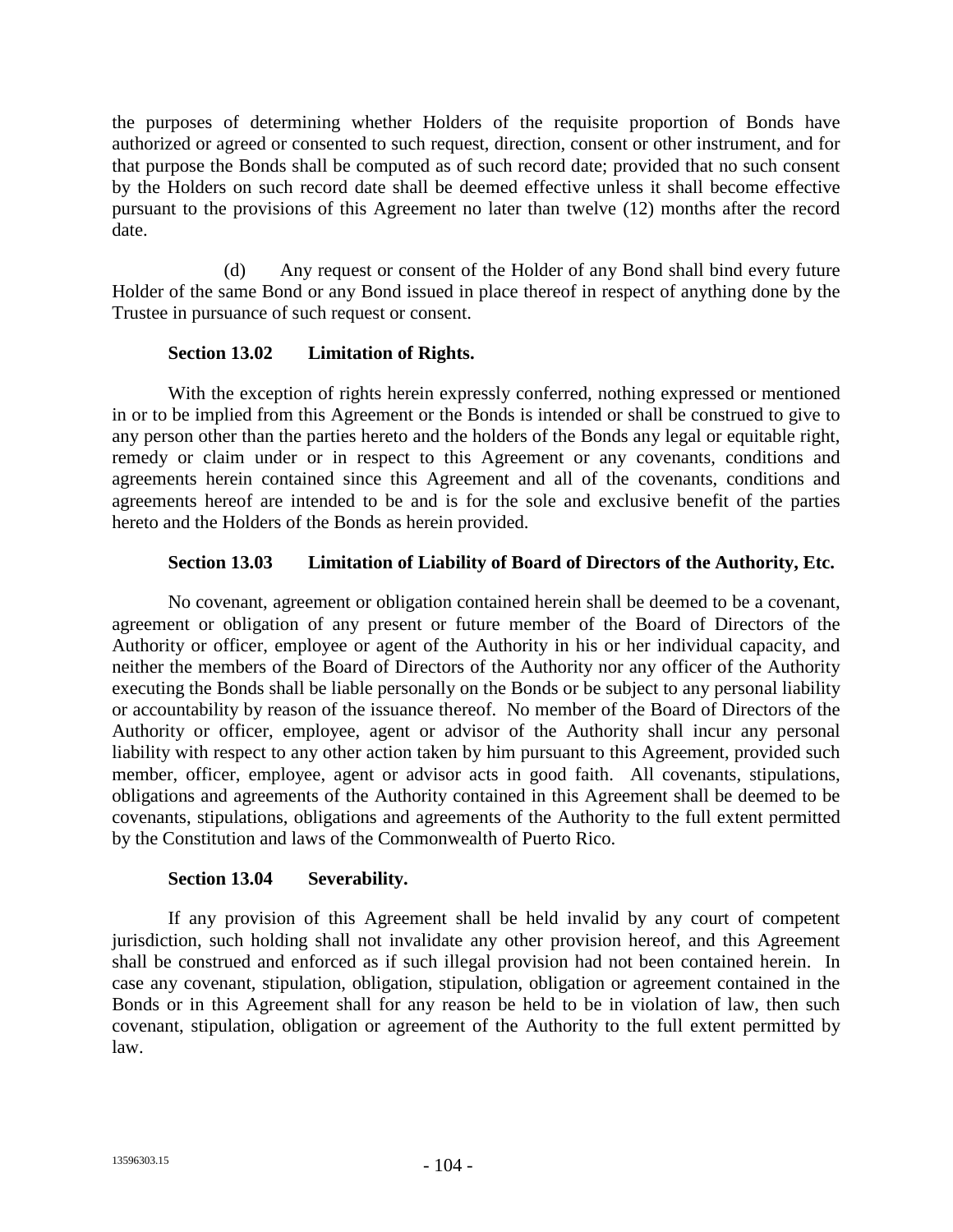#### **Section 13.05 Notices.**

Unless otherwise provided herein, all demands, notices, approvals, consents, requests, opinions and other communications hereunder shall be in writing and shall be deemed to have been given when delivered in person or mailed by first class registered or certified mail, postage prepaid, addressed (a) if to the Authority, at 604 Barbosa Avenue, Barrio Obrero, San Juan, Puerto Rico 00916 (Attention: Executive President) or (b) if to the Trustee, at 153 Ponce de Leon Avenue, Suite 800, San Juan, Puerto Rico 00918 (Attention: Corporate Trust Department). The Authority and the Trustee may, by notice given hereunder, designate any further or different addresses to which subsequent demands, notices, approvals, consents, requests, opinions or other communications shall be sent or persons to whose attention the same shall be directed.

### **Section 13.06 Substitute Mailing.**

In case, by reason of the suspension of regular mail service as a result of a strike, work stoppage or similar activity, it shall be impractical to mail notice of any event to Bondholders when such notice is required to be given pursuant to any provision of this Agreement, any manner of giving notice as shall be satisfactory to the Trustee and the Authority shall be deemed to be a sufficient giving of such notice.

### **Section 13.07 Successors and Assigns.**

This Agreement shall be binding upon, inure to the benefit of and be enforceable by the parties and their respective successors and assigns.

## **Section 13.08 Payments Due on Saturdays, Sundays and Holidays.**

In any case where the maturity or redemption date or date on which the payment of interest on or principal of the Bonds is due shall be a Saturday, Sunday or other day on which banking institutions in the Commonwealth of Puerto Rico are authorized or required by law to close, then payment of such interest, principal or premium, if any, need not be made on such date but may be made on the next succeeding Business Day with the same force and effect as if made on the date of maturity or the date fixed for redemption, and no interest on such payment shall accrue for the period after such date.

### **Section 13.09 Headings not Part of Agreement.**

Any headings preceding the text of the several articles hereof, and any table of contents appended to copies hereof, shall be solely for convenience of reference and shall not constitute a part of this Agreement, and they shall not affect its meaning, construction or effect.

### **Section 13.10 Applicable Law.**

This Agreement shall be governed by the applicable laws of the Commonwealth of Puerto Rico.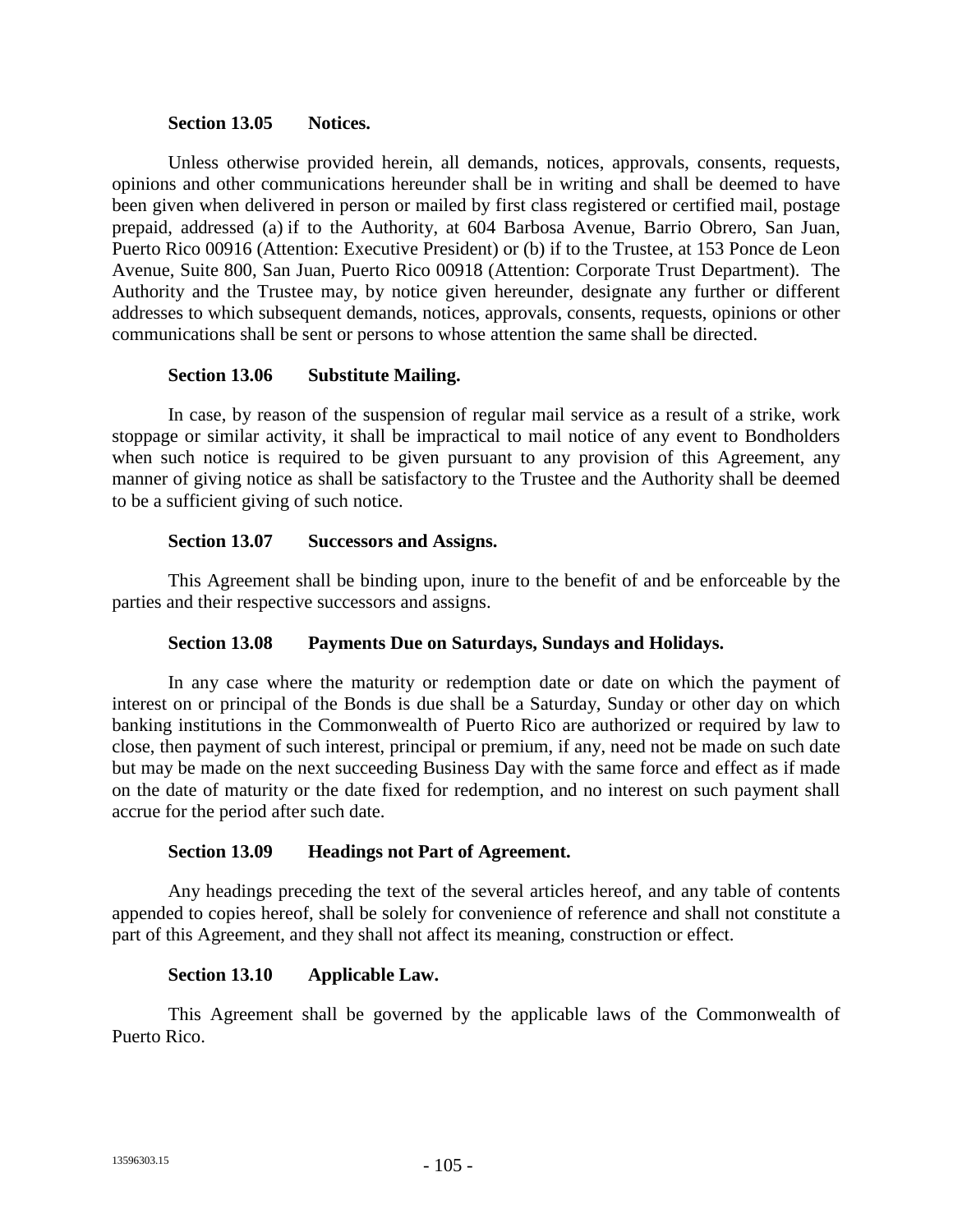# **Section 13.11 Counterparts.**

This Agreement may be executed in several counterparts, each of which shall be an original and all of which together shall constitute but one and the same instrument.